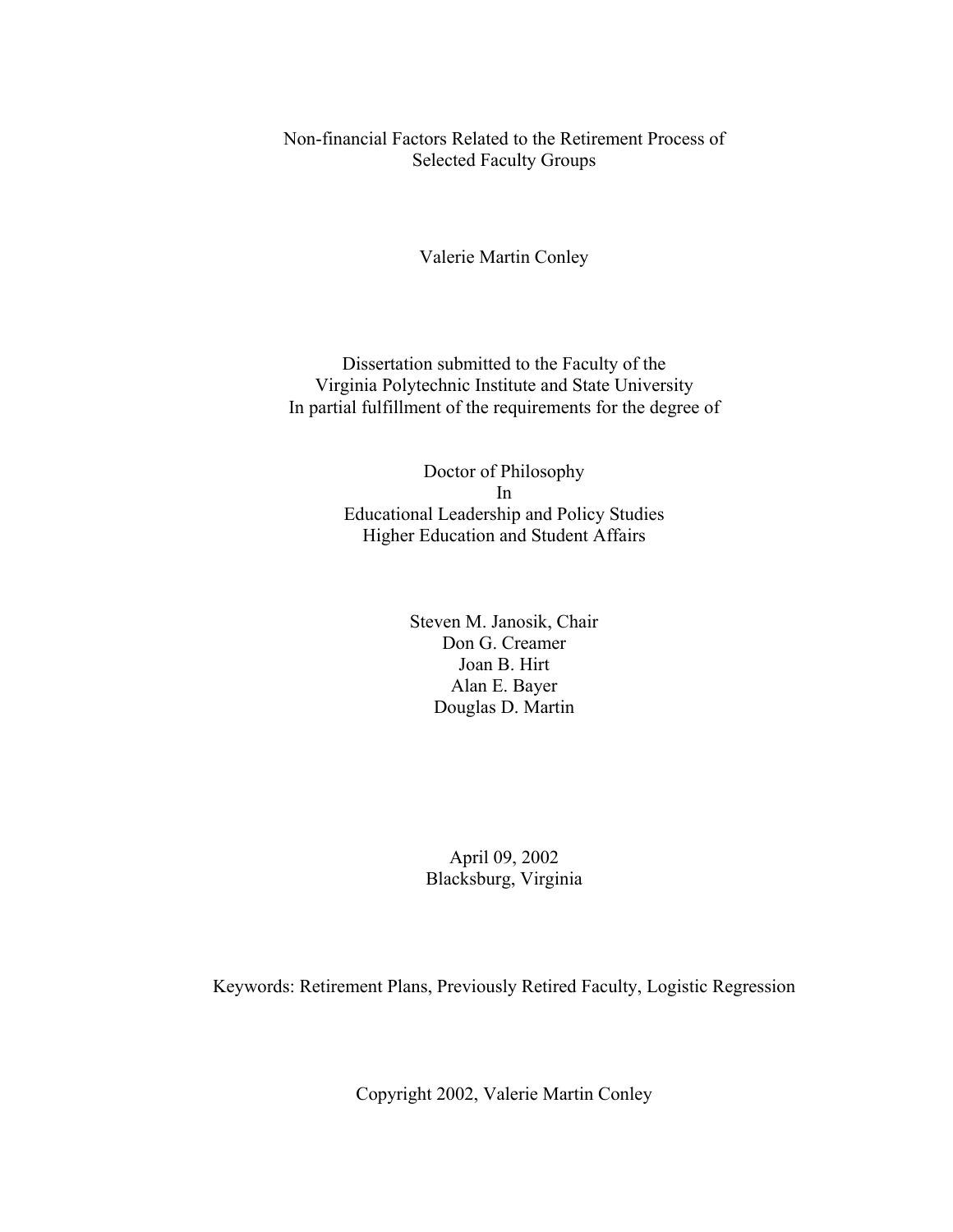# <span id="page-1-0"></span>**Non-financial Factors Related to the Retirement Process of Selected Faculty Groups**  By Valerie Martin Conley

# (ABSTRACT)

Faculty members are influenced by a complex set of factors when making decisions about when to retire. These factors generally include both financial and non-financial characteristics. This study was designed to examine the non-financial factors related to the retirement process for selected faculty groups. Key components of the design included selecting faculty groups for analysis and identifying the non-financial factors related to the retirement process. Two faculty groups were selected: (a) faculty who had previously retired from another position and (b) faculty members with no plans to retire in the next three years. The nonfinancial factors were identified through a review of the literature and included (a) employment characteristics, (b) demographic characteristics, (c) activity measures, and (d) satisfaction items. The study was based on secondary analysis of NSOPF: 99 data. A combination of descriptive statistics and logistic regression was used to analyze the data.

Major findings include (a) previously retired faculty members may be a substantial pool of qualified, productive talent intrinsically motivated to be part of an academic environment on a part-time basis because their financial status is not solely dependent on basic salary from the institution; (b) additional indicators distinguishing age at retirement from a career position versus age at retirement from all paid employment may also be needed to fully describe the issue; (c) employment status, years in current position, program area, age, gender, geographic region, average class size, and satisfaction with other aspects of the job (excluding instructional duties) were distinguishing characteristics of previously retired faculty members; (d) a sizeable portion of older faculty has not yet reached traditional retirement age; (e) the impact of uncapping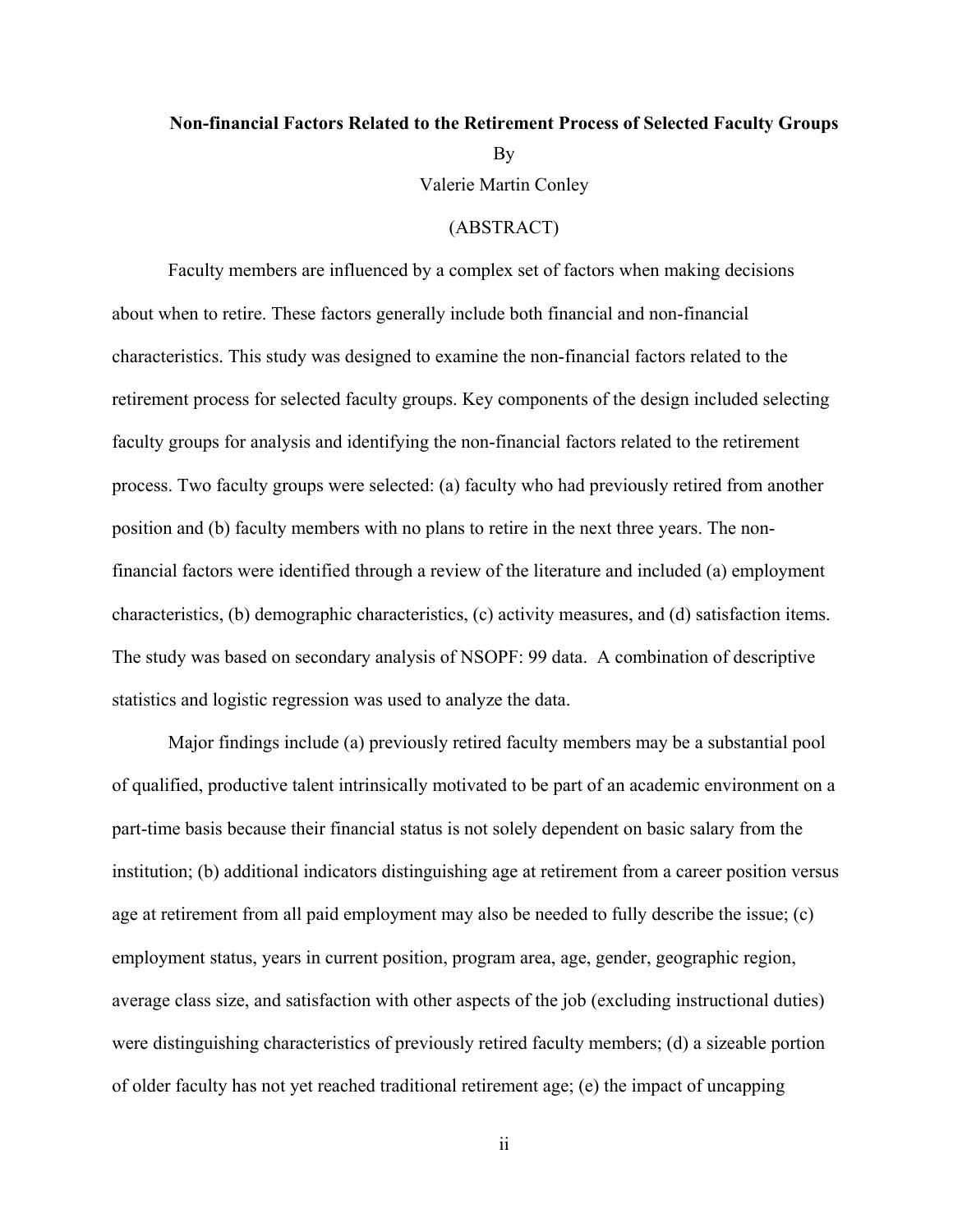mandatory retirement ages for tenured faculty may not have yet been fully realized— even eight years after the legislation took effect; (f) evidence does not support some of the objections from the higher education community in opposition to uncapping; and (g) control of institution, program area, years in current position, age, marital status, number of dependents, recent publications, career publications, and satisfaction were distinguishing characteristics of faculty members with no plans to retire in the next three years.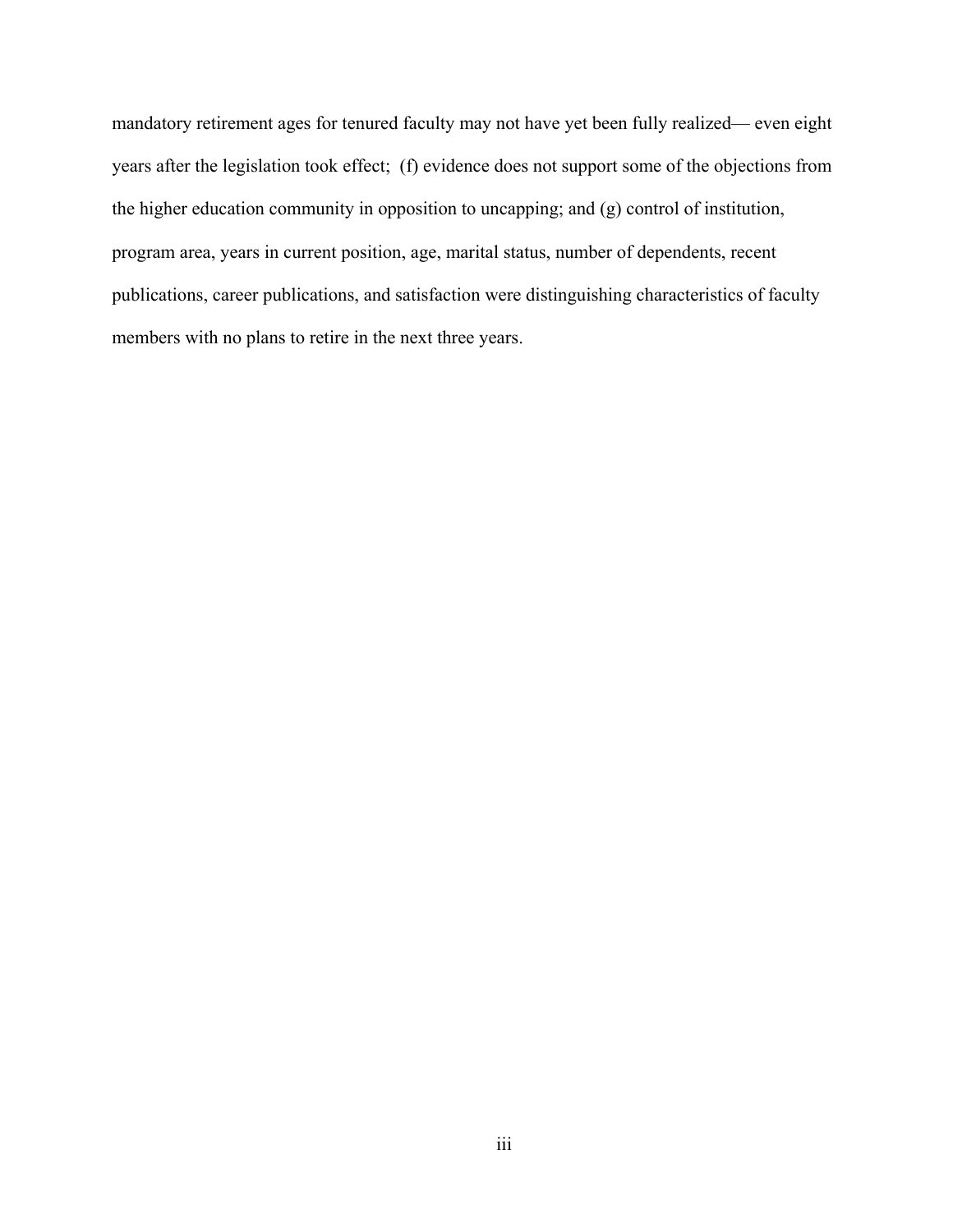<span id="page-3-0"></span>Dedicated in loving memory to my Mother…

Imogene B. Martin

1934–2001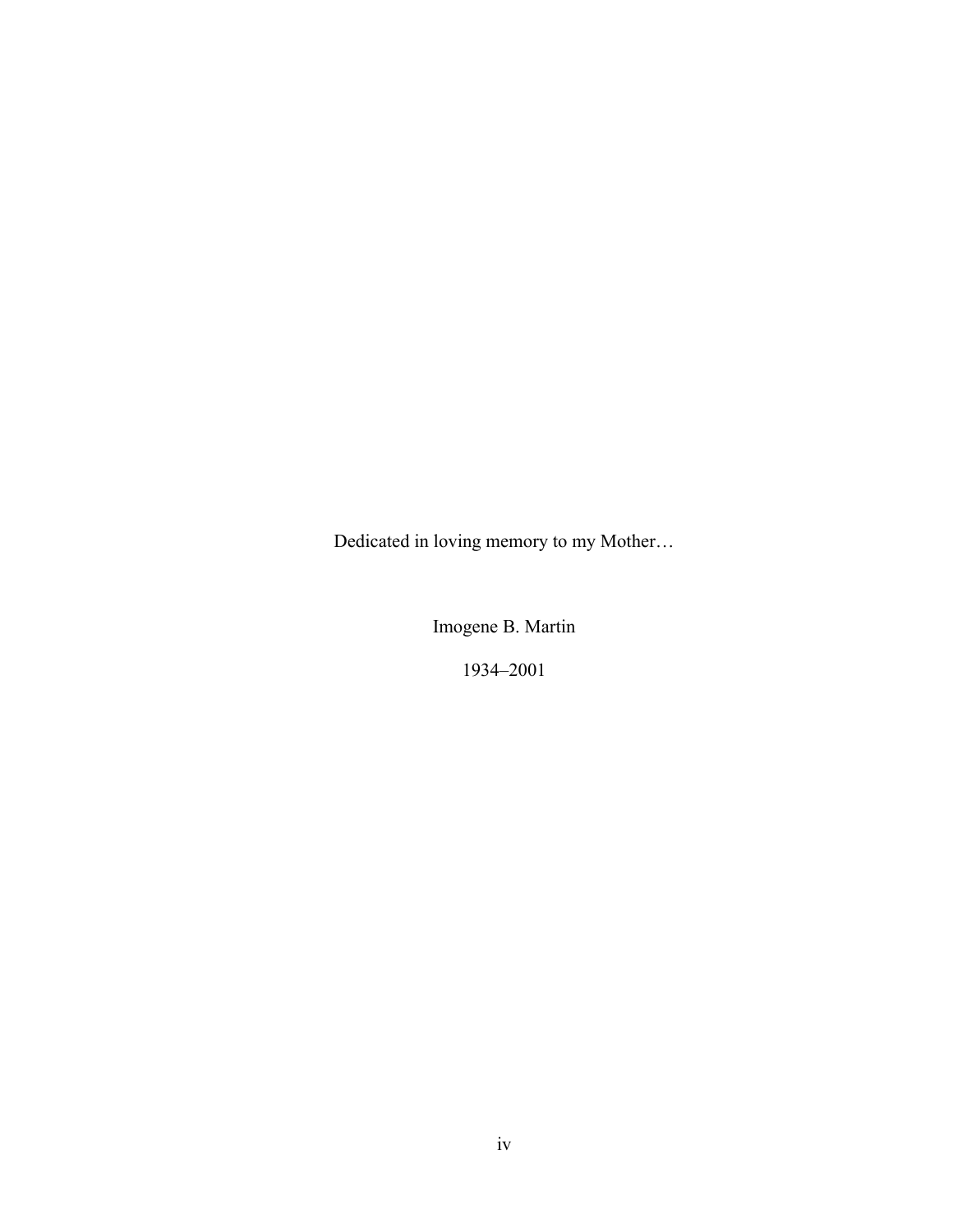#### Acknowledgements

<span id="page-4-0"></span>I am extremely fortunate to have a network of friends and colleagues from around the country who have been willing to share their wisdom and experiences with me. Your names are too numerous to list, but I want you to know that I am grateful to each and every one of you for your never-ending encouragement and support. I am grateful to my colleagues on the Executive Board of the Virginia Association for Management Analysis and Planning (VAMAP). Thank you for celebrating the milestones along the way with me.

I am deeply indebted to Linda J. Zimbler, Project Officer for the National Study of Postsecondary Faculty (NSOPF) at the National Center for Education Statistics (NCES). Thank you does not begin to convey how much I appreciate your confidence in my ability to succeed and for sharing this journey with me. I am especially grateful for the opportunities I have been given by NCES to work with people who are dedicated to providing quality data and products. I am also grateful to NCES and to Linda for giving me the opportunity to serve on the Technical Review Panel (TRP) for NSOPF and to meet and work with panel members. I acknowledge all of the TRP members, but I especially appreciate the encouragement and support I received from Ernie Benjamin, Jay Chronister, David Leslie, Marty Finkelstein, and Jack Schuster.

The Institutional Research (IR) community has been a great source of strength and support for me during this process. Thanks to Gerry McLaughlin, Director of Institutional Research at DePaul University for teaching me the IR ropes. I consider my three years as Assistant Director of IR at Virginia Tech an important part of my journey. I am also grateful to Michael Middaugh and Deb Teeter for being interested in the perspective I bring to the table and for their encouragement and support.

Meeting with a small circle of friends on Friday afternoons helped to sustain me more

v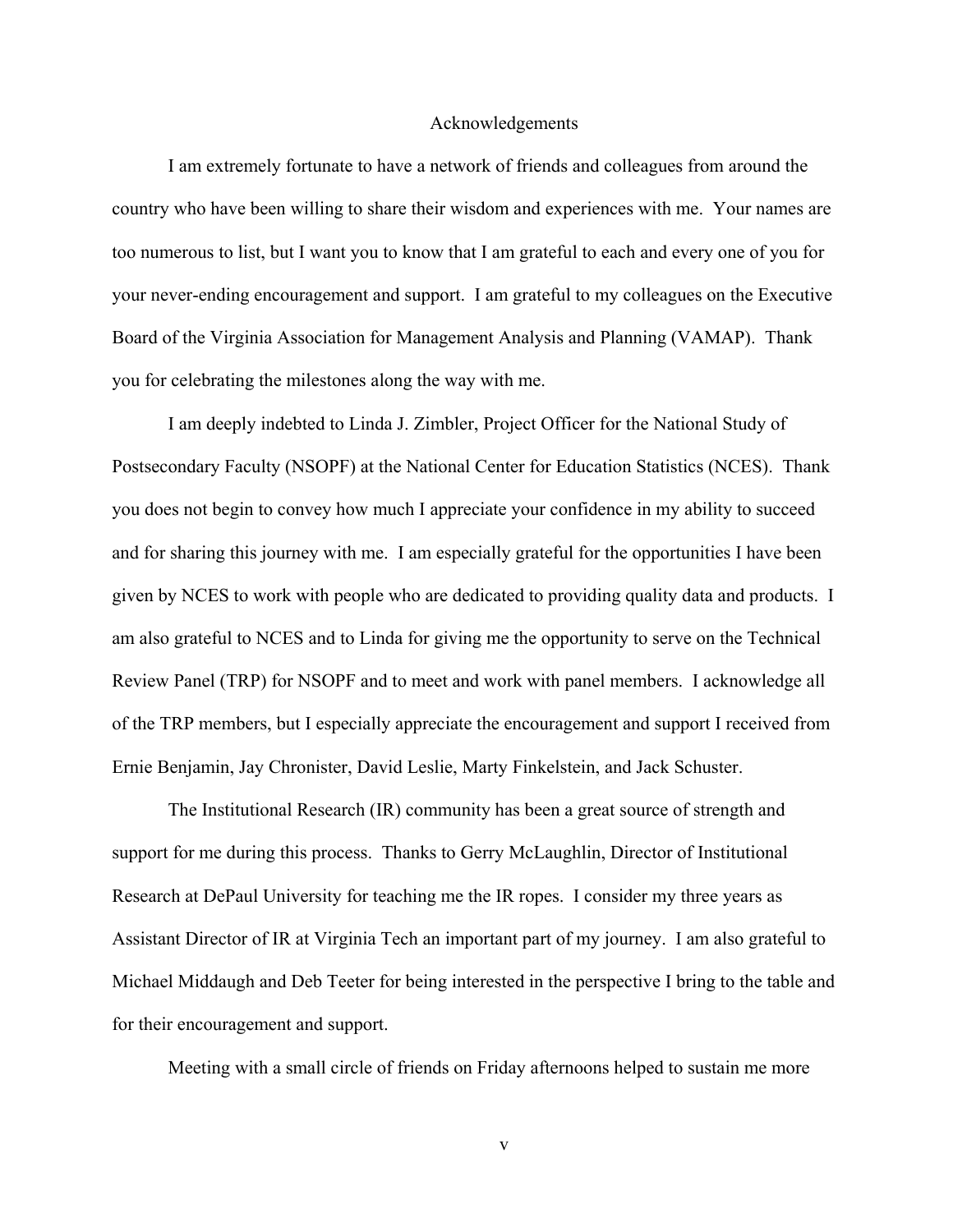than they will probably ever know…

To my husband Tom I offer my most sincere and heartfelt thanks, appreciation, and love. I truly could not have succeeded in this endeavor without you.

Finally, I express my gratitude and appreciation to the faculty of Virginia Tech and the members of my doctoral committee: Steven M. Janosik (Chair), Alan E. Bayer, Don G. Creamer, Joan B. Hirt, and Douglas D. Martin. If quality is measured by commitment to the educational process, then there is no question in my mind that these faculty members embody it. Each gave freely of their time and challenged me to grow in their own unique way.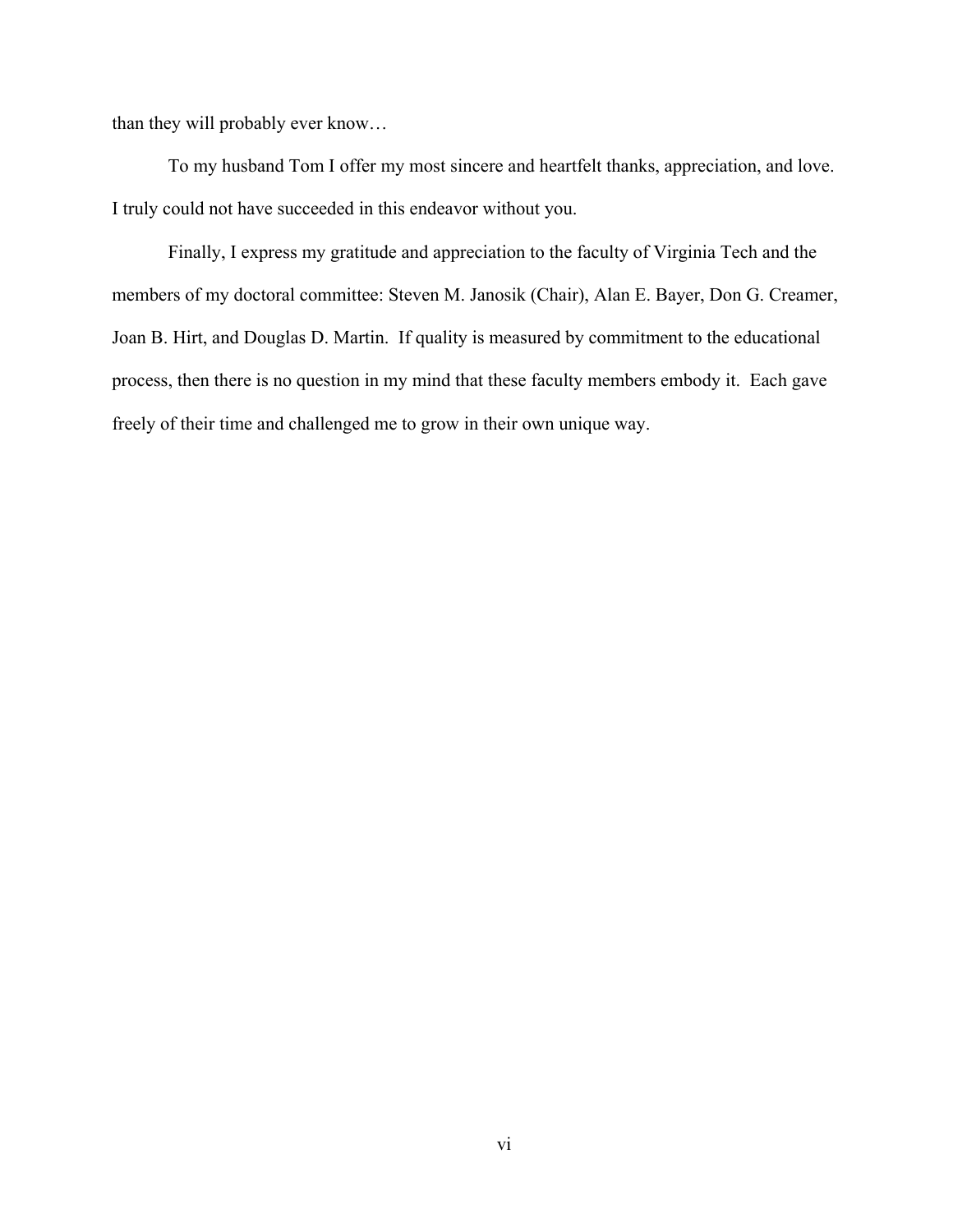# Table of Contents

<span id="page-6-0"></span>

| Abstract                                        | $\rm ii$       |
|-------------------------------------------------|----------------|
| Dedication                                      | iv             |
| Acknowledgements                                | $\mathbf{V}$   |
| Table of Contents                               | vii            |
| List of Tables                                  | xi             |
| List of Figures                                 | xiii           |
| Chapter One - Introduction                      | $\mathbf{1}$   |
| <b>Changing Employment Characteristics</b>      | $\overline{2}$ |
| Accountability                                  | $\overline{4}$ |
| Technology                                      | 5              |
| An Aging Professoriate                          | 5              |
| The Retirement Decision                         | 9              |
| Purpose of the Study                            | 12             |
| <b>Research Questions</b>                       | 13             |
| Definitions                                     | 13             |
| Significance of the Study                       | 15             |
| Delimitations                                   | 17             |
| Limitations                                     | 18             |
| Organization of the Study                       | 19             |
| Chapter Two - Literature Review                 | 20             |
| The Demographic and Legal Context of Retirement | 20             |
| Retirement in General                           | 28             |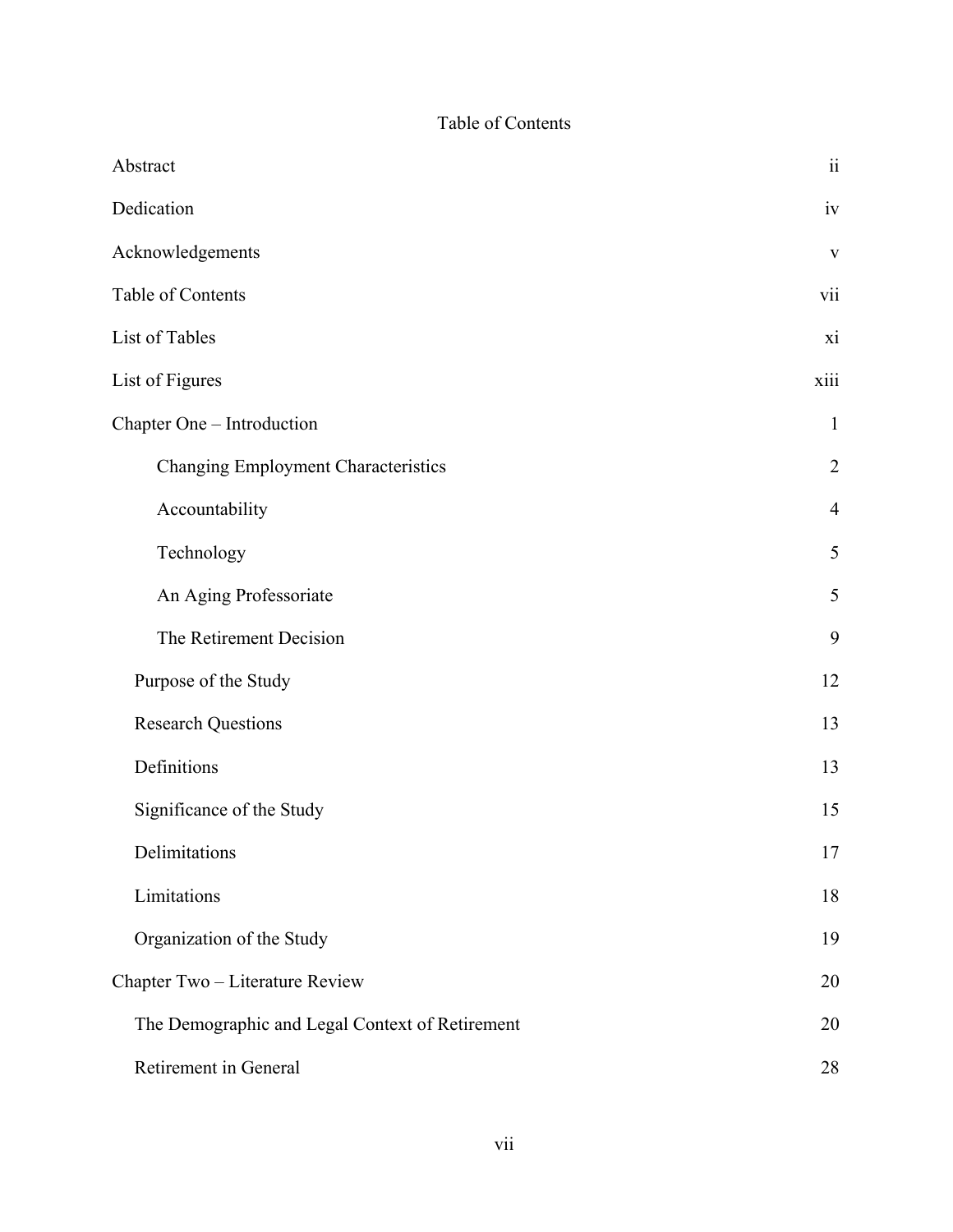| Wealth, Health, and Age                                       | 29 |
|---------------------------------------------------------------|----|
| Gender and Family Issues                                      | 31 |
| The Context of Work                                           | 32 |
| The Impact of Uncapping Mandatory Retirement Ages for Faculty | 34 |
| Non-financial Factors Related to Faculty Retirement           | 38 |
| <b>Employment Characteristics</b>                             | 38 |
| Type and Control of Institution                               | 38 |
| Academic Program Area                                         | 40 |
| <b>Employment Status</b>                                      | 41 |
| Years in Current Position                                     | 42 |
| Demographic Characteristics                                   | 42 |
| Income                                                        | 42 |
| Age                                                           | 43 |
| Gender                                                        | 43 |
| <b>Marital Status</b>                                         | 44 |
| Number of Dependents                                          | 44 |
| Region                                                        | 45 |
| Activity Measures and Satisfaction                            | 45 |
| Research Productivity and Teaching                            | 46 |
| Satisfaction                                                  | 48 |
| Summary                                                       | 48 |
| Chapter Three - Method                                        | 51 |
| Description of the Population                                 | 52 |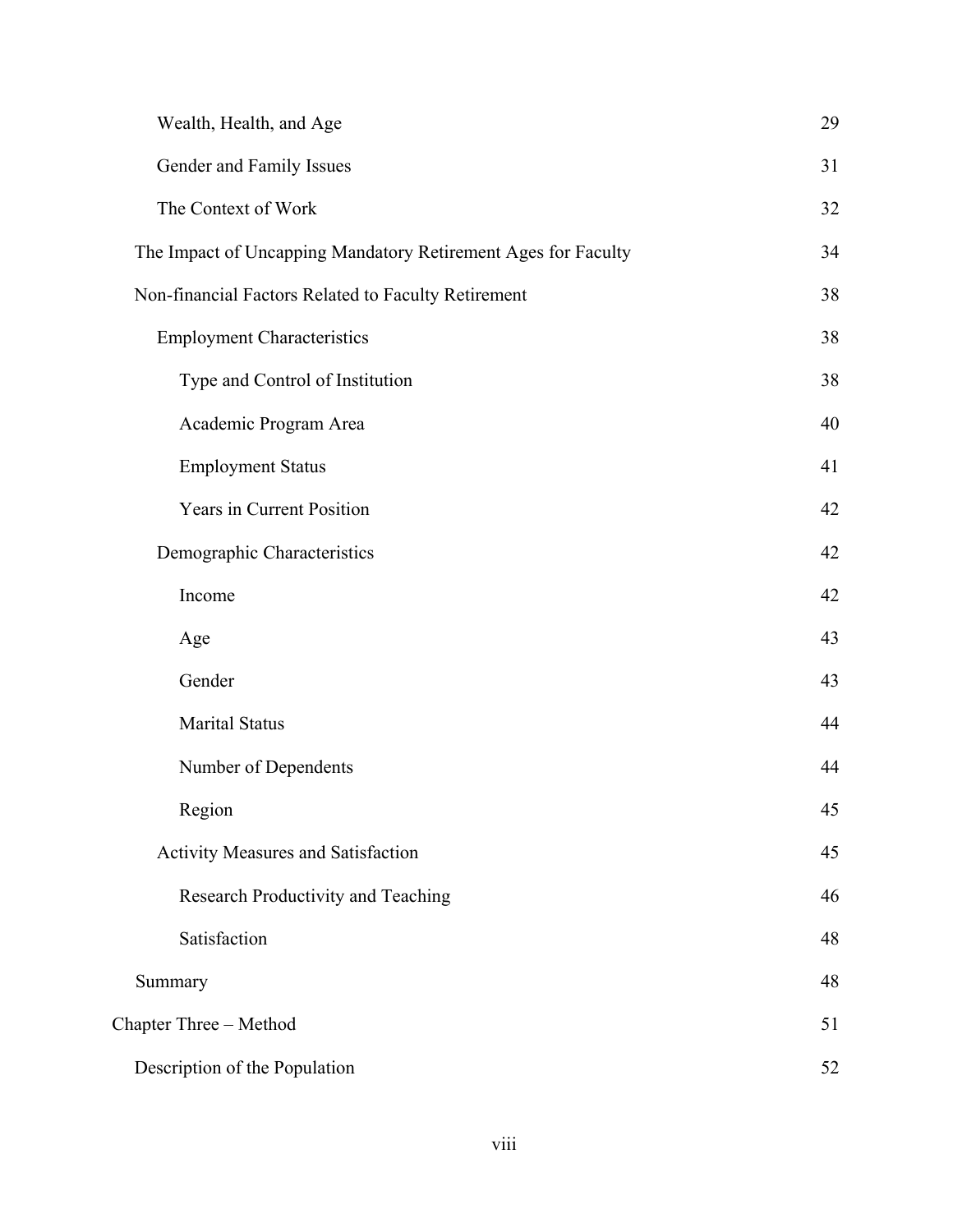| Sample Selection                                         | 57  |
|----------------------------------------------------------|-----|
| Weighting                                                | 61  |
| Instrumentation                                          | 65  |
| Data Collection Procedures                               | 68  |
| Verification Steps                                       | 70  |
| <b>Treatment of Missing Data</b>                         | 71  |
| Data Analysis Procedures                                 | 74  |
| Summary                                                  | 78  |
| Chapter Four - Findings                                  | 79  |
| Non-financial Characteristics of Selected Faculty Groups | 79  |
| Previously Retired Faculty                               | 80  |
| Logistic Regression Analysis                             | 87  |
| Program Area                                             | 91  |
| Region                                                   | 94  |
| <b>Employment Status</b>                                 | 94  |
| Years in Current Position                                | 94  |
| Average Class Size                                       | 95  |
| Satisfaction                                             | 95  |
| Age                                                      | 95  |
| Gender                                                   | 96  |
| Faculty with No Plans to Retire                          | 96  |
| Logistic Regression Analysis                             | 104 |
| Control of Institution                                   | 107 |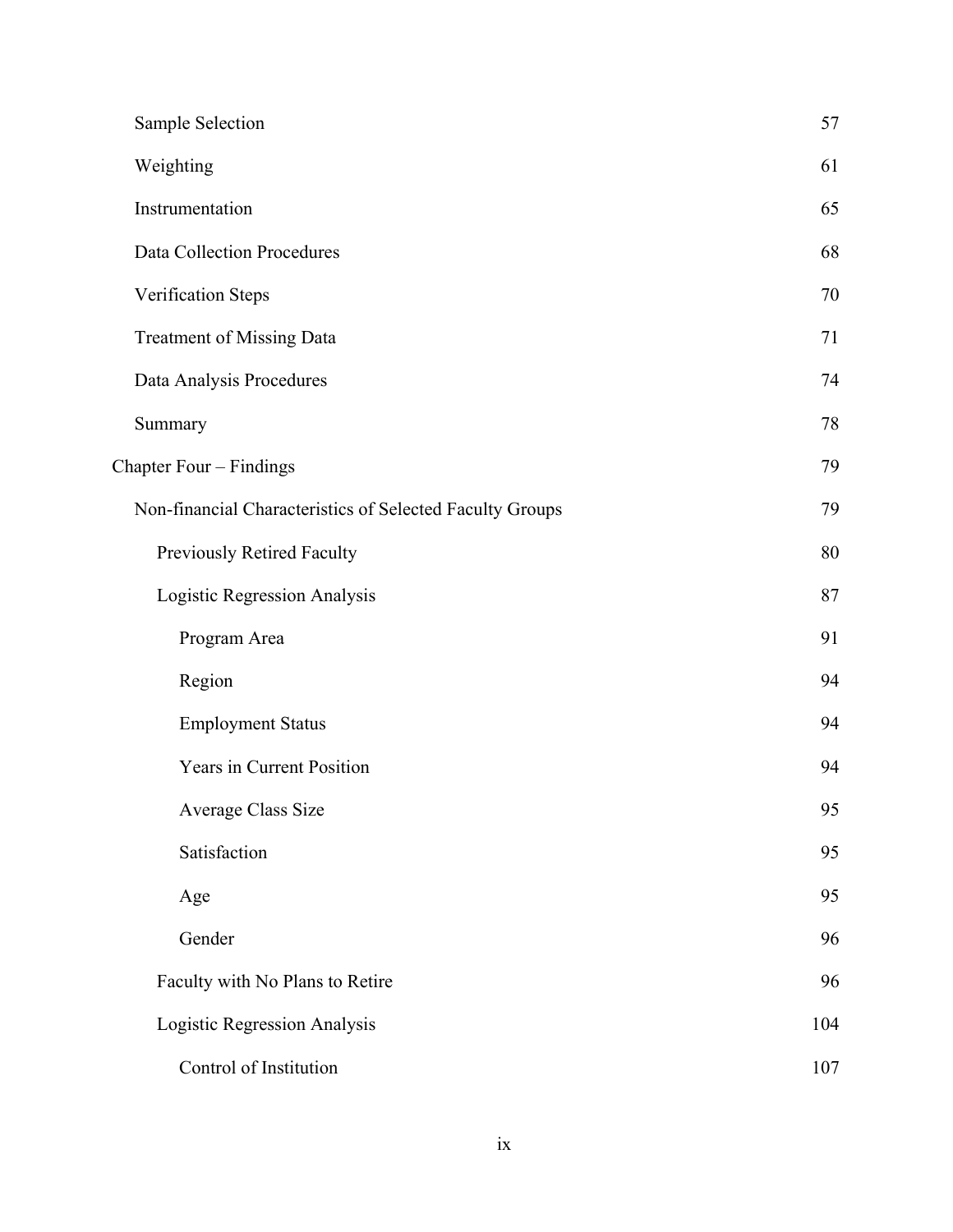|                            | Program Area                                | 107 |
|----------------------------|---------------------------------------------|-----|
|                            | Years in Current Position                   | 110 |
|                            | <b>Research Productivity</b>                | 110 |
|                            | Satisfaction                                | 111 |
|                            | Age                                         | 111 |
|                            | <b>Marital Status</b>                       | 111 |
|                            | Number of Dependents                        | 112 |
|                            | Chapter Five – Discussion                   | 113 |
|                            | <b>Policy Issues</b>                        | 124 |
|                            | Future Research                             | 127 |
| References                 |                                             | 129 |
|                            | Appendix A - NSOPF:99 Faculty Questionnaire | 139 |
|                            | Appendix B – List of Variables              |     |
| Appendix C – Frequencies   |                                             | 141 |
| Appendix D - Coding Scheme |                                             | 148 |
| Appendix $E - T$ -Tests    |                                             | 153 |
| Curriculum Vita            |                                             | 156 |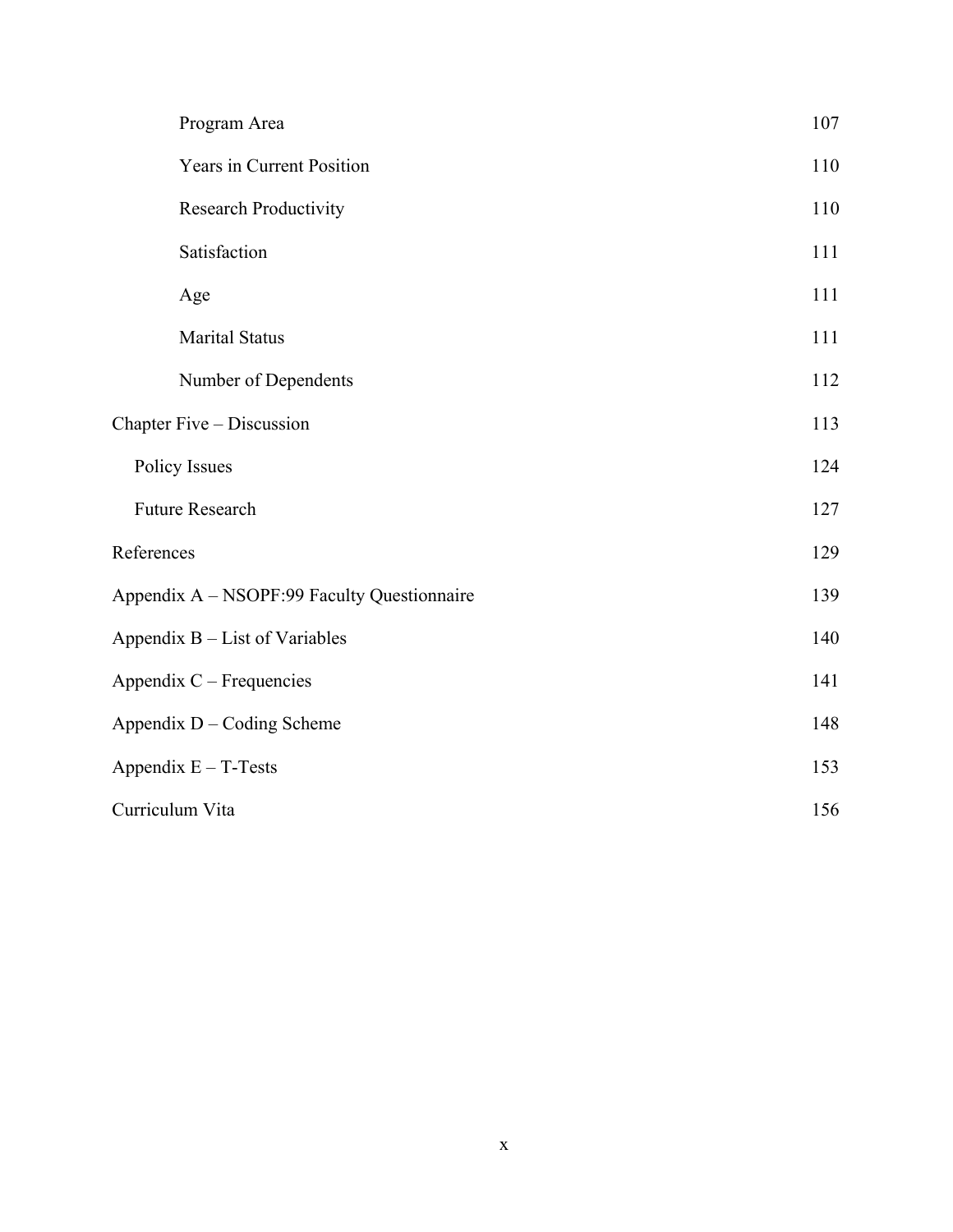# List of Tables

<span id="page-10-0"></span>

| Table 1 – Selected Estimated Characteristics of the Population of Interest (Faculty and          |    |
|--------------------------------------------------------------------------------------------------|----|
| Instructional Staff Age 55 or Older)                                                             | 53 |
| Table 2 - Percentage Distribution of Faculty and Instructional Staff Age 55 or Older by          |    |
| Previously Retired Status, Employment Status, and Type and Control of Institution:               |    |
| Fall 1998                                                                                        | 81 |
| Table 3 – Percentage Distribution of Faculty and Instructional Staff Age 55 or Older by          |    |
| Previously Retired Status, Program Area and Type of Institution: Fall 1998                       | 82 |
| Table 4 – Faculty and Instructional Staff Age 55 or Older by Previously Retired Status and       |    |
| Selected Demographic Characteristics: Fall 1998                                                  | 85 |
| Table 5 – Percentage Distribution of Faculty and Instructional Staff Age 55 or Older by          |    |
| Previously Retired Status, Region and Income: Fall 1998                                          | 86 |
| Table 6 – Percentage Distribution of Faculty and Instructional Staff Age 55 or Older by          |    |
| Previously Retired Status and Selected Characteristics of Faculty Activity:                      |    |
| Fall 1998                                                                                        | 88 |
| Table 7 – Percentage Distribution of Faculty and Instructional Staff Age 55 or Older by          |    |
| Previously Retired Status and Level of Satisfaction with Various Aspects of the Job:             |    |
| Fall 1998                                                                                        | 89 |
| Table 8 – Results of Logistics Regression Analysis of Previously Retired Faculty                 | 92 |
| Table 9 – Percentage Distribution of Faculty and Instructional Staff Age 55 or Older by Presence |    |
| or Absence of Retirement Plans in the Next Three Years, Employment Status and                    |    |
| Type and Control of Institution: Fall 1998                                                       | 98 |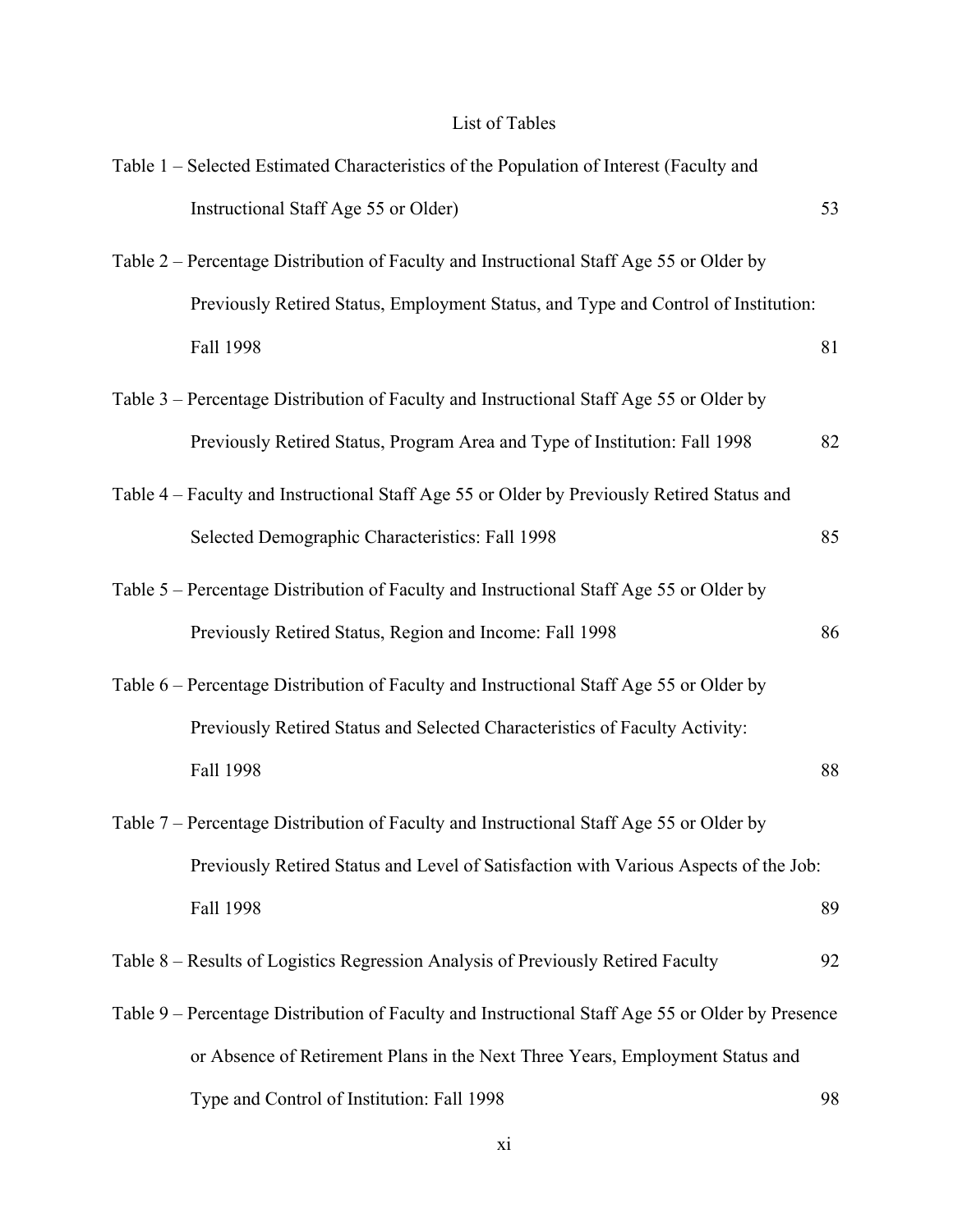| Table 10 – Percentage Distribution of Faculty and Instructional Staff Age 55 or Older by |     |
|------------------------------------------------------------------------------------------|-----|
| Presence or Absence of Retirement Plans in the Next Three Years, Program Area and        |     |
| Type of Institution: Fall 1998                                                           | 99  |
| Table 11 – Percentage Distribution of Faculty and Instructional Staff Age 55 or Older by |     |
| Presence or Absence of Retirement Plans in the Next Three Years, and Selected            |     |
| Demographic Characteristics: Fall 1998                                                   | 101 |
| Table 12 – Percentage Distribution of Faculty and Instructional Staff Age 55 or Older by |     |
| Presence or Absence of Retirement Plans in the Next Three Years, Region, and             |     |
| Income: Fall 1998                                                                        | 103 |
| Table 13 – Percentage Distribution of Faculty and Instructional Staff Age 55 or Older by |     |
| Presence or Absence of Retirement Plans in the Next Three Years, and Selected            |     |
| Characteristics of Faculty Activity: Fall 1998                                           | 105 |
| Table 14 – Percentage Distribution of Faculty and Instructional Staff Age 55 or Older by |     |
| Presence or Absence of Retirement Plans in the Next Three Years, and Level of            |     |
| Satisfaction with Various Aspects of the Job: Fall 1998                                  | 106 |
| Table 15 – Results of Logistics Regression Analysis of Faculty with No Plans to Retire   | 108 |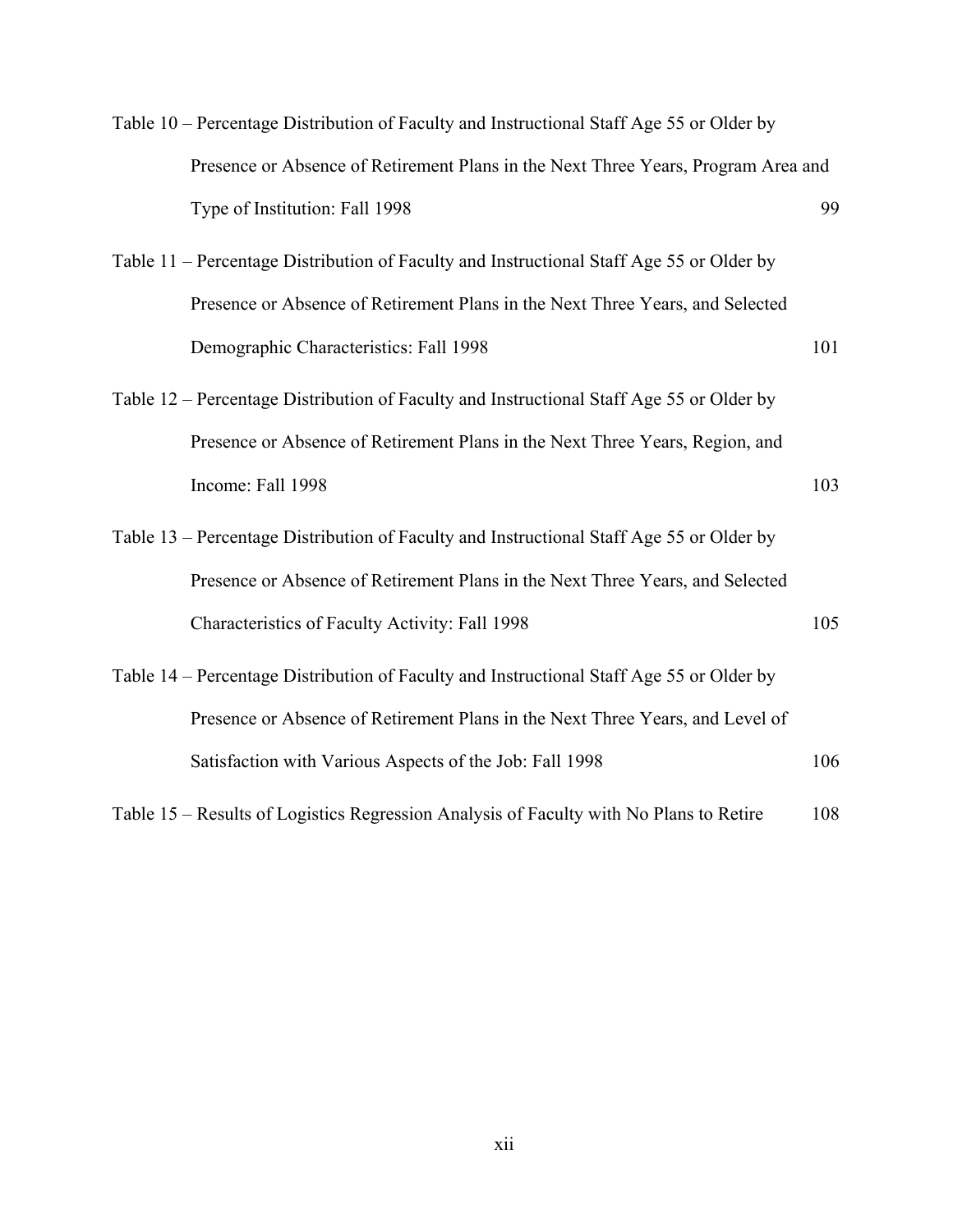# List of Figures

<span id="page-12-0"></span>

| <i>Figure 1.</i> Percentage Age Distribution of Full-time Instructional Faculty and Staff, by Year: Fall |     |
|----------------------------------------------------------------------------------------------------------|-----|
| 1987, Fall 1992, and Fall 1998.                                                                          | 22  |
| Figure 2. Percentage Distribution of Older Faculty by Type of Institution Employed: Fall 1998.           |     |
|                                                                                                          | 55  |
| <i>Figure 3.</i> Percentage Distribution of Older Faculty by Age Category: Fall 1998.                    | 56  |
| Figure 4. Percentage Distribution of Previously Retired Faculty Members by Age Category: Fall            |     |
| 1998.                                                                                                    | 84  |
| <i>Figure 5.</i> Percentage Distribution of Faculty Members with no Plans to Retire in the Next Three    |     |
| Years by Age Category: Fall 1998.                                                                        | 102 |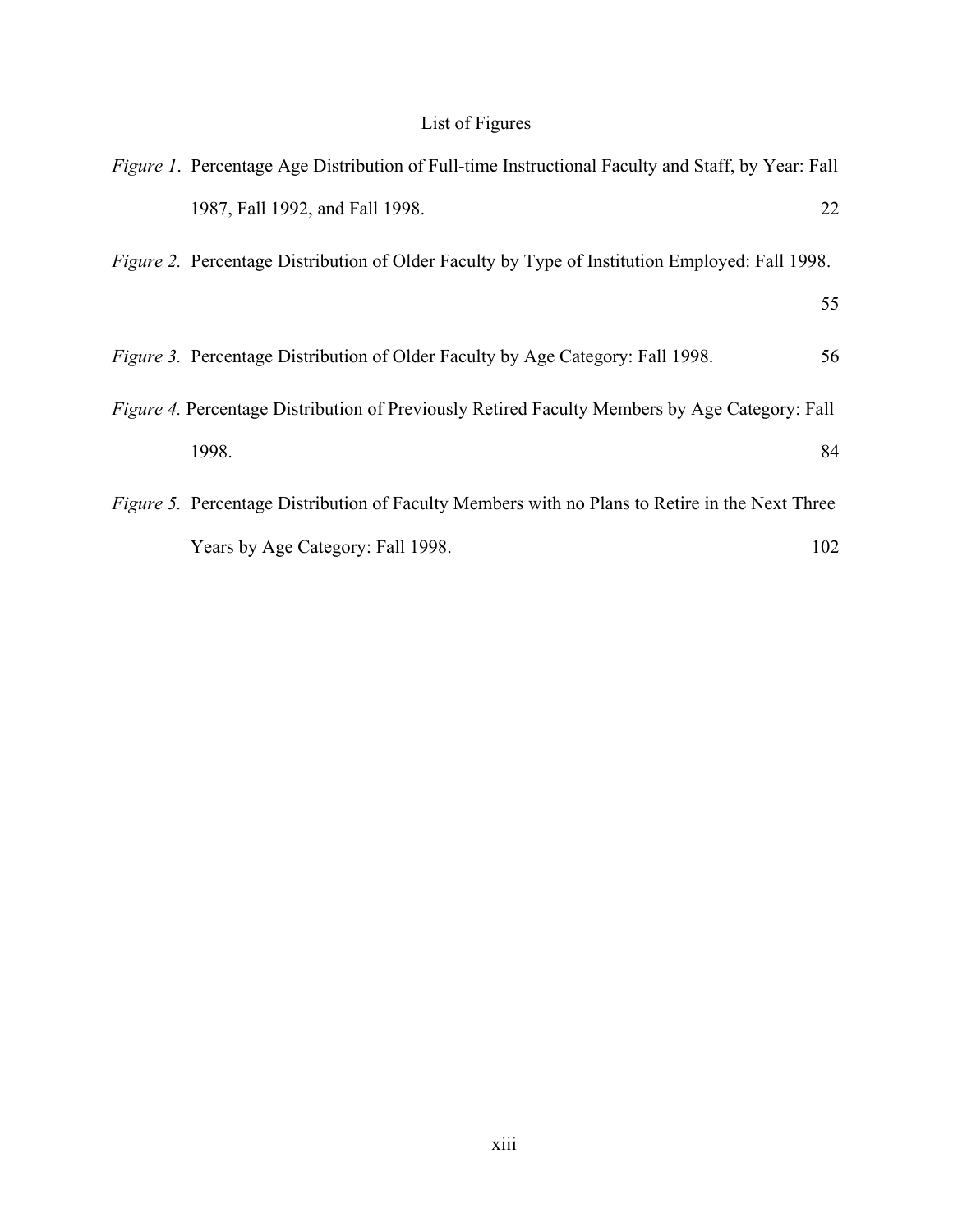#### Chapter One – Introduction

<span id="page-13-0"></span>There have been calls for institutions to better manage their resources in recent years from business, state and federal governments, and the public. But the need for the information these calls create is not new. In 1983, Blackburn and Baldwin wrote: "In a labor-intensive enterprise like higher education, human resources are the most valuable commodity" (Blackburn & Baldwin, 1983, p.5). They recognized that institutional effectiveness is inextricably linked to the quality, resourcefulness, and vigor of the faculty. Their acknowledgment of the importance of the right fit between faculty resources and the mission of the institution came at a time when the future of the academic profession was an area of growing concern. Higher education was bracing for a period of constraint, retrenchment, and adjustment like it had never seen before. The message was clear. Since the majority of college and university expenses relate to personnel costs, postsecondary institutions should engage in activities that lead to better management of their human resources. The activities suggested included (a) understanding the condition of the professoriate, (b) creating an inventory of faculty talents and interests so that faculty could be matched with projected staffing needs, (c) using career change or early retirement incentives to encourage some faculty to leave the institution, (d) implementing policies and programs that focused on faculty as a renewable resource, and (e) investing in the future by providing on-going faculty development programs (Baldwin & Blackburn, 1983).

Nearly two decades later, higher education has emerged retrenched, restructured, assessed, evaluated, and benchmarked. Yet, there are several factors pointing once again to an increased need for college and university administrators to become more systematically involved in managing faculty resources. Four primary reasons academic administrators need to become more systematically involved in managing faculty resources include (a) changing employment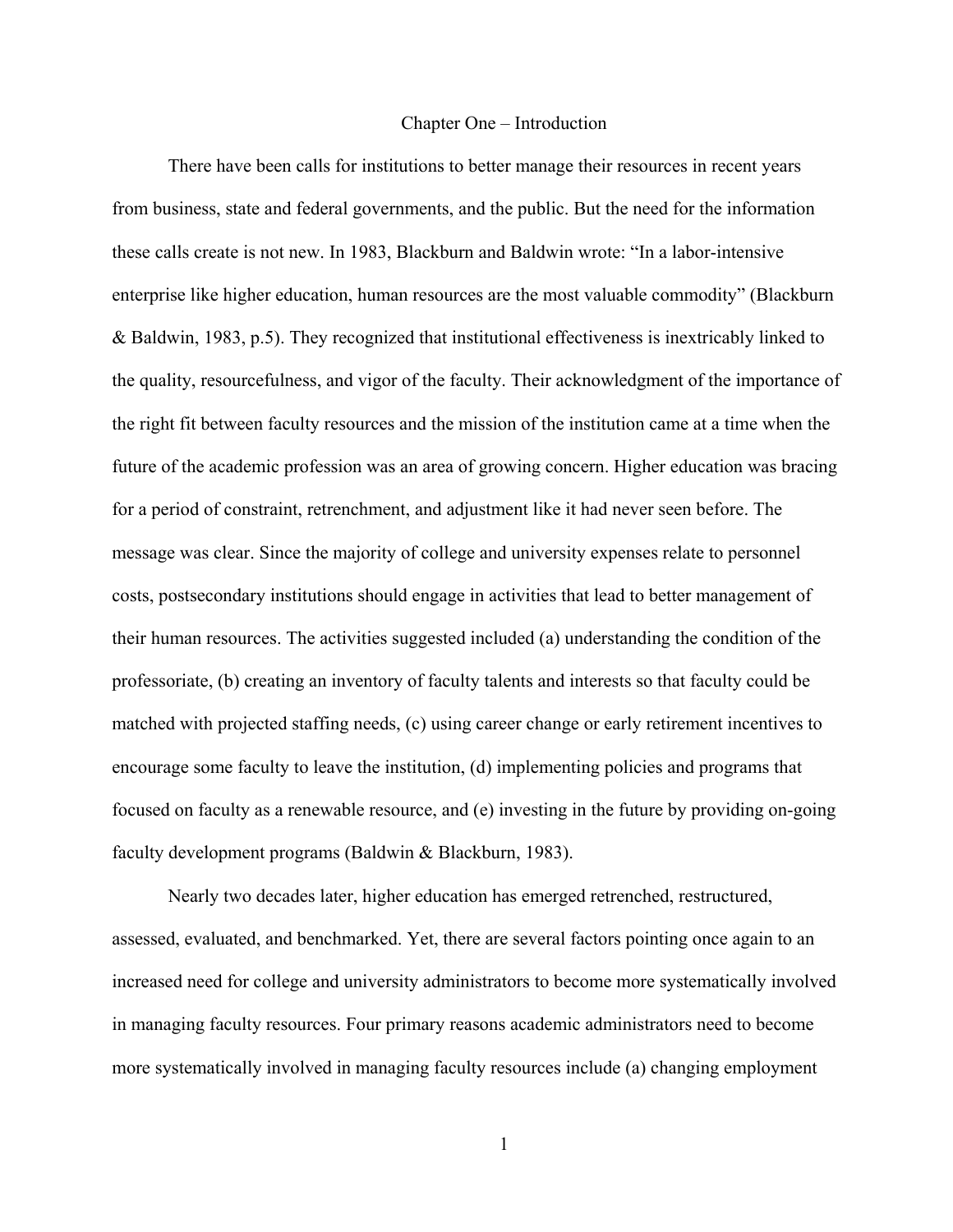<span id="page-14-0"></span>characteristics of faculty, (b) accountability, (c) technology, and (d) an aging professoriate. Each will be discussed in turn.

# *Changing Employment Characteristics*

Changes in employment characteristics of faculty suggest that there is a need for a better understanding of the qualifications required to perform the duties associated with the traditional tenure-track position. The rapid growth among non-traditional employment relationships within the institution, such as the increase in part-time faculty and full-time non-tenure track faculty (Snyder, 2000) and emerging pseudo-faculty roles (e.g., instructional technology support professionals) have contributed to the urgent need for this information. Some have questioned the ability of academic departments to deliver quality instruction if they rely too heavily on individuals occupying non-traditional positions. Hiring people in these capacities however, may have been the only way to cope with the fiscal constraints of the 1990s. But as the economy boomed in the latter part of the decade, appropriations to higher education remained fixed or showed only modest increases. Some have argued that this level of support did not allow institutions to recover from the lean times earlier in the decade and have forced institutions to continue to focus on the bottom line when making human resource allocation decisions. Others have argued that this is only an excuse for shifting the balance of power from faculty to administrators in colleges and universities (Rhoades, 1998).

Regardless of the reason why, data describing the new generation of faculty hired since 1986 suggest that institutions have not been filling slots with tenure-track faculty members, but have continued to fill vacated positions instead with part-time and full-time non-tenure track faculty members. In many cases these new hires have had considerable employment experience outside higher education, but not necessarily experience within higher education (Finkelstein,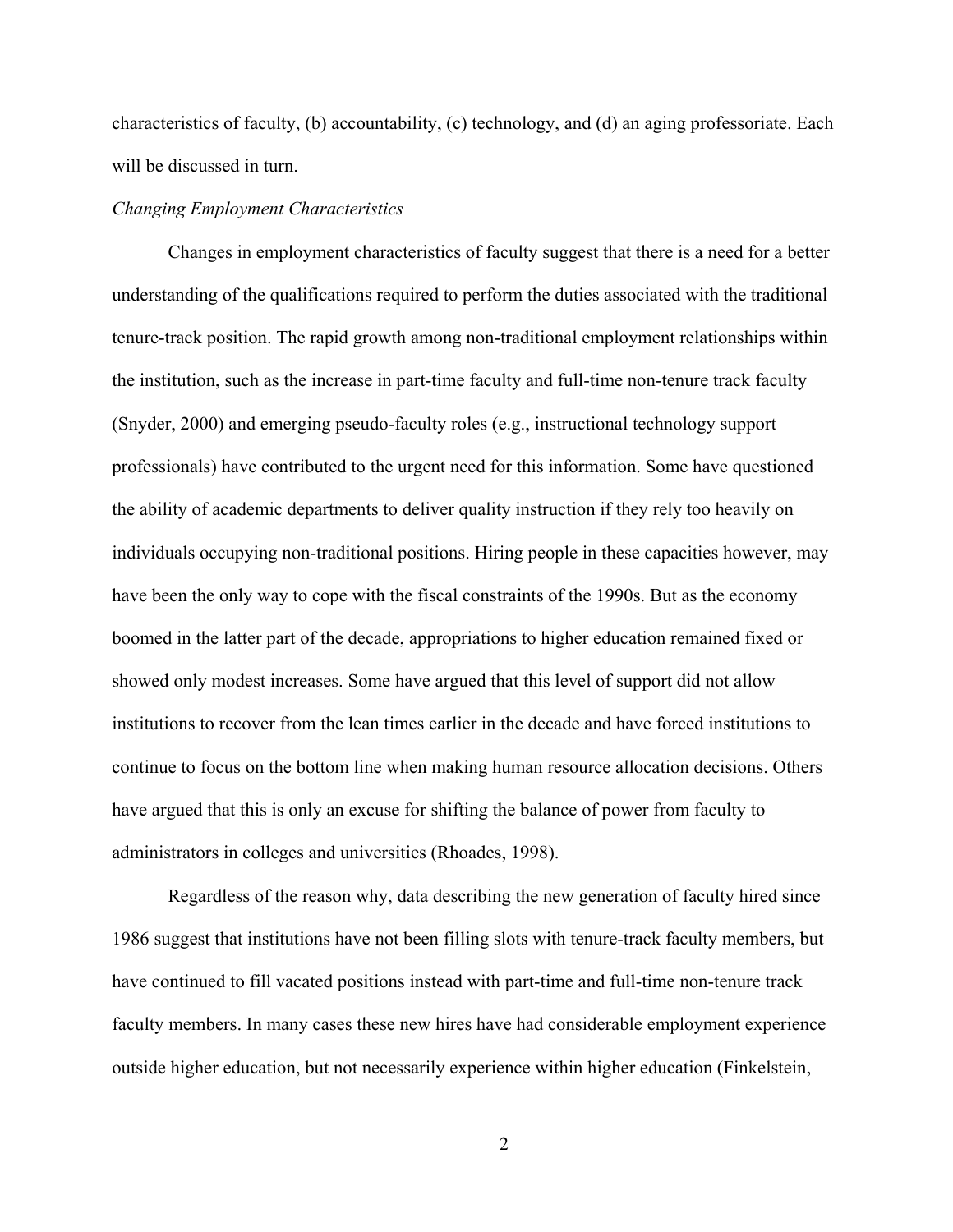Seal, & Schuster, 1998).

Yet, Banachowski (1996) found that the research on part-time faculty, as an example, typically focuses on the increase in the number and percentage of part-time faculty, and the advantages and disadvantages for employing them part-time, rather than on their ability to deliver quality instruction to students or perform the other duties typically associated with the traditional tenure track position. Likewise, research typically focuses on the share of faculty members with tenure or on the tenure-track rather than on the relationship between being tenured or on-tenure-track and quality of instruction, research, or service. The share of faculty members who are tenured declined from 35% to 32% between the fall of 1992 and the fall of 1998 (Lee, 2001). It may be that the academy is changing from within in response to pressures from our knowledge-driven economy and rapidly changing environmental forces that alter market conditions (Baldwin & Chronister, 2001) rather than because of any direct empirical evidence that variations in the employment relationship affect institutional effectiveness.

Some faculty members appreciate the opportunity for an alternative academic career, not defined by the demands of the tenure system. Others feel exploited by their institutions— that their careers are at risk because of their temporary status and the absence of a long-term commitment to them by the university (Baldwin & Chronister, 2001). It is not at all clear whether these changes in the academic labor market will have positive or negative consequences associated with them. In some cases, faculty unions have begun to include stipulations regarding the use or misuse of part-time faculty in bargaining agreements (Leatherman, 2000). In other cases, researchers have recognized "the traditional full-time tenure-track faculty model is no longer adequately meeting the educational needs of a complex, dynamic society" (Baldwin & Chronister, 2001, p.7). Baldwin and Chronister (2001) believe that the quality of higher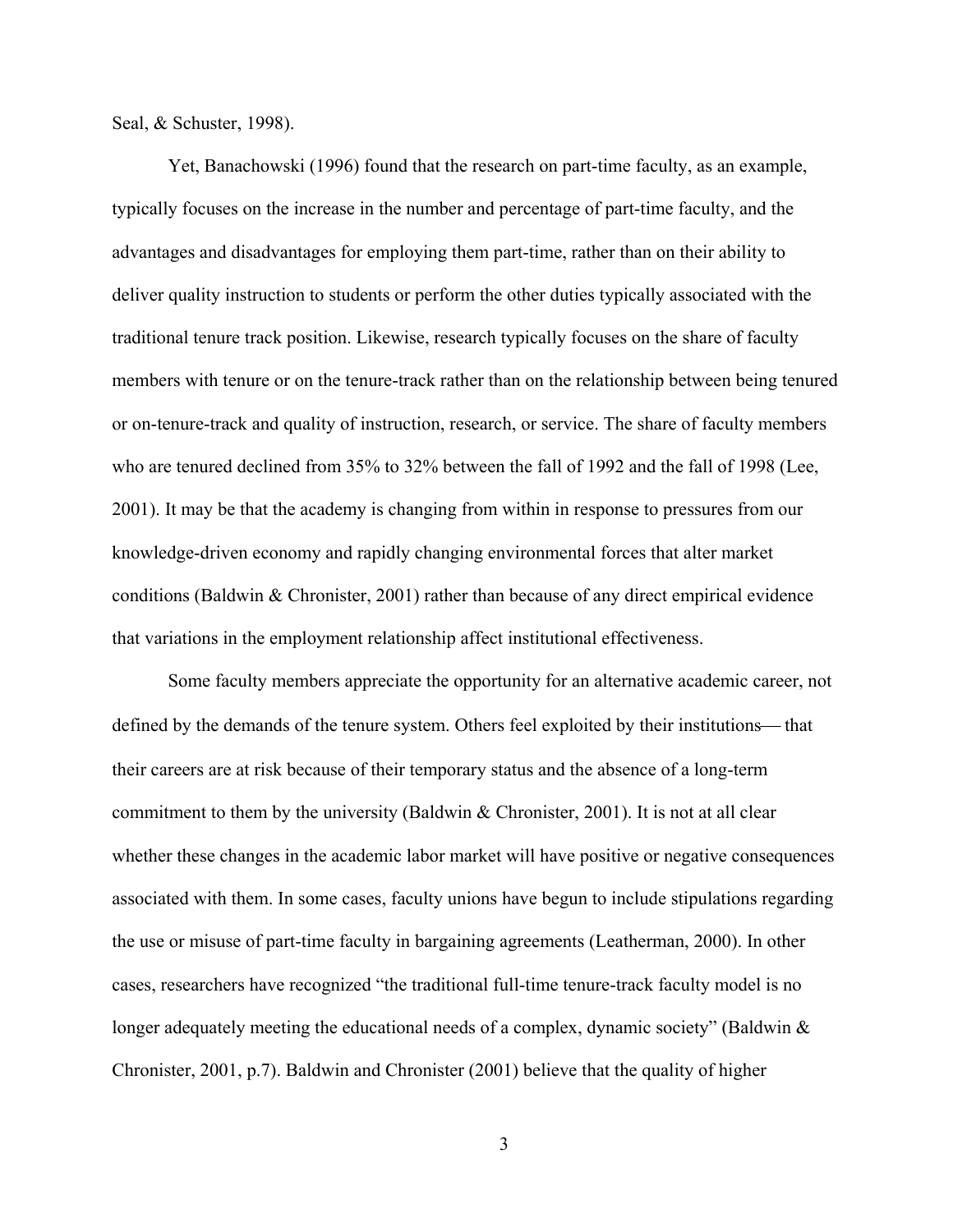<span id="page-16-0"></span>education is dependent upon a vigorous academic profession, which includes faculty in nontenure-track positions. Given this change, the seminal policy question facing academic administration is: What is the appropriate mix of employees for a department in today's academic labor market?

### *Accountability*

Increases in calls for accountability are changing the way work is conducted in the academy in very significant ways. Many states have established performance measures for higher education. And even if states have not tied funding to performance in any significant way, the academy may need to be prepared to answer questions regarding employment practices that they have traditionally not had to answer.

Post-tenure review for example has emerged as a response to the perception that tenure protects faculty members from evaluation. In 1982, the National Commission on Higher Education recommended that academic administrators, along with appropriate faculty committees, regularly evaluate tenured faculty members. The formal response from the American Association for University Professors (AAUP) raised objections on the grounds that official programs of post-tenure review would incur more costs than benefits and threatened academic freedom (Goodman, 1990). Despite these objections, many colleges and universities have implemented programs of post-tenure review.

Some evidence suggests that post-tenure review programs impact faculty retirement decisions. A number of faculty members retire rather than go through the process. Others accept phased retirement options after being found deficient during the process. This is not surprising considering that faculty hired under standards established in the past are now evaluated based on current departmental expectations (Goodman, 1990).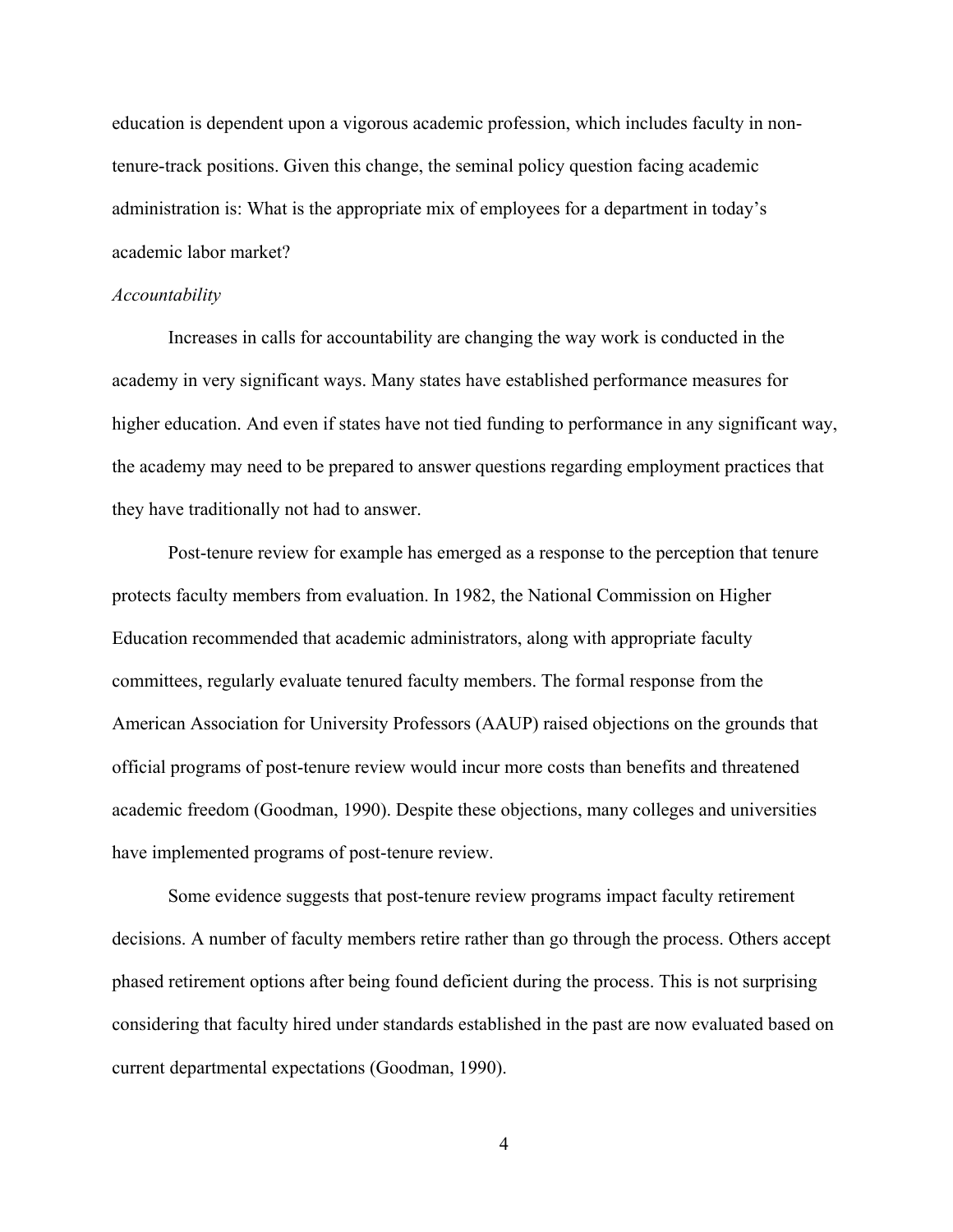# <span id="page-17-0"></span>*Technology*

It could be an understatement to say that technology has changed the way we do things in higher education today (Lewis, Farris, Snow, & Levin, 1999). The infusion of technology into the curriculum has many consequences, both intended and unintended. Effective management of faculty resources is crucial if technology is to enhance rather than detract from the educational experience of students. Many institutions have already seen the emergence of a new instructional technology support professional to assist in the development of distance education courses and faculty development initiatives, for example. We are only beginning to ask questions about the appropriate classification, qualifications, and placement within the overall organizational structure for these individuals.

Technology may also impact faculty retirement decisions. Faculty members are confronted with changing expectations about the use of technology, not only in the development of distance education courses, but also in their ability to effectively use technology in the classroom. Faculty members are expected to capture and keep students' attention in an environment that treats students as consumers. Expectations about the availability of faculty members are changing too. Whereas faculty members have traditionally kept office hours and made appointments to discuss issues with students outside the classroom, instant messaging and e-mail have contributed to increased expectations of faculty members' time. Some faculty members may decide to retire rather than adapt to these changing expectations ushered in by the technological era.

# *An Aging Professoriate*

Changes in the demographics of the population in general and the faculty population more specifically suggest there is a need for the higher education community to consider the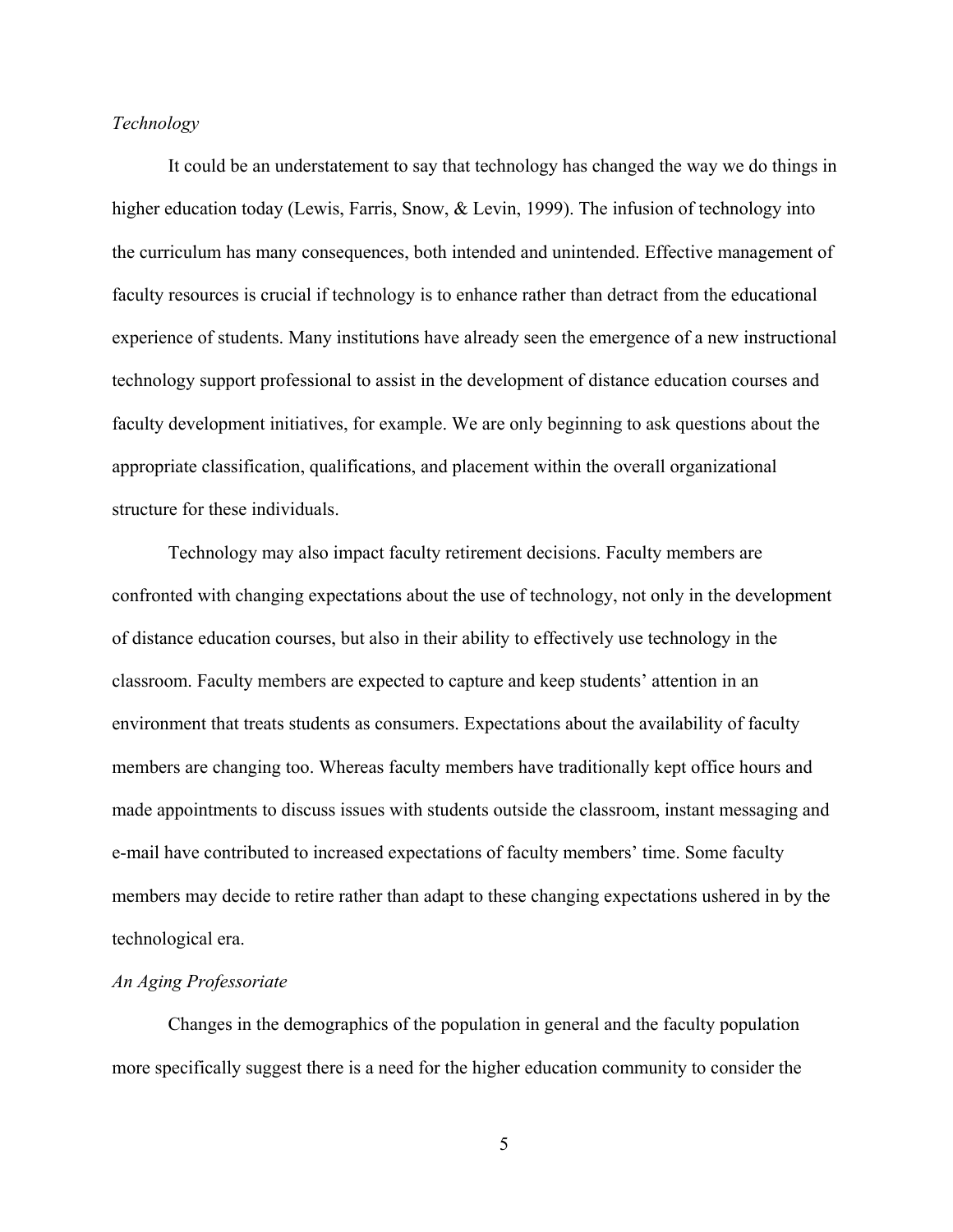impact that faculty retirement has on quality in the academy. An aging professoriate puts a spotlight on the need for college and university administrators to become more systematically focused on managing faculty resources and to recognize that they have a role in helping cope with transition. Faculty retirement is both a developmental and a policy issue (Ferren, 1998). The primary reason it is such a volatile issue is that ultimately what is at stake is the quality of higher education especially because colleges and universities have a responsibility to re-invent themselves for the next generation (Bok, 1990).

At the same time that these factors have emerged signaling the need for college and university campuses to focus on better managing their faculty resources, managing faculty resources has become more challenging. Political, social, and economic influences have altered the retirement process and created an environment of uncertainty. Federal legislation has created legal boundaries within which employers and employees must negotiate the retirement process. A review of related retirement literature confirms a need for a contemporary, detailed study of faculty retirement plans and the various stages of the retirement decision-making process.

Some people predict that more and more faculty members will postpone retirement indefinitely now that mandatory retirement ages have been eliminated (see Chapter Two for a detailed discussion of the Age Discrimination in Employment Act of 1967 and its amendments). Others sound alarms because of the unprecedented numbers of faculty members who are approaching traditional retirement ages. Now much more than one-third (44%) of all full-time tenured instructional faculty and staff are 55 years of age or older (National Study of Postsecondary Faculty (NSOPF: 99, Data Analysis System). But, other researchers point to evidence that suggests only small numbers of faculty members choose to postpone retirement for more than a few years, mainly because of financial reasons (Gustman & Steinmeir, 1991; Lewis,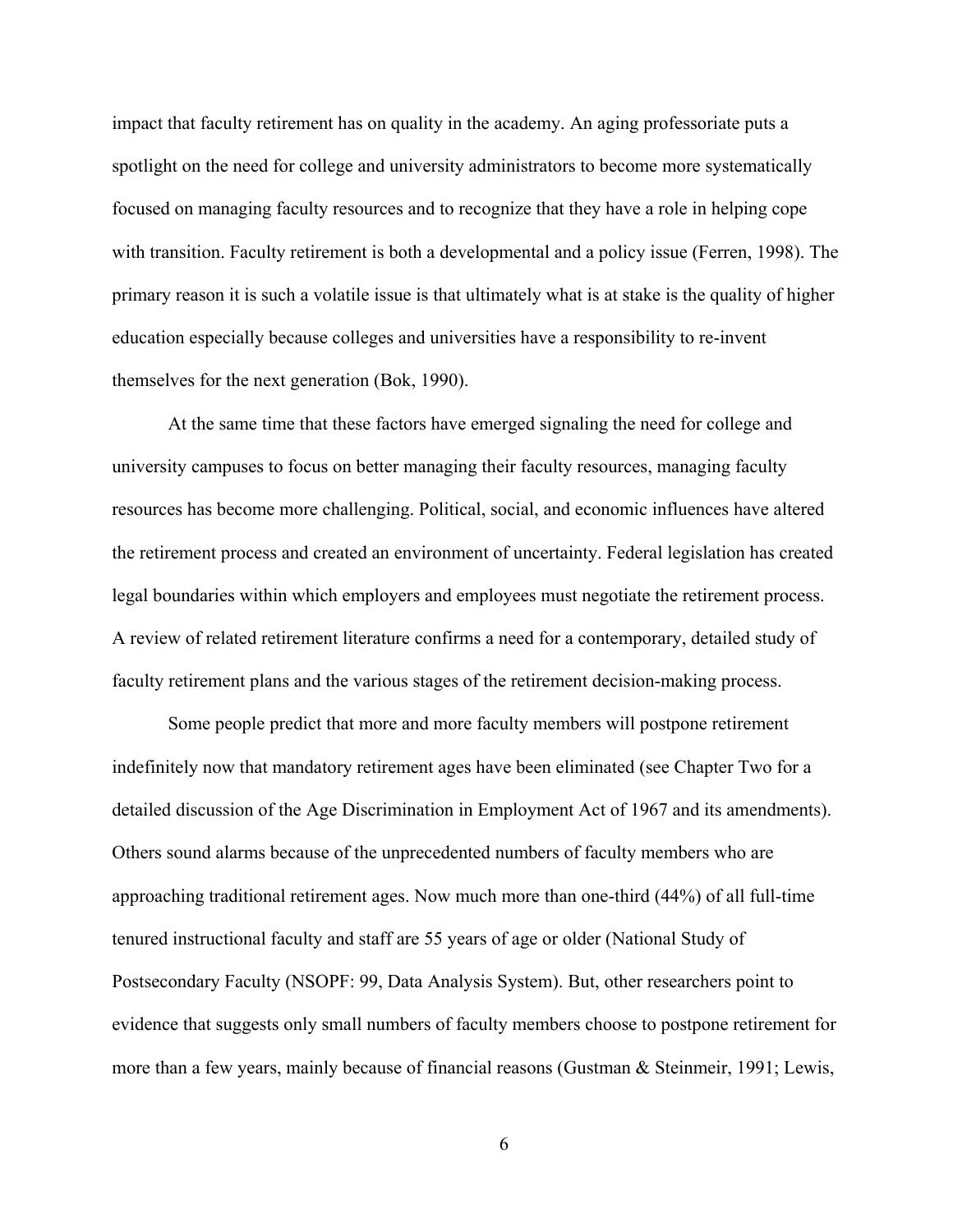1996; Monahan & Greene, 1987).

Yet another wrinkle to consider is the number of faculty members who are retiring from one institution, but are accepting employment elsewhere. About ten percent of faculty in the United States reported that they have already retired from another position (National Study of Postsecondary Faculty (NSOPF: 99, Data Analysis System). Although these individuals may have retired from a job outside of academe (e.g., from private industry or the military), this potentially growing pool of academic talent also includes faculty members who have previously retired from a position within higher education.

This could be a positive thing for both individual faculty members and institutions. Institutions have continued to struggle with maintaining effective faculty development initiatives, designing programs to invigorate the faculty, and providing opportunities to engage the faculty in the decision-making processes of institutions. Within this context, higher education could benefit from an application of the human resources perspective.

Organizations and people need one another. Organizations need the skills and talent that individuals bring to bear on the tasks of the organization and individuals need the salaries and jobs that organizations provide. If the fit between the individual and the organization is good, then the needs of both are met. If the fit is bad, then one or both may suffer (Bolman & Deal, 1984). Mech (1997) applied fit in a higher education setting. The fit between higher education institutions and their chief academic officers (CAOs) impacted both satisfaction of the CAO and institutional effectiveness. When the fit was poor, Mech (1997) found that CAOs had high levels of dissatisfaction and institutional effectiveness suffered.

Institutional "fit" is a concept that has taken hold in higher education, but academic administrators have few tools at their disposal that can be used to fix the problem. Higher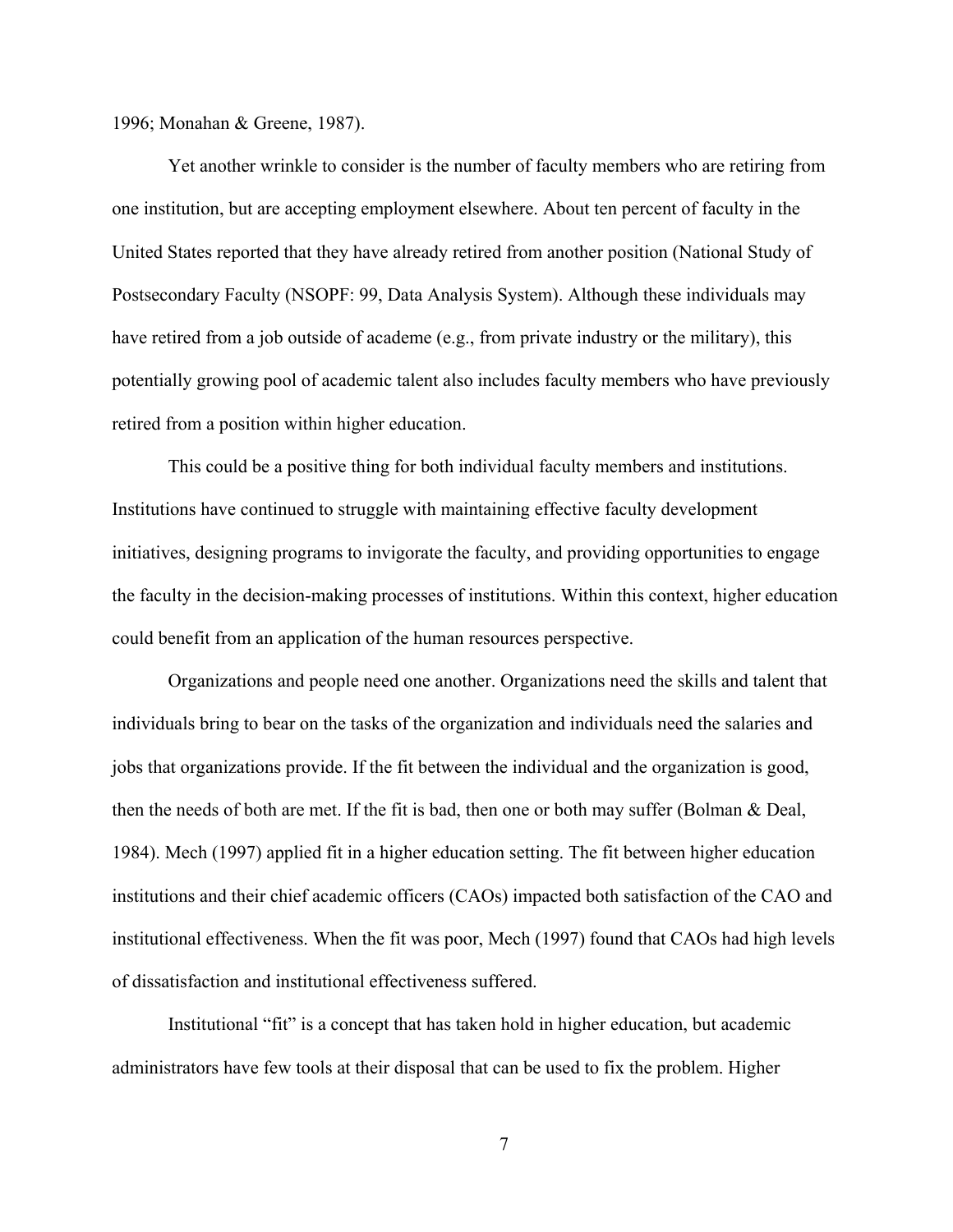education is characterized by its inability to respond to change quickly and its inflexible, bureaucratic, and political nature (Baldridge, Curtis, Ecker, & Riley, 1982; Cohen & March, 1974; Gumport & Pusser, 1995; Smart, Kuh, & Tierney, 1997). Tenure is sometimes seen as the culprit and often bears the brunt of the blame for what those outside of the academy see as inefficient behavior. Early retirement incentives have become commonplace in the absence of mandatory retirement ages as one of only a few ways that faculty can be enticed to consider a change. These incentives are costly for institutions, however. While most retirement plans allow faculty members to retire early with a reduced annuity, faculty have been reluctant to do so without an added incentive in the form of supplemental annuities or one-time lump sum payments. Institutions typically recover the cost of such expenditures by not filling the vacated position, delaying filling the position, or hiring a less expensive replacement (Patton, 1983).

Despite their growing numbers, institutions cannot implement early retirement incentive programs carte blanche. They must be implemented within legal boundaries (See Chapter Two for a review of early retirement incentive programs and legislation governing them). Early retirement incentive programs should not be seen as a "quick fix" that relieves institutions of their responsibility to maintain data on faculty trends and projected needs. Institutions need to develop staffing plans for academic departments that take into account both departmental and institutional missions. One crucial piece of information that planners need to develop defensible plans is the expected number of vacant positions. People change jobs and leave them for a variety of reasons including (a) professional reasons, (b) personal reasons, (c) retirement, (d) involuntary separation, and (e) incapacitating illness or death. Some of these reasons are easier to plan for than others. Faculty demand models typically include estimates of the projected number of faculty retirements for a given academic unit. Models fall short, however, when they fail to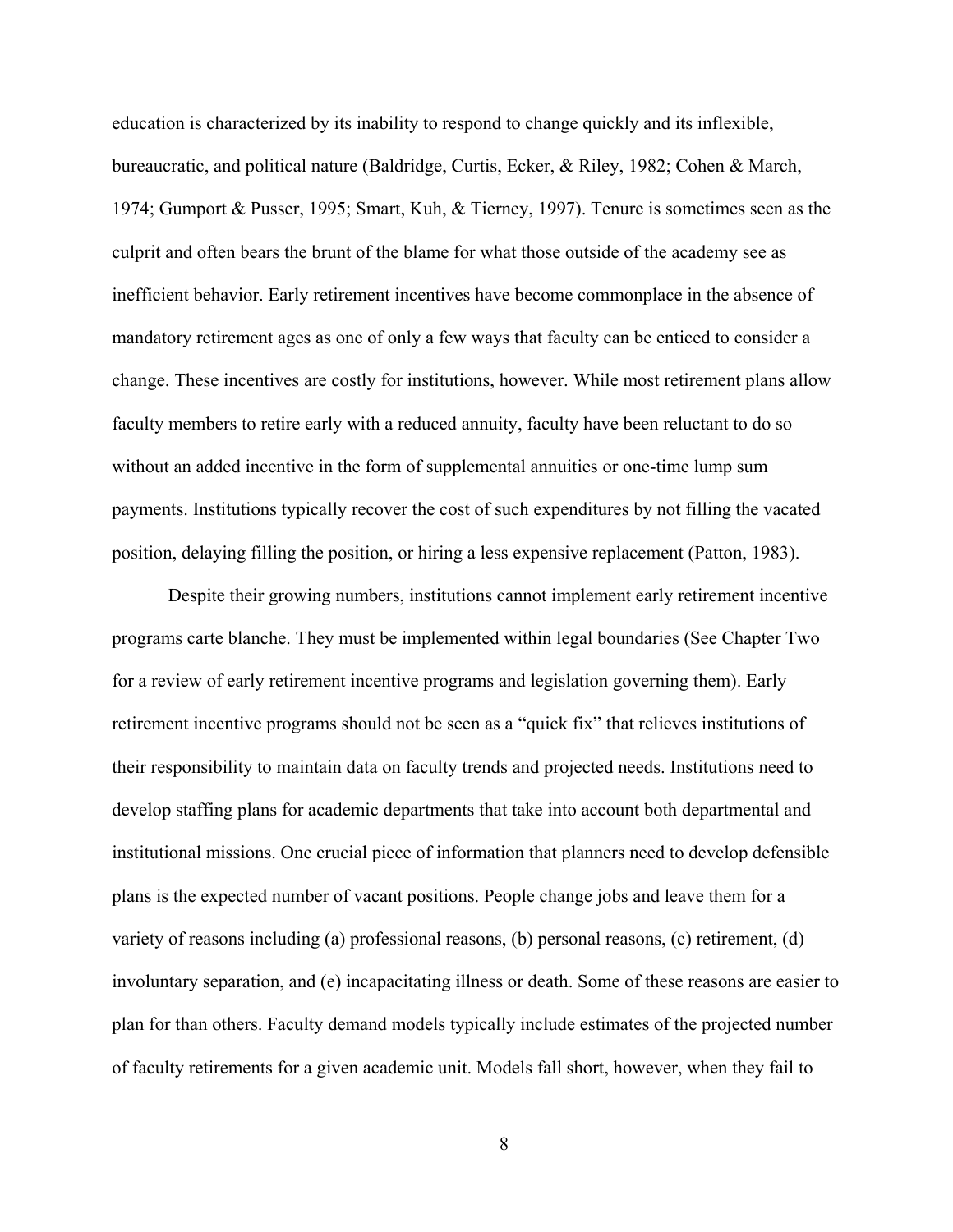<span id="page-21-0"></span>take into account the complexities of the retirement decision-making process.

Ekerdt, DeViney, and Kosloski (1996) focus on retirement generally as a process, rather than as a single event. While they acknowledge that "actual decision making for retirement is largely inaccessible to investigation," they "focus on plans as a window into the preretirement process" (p.S140). Research regarding retirement in general has focused on the outcome in "an end-game election of practicable alternatives" (Ekerdt, DeViney, & Kosloski, 1996, p.S140). The same thing can be said about research regarding faculty retirement decisions. Models should seek to take into account the complexities of the retirement decision-making process. In short, long range planning should include a combination of national and local data used to project a college or university's future staffing needs in addition to projections of student enrollment (Lee, 1983). One piece of an overall comprehensive plan should focus on retirement as a process and the factors that influence the retirement decision.

#### *The Retirement Decision*

Retirement decisions are based on many factors (see for example Atchley, 1976; Monahan & Greene, 1987; Lozier & Dooris, 1991b; Ekerdt, DeViney, & Kosloski, 1996; and Holden & Hansen, 2001). Some of these are financial (see for example Gustman & Steinmeir, 1991 and Lewis, 1996) while others are non-financial (see for example Monahan & Greene, 1987; Lozier & Dooris, 1991a; Costa, 1998; Szinovacz & DeViney, 2000; and Holden & Hansen, 2001). The post ADEA environment is a "significantly altered academic labor market" from the one of 2-3 decades ago (Clark & Hammond, 2001, p. 1). TIAA-CREF data provide evidence to suggest this environment is bifurcated because some faculty are beginning to receive retirement income much earlier than their predecessors, while others are waiting much later to do so (Clark & Hammond, 2001, p.6). This bifurcation adds to the complexity of understanding the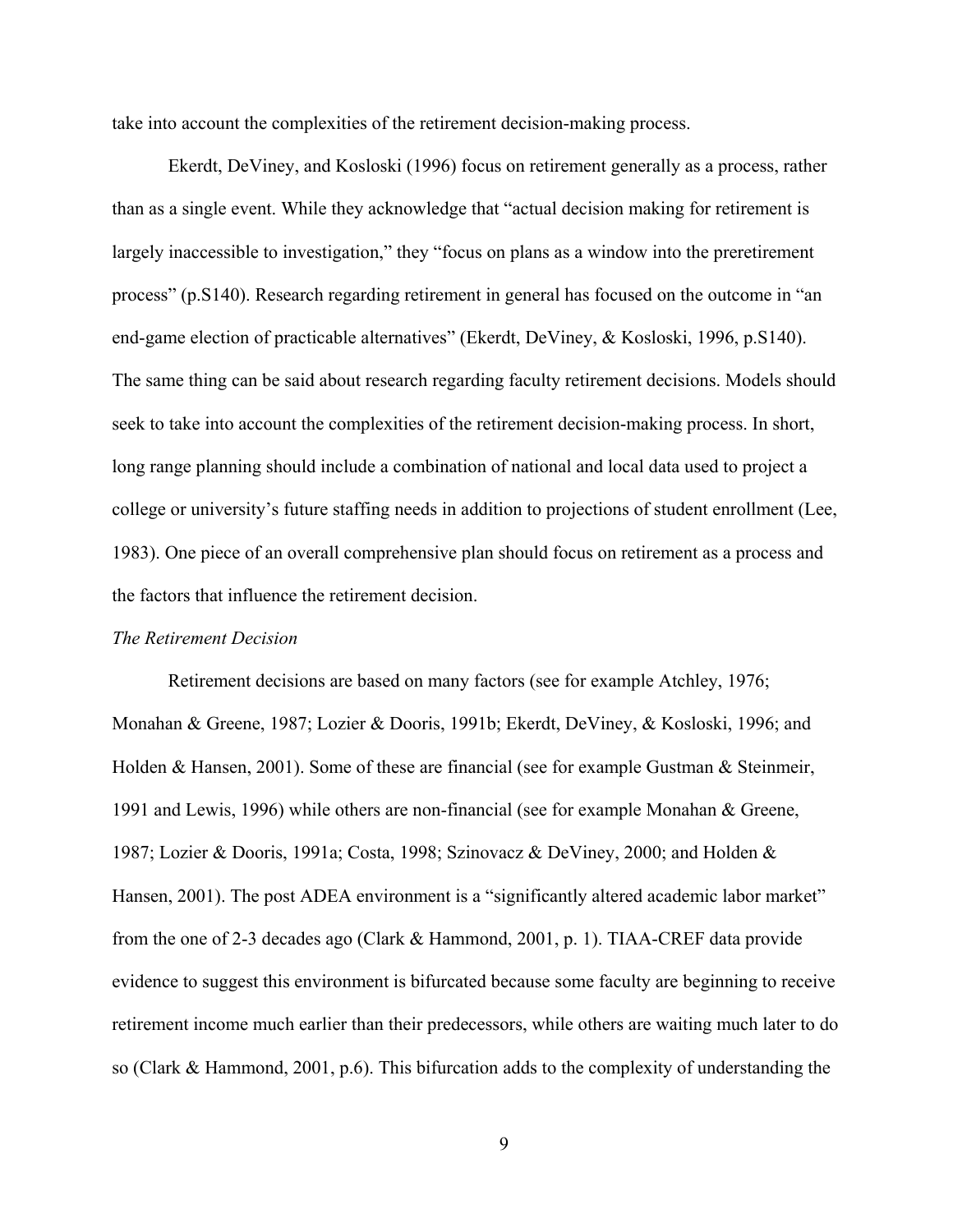retirement decision-making process and suggests there is a need to analyze groups of faculty separately who may be contributing to these patterns.

The 1999 National Study of Postsecondary Faculty (NSOPF:99) provides data on the characteristics and attitudes of faculty and instructional staff employed by public and private, not-for-profit 2-year and 4-year postsecondary institutions in the U.S. These data offer information about a nationally representative cross-section of faculty and provide the first glimpse into the bifurcated academic labor market since the ADEA amendments took effect on January 1, 1994. Perhaps more important, however, these data provide an opportunity to distinguish between faculty members who have previously retired from another position and those who have not done so. They also provide researchers with an opportunity to analyze the characteristics of older faculty members with no plans to retire in the next three years. Taken together these data may provide information on the bifurcated environment that TIAA-CREF has identified.

The decision to retire is a personal one. Yet, "retirement decisions take place in a concrete social situation composed of a number of elements" (Atchley, 1976, p.39). In other words, individuals are influenced by a complex set of factors when making decisions about when to retire. Personal characteristics of faculty members, institutional characteristics, job histories and current responsibilities, and fringe benefits are among the factors that influence when faculty members retire (Holden & Hansen, 2001).

Researchers have determined what some of the most important of these considerations are for individuals in various circumstances. Finances appear to play an important role in the decision. Lower salaried faculty may be more likely to retire. Lower levels of identification and commitment to an organization may lead to a higher probability of retiring. Those most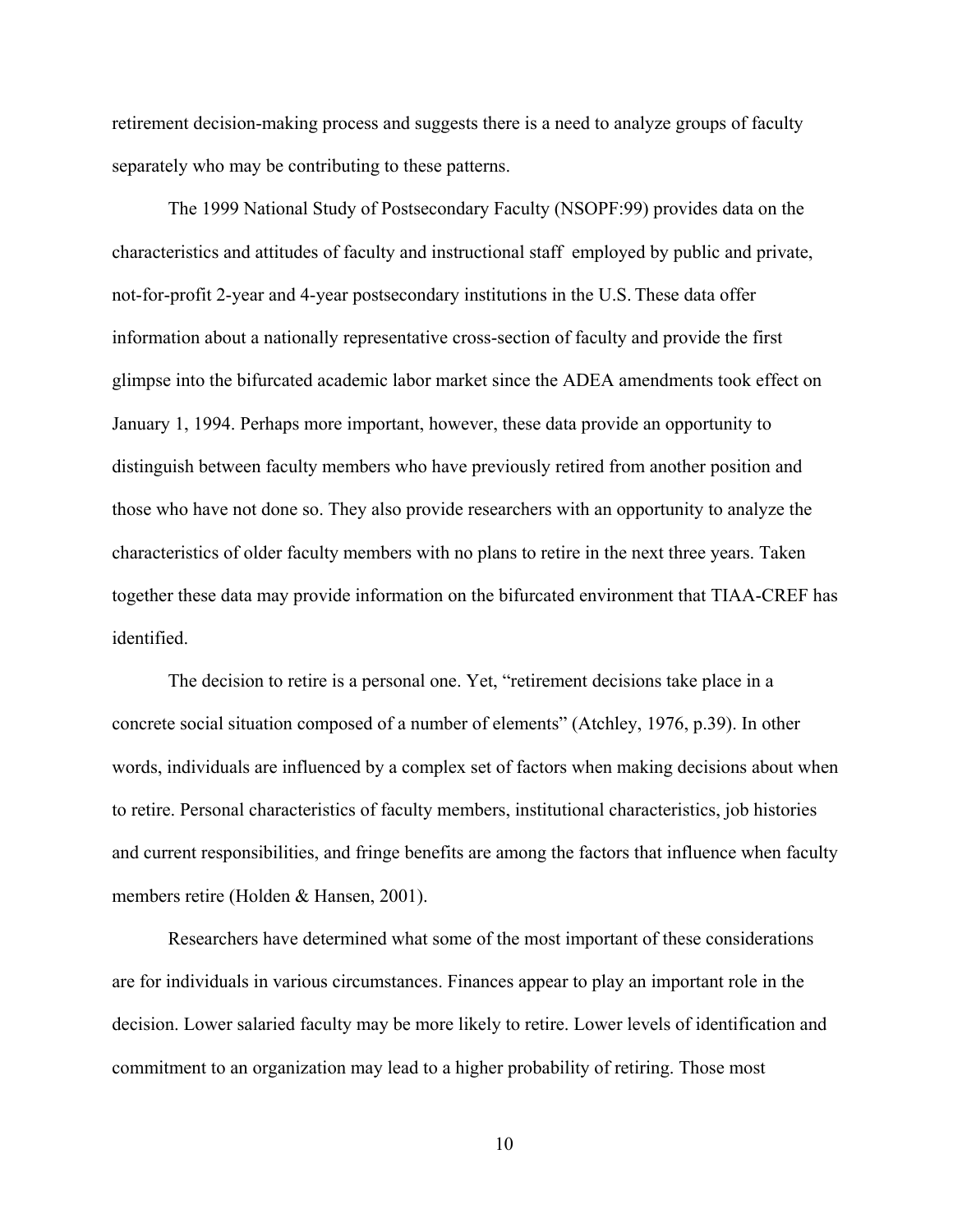productive in pedagogy and service tend to select early retirement, while those most productive in research do not (Monahan & Greene, 1987). Money as a factor in the retirement decision matters to nearly everyone, but the effects of less tangible elements of professional satisfaction matter also (Lozier & Dooris, 1991a, 1991b). Among the non-financial factors are institutional characteristics, personal characteristics, job histories and current responsibilities, and fringe benefits (Holden & Hansen, 2001).

Academic administrators should place an equal emphasis on the intangible aspects of retirement when designing retirement incentives (Keefe, 2001). If academic administrators heed this advice, then they will need reliable information on the non-financial characteristics that influence the retirement decision-making process. Monetary factors being equal, non-monetary factors help explain why some people retire sooner than others (Costa, 1998). This suggests that HR managers and academic administrators need data on faculty members at different stages of the pre-retirement process. Particularly, data are needed that distinguish those who retire at younger ages from those who do not and the characteristics of faculty that may postpone retirement. In addition, HR managers and academic administrators need better ways to predict what types of faculty may retire early or postpone retirement in the future.

NSOPF: 99 data provide an opportunity to develop nationally representative profiles of faculty who share similar characteristics regarding retirement, recognizing the heterogeneity of retirement intentions and the complexity of retirement decisions. Although researchers have acknowledged the complexity of retirement patterns and early retirement incentive programs, little is known about the characteristics of faculty who are contributing to this complexity. Given the emergence of a distinctly bifurcated pattern among faculty retirements and research suggesting that retirement is a process as well as an event (Ekerdt, DeViney, & Kosloski, 1996),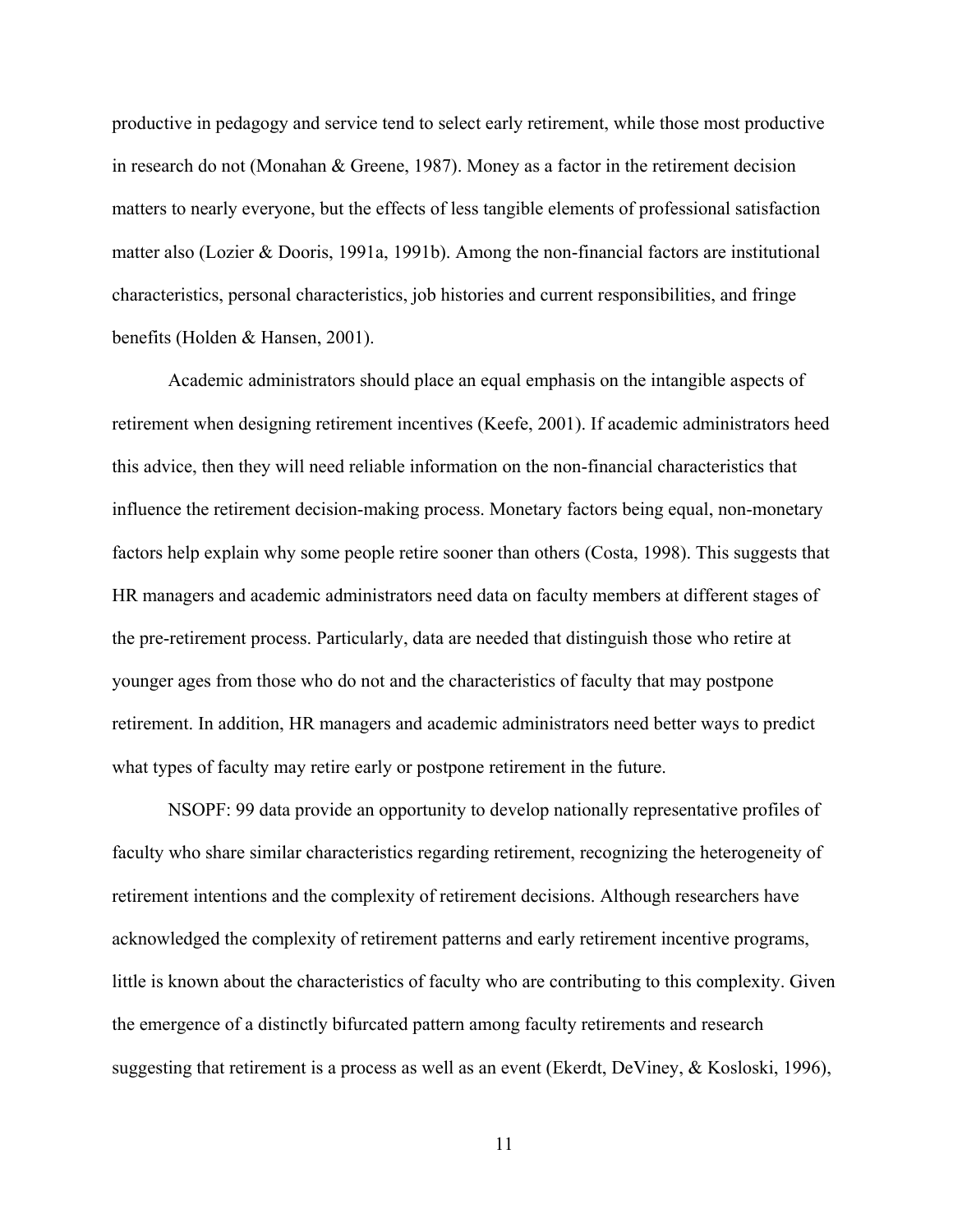<span id="page-24-0"></span>research aimed at providing profiles of faculty members in various stages of the retirement process is particularly timely. The present study sought to provide such data.

# *Purpose of the Study*

The purpose of this study was to examine faculty retirement patterns and plans by investigating (a) differences in those who have retired from one job to take another and those who have not and (b) differences in older faculty members who were not at all likely to retire in the next three years and those who were very likely or somewhat likely to retire. The study was based on secondary analysis of NSOPF: 99 data and described the non-financial characteristics that distinguish previously retired faculty (PREF) from faculty members of similar age who have not previously retired (NPREF). In addition, the study described the non-financial characteristics that distinguish older faculty members who are not at all likely to retire in the next three years from those who are very likely or somewhat likely to retire.

The focus of the research was to specifically (a) describe the characteristics of faculty and instructional staff who have previously retired from another position, (b) determine if various demographic and employment characteristics distinguish them from their colleagues who are of similar age, but have not retired from another position, (c) describe the characteristics of older faculty members (55 and older) with no plans to retire in the next three years, and (d) determine if various demographic and employment characteristics distinguish older faculty members from their colleagues who are of similar age, but who have some plans to retire in the next three years. This research adds to the national discussion regarding human resources in higher education and the repercussions of eliminating mandatory retirement ages by providing some evidence about the characteristics of faculty members and retirement patterns.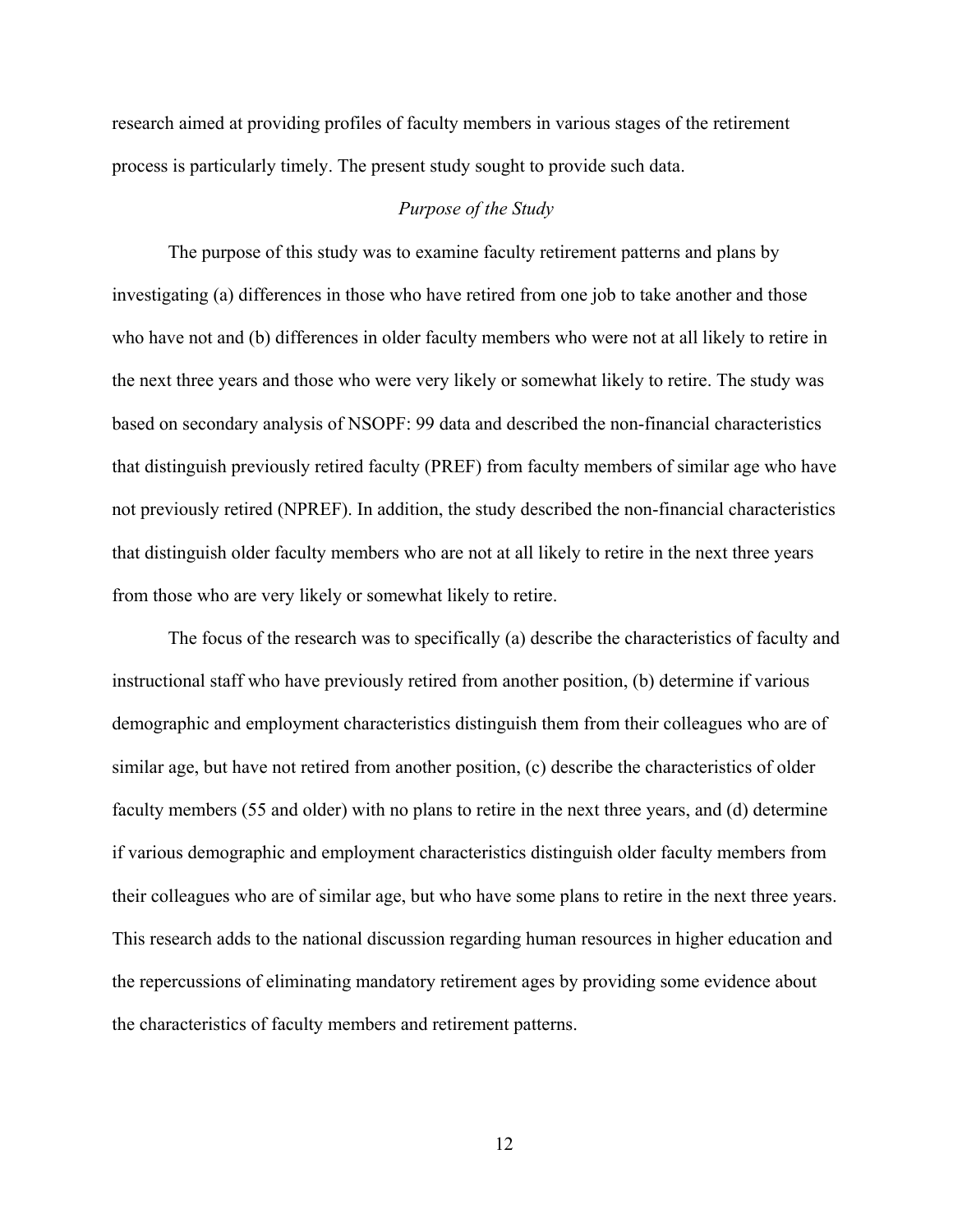#### *Research Questions*

<span id="page-25-0"></span>This study addressed the following four questions specifically:

1. What are the characteristics of faculty members who have previously retired from another position (in or outside of higher education)?

2. Do employment status, type of institution, institutional control, academic program area, age, years in position, gender, marital status, number of dependents, region, satisfaction, teaching load, research productivity, basic salary of respondent, and spouse or significant other income distinguish faculty members who have retired from another position from those in the same age group who have not retired from another position? 3. What are the characteristics of older faculty members (those 55 and older) who have no plans to retire in the next three years?

4. Do employment status, type of institution, institutional control, academic program area, age, years in position, gender, marital status, number of dependents, region, satisfaction, teaching load, research productivity, basic salary of respondent, and spouse or significant other income distinguish older faculty members who have no plans to retire in the next three years from those in the same age group who do have plans to retire?

#### *Definitions*

It is often difficult to distinguish between the subtleties in terms that are used in the literature related to faculty. The present study included some key terms, which required clarification. This section defines the key terms used in the study so that the reader may refer to them throughout.

The term faculty is used to refer to different groups of people within higher education and means different things to different people. Some even use the term to refer to an employment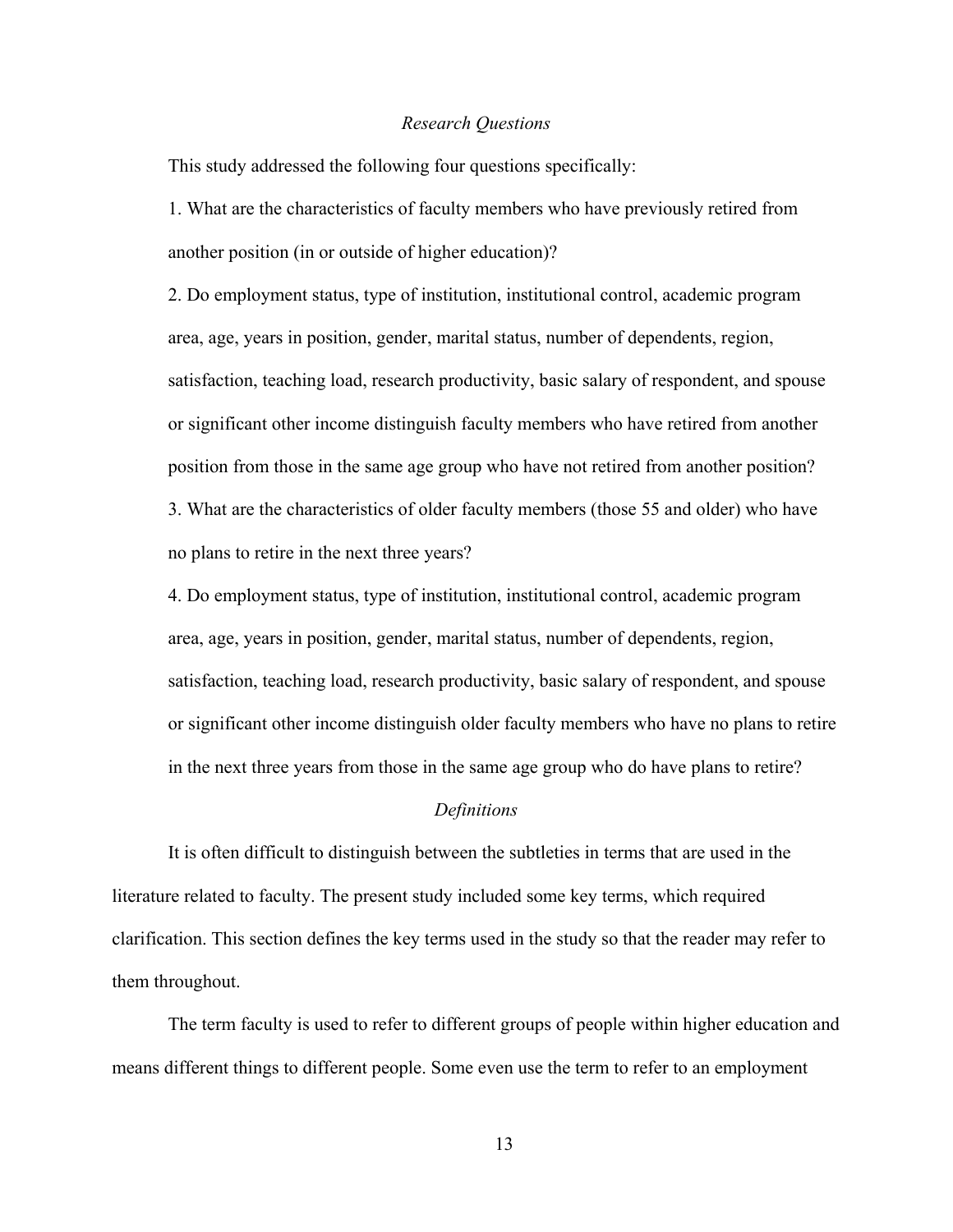relationship with an institution. In this study faculty was defined the same way it was defined for the NSOPF:99 study sampling frame- including anyone with faculty status and instructional responsibilities for credit, regardless of whether the credit responsibilities were associated with a course.

The current study focused on faculty and instructional staff age 55 or older employed by public and private not-for-profit 2-year-and-above postsecondary institutions in the fall of 1998. The term older faculty will be used to refer to this population of interest.

Previously retired faculty (PREF) referred to those individuals who were employed by colleges and universities, but had previously retired from another position, regardless of whether or not the position they retired from was inside or outside of academe. No attempt was made to define retirement. Respondents were asked: Have you previously retired from another position? The response categories were yes or no.

Faculty members who were not at all likely to retire were distinguished from faculty members who were somewhat likely or very likely to retire based on responses to the following question: During the next three years, how likely is it that you will leave this job to retire from the labor force? The response categories were (a) not at all likely, (b) somewhat likely, and (c) very likely. The response categories somewhat likely and very likely were collapsed so that respondents who had no plans to retire could be distinguished from respondents with at least some plans to retire in the next three years. Each of these questions leaves the interpretation of what constitutes retirement up to the respondent.

Non-financial characteristics consist of personal characteristics of faculty members, institutional characteristics, job histories and current responsibilities, and fringe benefits (Lozier & Dooris, 1991a, 1991b). Most of the variables that are used in the analysis have common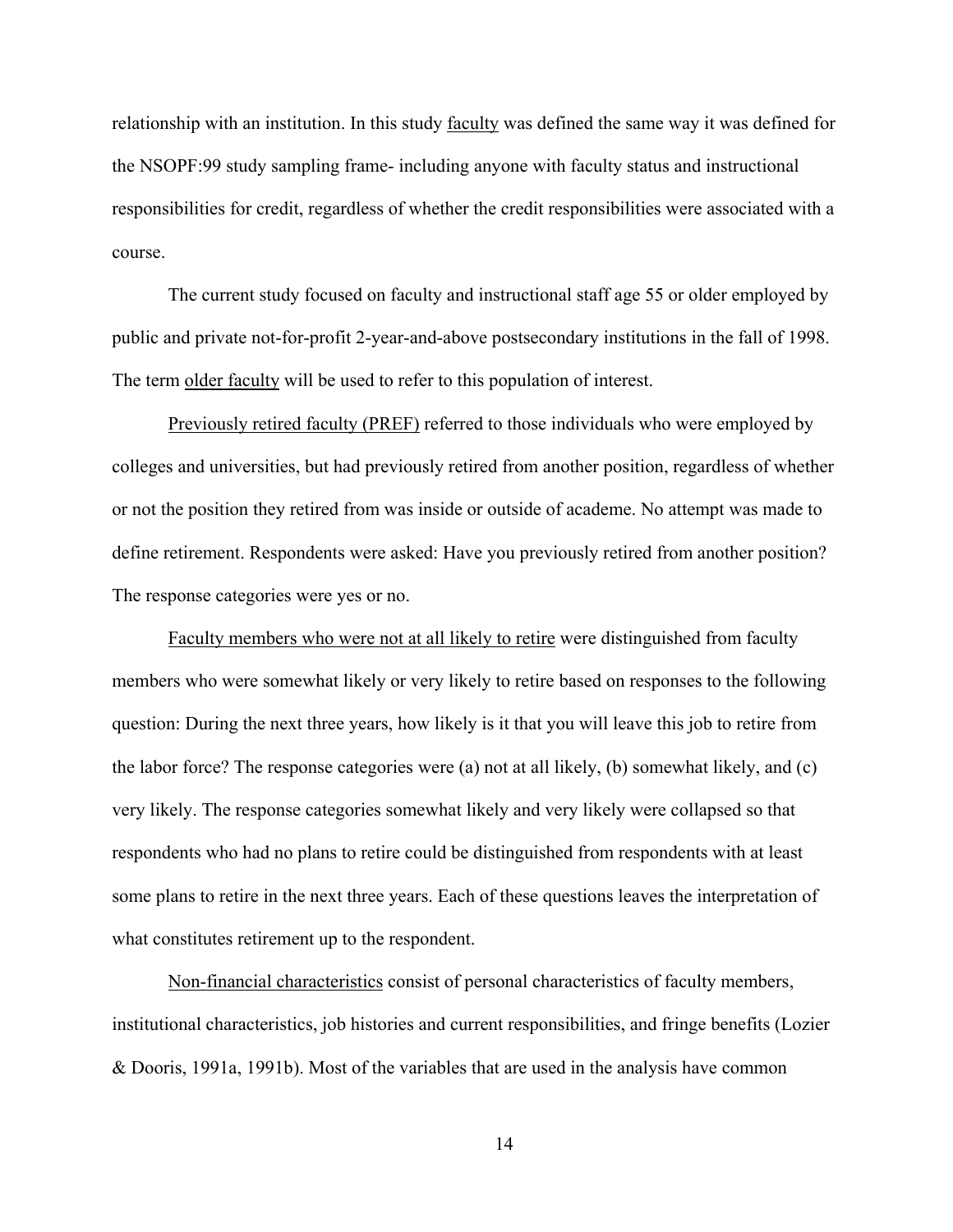<span id="page-27-0"></span>meanings and are operationalized in Chapter Three including: (a) gender, (b) age, (c) marital status and (d) income. Exceptions include recent and career publications. Recent publications included works published in the past two years in refereed professional or trade journals and creative works published in juried media for which they had sole or joint responsibility. Career publications included articles published in refereed and nonrefereed journals, reviews of books or chapters in edited volumes, textbooks, and reports.

# *Significance of the Study*

The present study had implications for practice, policy, and future research. Human resources and academic administrators may use the results to help them manage human resources more effectively and create more appealing early retirement incentive programs. Policymakers may find the study interesting because it provided data on non-financial factors that influence the retirement decision, but also because the study examined selected faculty groups at different stages in the retirement process. The study may also encourage researchers to focus on faculty retirement as a process and to seek to develop profiles of faculty members who are at various stages of the process.

The study provided human resources managers and academic administrators with information about the relationships among faculty retirement patterns and non-financial characteristics that influence retirement decisions for selected faculty groups. They may use the results to manage faculty resources more effectively. Understanding these relationships may give them information that they can use to create more appealing early retirement incentive programs and help faculty members make the transition to retirement.

The study also has policy implications. Policymakers at the institutional level may find the study interesting because it provided data about the non-financial factors that influence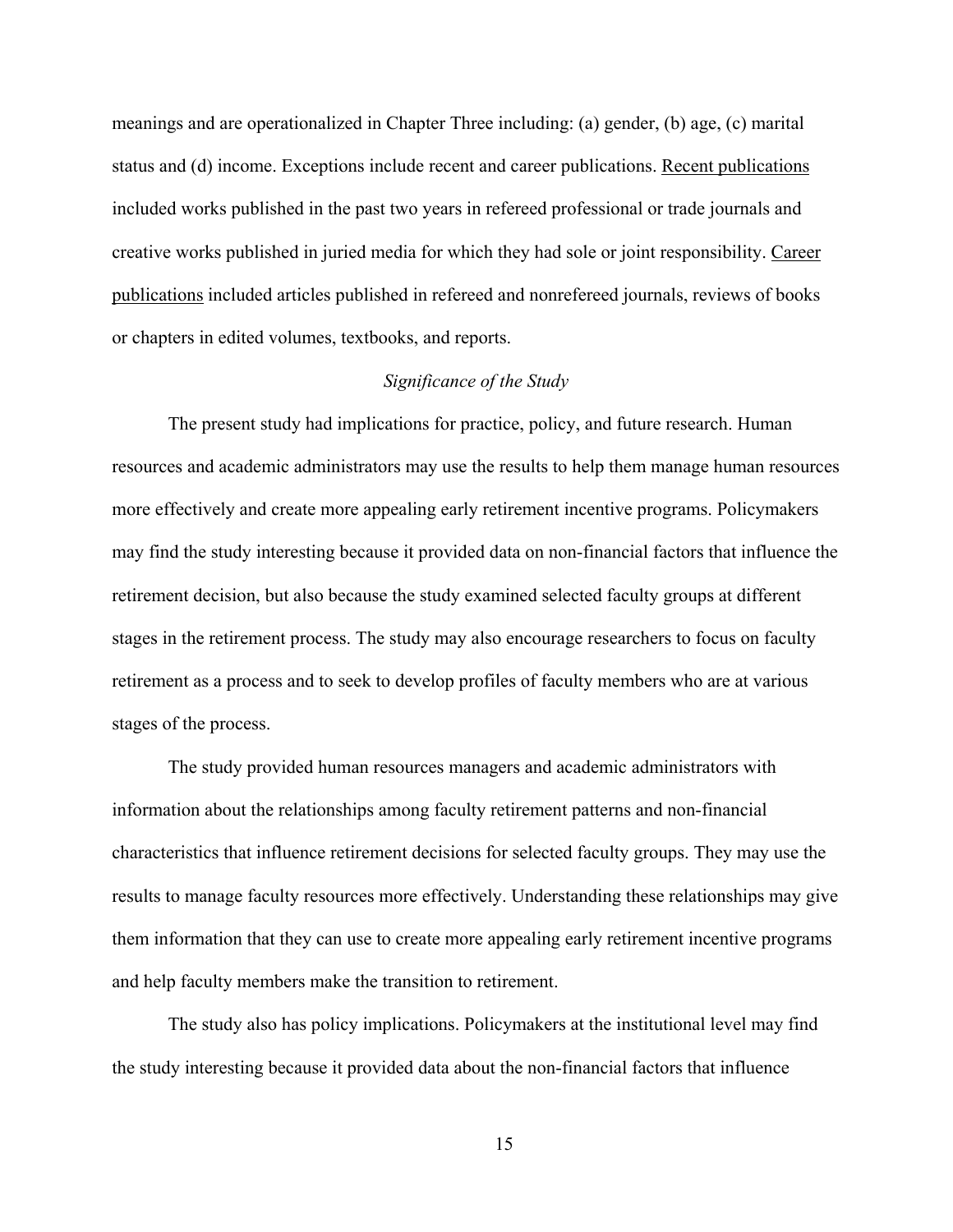retirement decisions for selected faculty groups. They might use the data to examine their internal policies on retirement and/or introduce new policies regarding retirement that address the particular HR needs at the institution. For example, institutions interested in encouraging turnover among their faculty could use similar data about their own faculty to develop ad-hoc early retirement incentive programs that would assist faculty members who are interested in continuing to work in relocating to another position as part of their incentive. On the other hand, institutions interested in minimizing turnover among their faculty may offer phased retirement options.

State and federal level policymakers may be interested in reviewing legislation with an eye toward understanding the repercussions of retiring from one position and accepting another at different ages. For example, portability of state-sponsored retirement programs may be called into question. The study may prompt policymakers to re-visit tax laws, penalties, and loopholes associated with retiring, but continuing to work. The study may also serve to educate policymakers regarding the complexity of the retirement decision, including (a) the existence of both financial and non-financial characteristics that influence the retirement decision-making process, (b) differences among the non-financial characteristics that influence the retirement decision-making process, (c) the complexities of the retirement process, and (d) the characteristics of selected faculty groups at different stages in the retirement process.

Finally, it may give policymakers better insight into the relationship between quality and employment status (i.e., full-time versus part-time employment by the institution) and it may inform the part-time faculty policy debate. Much of this debate centers on the quality of instruction delivered by part-time faculty and their qualifications. Knowing the percentage of part-time faculty who have previously retired from another position provides an indication of the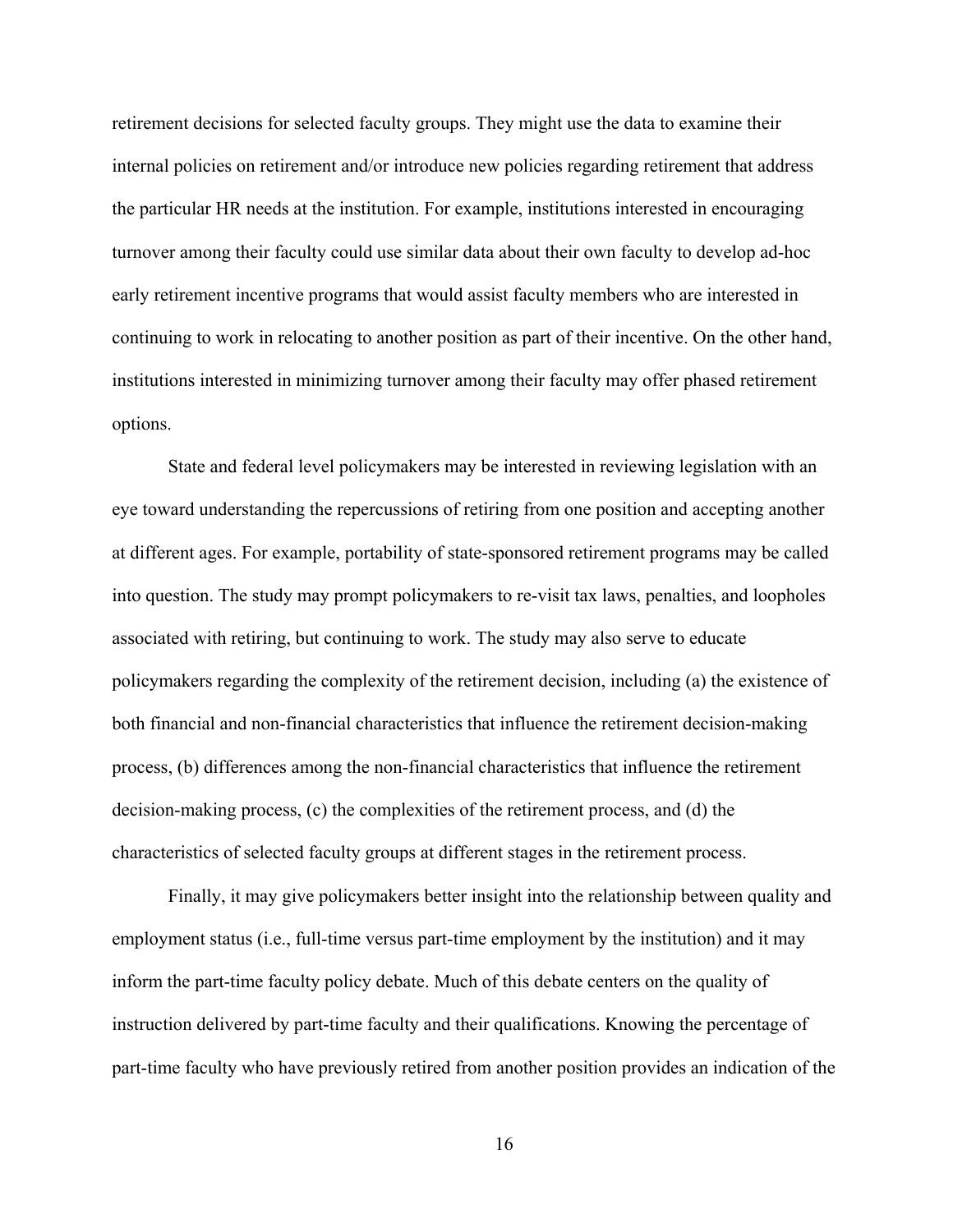<span id="page-29-0"></span>level of experience these faculty members bring to the classroom.

The current study has implications for future research. It employed quantitative techniques to examine the non-financial factors related to retirement for selected faculty groups. Future studies may employ qualitative techniques to gain a better understanding of retirement patterns at one institution, several institutions that share similar characteristics, or a group of institutions that represent differences by institutional type. For example, interviews at one institution across specific departments could explain how different factors, (both financial and non-financial characteristics) impact individual faculty members' decisions to retire, postpone retirement, or accept bridge employment. This study may also encourage researchers to focus on faculty retirement as a process and to seek to develop profiles of faculty members who are at various stages of the process. Profiling techniques may be useful at the institutional level in developing human resources plans that model expected retirement rates for specific academic departments and the institution as a whole.

#### *Delimitations*

As with all research, the present study had some initial delimitations. Delimitations "address how the study will be narrowed in scope" (Creswell, 1994, p.110). The delimitations in the present study were determined by the data set employed to conduct the research, the 1998-99 National Study of Postsecondary Faculty. The delimitations address (a) the variables chosen for analysis and (b) the population of interest. The variables chosen for analysis included nonfinancial characteristics because the data set was limited to non-financial factors.

This study is delimited to faculty and instructional staff who were 55 or older in the fall of 1998. In part, age 55 was chosen to delimit the study because other researchers have used age 55 to delimit their studies (Chronister, Baldwin, & Conley, 1997; Dey, Vander Putten, Han, &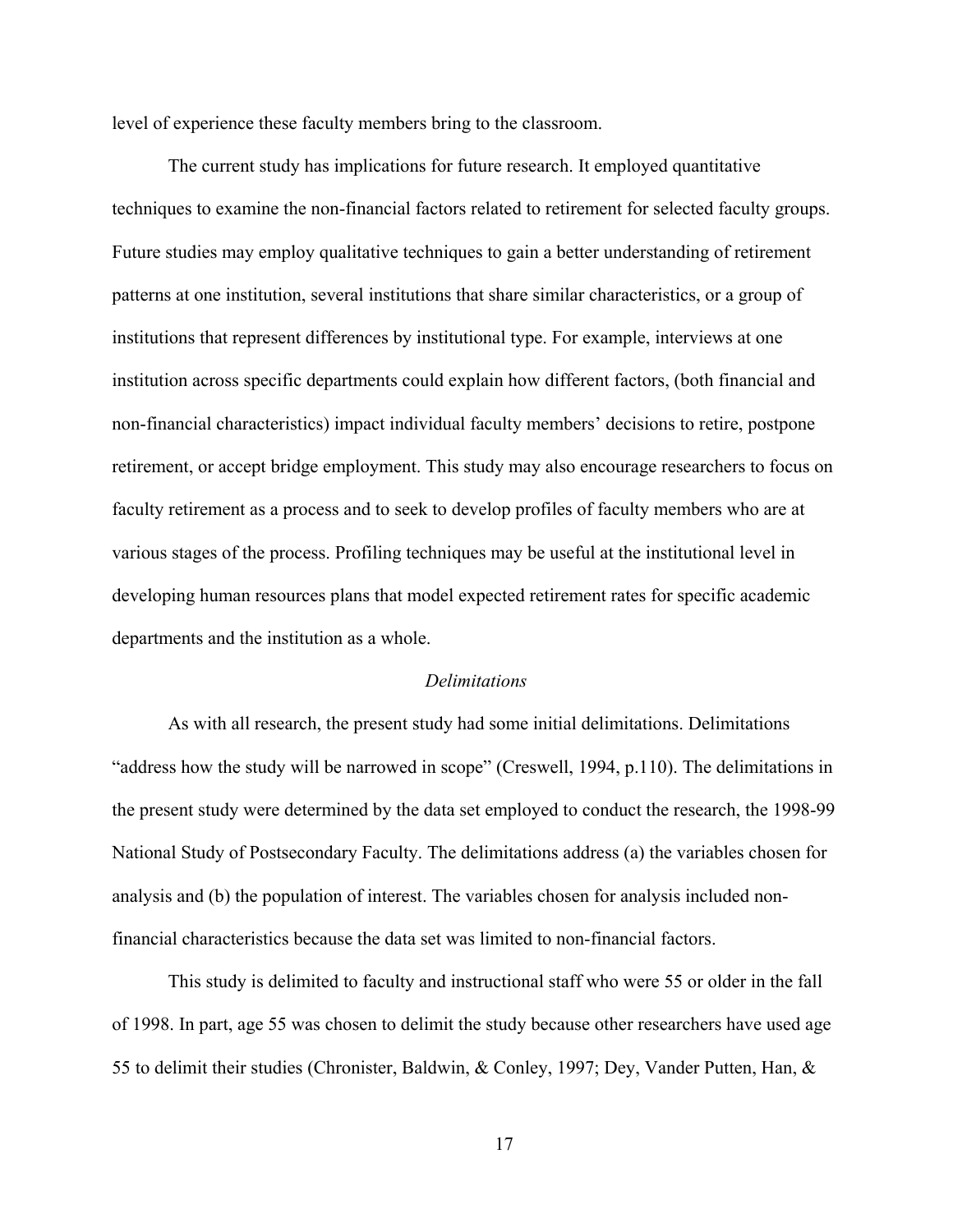<span id="page-30-0"></span>Coles, 1997; Lozier & Dooris, 1991a,1991b ). In some ways focusing the study on faculty who were 55 years old or older is an arbitrary decision on the part of the researcher. However, age 55 was selected to reflect a subset of the NSOPF dataset that would have attained an age at which they may have qualified to retire from a previous position, as well as to make comparisons against a relevant population for faculty members with no plans to retire in the next three years. In addition, the study focused on those 55 years old or older because there is less certainty among younger faculty members about the age at which they are most likely to retire (Chronister, Baldwin, & Conley, 1997).

### *Limitations*

Research is also constrained by limitations. As with the delimitations described in the previous section, the limitations narrow the scope of the study. However, limitations generally constrain the bounds or the extent of the research. The limitations of the current study occur primarily as a result of using extant data. Secondary analysis of survey data has become a popular method for conducting research. National surveys offer advantages such as government sponsorship, large sample sizes, generalizability, sophisticated pilot tests, built-in mechanisms to address measurement error (e.g., re-interview studies), complex editing and data cleaning strategies, and large budgets that allow maximum nonresponse follow-up. However, broad research interests and policy concerns, rather than specific research questions or hypotheses guide the development of national surveys. Individual survey items are designed to answer general questions on many topics, not to definitively address any one-research topic. As a result, variables important for the analysis may not be included, or concepts may not be measured exactly as the researcher would have liked.

The present study did not provide a complete analysis of the factors that affect a faculty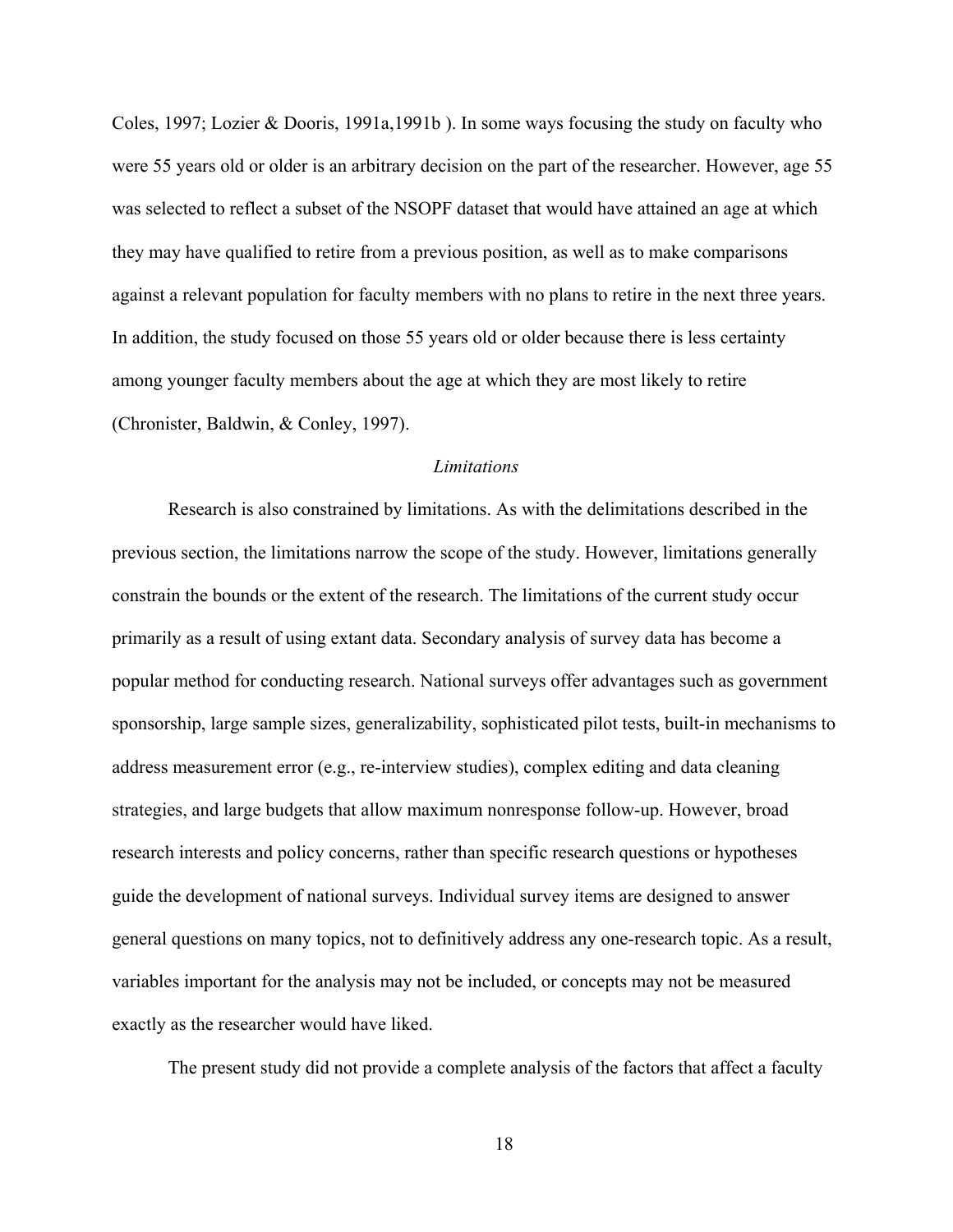<span id="page-31-0"></span>members' decision to retire because there were no variables included in the data set on health or wealth. Financial factors are equally if not more important than non-financial factors. However, in the absence of mandatory retirement ages, a faculty members' decision to retire is influenced by a complex set of factors including both financial and non-financial factors. Lozier and Dooris (1991a,1991b) indicated the importance of the non-financial characteristics that may influence the decision to retire. More recently, Costa (1998) and Keefe (2001) reiterated this point. NSOPF: 99 was a comprehensive survey of faculty and instructional staff at various types of higher education institutions. Because of the size of the data set and the generalizability of the data, the data can be disaggregated to provide information on the retirement process for selected faculty groups. If both financial and non-financial factors had been examined, the results might have been different. The findings should be interpreted in that light.

# *Organization of the Study*

The research is reported in five chapters. Chapter One provides an introduction to the research topic including the purpose statement and the research questions that guided the study. Chapter Two recounts the literature related to faculty retirement patterns and the factors that affect the decision to retire. Chapter Three explains the research design and data analysis procedure used in the study. Findings are described in Chapter Four. Finally, conclusions, along with implications for practice, policy, and future research are discussed in Chapter Five.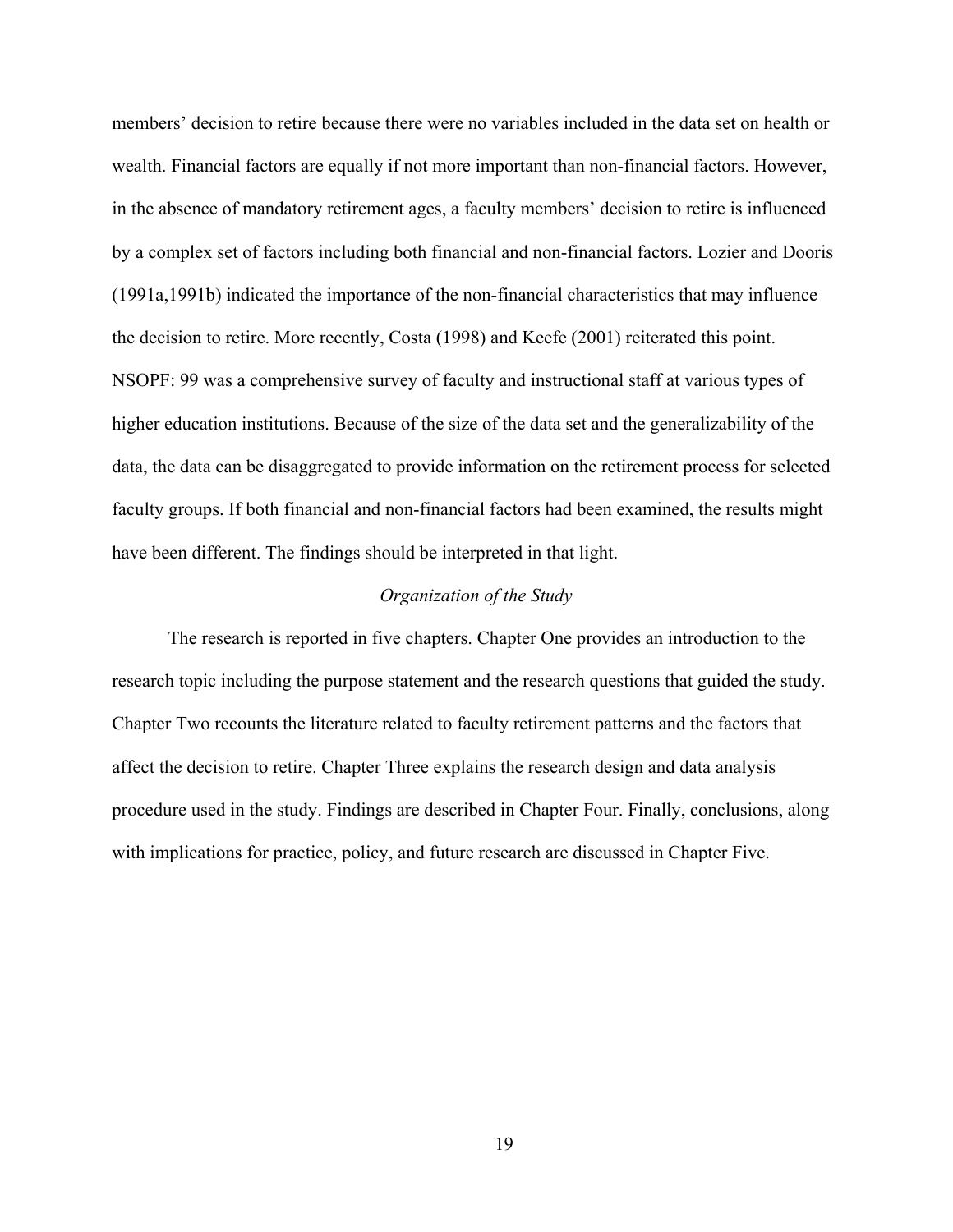#### Chapter Two – Literature Review

<span id="page-32-0"></span>This study explored the non-financial factors related to the retirement process for selected faculty groups in the United States. Literature is reviewed in this chapter in four major sections including (a) the demographic and legal context of retirement, (b) retirement in general, (c) the impact of uncapping mandatory retirement ages for faculty, and (d) non-financial factors related to faculty retirement. First, a contextual discussion of retirement begins with a description of the age of the population generally and the age of faculty members specifically. It also includes a discussion of the legal boundaries that constrain the retirement process. The second section of the chapter summarizes the literature on retirement in general. The third section of the chapter summarizes findings from studies conducted about faculty retirement resulting from changes in federal legislation that eliminated mandatory retirement ages for tenured faculty members. The fourth and final section of the chapter focuses on non-financial factors related to retirement patterns for faculty. To conclude the chapter, the researcher provides a summary explaining how the present study contributes to the body of work regarding non-financial factors related to the retirement process for selected faculty groups.

### *The Demographic and Legal Context of Retirement*

The U.S. Bureau of the Census tracks the age of the country's population through the decennial census and the Current Population Survey (CPS). The Bureau describes the overall change in the age of the population as moving from a pyramid to a rectangle. This change in the age distribution is affected primarily by the baby boom generation (those born between 1946 and 1961).Census does 10 alternative projection series, which differ in terms of the assumptions concerning the future trajectories of fertility, mortality, and net migration. According to middle series Census projections, baby boomers will begin turning age 65 in 2011 and between 1990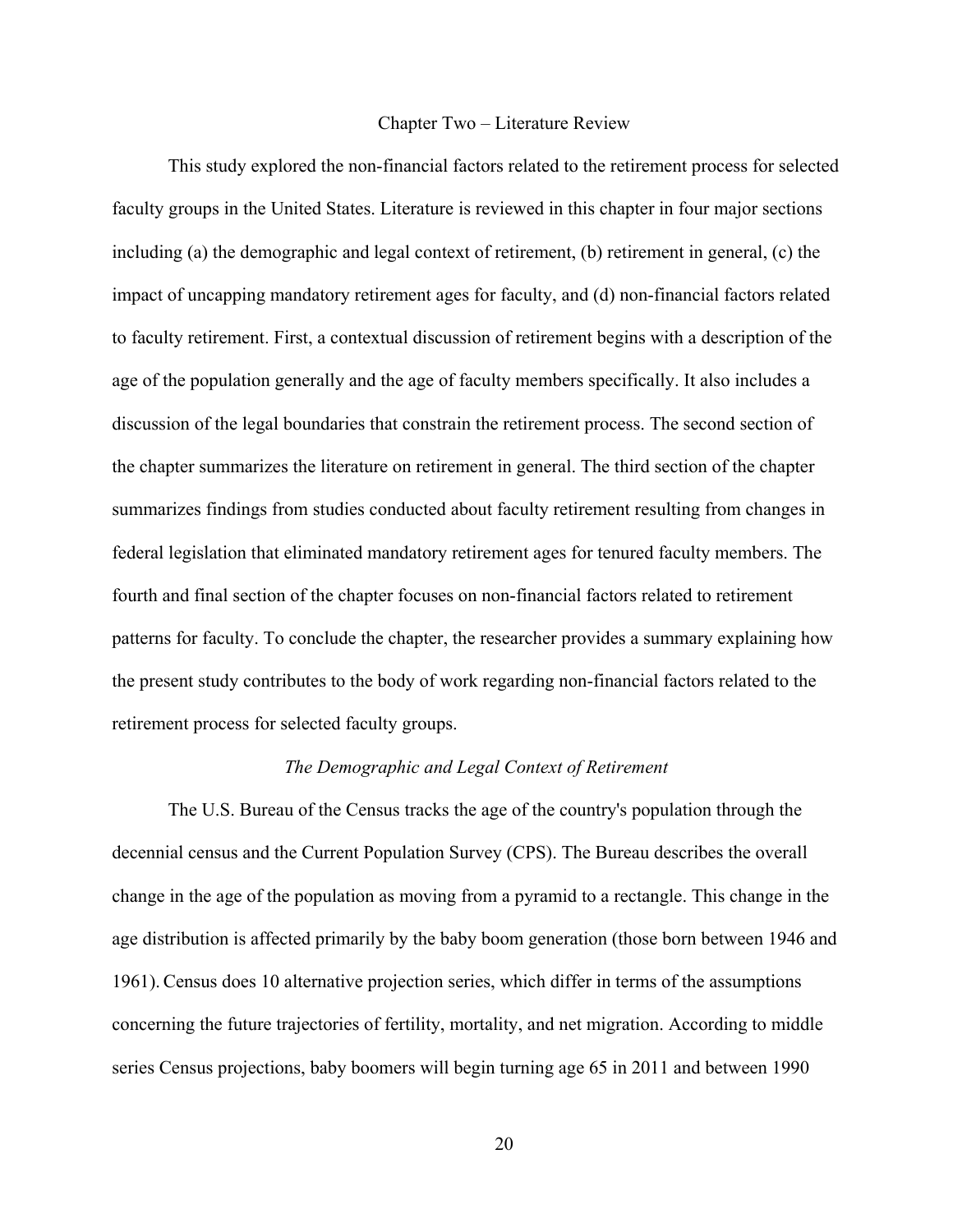and 2020 the population aged 65 to 74 will grow 74% while the population under age 65 will only increase 24% (http://www.census.gov/ipc/prod/97agewc.pdf).

Figure 1 shows the percentage age distribution of full-time instructional faculty and staff for the three years that NSOPF data have been collected. These data mirror the population data in that there has been moderate growth in the percentage of older faculty members (55 and older), most notably in the percentage of faculty members age 55-59. About one-third of full-time (31%) and part-time (27%) faculty members were 55 years old or older. This is consistent with findings of the Higher Education Research Institute (HERI) Faculty Survey that suggest that 33% of the faculty workforce in higher education is aged 55 or older.

Given the change in the age distribution of the population generally and of the faculty population specifically, there is growing concern that substantial numbers of the workforce will be retiring in the near future. The retirement process is complex, however. It must be analyzed within the context of the social situation and the legal boundaries (i.e., rules and regulations) associated with it (Atchley, 1976). Most people recognize retirement as a part of life (Atchley, 1976). The point at which retirement occurs, however, is in some ways negotiated between the employer and the employee within legal boundaries that constrain it.

 The seminal legislation affecting retirement in the United States includes the Social Security Act of 1935, the Age Discrimination in Employment Act (ADEA) of 1967, and their subsequent amendments. The Social Security Act was originally established as a retirement insurance program for the primary worker. Amendments to the act expanded its coverage and added benefits for survivors and benefits for the retiree's spouse and children in 1939. Disability benefits were added in 1956. Today, social security is a dynamic program that pays benefits to almost 45 million people and provides protection for approximately 150 million workers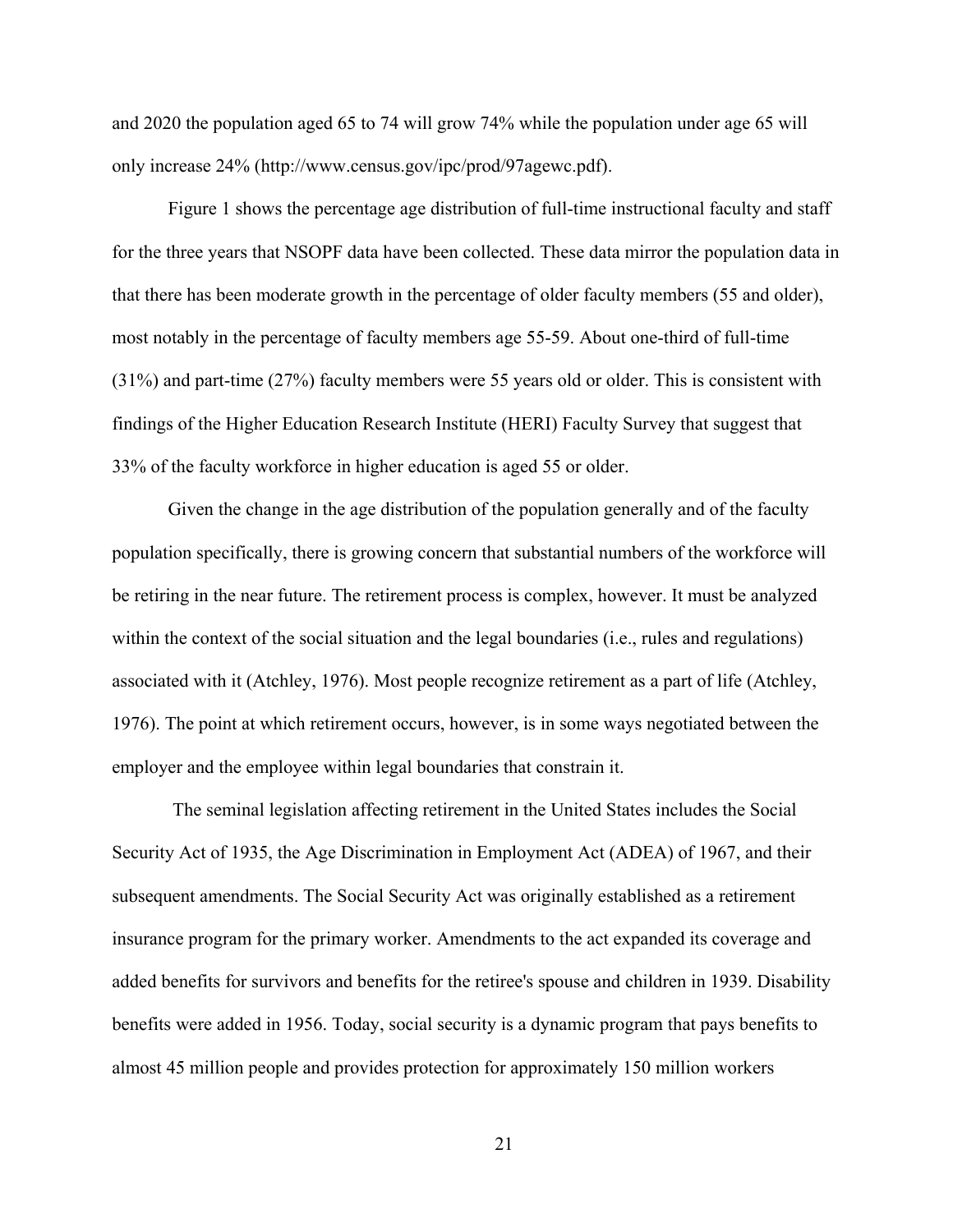<span id="page-34-0"></span>

*Figure 1*. Percentage Age Distribution of Full-time Instructional Faculty and Staff, by Year: Fall 1987, Fall 1992, and Fall 1998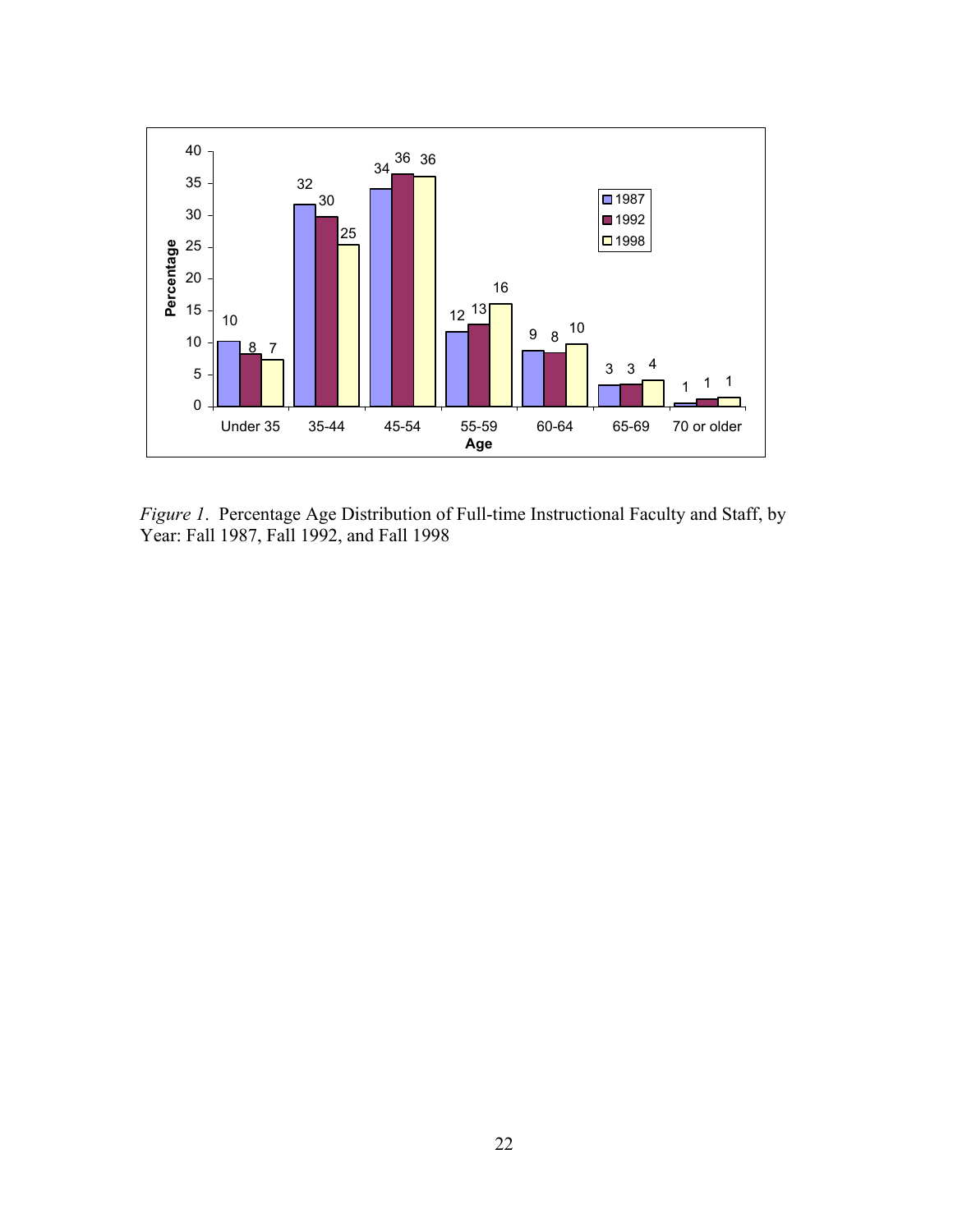(http://www.ssa.gov/history/reports/briefhistory.html).

The historical events that led to transferring the welfare of older Americans from local jurisdictions and private charity to the federal government have been documented (Graebner, 1980). Put simply, these events can be understood as taking place as the U.S. economy shifted from an agricultural base to an industrial base. The Social Security Act emerged as a response to the crisis that the Great Depression triggered in the 1930s. A fuller explanation of social security and related topics is beyond the scope of this research. With regard to retirement decisions, it is important to note that the earliest a person can begin receiving social security retirement benefits is 62. However, the age of retirement is increasing for younger Americans. To receive full retirement benefits from social security a worker born in 1960 or later must be 67 years old. Workers born in 1960 or later who retire at age 62 will receive a 30% reduction in benefits. While social security impacts all American workers, ADEA legislation has the potential to have more of an impact on faculty retirement plans and patterns. Both social and political pressures influenced the legislated changes (Martin, 1993). The ADEA was passed in 1967, prohibiting discrimination on the basis of age for anyone between the ages of 40 and 65. Several researchers have traced the events leading to the passage of the 1974, 1978, and 1986 amendments to ADEA (Ford, 1989; Pratt, 1989; Hammond & Morgan, 1991; DiGiovanni, 1993). At first this legislation was not viewed as terribly relevant for higher education since public employers and tenured faculty were exempt and most institutions had mandatory retirement policies that set the age of retirement at 70 years old anyway (Pratt, 1989). The act was further amended, however, first in 1974 extending provisions to public employers, then again in 1978 raising the upper age limit to age 70, and finally in 1986 eliminating the upper age limit altogether and the exemption for tenured faculty. So, while the original legislation included an exemption for tenured faculty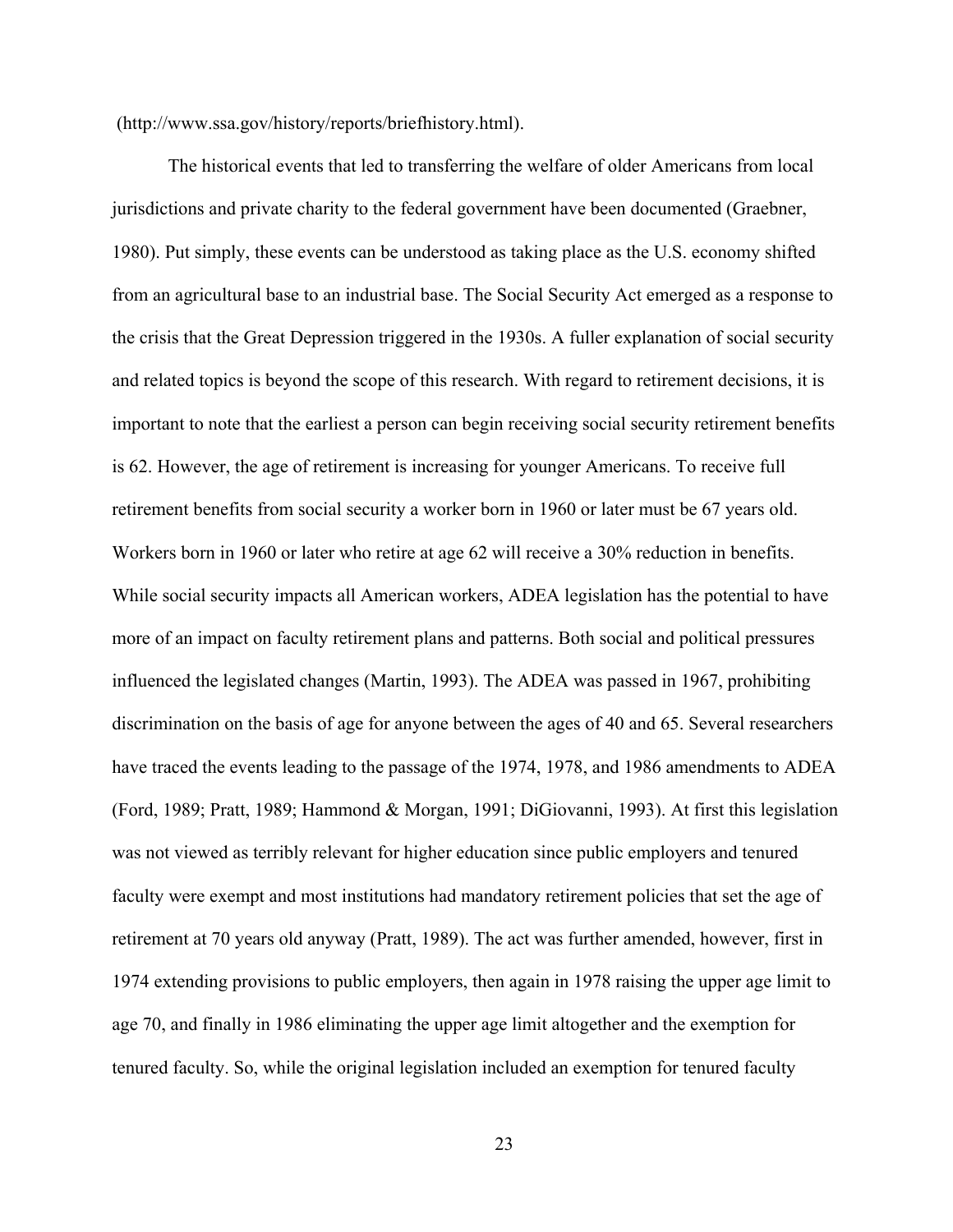members, the 1986 amendment phased out the exemption. As of January 1, 1994 the decision about when to retire was transferred from the institution to the individual faculty member.

Before the passage of ADEA, institutions were free to set policies that forced faculty members to retire after they reached a certain age. The higher education community expressed concerns about eliminating mandatory retirement ages for faculty (referred to as "uncapping") primarily for two reasons.

First, they argued that it would restrict institutions' ability to hire new faculty members and add additional financial pressures. Personnel costs are the single largest share of institutional budget expenditures. If older faculty members remain in the workforce, job openings for young faculty would be reduced. Institutional representatives argued that new faculty members are often the source of new ideas and are vital to the scholarly mission of higher education. In addition, eliminating mandatory retirement would impede affirmative action efforts on the part of women and faculty of color. Institutions would also have to sustain higher paid faculty salaries and continue retirement contributions for longer periods (Pratt, 1989).

Second, they argued that an aging professorate would grow increasingly ineffective, but irremovable because of tenure (Hammond & Morgan, Eds. 1991). Projections indicated that there would be an oversupply of tenured older professors because of the number of faculty members hired during the expansion of higher education in the 1950s and the 1960s. The second argument dealt with the complexities that tenure brought into the discussion. Lobbyists argued that if mandatory retirements were abolished or the upper age limit was raised, tenure would be threatened. The difficulty of determining when a faculty member's performance had declined enough to justify terminating employment "for cause" might force universities to conduct frequent evaluations of all faculty members. These anticipated reviews were described by the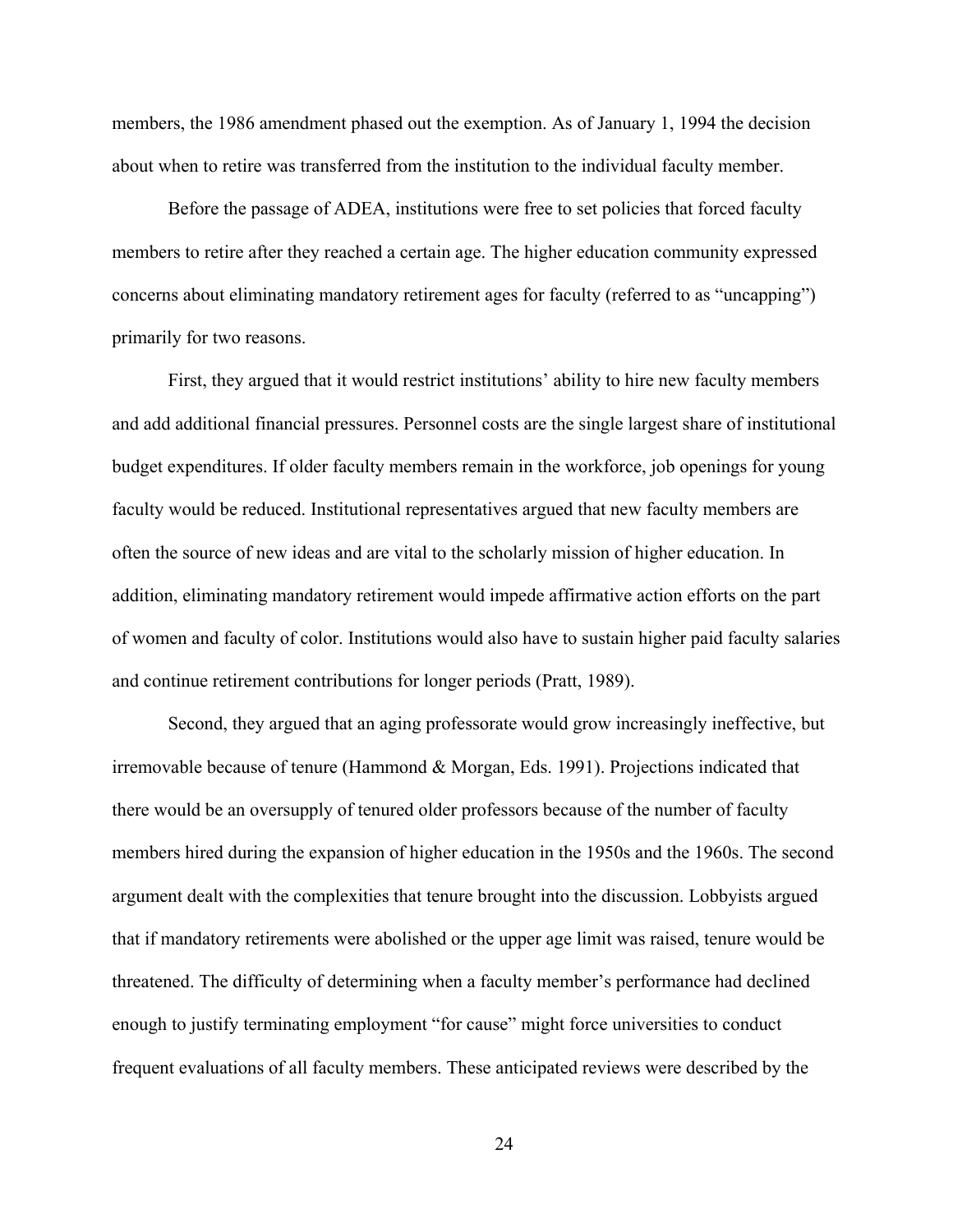higher education lobby as potentially "costly, demoralizing, and inconclusive" (Pratt, 1989, p. 21). Faculty retirement was recognized as different from retirement in other professions primarily because of the process of job evaluation.

Prior to the legislated changes, federal courts heard several cases that challenged the constitutionality of mandatory retirement policies under the due process and equal protection clauses of the Fourteenth Amendment. Most notably in *Massachusetts Board of Retirement v. Murgia* (1976) the U.S. Supreme Court "refused to declare a public employer's policy of mandatory retirement unconstitutional" (Ford, 1978-79, p.162). This case is important because it set a tone of approval of mandatory retirement ages in general by the courts.

In the case, Robert Murgia challenged the constitutionality of a Massachusetts statute that required state police officers to retire at age 50. Murgia passed the required annual physical examination without difficulty. The case was strengthened by the low mandatory retirement age being enforced (*Massachusetts Board of Retirement v. Murgia*, 1976). Recall the original provisions of the ADEA of 1967 prohibited discrimination on the basis of age with respect to individuals between the ages of 40 and 65.

To decide the case, the Supreme Court applied two tests that had been used repeatedly in Fourteenth Amendment cases. The two tests were (a) the strict scrutiny test and (b) the rational basis test. The strict scrutiny test determines whether the statute or policy invades a "fundamental right" or discriminates against a "suspect class." The rational basis test determines whether the classification is rationally related to a legitimate state purpose. The court ruled that age was not a "suspect classification." It further ruled in favor of a "rational basis" since a legitimate state objective was found in protecting the public (Ford, 1978-79). This case was seen as a refusal by the federal courts to entertain challenges to the constitutionality of public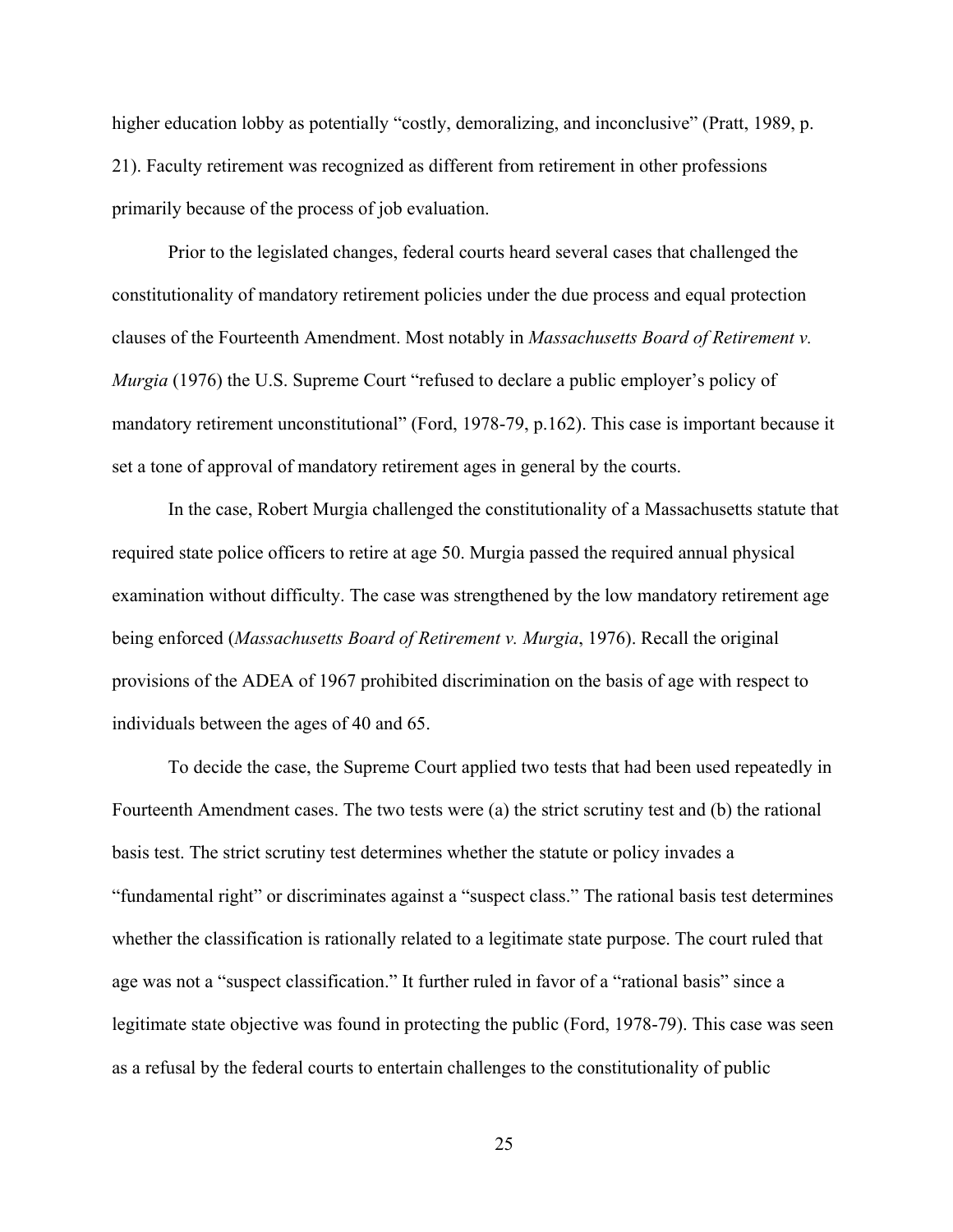employers' mandatory retirement policies. Further disagreements about the intention of Congress to outlaw mandatory retirement for employees within the protected age group contributed to Congress' decision to amend the ADEA. The elimination of mandatory retirement returned the ultimate retirement decision to the individual (Martin, 1993).

Social security and the elimination of mandatory retirement ages should not be viewed as unrelated, though. In the late 1970s, financial strain on the social security system was beginning to emerge as a policy concern. One popular solution for easing some of the strain on social security from high unemployment combined with high inflation was to eliminate mandatory retirement for a savings of \$2.25 billion dollars. This solution was attractive to legislators because it did not incur additional costs for the taxpayers (Martin, 1993).

In addition to ADEA, the Omnibus Budget Reconciliation Act of 1986 (OBRA) and the Older Workers Benefit Protection Act of 1990 (OWBPA) strengthened workers rights with respect to employee benefits plans. The legislation made it clear that "pension benefit accruals and/or contributions cannot be reduced or discontinued because of the attainment of any age" and that "the ADEA is intended to bar age discrimination in employee benefit plans with certain narrow exceptions" (Martin, 1993, p.49).

These legislative mandates led many organizations to invest in incentive early retirement programs. "Incentive early retirement programs are an arrangement between an employer and an employee that provides a tangible inducement or reward for early retirement" (Chronister & Kepple, 1987, p.iii). While these programs existed in higher education before the changes in federal legislation took place, early retirement incentive programs were increasingly viewed as a personnel management strategy in the aftermath (Chronister & Kepple, 1987).

Incentive early retirement programs can be either ad-hoc or formal. General guidelines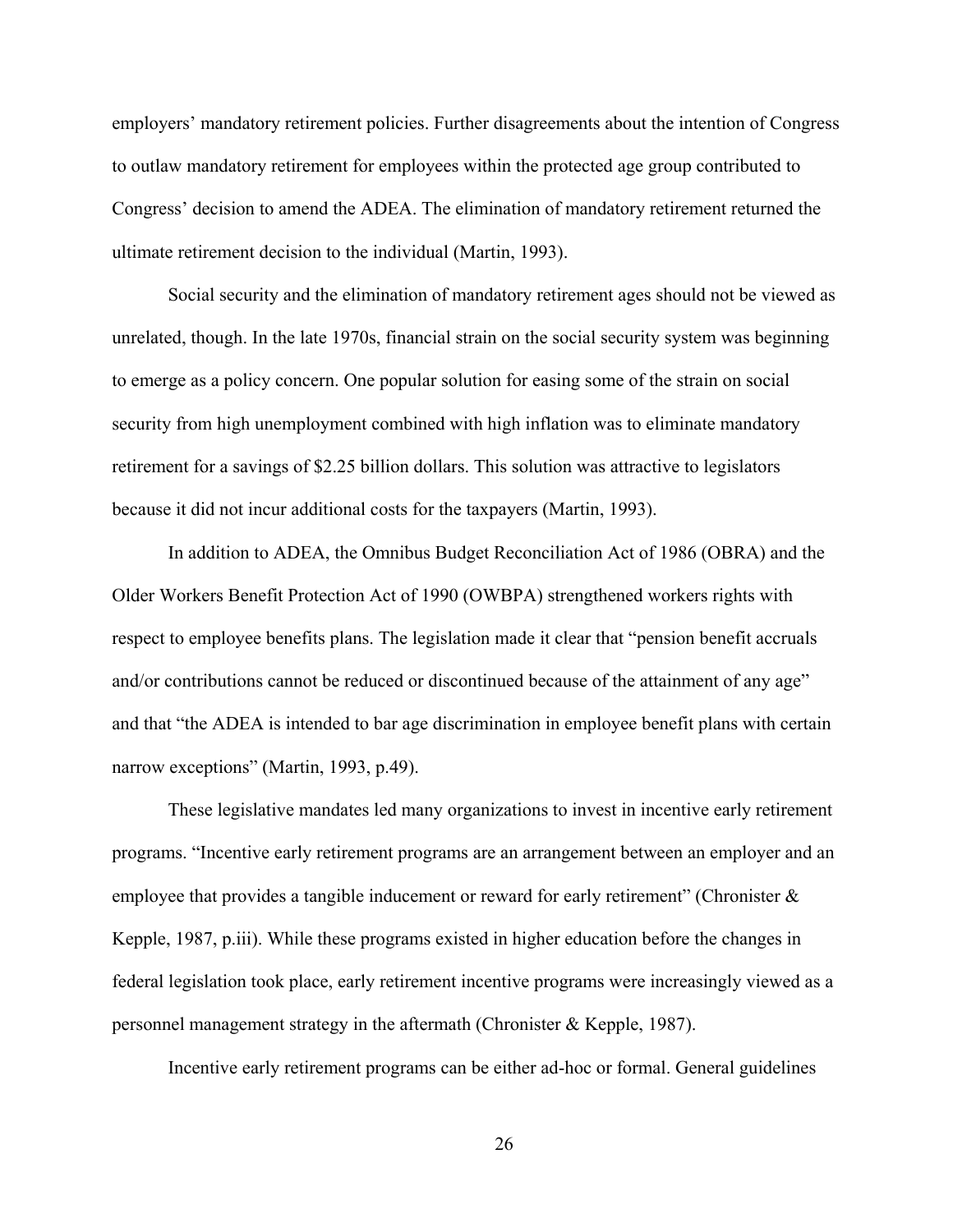may be established for ad-hoc programs, but often they are not because ad-hoc programs are characterized by negotiation on an individual-by-individual basis between the employee and the institution. Ad-hoc incentive early retirement programs offer the institution maximum "flexibility to use limited resources targeted at areas of greatest need" (Chronister & Kepple, 1987, p.11). Ad-hoc programs do raise questions about equity, however, "especially among faculty who express an interest in retiring early, but are unable to obtain an incentive to participate" (Chronister & Kepple, 1987, p.12). On the other hand, formal incentive early retirement programs are based on specific policies, guidelines, and procedures pledging equitable access to early retirement incentive opportunities based on set eligibility criteria. Formal programs provide little room for "negotiation of benefits to meet individual faculty interests beyond what is provided in the plan" (Chronister & Kepple, 1987, p.12). Regardless of whether the plan is ad-hoc or formal, the primary legal compliance stipulation is that the program must be structured so that the retirement decision is voluntary.

Incentive plan options take many forms. Sometimes they are uniquely tailored for an individual and can only be described in hybrid terms. The most common incentive options include (a) severance pay or lump-sum payments, (b) liberalization of the actuarial reduction, (c) annuity enhancements, (d) bridging benefit programs, (e) phased or partial retirement, and (f) other perquisites. Severance pay or lump sum payments are basically a bonus for retiring early. The amount of the payment is typically calculated as a percentage of the employee's current salary. The actuarial reduction is the amount an employee's pension is reduced to "compensate for the lesser amount paid in and the longer period during which benefits will be received" (Patton, 1983, p.45) if the employee retires early. Liberalizing the actuarial reduction decreases the reduction so that the employee receives the full, or nearly full, value of the pension annuity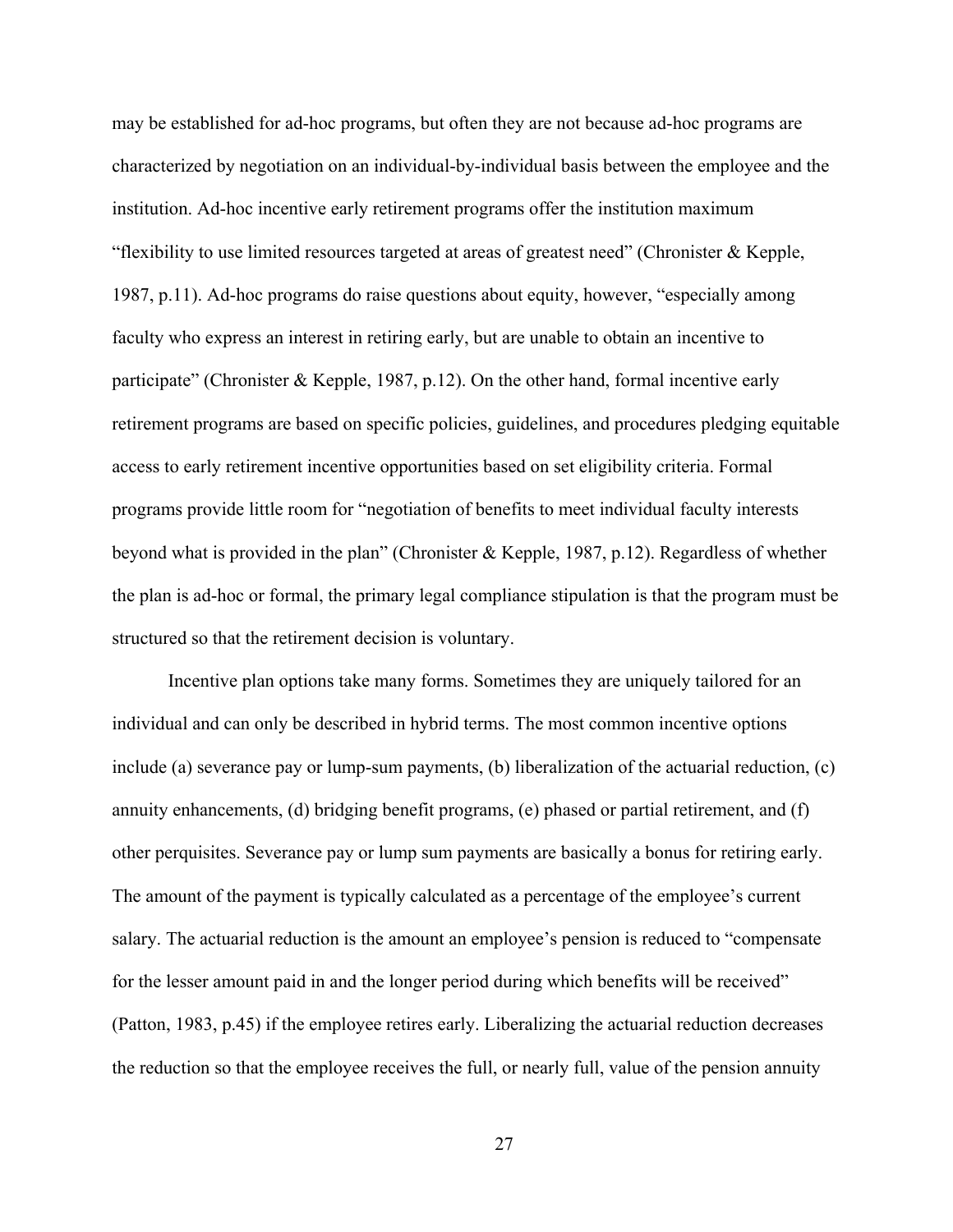"as if employment had been continued until the normal retirement age" (Chronister & Kepple, 1987, p.13). Like liberalizing the actuarial reduction, annuity enhancements boost retirement income. Annuity enhancements increase retirement income through an additional annuity that supplements the retiree's original retirement annuity. Bridging benefit programs are a variation of annuity enhancements. These programs include cash supplements paid to early retirees during a specified number of years before their regular retirement. Phased or partial retirement programs allow employees to retire and continue working part-time. In some cases, these programs also include some other financial incentive resulting in a disposable income roughly equivalent to full-time salary. Finally, incentive plan options may include other perquisites such as continued use of office space, administrative support, computer access, library privileges, and health and life insurance coverage (Chronister & Kepple, 1987; Martin, 1993; Patton, 1983).

This section summarized the demographic and legal context for retirement, highlighting issues relevant to higher education. The climate is characterized by the increase in the age of the population in general and in the faculty population specifically coupled with limits on organizational flexibility imposed by the tenure system, the share of expenditures allocated to human resources costs, changes in federal legislation, and options available through incentive early retirement programs. The next section briefly summarizes the literature on retirement in general, highlighting the accepted predictors of wealth, health status, and age.

#### *Retirement in General*

The general retirement literature emphasizes the importance of wealth, health, and age on the retirement decision-making process (Mutran, Reitzes, & Fernandez, 1997; Szinovacz & DeViney, 2000). Researchers are now beginning to understand these results in light of the perspective taken for conducting the studies, however. Early retirement studies used economic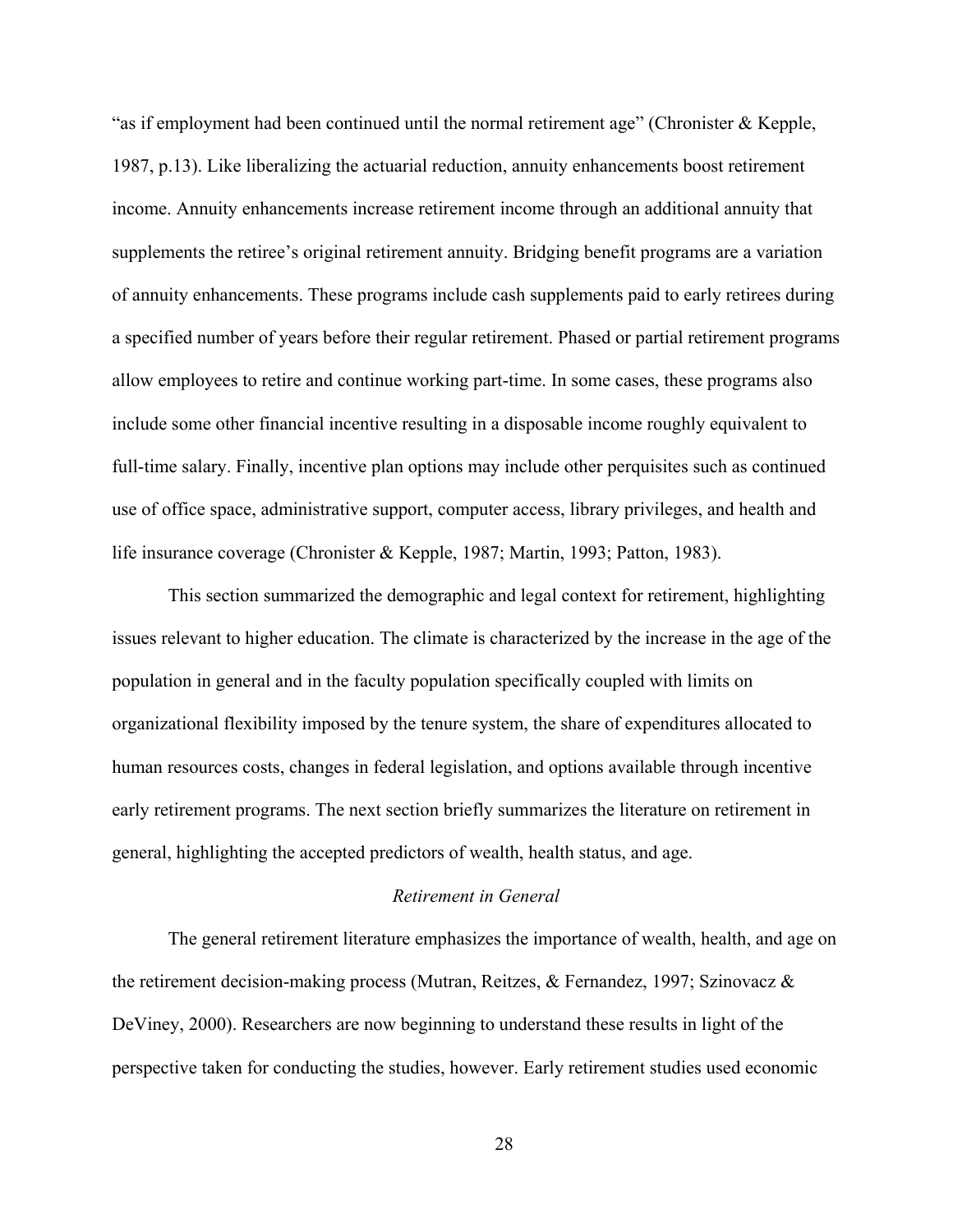utility models to explain the decision-making process. But today, economic, social, and political forces have altered the retirement process, increasing flexibility, and emphasizing that the decision about when to retire should be left up to the individual. As a result, current models of retirement transitions consider predictors that go beyond those included in early economic models (Szinovacz  $\&$  DeViney, 2000). Being able to afford to retire is still an important consideration, but attitudes towards retirement are becoming increasingly important. Attitudes towards retirement are influenced by (a) social background, (b) expectations of a pension, (c) having an anticipated time for retirement, (d) worker identity, and (e) self-concept factors (Mutran, Reitzes, and Fernandez, 1997). This section reviews literature related to (a) wealth, health, and age; (b) gender and family issues; and (c) the context of work.

### *Wealth, Health, and Age*

From an economic perspective the retirement decision is a financial decision. It is based on a rational choice between continued work and leisure. At the heart of the decision is whether or not expected retirement income is sufficient to meet the individual's needs at the time of retirement and over the remaining life cycle (Hurd, 1990). Put simply: Can the person afford to retire? Several financial characteristics influence the retirement decision-making process in the general workforce. Current earnings, personal wealth, expected Social Security benefits, and expected income from employer sponsored retirement programs or pensions form the economic foundation for the retirement decision. Economic incentives or disincentives also influence individuals' decisions to retire. Economic incentives typically include some additional benefit to encourage individuals to retire such as those discussed in the preceding section; whereas disincentives may be structured to discourage work after a specific age (Quinn, Burkhauser, & Myers, 1990).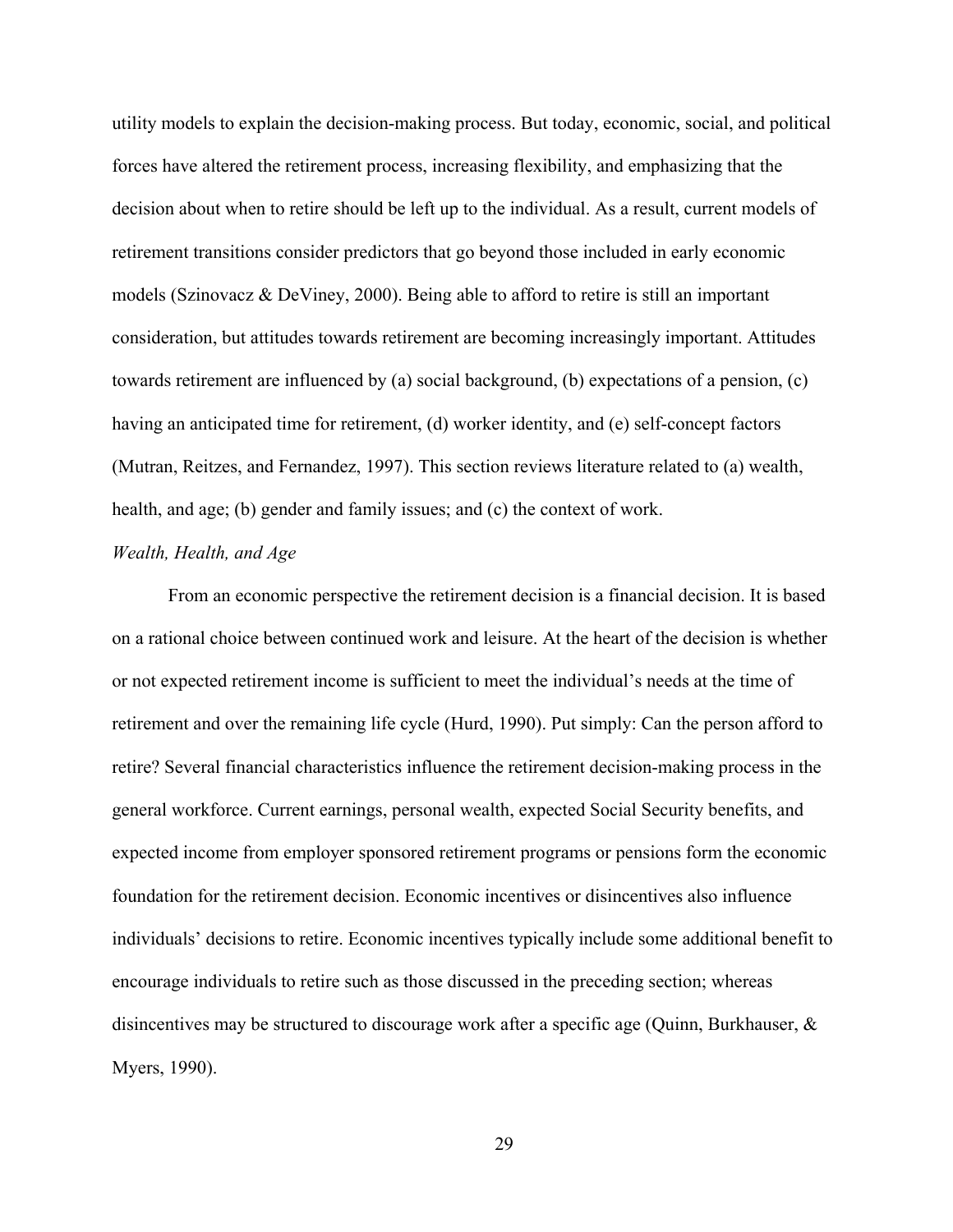Health is also central to the retirement decision, but is declining in significance because older Americans are living longer, healthier lives and because jobs are becoming less physically demanding (Atchley, 1976; Federal Interagency Forum on Aging-Related Statistics, 2000). Deteriorating health increases the probability of retirement (Burkhauser & Quinn, 1983), but the relative importance of health status in individual retirement decisions has been debated because the validity of self-reported health measures has been questioned (Anderson & Burkhauser, 1985; Quinn, Burkhauser, & Myers, 1990). Poor health may hasten an individual's decision to retire or elect to participate in an incentive early retirement program, but probably is dependent upon the severity of the condition and/or timing of the illness. Researchers studying retirement have gotten conflicting results when they have included health status in the model (Bazzoli, 1985; Lozier & Dooris, 1991a,1991b; Monahan & Greene, 1987; Rees & Smith, 1991). Effects for faculty may be mitigated by their longer life expectancy and overall better health when compared with the general population (Gray, 1989).

Palmore's (1971) study based on the 1963 Social Security Survey of the Aged is considered one of the seminal works in retirement literature. Palmore (1971) studied why people retire. Two primary reasons emerged: inability to work and less need for earnings. Of the two reasons, inability to work was the most important. Age was the strongest factor influencing the decision to retire (Palmore, 1971). It may be that as people age, there is a societal expectation that they should retire. Prejudice and discrimination may also play a part (Palmore, 1971). Changes have occurred since the 1970s that call into question the continued validity of these results. Since the study was done, mandatory retirement and the popularity of incentive early retirement programs have radically altered the retirement process (Szinovacz & DeViney, 2000). Age is still consistently linked to the retirement process. But, age is now understood as being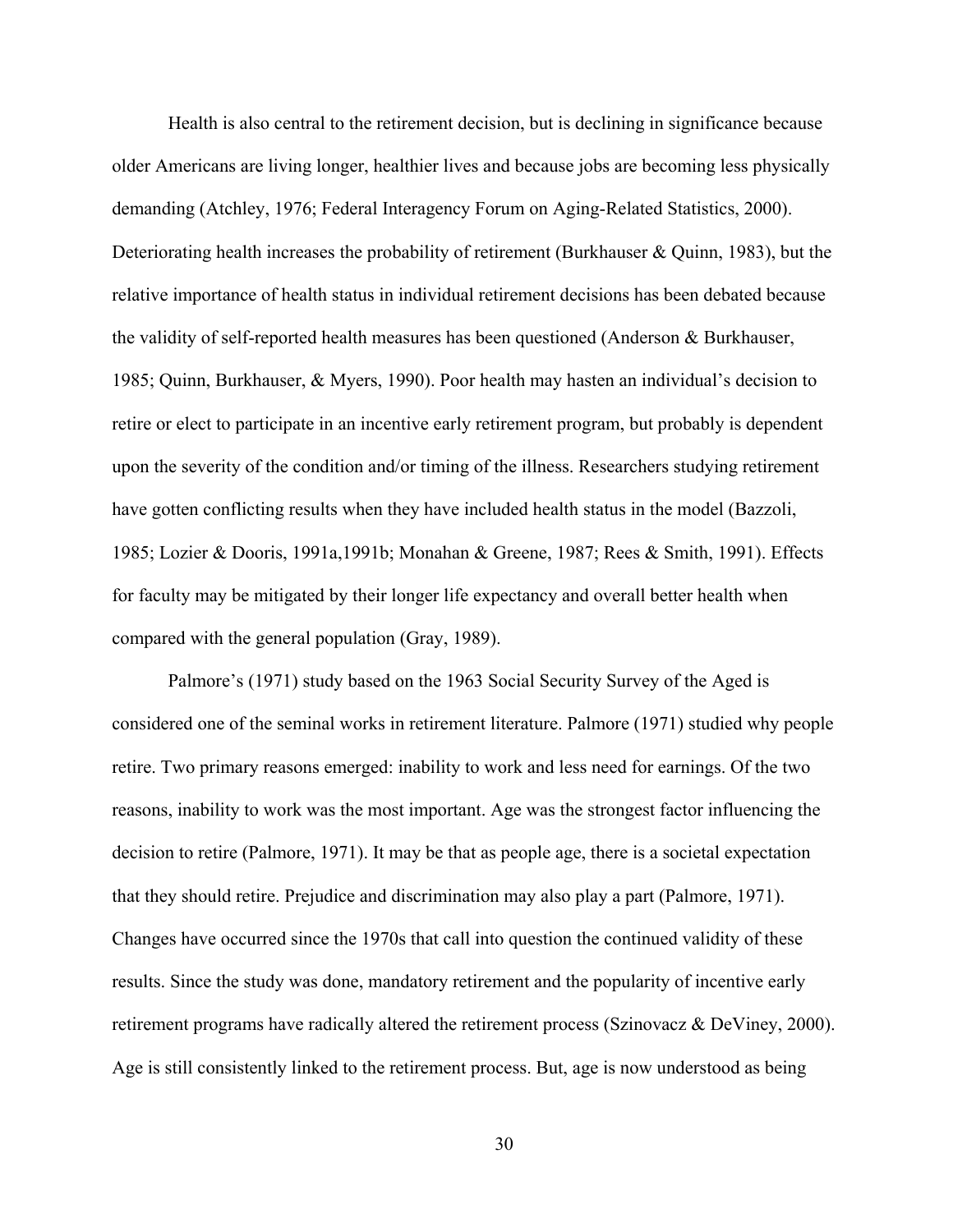linked to other factors that influence the decision to retire including (a) benefit eligibility, (b) norms about the appropriate timing of retirement, and (c) factors that lead to involuntary retirement (e.g., an incapacitating illness). Analysis of attitudes suggests that people have choices about retirement, but choices are constrained by an opportunity structure. The elements of an opportunity structure consist of (a) ascribed statuses, (b) the occupational situation, (c) wealth and income, (d) marital and family roles, (e) health, (f) community ties, and (g) prior experience with retirement (Ekerdt, DeViney, and Kosloski, 1996). Some of these elements have been researched more than others.

# *Gender and Family Issues*

Prior to the 1980s, retirement research was generally male-oriented primarily because of assumptions regarding women's participation in the labor force (Szinovacz, 1982) and because of stereotypes that most women do not work and that work for those women that do is of secondary importance (Atchley, 1976; Palmore, 1965). An understanding of gender differences in retirement decisions was based on Palmore's (1965) study. Generally:

Women retire more often than men; women retire for voluntary reasons more often than men; women show few occupational differences in retirement rates as compared with substantial differences among men; married women retire more often than unmarried women while married men retire less often than unmarried men; and retirement is increasing among men but not among women (Atchley, 1976, p.49).

Since the 1980s, though, there has been heightened interest in women's retirement and recognition that women and men probably approach and experience the retirement process differently (Calasanti, 1996; Calasanti, 1993; Szinovacz, 1982; Szinovacz & DeViney, 2000). Szinovacz and DeViney (2000) suggest three ways that women's retirement experiences are different from men's. Women are more likely to have disrupted work histories than men. As a result, women may be forced to delay retirement or rely on their husband's retirement benefits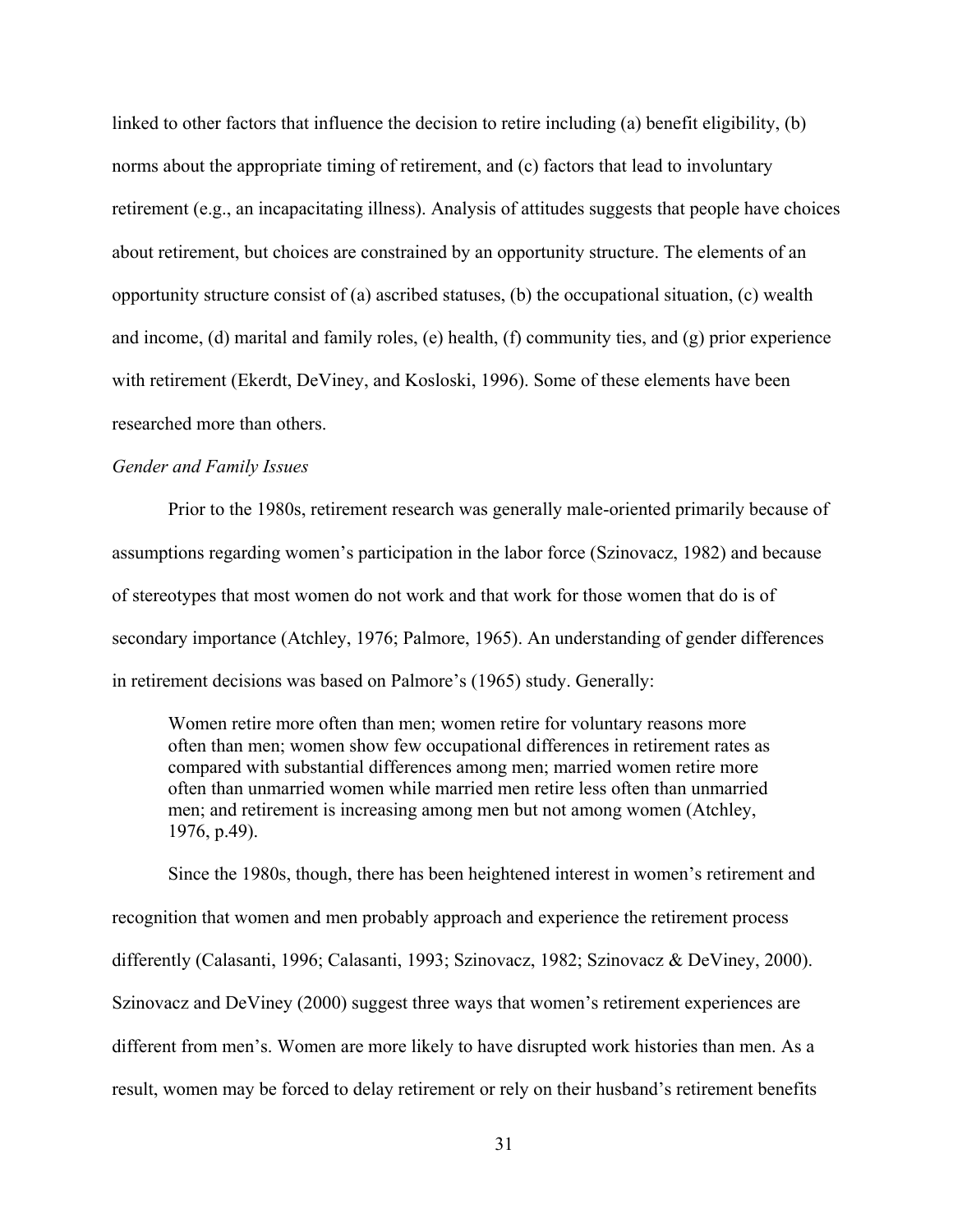rather than on their own. Gender role ideology stresses the role of the man as the main provider and suggests that it is problematic for women to continue employment after their husband's retirement. Finally, women experience less retirement anxiety than men because they do not rely as heavily on work relationships for intimacy and social needs as men do (Szinovacz & DeViney, 2000).

Researchers often discuss the influences of gender and marital status together (Campione, 1987; Weaver, 1994). Economic studies distinguish between married women and unmarried women, for example. Wages influence married women's retirement decisions, but unearned income and wealth do not. All financial variables influence retirement decisions for unmarried women (Weaver, 1994). Research suggests that an increasing percentage of women will be unmarried in retirement, in part, because of an increase in the percentage of women projected to be divorced. There is some concern that there will also be an increase in the most economically vulnerable aged women when the baby boom retires (Butrica & Iams, 2000). This trend is exacerbated because women plan for retirement less than men (Perkinz, 1995; Richardson, 1990).

Within the framework of the family, couples' retirement decisions influence one another. In other words, husbands and wives coordinate their retirements so that they occur at the same time (Hurd, 1989). One might expect the presence of dependents to affect retirement decisions, however economic studies generally conclude that the presence of dependents does not affect women's retirement decisions (Weaver, 1994).

#### *The Context of Work*

The context of the work environment and informal norms about the work situation influence an individual's decision to retire (Atchley, 1976; Ekerdt, DeViney, & Kosloski, 1996;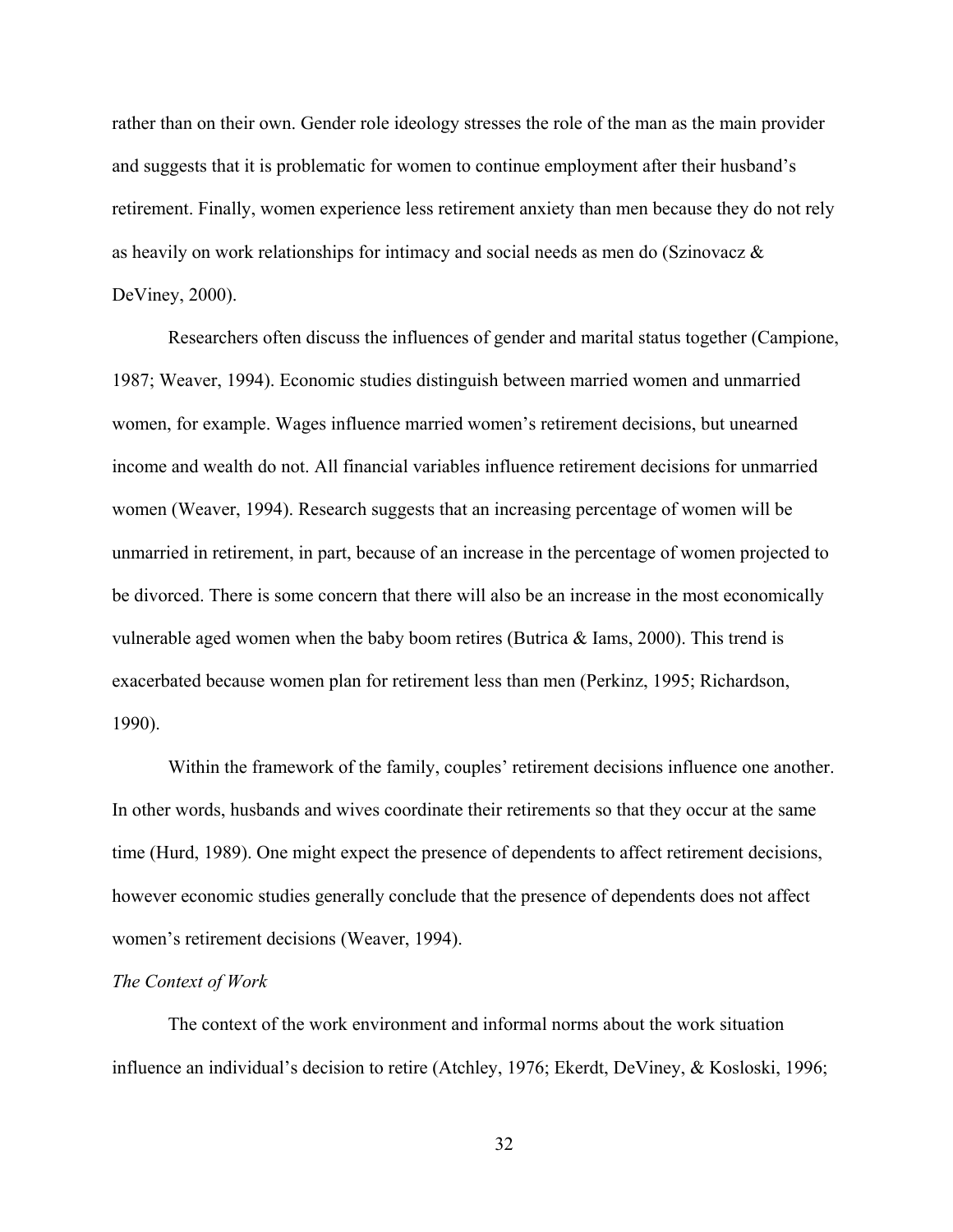Szinovacz & DeViney, 2000). As employees age, their opportunity structure expands to include retirement as a possibility for escaping dissatisfying work situations. Conversely, employees who find their jobs especially gratifying may find it more difficult to retire from their positions (Hanisch & Hulin, 1990, 1991).

In addition, occupational prestige is related to the complexity of the path to retirement. Higher occupational prestige brings with it labor market advantages generally not associated with lower prestige positions. Individuals in higher prestige positions, for example, may have access to post-career positions, second careers, and partial retirement (Ekerdt, DeViney, & Kosloski, 1996).

 Retirement in the United States has been studied time and again from about 1950. When the topic of research is the decision to retire and the population of interest is the majority of workers (predominately white males), the results are remarkably similar. Being able to afford retirement is a basic consideration. Age is a mitigating factor in the decision since accumulating age is associated with accumulating additional years of employment and increased pension and social security benefits eligibility. Health impacts the decision also, although its importance is diminishing (Szinovacz & DeViney, 2000).

The labor market is far more diverse today than it was just 2-3 decades ago, however. Economic, social, and political pressures have joined forces to create an environment of uncertainty with respect to retirement as a social institution. Women have entered the workforce in increasing numbers. Legislation has returned the decision about when to retire to the individual and there are many paths to retirement. These complexities require more sophisticated models to understand how people make the decision to retire than the straightforward economic models of the past. Understanding how individuals make the decision to retire requires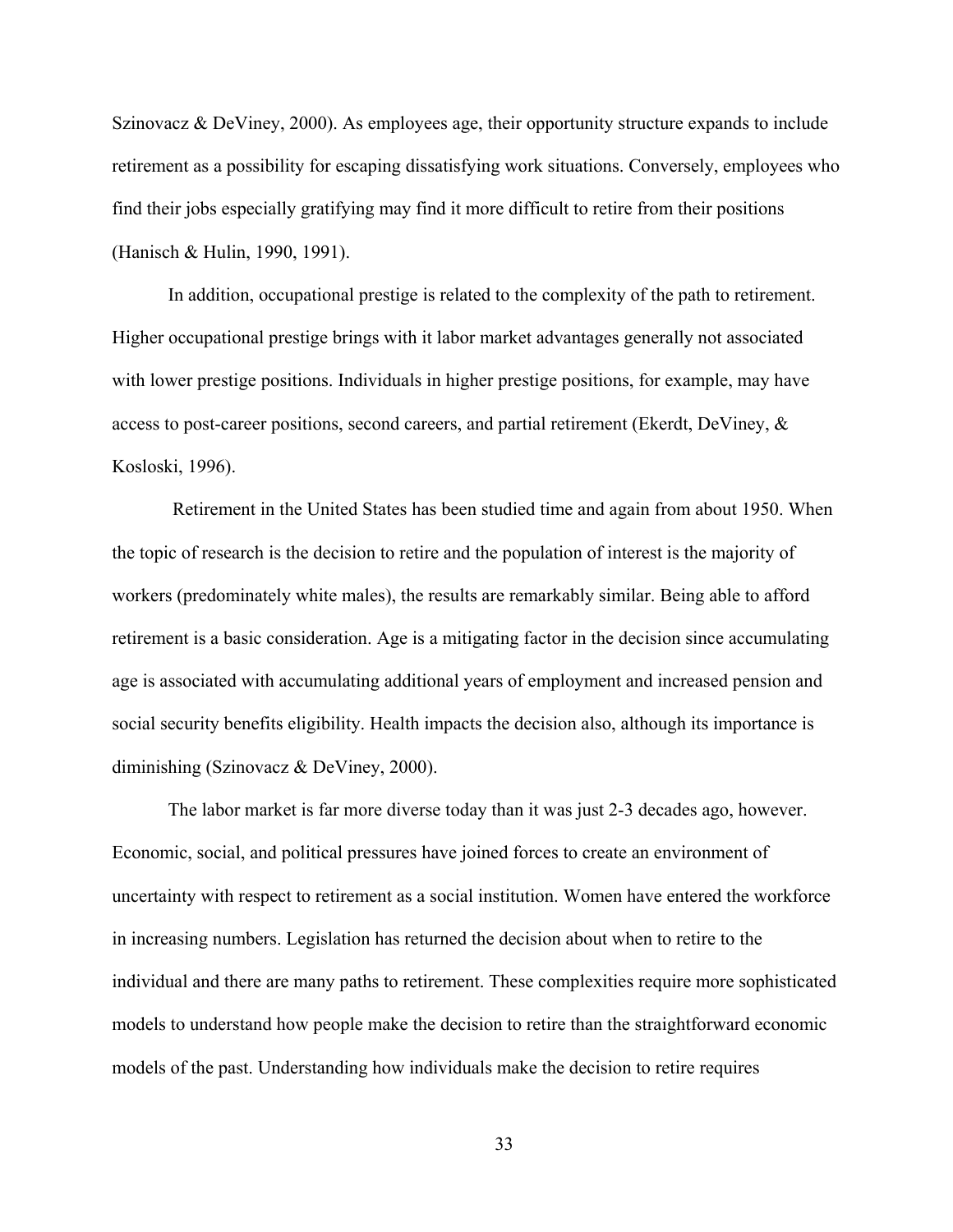recognition of the heterogeneity of retirement intentions and that a complex set of factors influence people as they engage in the retirement decision-making process (Ekerdt, DeViney,  $\&$ Kosloski, 1996; Szinovacz & DeViney, 2000).

### *The Impact of Uncapping Mandatory Retirement Ages for Faculty*

It is important to focus on the retirement process of faculty separately from other occupations because of the differences in the nature of academic work compared with other occupations and the characteristics of faculty that make them distinct from other professionals (see Finkelstein, 1984 for a characterization of faculty work). As noted in the previous section, retirement plans are formed in the context of the work environment (Ekerdt, DeViney, & Kosloski, 1996). Faculty members may have in some sense a unique combination of control over their circumstances of work and personal investment in the job situation, with an identity tied to their work through their academic discipline, not necessarily to a particular institution.

The elimination of the exemption for tenured faculty members in the 1986 amendments to ADEA spurred a flurry of research activity focused on assessing the impact of eliminating mandatory retirement ages (uncapping) in higher education. Some studies were started from the premise that there would be unprecedented shortages of faculty as faculty members hired to meet the demand of the baby boom generation approached traditional retirement age (Hammond  $\&$ Morgan, 1991; Holden & Hansen, 1989).

Many of the studies in the faculty retirement literature refer to projections that the number of faculty retirements in 2002-2003 would be between 24 and 44 percent higher than the number of retirements in 1987-88 (Lozier & Dooris 1991a, 1991b). These projections were based on surveys of over 35,000 faculty members at 101 doctoral, research, comprehensive, and general baccalaureate institutions combined with estimates of the number of faculty who were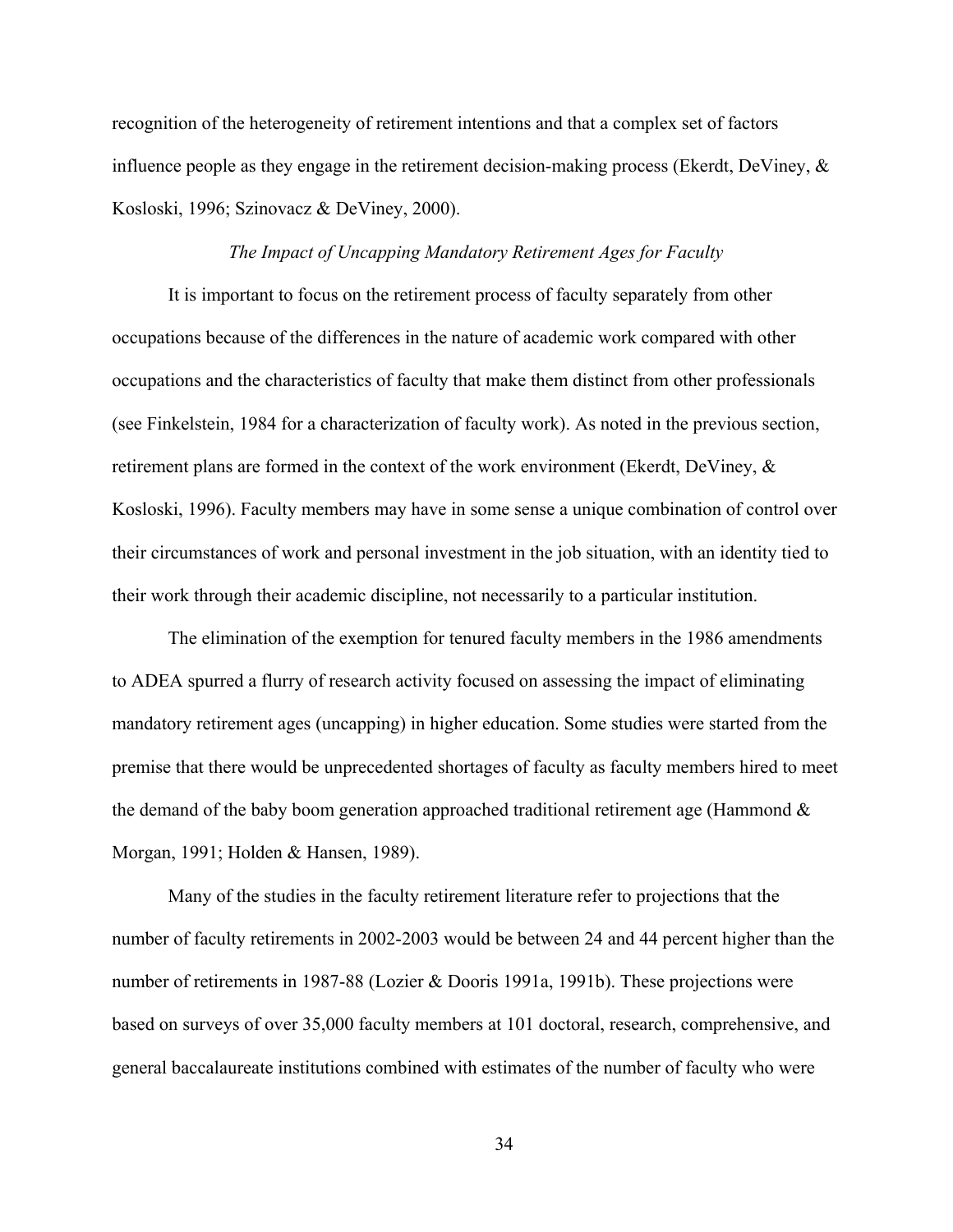younger than 55 from National Science Foundation data on the ages of doctoral scientists and engineers. Their retirement projections were based on a comprehensive study of faculty retirement behavior and factors influencing the retirement decision (Lozier & Dooris, 1991a, 1991b).

Others researchers attempted to determine the likelihood that aging faculty would postpone retirement indefinitely in the absence of mandatory retirement. And still others attempted to link the impact of uncapping mandatory retirement ages for faculty and changes to the tenure system.

The seminal work with respect to uncapping mandatory retirement ages is the report of the Committee on Mandatory Retirement in Higher Education (1991) that reviewed the work that had been done to date on the impacts of uncapping. The committee was established by the National Academy of Sciences as requested by Congress to study the consequences of eliminating mandatory retirement for tenured faculty. Members of the committee concluded that the evidence did not support continuing an exemption for tenured faculty members that was included in the 1986 amendments to ADEA and was scheduled to expire on January 1, 1994. In reaching this conclusion, the committee members considered age discrimination, the effects of uncapping faculty retirement, faculty performance and institutional quality, pensions, retirement programs and costs, and retirement incentive programs. The committee recommended that Congress and regulatory agencies assist research institutions in particular to minimize the potential adverse effects of uncapping mandatory retirement ages (Hammond & Morgan, 1991).

The committee had a reasonable amount of research to draw upon in reaching their conclusions. There had been a great deal of discussion regarding the impact of eliminating mandatory retirement ages for tenured faculty. Topics ranged from the impact on faculty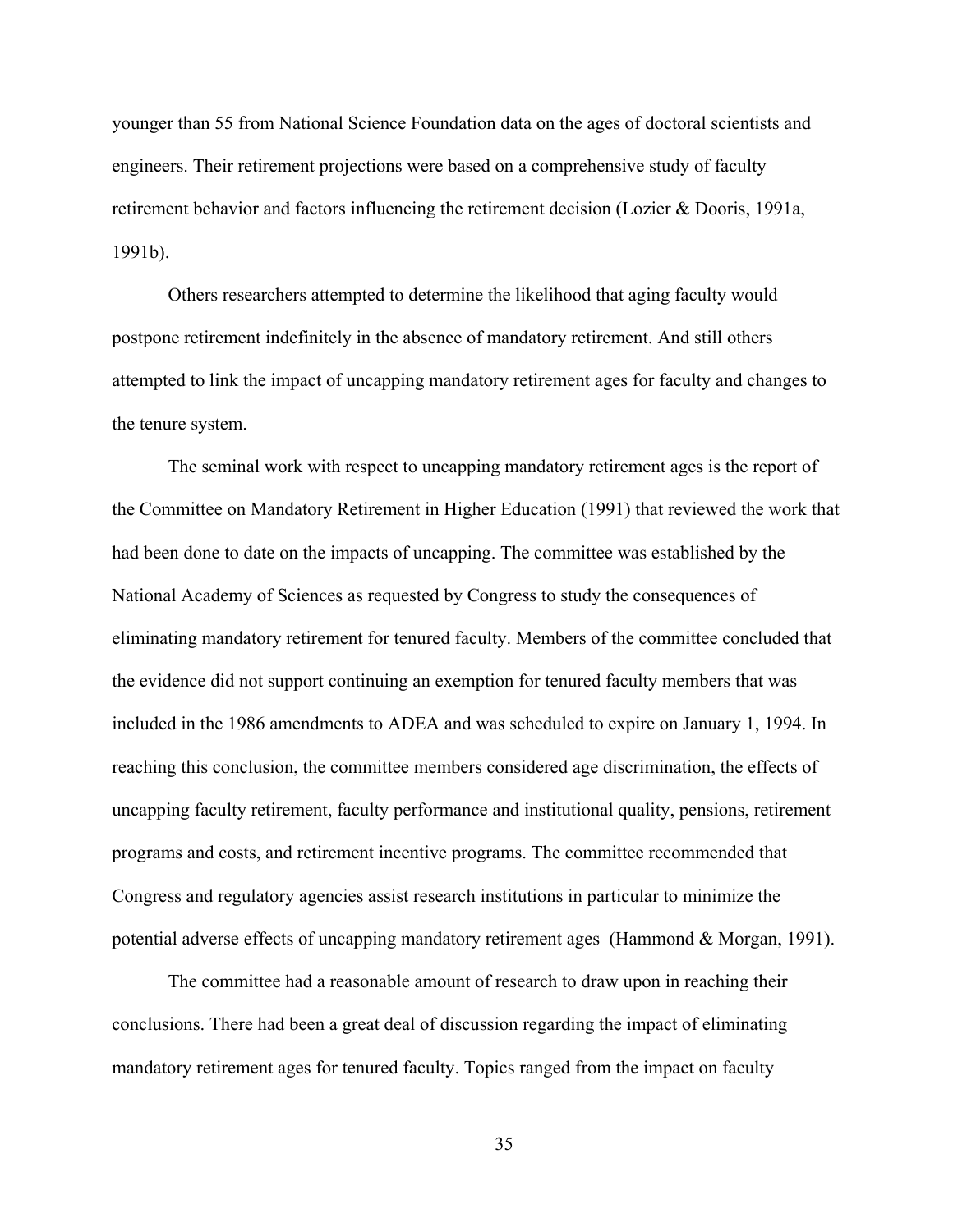retirement patterns, changes in retirement benefits, and affects on academic tenure (see for example, Holden & Hansen, 1989). The results from these studies were remarkably similar. The overall conclusion was that raising the retirement age from 65 to 70 has relatively small, shortterm effects on the retirement timing of tenured faculty members and uncapping mandatory retirement altogether does not alter retirement age by much, but may lead to substantially higher pensions for those faculty who continue to work (Holden & Hansen, 1989).

While the short-term impacts of eliminating mandatory retirement were not considered detrimental to higher education in general, researchers were less certain of the long-term impacts of uncapping and the effects it could have on tenure. There are different perspectives about the impact of eliminating mandatory retirement ages on tenure. Some researchers point to potential unintended consequences and believe that eliminating mandatory retirement ages for tenured faculty will result in an erosion of the tenure system as institutions become more hesitant to offer tenure-track positions to aspiring faculty members (Ruebhausen, 1989). Academic administrators may find the flexibility of hiring faculty part time or on short-term contracts appealing. As faculty members leave the institution to accept another position or retire, their slots may be filled with someone not on the tenure track. If this happens often enough, the tenure system may be eroded in the process.

Others have suggested that it could lead to more flexible employment relationships between institutions and faculty members (Baldwin & Chronister, 2001; Finkin, 1989). The traditional full-time tenure track model has just three levels for promotion built into it: (a) assistant professor, (b) associate professor, and (c) full professor. The academic rank ladder leaves little room for recognition for outstanding contributions. Some academic departments recognize individual's contributions by expanding their title to include other responsibilities. It is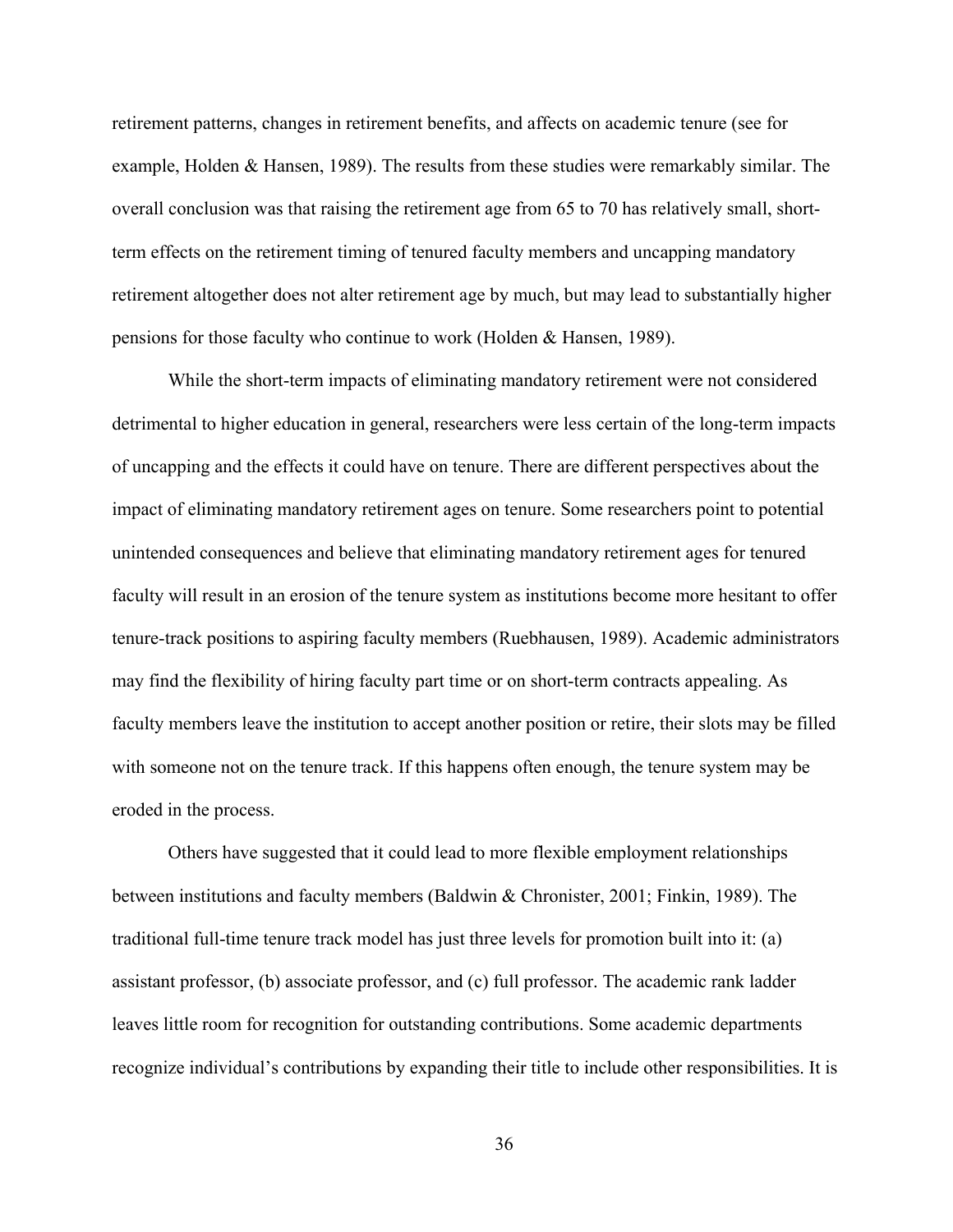common to see titles such as associate professor and center director, for example. As large numbers of tenured faculty hired to teach the baby boom generation and hired from the baby boom generation begin to reach retirement age, the assumptions of these researchers will be put to the test.

The higher education literature provided little guidance about the major factors affecting faculty retirement decisions, but retirement research literature on the U.S. work force in general did provide some clues about the variables that should be included in analyses on the topic (Lozier & Dooris, 1991a,1991b). As part of their comprehensive study, Lozier and Dooris (1991) conducted a survey of 747 faculty members age 55 and over who had retired from 101 4-year institutions. The response rate was 69%. They provided a rank order of the importance of 18 factors derived from their review of the literature that forms the basis of research on factors influencing individual faculty retirement decisions. Overall financial status and eligibility for full retirement benefits received the highest ratings of importance on average. But, "every factor received ratings at both extremes of the scale" (Lozier & Dooris, 1991a, p.102). One of the strengths of the study is that it is generalizable across institutions, although it excluded 2-year institutions from the analysis.

Another important study documenting the complexity of the retirement decision-making process explored predictors of early retirement among university faculty (Monahan & Greene, 1987). They conducted interviews between January and March 1985 with a stratified sample of equal numbers of retirees and non-retirees (eligible, but not retiring) at one institution. Their research was based on 35 retirees and 37 non-retirees out of a possible 40 in each category. The study lacked generalizability beyond a single institution, however the authors provided valuable constructs for theory building aimed at understanding the factors influencing individual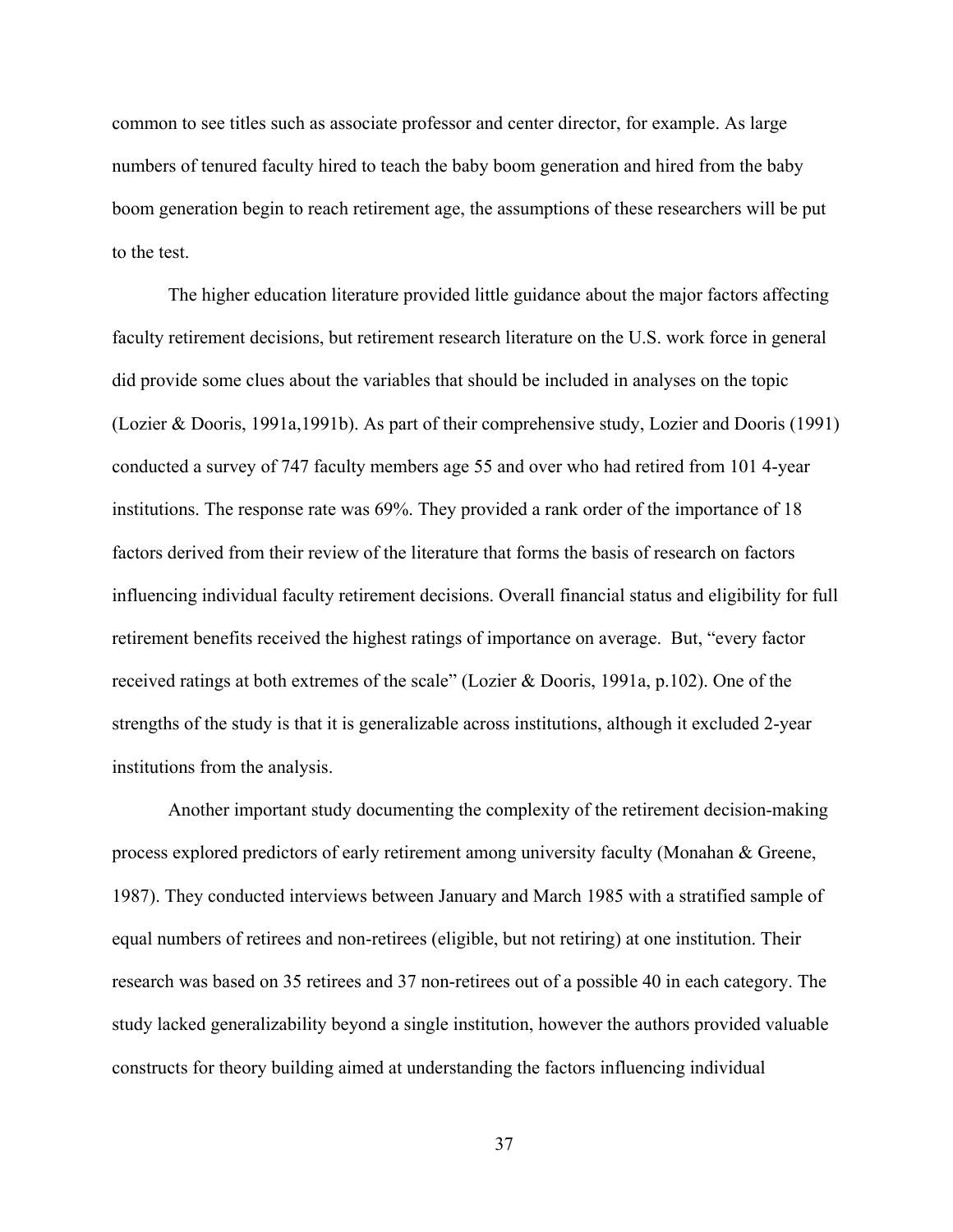retirement decisions. They analyzed five categories of predictors including (a) demographic characteristics and health status, (b) financial characteristics, (c) productivity, (d) satisfaction, and (e) institutional status (Monahan & Greene, 1987).

Although no one factor emerged as dominating the retirement decision-making process, finances appear to play an important role. Faculty members who chose to retire early were in poorer health and stood to lose a smaller proportion of their income upon retirement than those who chose not to retire early. In addition, faculty members who chose to retire early were less satisfied with their teaching assignments, rated themselves lower in research productivity, and experienced a poorer sense of fit in their department (Monahan & Green, 1987).

# *Non-financial Factors Related to Faculty Retirement*

The final section in this chapter summarizes findings from the faculty retirement literature related to variables considered in the current study. Some of the items considered have been included in numerous studies, while available literature on others is sparse. Four categories of variables were included primarily based on a review of the two studies above, supplemented by results from other studies. They were (a) employment characteristics, (b) demographic characteristics, (c) activity measures, and (d) satisfaction items.

### *Employment Characteristics*

This section looks at the employment characteristics included in the study. Specifically, it provides a review of literature related to type and control of institution, program area, the number of years faculty have been in their current position, and employment status.

# *Type and Control of Institution.*

Many of the conclusions drawn about the potential impact of eliminating mandatory retirement ages for tenured faculty members were based on a study conducted jointly by the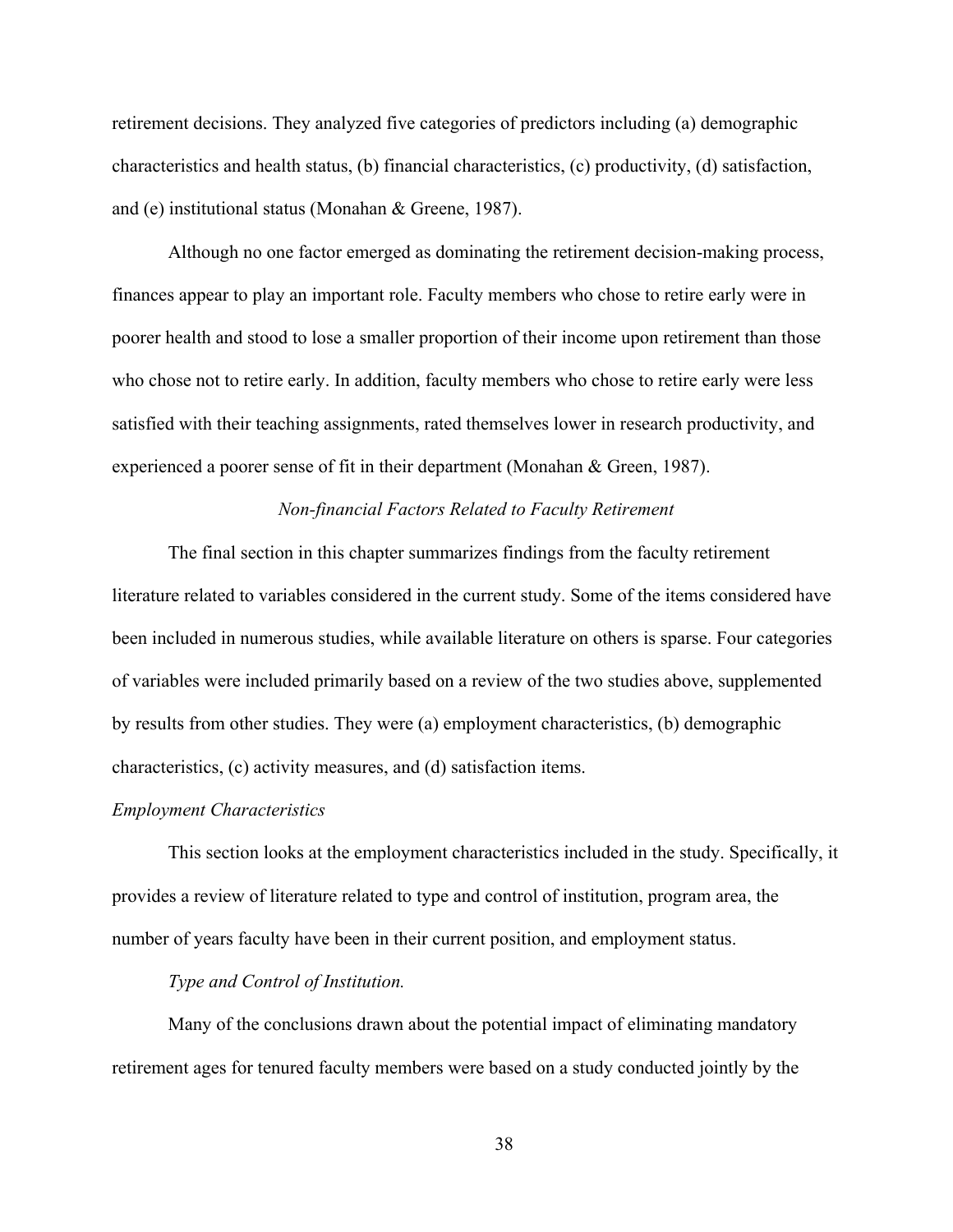Consortium on Financing in Higher Education (COFHE) and the Association of American Universities (AAU). COFHE and AAU designed the study, in part, to assess the impact of changes in ADEA, to provide information on the then current faculty retirement environment, and to provide a starting point for exploring future faculty retirement plans. The study consisted of a combination of data collection and policy analysis on early retirement programs and faculty age distributions. This study is often cited when considering differences in faculty retirement patterns by type of institution because the findings revealed greater variability in the average age of retirement among faculty members at independent institutions than for those at public colleges and universities. The study also revealed that the average age of retirement at independent institutions was one to two years greater than for public institutions (Montgomery, 1989). This means that the impact of eliminating mandatory retirement ages for tenured faculty may be greater at independent institutions than at public institutions. Community colleges were not included in the study.

Retirement is just one reason why faculty members leave an institution, however. Research on mobility in general also provides information about retirement decisions based on issues such as opportunity to move, career stage, and institutional context (Dey, Vander Putten, Han, & Coles 1997). Factor analysis and regression were used to focus on (a) the degree to which faculty members thought that they would leave their current jobs in the next three years, and (b) the reasons faculty said would influence their decision to leave (Dey, Vander Putten, Han, & Coles 1997). They found differences in the factors that distinguish mobility decisions for faculty members in research institutions and for faculty members in two-year institutions, respectively (Dey, et. al., 1997).

Type and control of institution are important factors defining the context of the work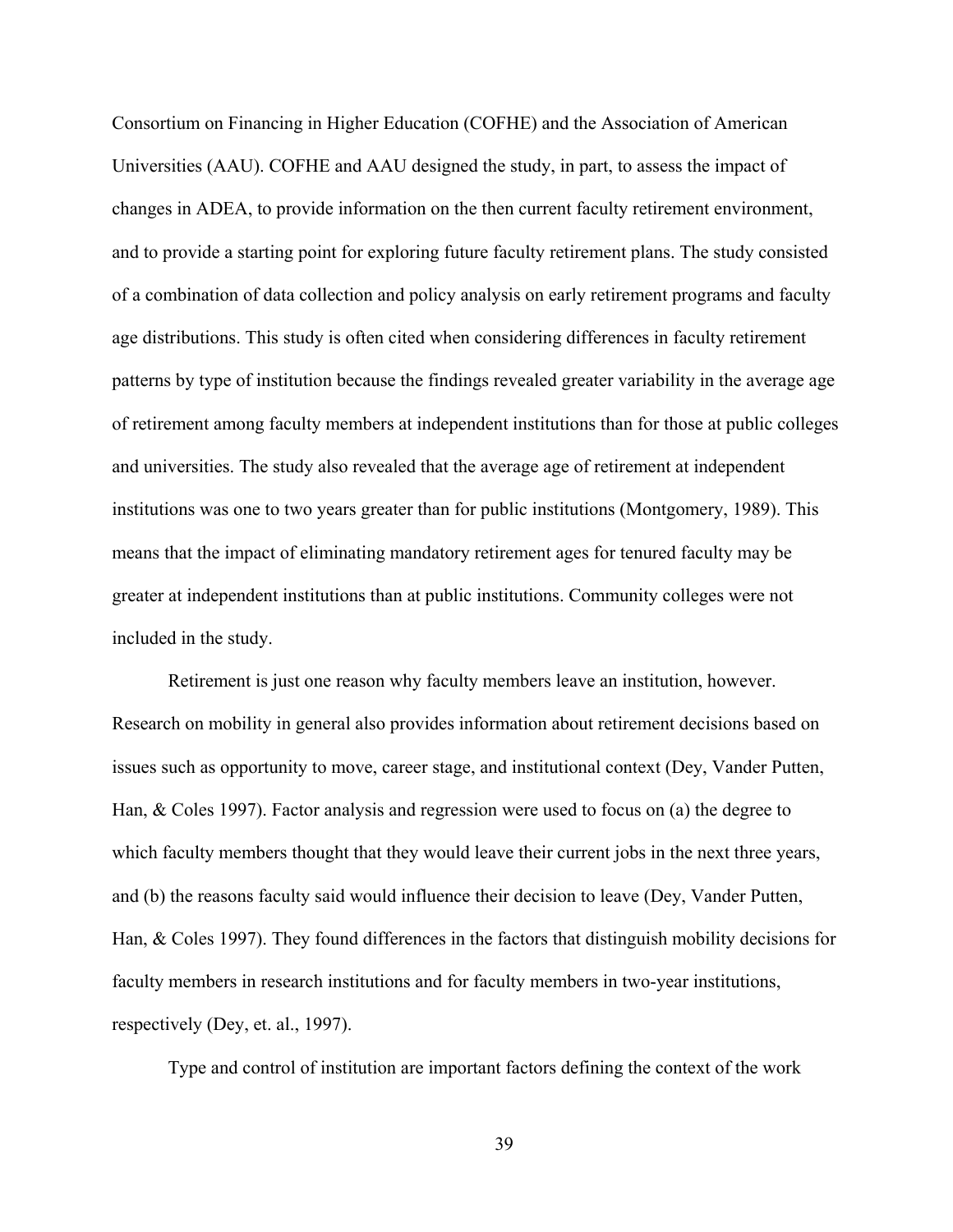environment for faculty. Another important variable defining the context of the work environment for faculty is academic program area. The next section reviews faculty retirement literature related to differences among faculty members by academic program area.

# *Academic Program Area.*

In addition to type and control of institution, the various academic disciplines act as somewhat unique "labor markets," affected in different ways by changing enrollments, doctoral pipeline patterns, gender composition of the faculty, and many other issues. Understanding faculty work may require disaggregation into the "small worlds" of the individual disciplines and the particular contexts of the many strata of institutions (Clark, 1997).

Few researchers have focused in-depth on a particular program area or academic discipline when studying faculty retirement. Part of the reason for this omission is logistical. Constraints in developing an appropriate sampling frame and ensuring adequate sample sizes for analysis generally preclude researchers from studying this issue except at a single institution or at a small group of institutions. Rees and Smith (1991) provide one exception. They focused their research specifically on faculty retirement in the arts and sciences. The study was based on the age distribution of tenured faculty in the arts and sciences and faculty flow for these disciplines in 33 institutions. They found no significant difference in mean retirement age between capped and uncapped institutions and no support for the concern that uncapping would reduce institutional vitality.

They did predict, however, that a few institutions might be confronted with the possibility that many of their faculty members will choose to work past age 70 (Rees & Smith, 1991). This finding suggests that academic administrators need to be aware of the age distributions within specific departments as well as across the institution as a whole.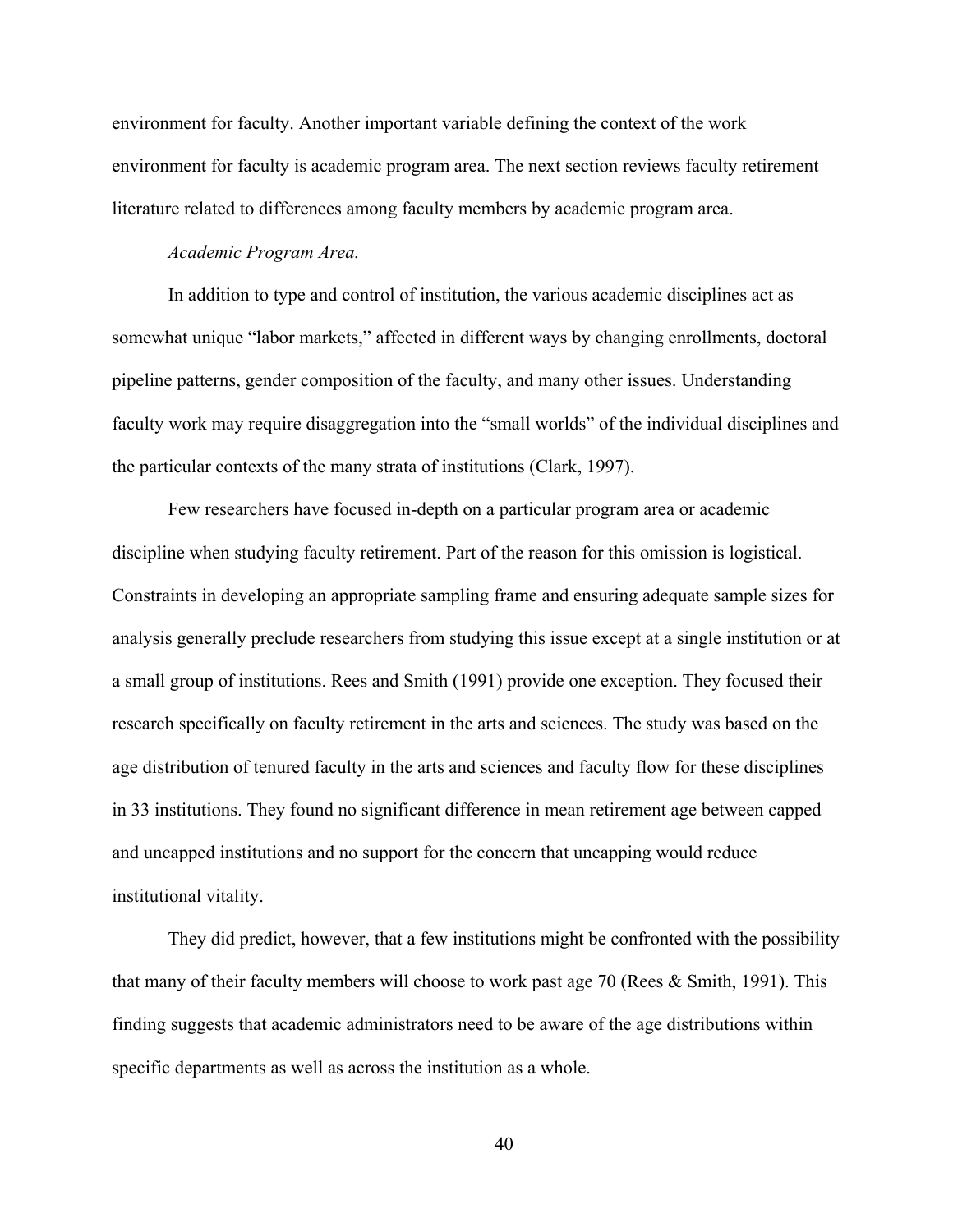There is a statistically significant relationship between academic discipline and four factors related to retirement including (a) desirability of more personal/family time, (b) working conditions and policies, (c) state of the economy, and (d) budget cutbacks. Agriculture faculty members were more concerned than respondents in other disciplines about general working conditions and policies about budget cutbacks. Education faculty members were more concerned than respondents in other disciplines about the general state of the economy and about personal and family time. Library science faculty were concerned about working conditions and policies and do not view other employment opportunities as a critical factor in their retirement planning (Lozier & Dooris, 1991b).

Another exception looks at determinants of agricultural economics faculty retirement specifically. Early retirees are contrasted with late retirees. Results indicated years of service, number of children, mental health, health trends, age at initial employment, and age of spouse are positively related to retirement age. For agricultural economics faculty, having an extension appointment was inversely related to retirement age. Involvement in extension or public service varies across disciplines and may be an important consideration for some faculty members. Financial characteristics were also inversely related to retirement age (Broder, White, & Taylor, 1991). This study highlights the need to consider program area when examining factors related to the faculty retirement process.

#### *Employment Status.*

Studies have not routinely included employment status as a factor influencing individual retirement decisions. However, incentive plan options take many forms and many phased or partial retirement programs allow employees to retire and continue working part time (Chronister & Kepple, 1987; Martin, 1993; Patton, 1983). The prevalence of these programs suggests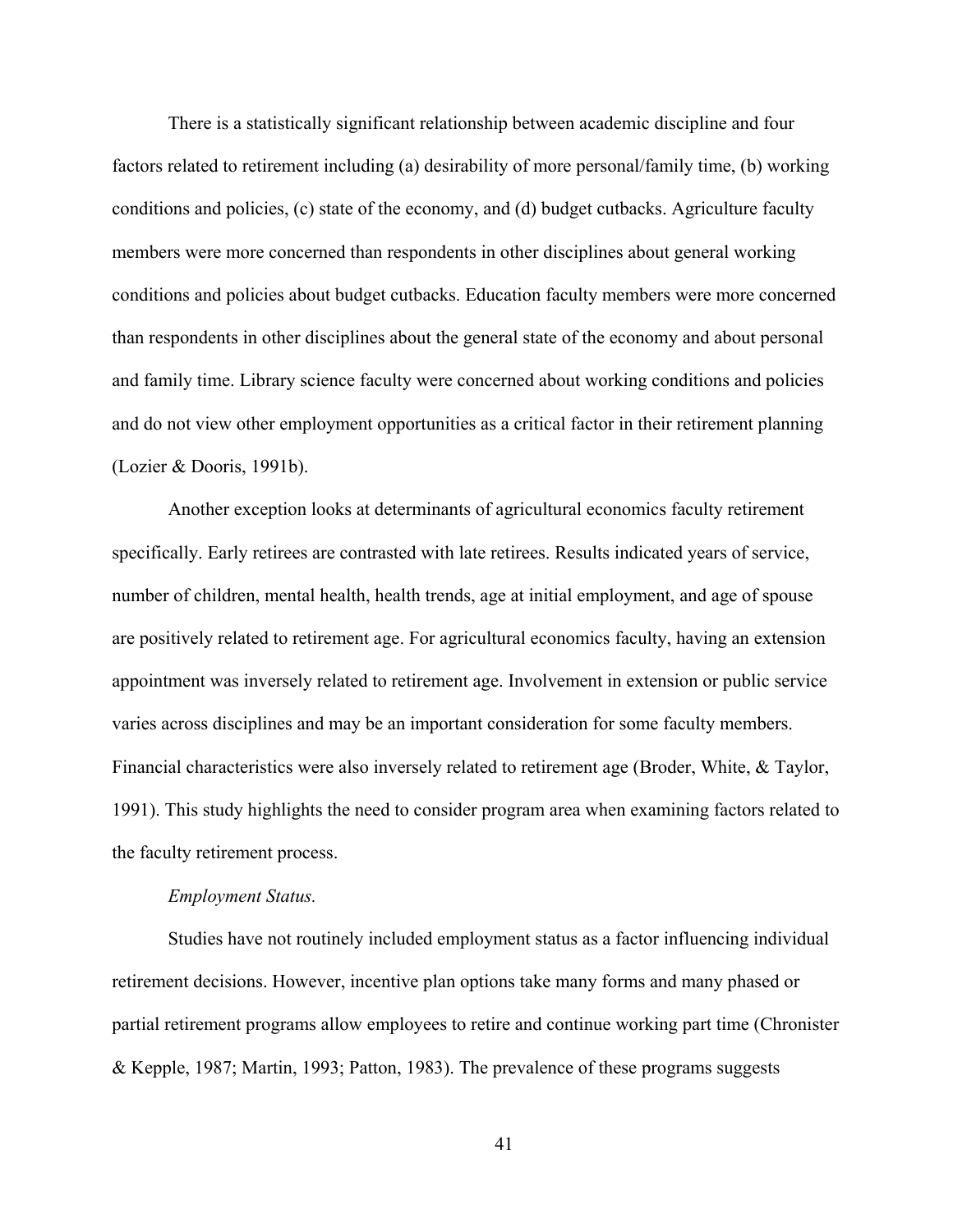employment status may be related to the individual retirement decision.

# *Years in Current Position.*

Accumulating years of service is related to eligibility for full retirement benefits. Broder, White, and Taylor (1991) found a positive relationship between years of service and retirement age, for example.

# *Demographic Characteristics*

As previously noted, individuals are influenced by a complex set of factors when making a decision about whether or not to retire. In addition to employment characteristics, demographic characteristics such as income, age, gender, marital status, number of dependents, and region may influence a faculty member's decision to retire. This section looks at the demographic factors that may affect retirement decisions of faculty.

#### *Income.*

A faculty member's decision to retire early reflects a complex set of interacting factors, no one of which clearly dominates the process. Finances appear to play an important role in the decision. Lower salaried faculty may be more likely to retire. Lower levels of identification and commitment to an organization may lead to a higher probability of retiring. Those most productive in pedagogy and service tend to select early retirement, while those most productive in research do not (Monahan & Greene, 1987). As in the retirement literature in general, the research results are remarkably similar when it comes to the financial aspects of the retirement decision-making process. Money as a factor in the retirement decision matters to nearly everyone, but the effects of less tangible elements of professional satisfaction matter also (Lozier & Dooris, 1991a,1991b; Monahan & Greene, 1987).

As with the general workforce, being able to afford retirement is a basic consideration for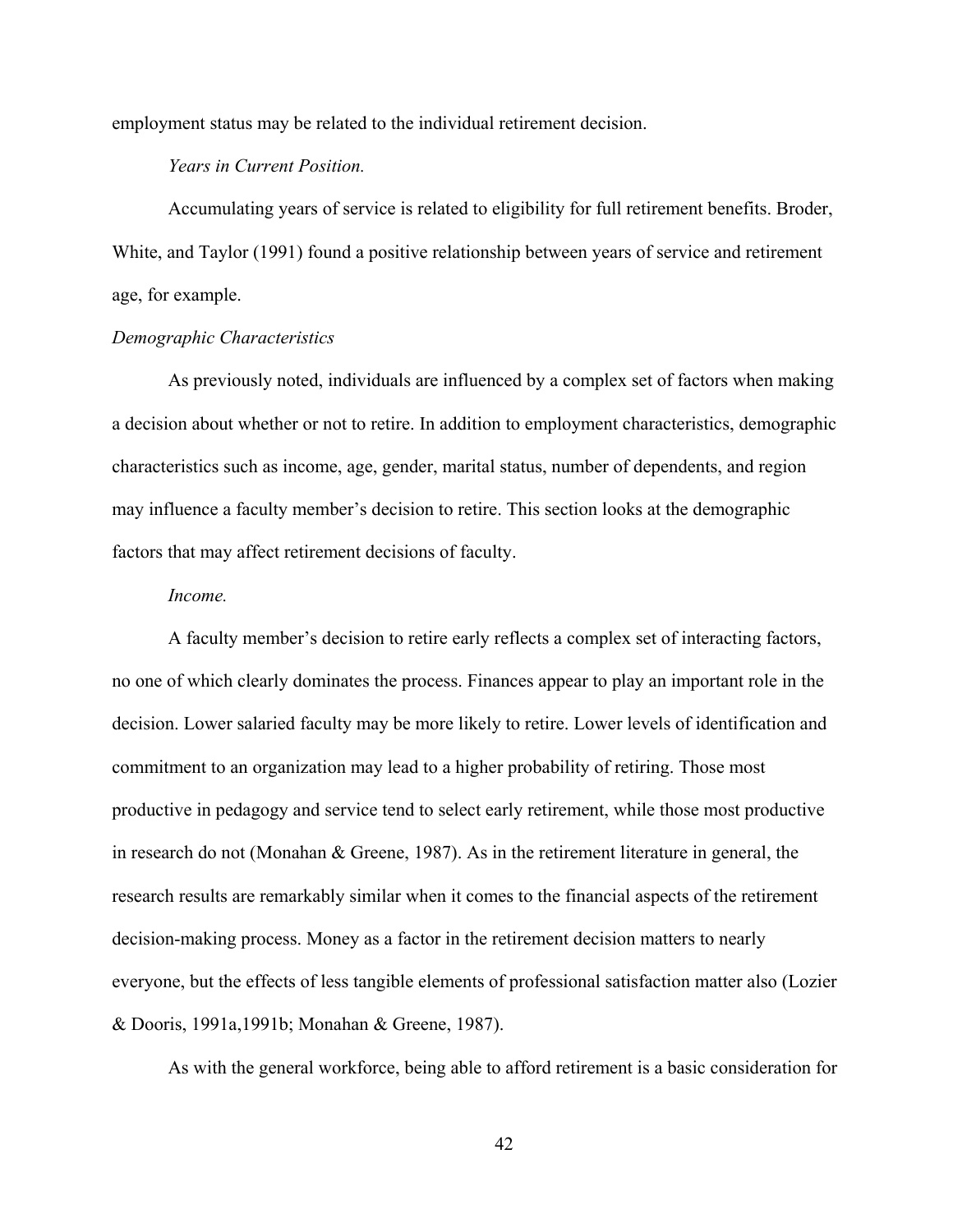faculty members. Age may be a mitigating factor in the decision since accumulating age is associated with accumulating additional years of employment and increased pension and social security benefits eligibility. The goals of the ADEA amendments included not only protecting older workers from age discrimination, but also increasing participation of older workers in the workforce. But, faculty members tend to retire later than other workers (Quinn & Burkhauser, 1983). How age affects a faculty member's decision to retire is an important variable to consider.

*Age.* 

The average age of faculty increased from 47 to 48 years between the fall of 1987 and the fall of 1992 (Chronister, et. al., 1997). There is uncertainty among faculty about when they will retire. Thirty percent (30%) of full-time and 35% of part-time instructional faculty and staff reported that they do not know the age at which they are likely to retire. However as age increases the percentage reporting they do not know the age at which they were likely to retire decreases (Chronister, et. al., 1997).

Early retirement may offset the effect of uncapping on the increase in the average age at retirement (Carnegie Foundation, 1990). The younger the faculty member, the more likely they will show an interest in early retirement. In other words, if younger faculty members are more likely to accept early retirement incentive options, then including these faculty members in the calculation may artificially lower the average age at retirement. Two indicators may be needed. The average age at retirement for all faculty members and the average age at retirement for faculty who have not participated in an incentive early retirement program.

### *Gender.*

Women are underrepresented among older faculty members relative to men. Seven percent of male faculty members were 65 or older in the fall of 1998 compared with three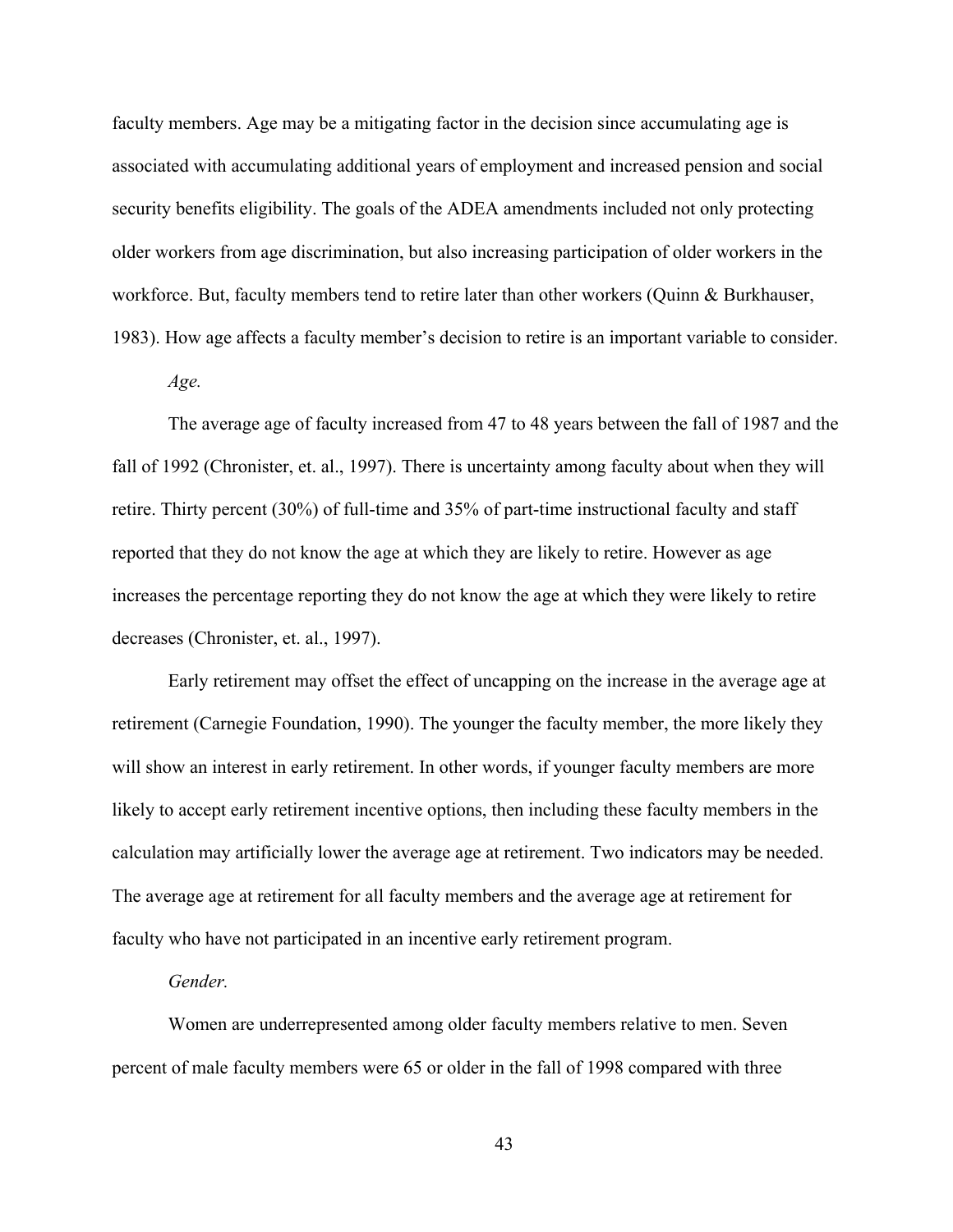percent of women faculty members. Perhaps this is part of the reason why few studies have considered the affects of gender on a faculty member's decision to retire. Lozier and Dooris (1991a,1991b) provide one exception. Working conditions and policies make a difference in the retirement decisions of women. Administrative pressure and interaction with co-workers affect the desirability of continued employment for women faculty (Lozier & Dooris, 1991a, 1991b).

# *Marital Status.*

Three of the 18 factors Lozier and Dooris (1991) included in their study of factors influencing retirement decisions dealt with family issues: (a) desirability of more personal/family time, (b) health of spouse, and (c) timing of spouse's retirement. Lozier and Dooris (1991) did not include marital status specifically in their study.

Desirability of more personal/family time was the third most important factor influencing the retirement decision. Health of spouse was rated twelfth and timing of spouse's retirement received the lowest rating of importance on average (Lozier & Dooris, 1991a).

Monahan and Greene (1987) hypothesized that being currently married would increase the propensity to accept early retirement, however they found marital status is not a significant predictor of retirement. Nonetheless, marital status is included in the current study because the general retirement literature provides a strong case for its inclusion. Within the framework of the family, couples' retirement decisions influence one another. In other words, husbands and wives coordinate their retirements so that they occur at the same time (Hurd, 1989).

# *Number of Dependents.*

Studies have not routinely included number of dependents as a factor influencing individual retirement decisions for faculty. However, hypotheses related to marital status may be applied to number of dependents also. One might expect the presence of dependents to affect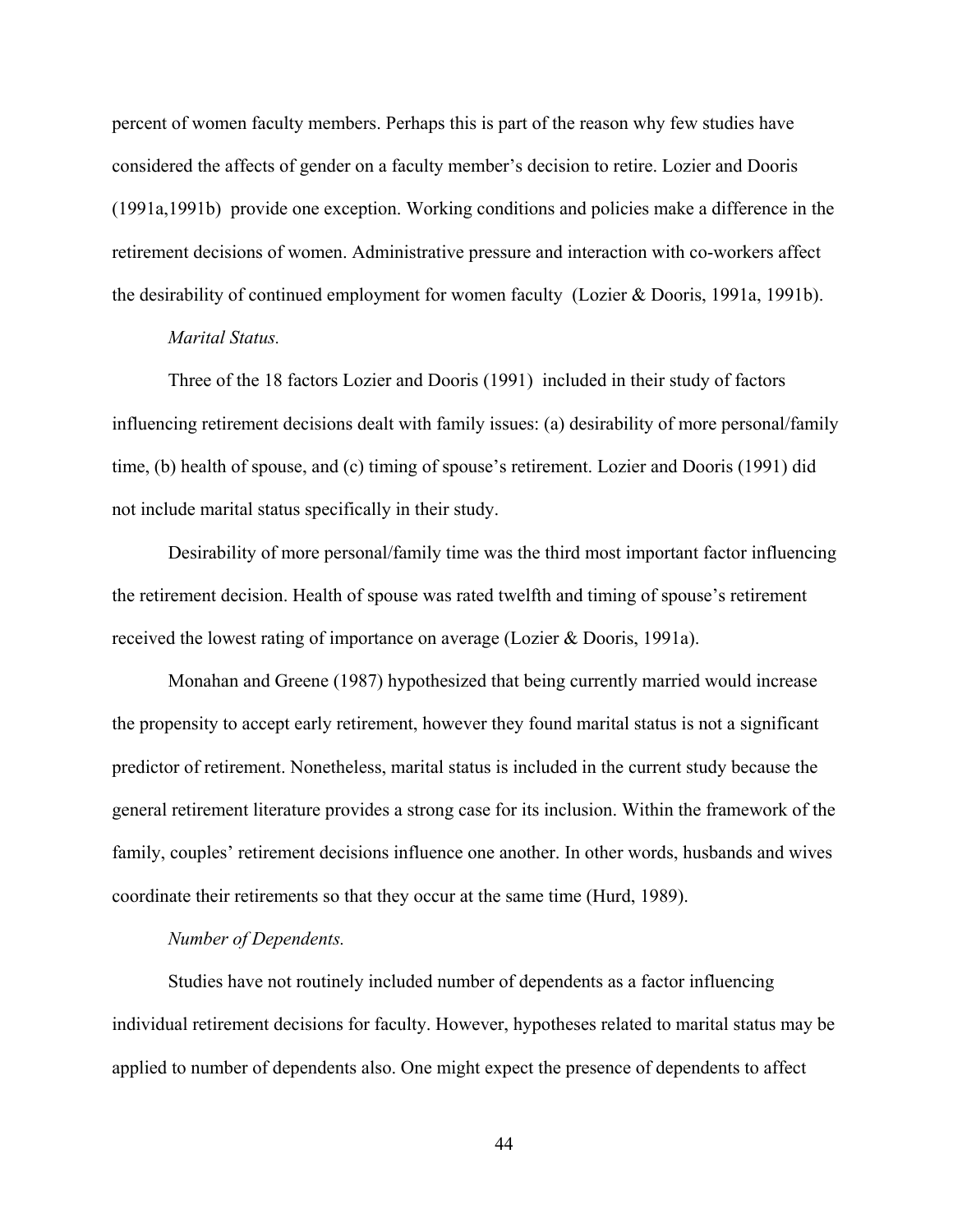retirement decisions, although, economic studies generally conclude that the presence of dependents does not affect women's retirement decisions (Weaver, 1994). Since the focus of the current study is on the non-financial factors related to the retirement process, however, both marital status and number of dependents are included.

### *Region.*

Researchers have not tested whether or not geographic region influences individual faculty retirement decisions. Part of the reason for this may be that few studies have been national in scope. It is included in the current study as a non-financial factor related to the retirement process to determine if it distinguishes faculty members who have previously retired from another position from those who have not and faculty members with no plans to retire from those who have some plans to retire.

One reason region may be an important variable to consider is that many people associate changing residence with retirement. Although climate is one of the least important criteria influencing moves, educational attainment is a particularly important factor related to migratory behavior among the older population. Well-educated people are more likely than less welleducated people to experience long moves (Atchley, 1976). Since faculty members tend to be better educated than the general public (Finkelstein, 1984), their migratory behavior may also be different. In addition, the population aged 55 or older varies by region and there are different growth rates projected for older Americans living in different regions of the country (Yntema, 1997).

### *Activity Measures and Satisfaction*

Beyond structural characteristics that define the context of the work environment for faculty (i.e., employment characteristics) and demographic characteristics, characteristics of the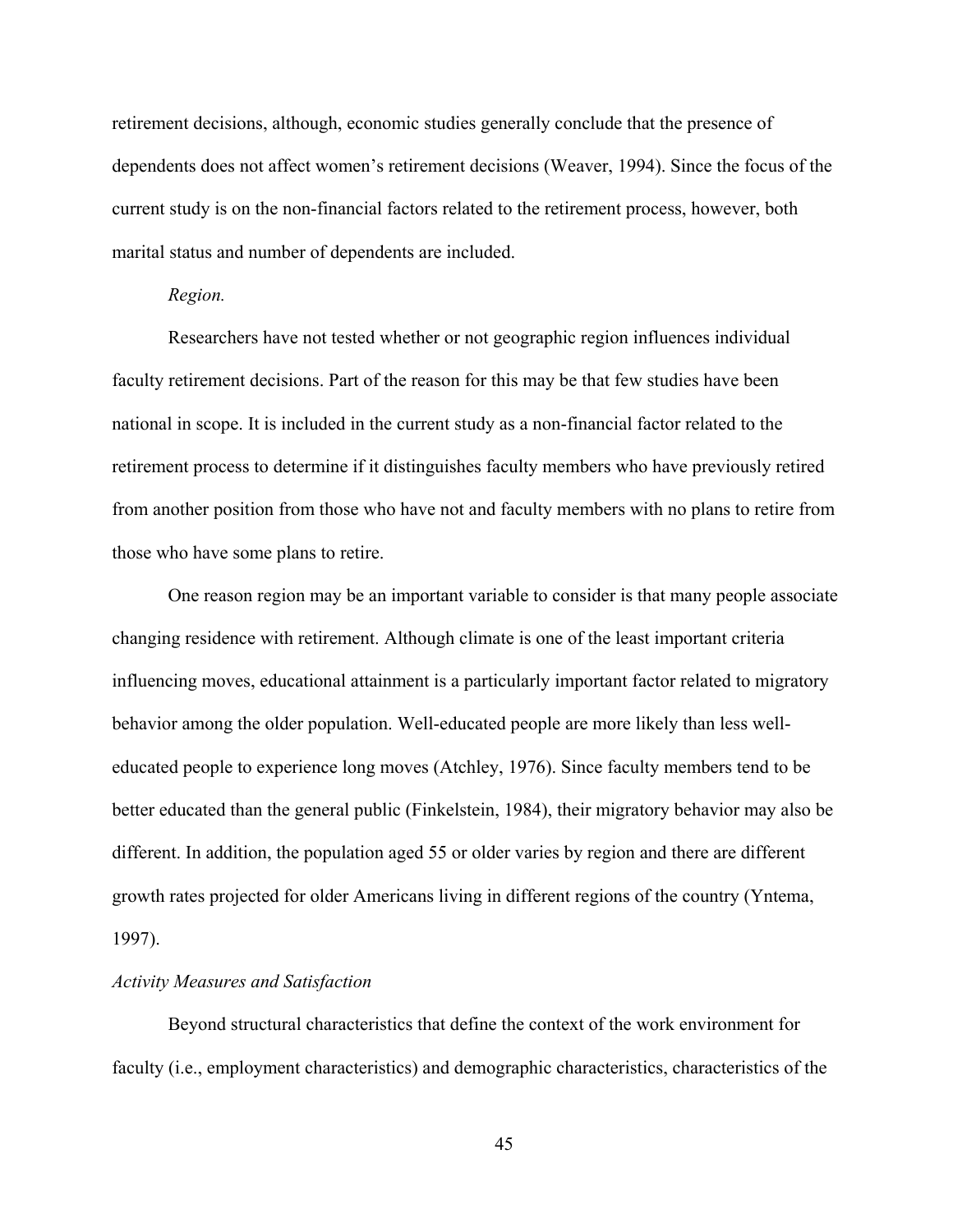position itself may also influence the decision to retire. How faculty members spend their time and their satisfaction with various aspects of the job may influence the decision to retire. This section reviews literature related to characteristics of the faculty member's job including activity measures and satisfaction. Specifically, it provides a review of literature related to (a) research productivity, (b) teaching, and (b) satisfaction.

# *Research Productivity and Teaching.*

Implicit in both of the primary arguments against eliminating mandatory retirement ages for faculty as part of the ADEA is the assumption that aging is related to decreases in research productivity and teaching effectiveness. Bayer and Dutton (1977) examined the empirical relationship between career age and several measures of research and scholarly activity for seven disciplines. Kinney and Smith (1992) conducted a similar analysis of the relationship between age and student evaluations of teaching effectiveness. Both studies concluded that age is a poor predictor.

Research productivity and teaching have been linked to the retirement decision-making process however. Tenured faculty members retire later when their positions consist largely of research, their teaching loads are relatively light, and their students are good (Smith, 1991). Selfperceived recent productivity in teaching, research, and community service were all significantly related to early retirement decisions (Monahan & Greene, 1987). "Those who rated themselves relatively high on teaching and community service were more likely to choose early retirement, while those who rated themselves high on research were more likely not to retire" (Monahan & Greene, 1987, p.50).

Furthermore, differences in mobility decisions of faculty members by type of institution are related to the activities faculty members are engaged in at the respective institutions.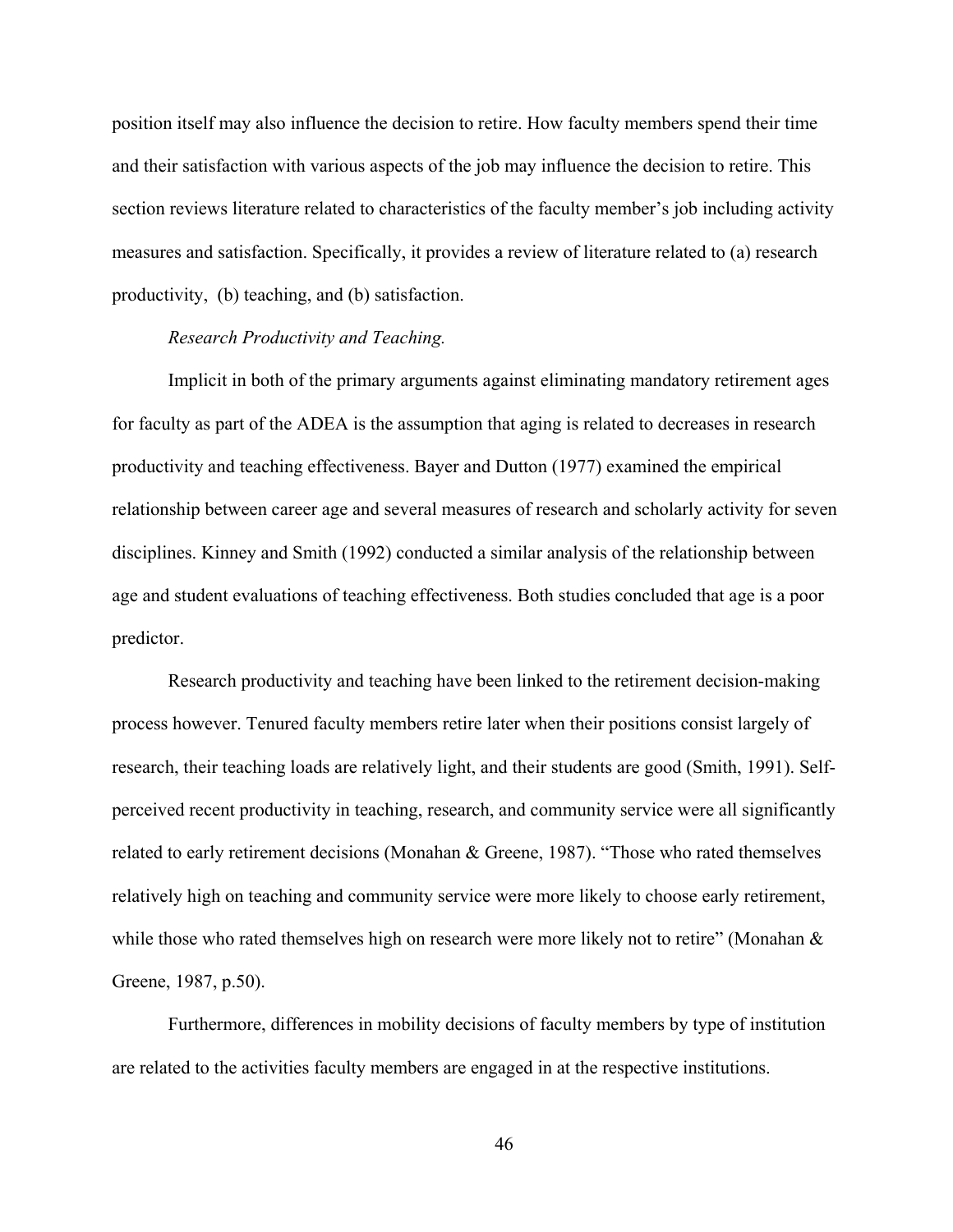Mobility decisions of faculty at research institutions were positively influenced by research opportunities and negatively influenced by increased teaching loads, while two-year institution faculty mobility decisions were negatively influenced by research opportunities and positively influenced by teaching opportunities (Dey, et. al., 1997). These results suggest that fit matters and that academic administrators can influence faculty productivity, retirement, and other departure plans by understanding the need to balance demands for research and teaching within the context of the institutional mission, taking into account the interests of faculty members.

Projections indicate that by the year 2000, 50% of full-time faculty members will be over the age of 55 (Bland & Bergquist, 1997). NSOPF: 93 data were the source for these projections. While the prediction was off the mark, the authors offered sound suggestions to academic administrators. Academic administrators should seek to understand the ways in which senior faculty can maintain their vitality and avoid burnout (Bland & Bergquist, 1997). Internal and external factors influence faculty productivity and policies and procedures can contribute to the vitality of faculty members, especially those over 50, for the benefit of both individual faculty members and the institution overall (Bland & Bergquist, 1997). In research universities, more flexible academic personnel policies in support of senior faculty development and renewal could help accomplish this goal (Crawley, 1995).

The context of the work environment is an important non-financial factor related to the retirement process. The current study extends the literature by including detailed measures of faculty activity on a national scale. Six measures of faculty activity are included in the current study including (a) the percentage of faculty who taught classes for credit to undergraduates, (b) the average classroom credit hours taught, (c) the average total student credit hours taught, (d) the average for credit class size, (e) recent publications, and (f) career publications.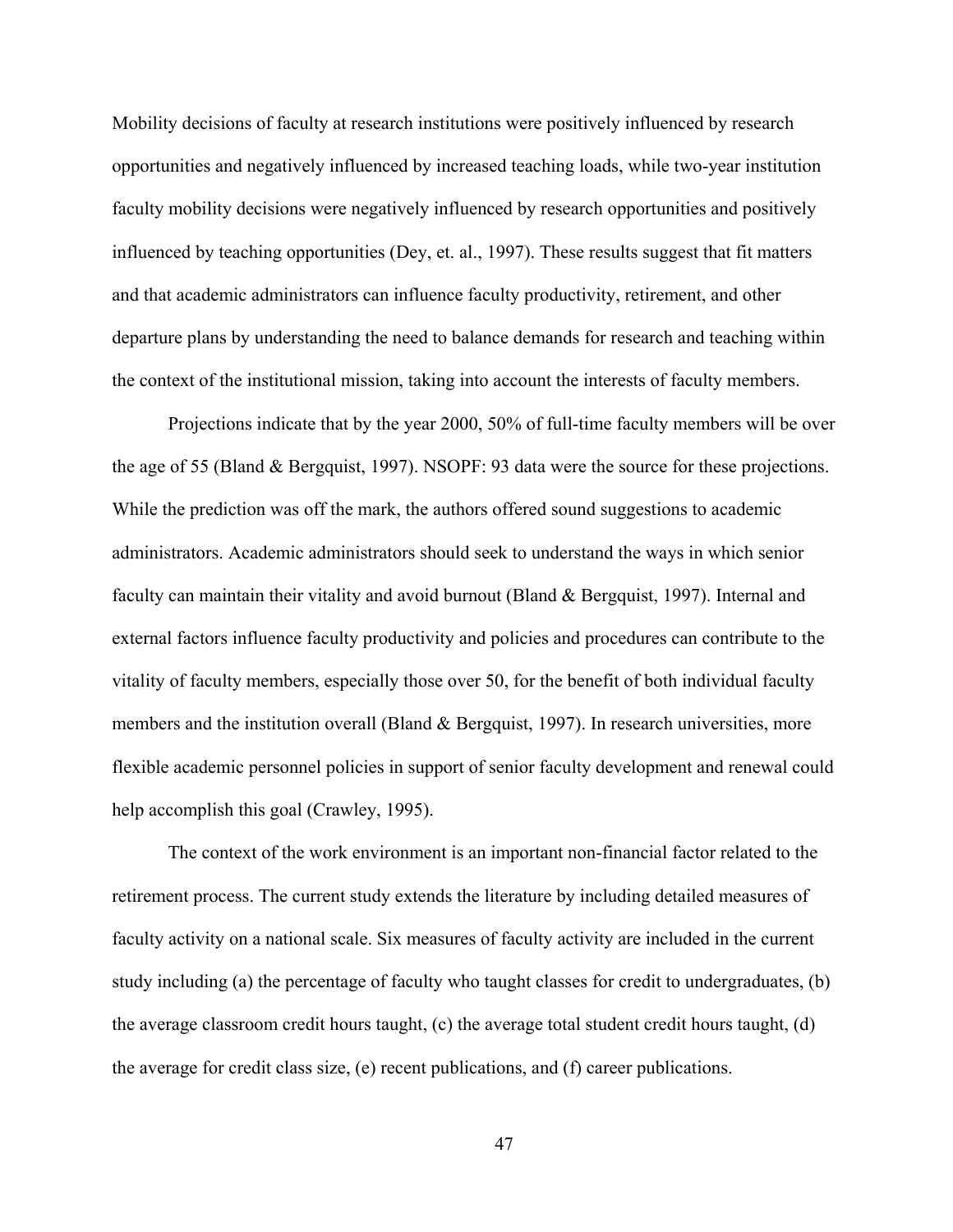Faculty retirement studies have included variables designed to measure actual characteristics of the position as well as attitudes about the work environment. Both kinds of variables describe the characteristics of the position since the context of the work environment is defined in some ways by employee's perceptions of it (Graebner, 1980; Hanisch & Hulin, 1990; Lozier & Dooris, 1991b; Monahan & Greene, 1987). Satisfaction items are often used to assess employee's perceptions of the work environment. The next section provides a review of the literature related to satisfaction and the retirement decision for faculty.

#### *Satisfaction.*

Dissatisfaction with teaching assignments was a significant predictor of early retirement (Monahan & Greene, 1987). Many full-time instructional faculty and staff willing to take an early retirement option express dissatisfaction with aspects of their work. Fifty-five percent (55%) of faculty express dissatisfaction with the time that they have available for keeping current in their field. Forty-seven percent (47%) express dissatisfaction with their salaries. Thirty-seven percent (37%) express dissatisfaction with their workload (Chronister, Baldwin, & Conley, 1997).

Some have described individual retirement decisions as influenced by a trade-off between increased leisure time and greater wealth. Job satisfaction can influence this decision. An individual who wants to maximize wealth and who still receives substantial satisfaction from continuing to work may postpone retirement (Lewis, 1996). Three measures of satisfaction were included in the current study: (a) satisfaction with instructional duties, (b) satisfaction with other aspects of the job, and (c) satisfaction with the job overall.

# *Summary*

The decision to retire is an individual decision and the significance of personal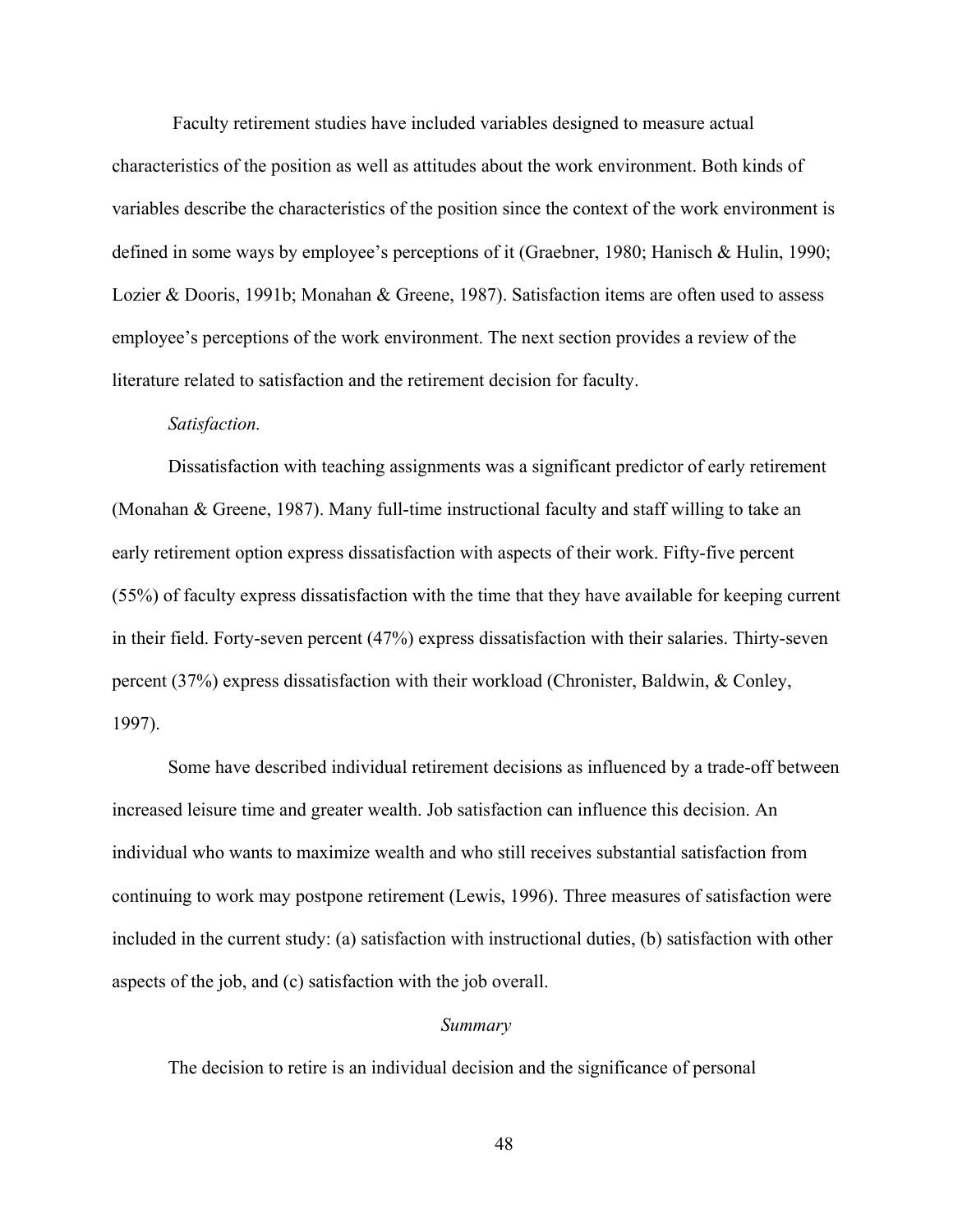interactions, the work environment, and leadership cannot be discounted. The extent to which deans and department heads can recognize and act upon the full range of financial and nonfinancial variables is of critical importance in influencing personal career and retirement behaviors of faculty members (Lozier & Dooris, 1991).

Most of the studies on factors that affect faculty retirement decisions have focused on a small number of institutions (Monahan & Greene, 1987; Rees & Smith, 1991), institutions of like type (Montgomery, 1989), or on faculty members in only one institution (Dorfman, 2000; Monahan & Greene, 1987). Studies that are national in scope are rare. One recent study was based on a random, national sample of faculty ages 56 and older, but achieved only a 17% response rate and did not provide an explanation of how the list for the sample was obtained (Bahrami, 2001).

There are two exceptions to this pattern. Lozier and Dooris (1991) included faculty from a number of institutions but did not include faculty from community colleges. Dey et. al. (1997) also studied a broad sample but the topic of the study focused more generally on mobility patterns rather than on the retirement decision-making process.

 The present study contributes to the body of work on the non-financial factors influencing faculty retirement in several ways. It provides information on a subgroup of faculty that has not been studied before with respect to the retirement decision-making process (i.e., faculty who identified themselves as having previously retired from another position).

Researchers have acknowledged semi-retired faculty as a distinct group of part-time faculty, but little is know about them. Tuckman (1978) analyzed data from a sample of part-time faculty collected by the American Association of University Professors (AAUP) including 107 semi-retired faculty members. While Tuckman's (1978) purpose was to understand who is part-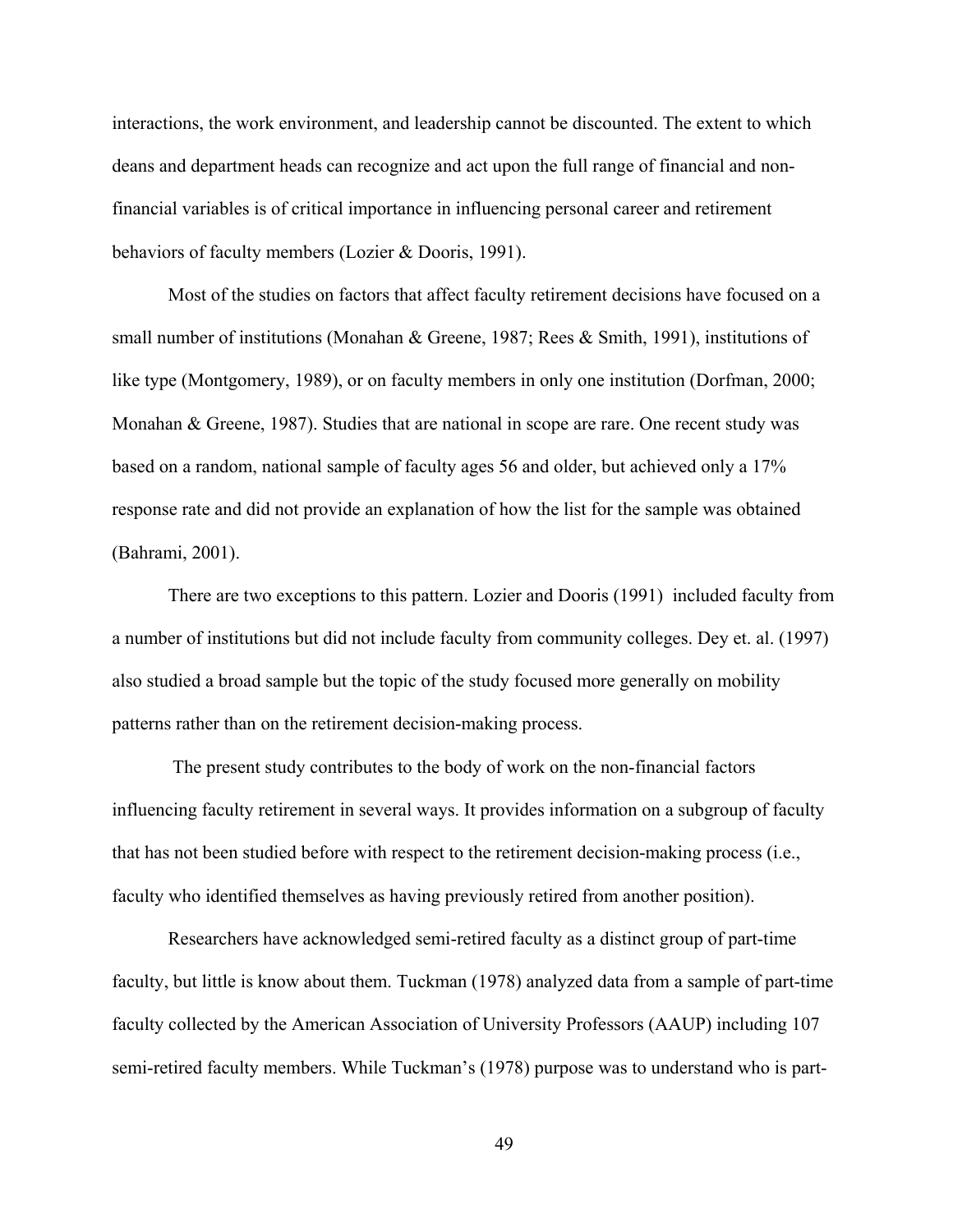time in academe, he did analyze select characteristics of the members in each group and highlighted major differences among them. The percentage of women in the semi-retired category was low relative to the other groups, reflecting perhaps the low percentage of older women in academe. About one-half of the semi-retired faculty members had taught full-time, suggesting that many of them were opting for part-time work as they transitioned into retirement.

On the other hand, researchers interested in retirement in general have studied bridge jobs and partial retirement (Feldman, 1994; Honig & Hanoch, 1985; Ruhm, 1990; Weckerle & Shultz, 1999). Yet the majority of research available still fails to recognize these distinctive aspects of the retirement process (Henretta, 1997).

The present study also broadens the scope of inquiry by including community colleges in the model. The study includes variables that have not been analyzed using a nationally representative dataset of faculty members such as marital status, number of dependents, and region. And it is conducted using the most recent source of national data on faculty available.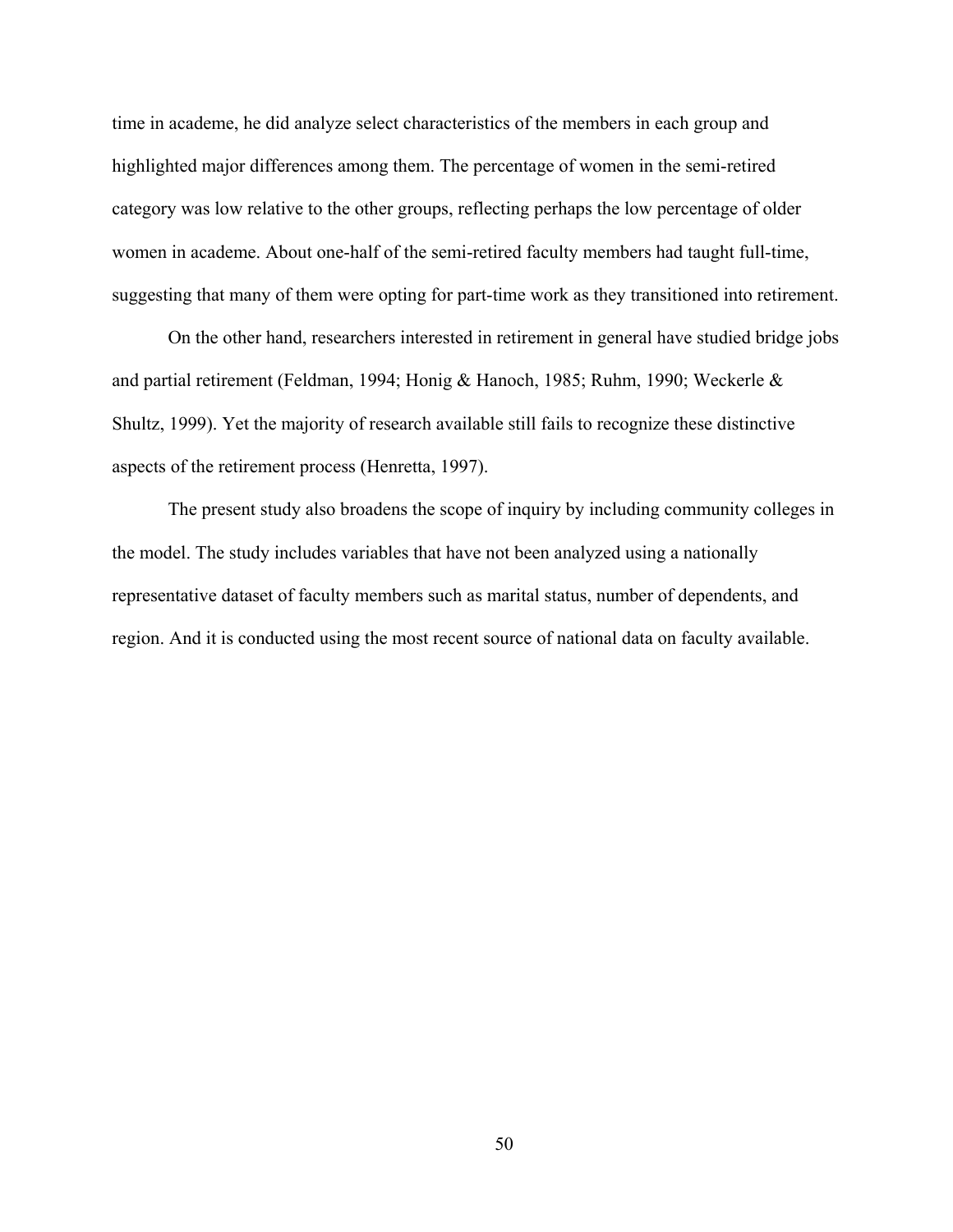#### Chapter Three – Method

This chapter describes the methodology used to conduct the study, which was based on secondary data analysis of the U.S. Department of Education's 1999 National Study of Postsecondary Faculty (NSOPF). The chapter begins by re-stating the purpose, goals, and research questions. The chapter then provides an overview of the population of interest (i.e., faculty and instructional staff age 55 or older), a basic description of the sample selection, weighting, instrumentation, data collection procedures, validity and reliability, and treatment of missing data. The reader is encouraged to consult the forthcoming 1999 NSOPF Methodology Report for more detail about these methods. The chapter then introduces the factors examined in this study and how the factors were measured. Finally, the chapter provides a discussion of the data analysis procedures used in this project.

The purpose of this study was to examine the non-financial factors that affect faculty retirement patterns and plans by investigating (a) differences in those who have retired from one job to take another and those who have not and (b) differences in older faculty members who are not at all likely to retire in the next three years and those who are very likely or somewhat likely to retire.

The goals of the study were to (a) describe the characteristics of faculty and instructional staff who have previously retired from another position, (b) determine if various demographic and employment characteristics distinguish them from their colleagues who are of similar age, but have not retired from another position, (c) describe the characteristics of older faculty members (55 and older) with no plans to retire in the next three years, and (d) determine if various demographic and employment characteristics distinguish them from their colleagues who are of similar age, but are very likely or somewhat likely to retire in the next three years.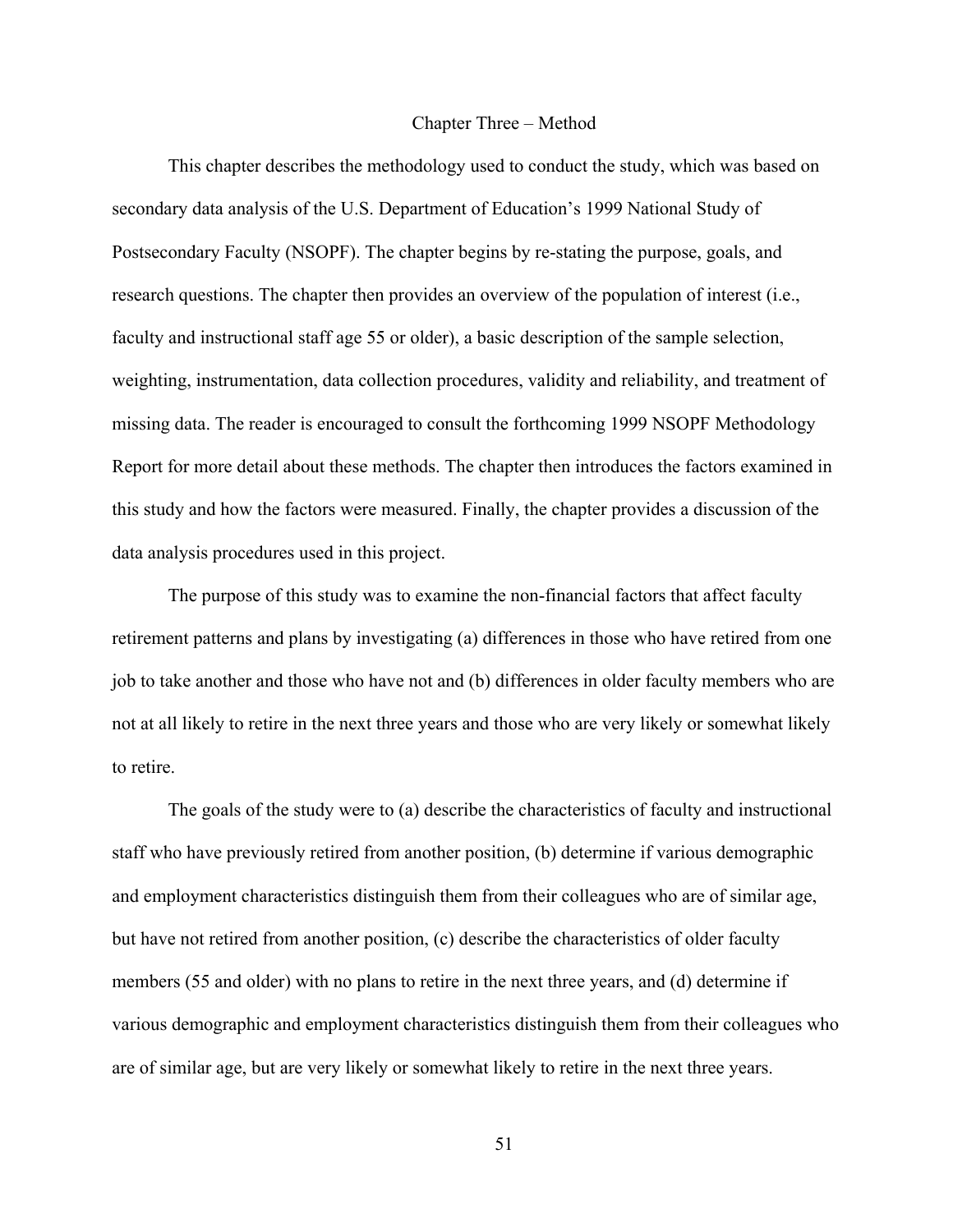This study addressed the following four questions specifically:

1. What are the characteristics of faculty members who have previously retired from another position (in or outside of higher education)?

2. Do employment status, type of institution, institutional control, academic program area, age, years in position, gender, marital status, number of dependents, region, satisfaction, teaching load, research productivity, basic salary of respondent, and spouse or significant other income distinguish faculty members who have retired from another position from those in the same age group who have not retired from another position? 3. What are the characteristics of older faculty members (those 55 and older) who have no plans to retire in the next three years?

4. Do employment status, type of institution, institutional control, academic program area, age, years in position, gender, marital status, number of dependents, region, satisfaction, teaching load, research productivity, basic salary of respondent, and spouse or significant other income distinguish older faculty members who have no plans to retire in the next three years from those in the same age group who do have plans to retire?

# *Description of the Population*

The current study focused on faculty and instructional staff age 55 or older in the United States. The reader is reminded that the term older faculty will be used to refer to this population of interest. Of the 1.1 million (1,074,000) faculty and instructional staff employed by public and private not-for-profit 2-year-and-above postsecondary institutions in the fall of 1998, 30% (319,270) were 55 years old or older (Zimbler, 2001). Thirty-one percent of full-time (31%) and 27% of part-time faculty members were in this age group. Selected characteristics of the population of interest are shown in Table 1.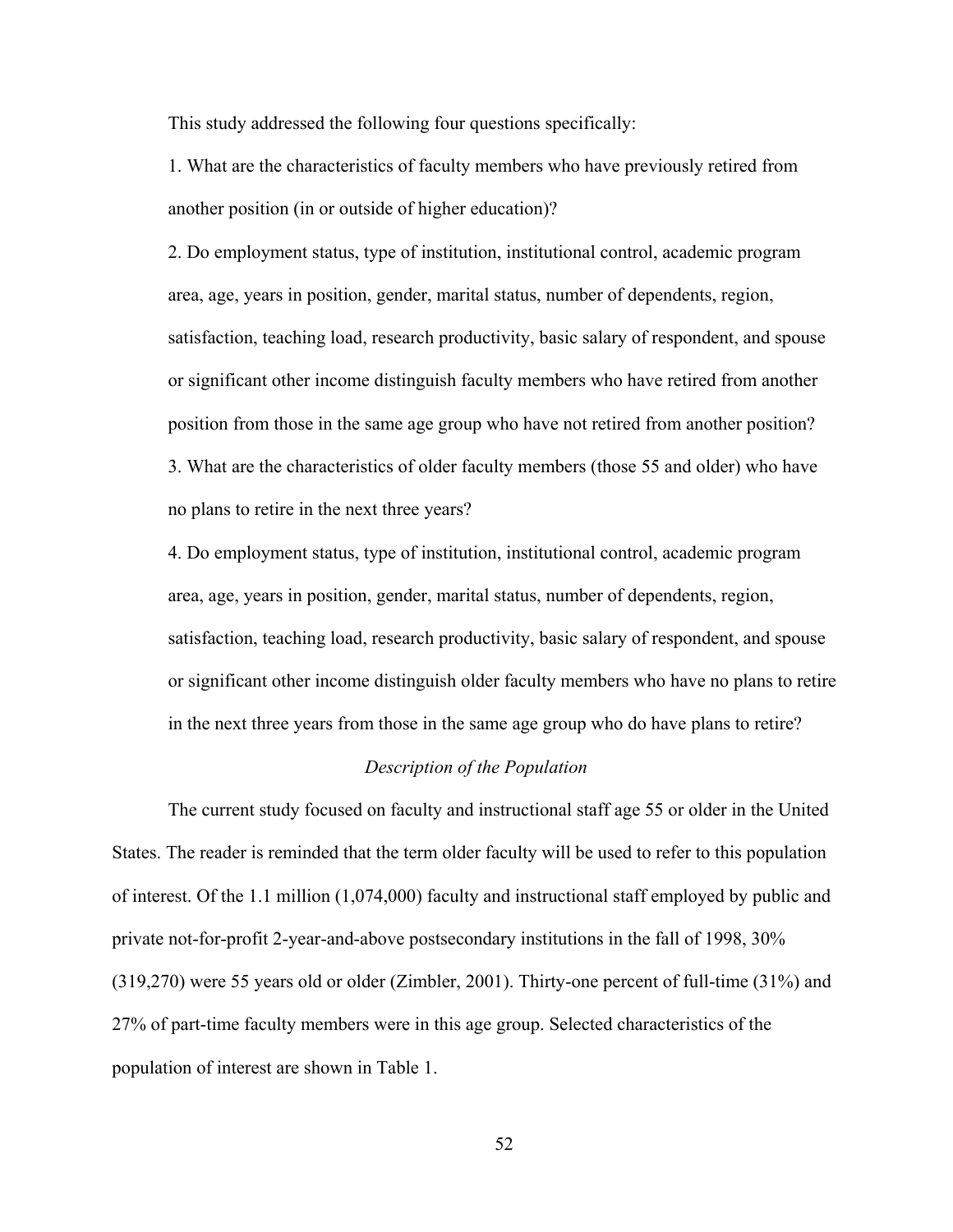# Table 1

| Characteristic                    | Frequency | Percentage | Average |
|-----------------------------------|-----------|------------|---------|
| <b>Employment Status</b>          |           |            |         |
| Full-time                         | 192,520   | 60.3       |         |
| Part-time                         | 126,750   | 39.7       |         |
| Institution Type                  |           |            |         |
| 4-year                            | 233,706   | 73.2       |         |
| 2-year                            | 85,564    | 26.8       |         |
| Gender                            |           |            |         |
| Male                              | 222,531   | 69.7       |         |
| Female                            | 96,739    | 30.3       |         |
| Age                               |           |            |         |
| $55 - 64$                         | 242,007   | 75.8       |         |
| 65-69                             | 49,168    | 15.4       |         |
| $70+$                             | 28,096    | 8.8        |         |
| Average Age                       | 319,270   |            | 61.2    |
| <b>Years in Current Position</b>  |           |            |         |
| $1 - 5$                           | 73,432    | 22.9       |         |
| $6 - 10$                          | 51,083    | 15.7       |         |
| $11 - 20$                         | 70,239    | 21.7       |         |
| $21 - 30$                         | 79,818    | 25.4       |         |
| $31 - 40$                         | 44,698    | 14.4       |         |
| Average Years in Current Position | 319,270   |            | 16.6    |
| <b>Previously Retired</b>         |           |            |         |
| Yes                               | 70,112    | 22.0       |         |
| No                                | 249,158   | 78.0       |         |
| <b>Retirement Plans</b>           |           |            |         |
| No Plans                          | 157,719   | 49.4       |         |
| Some Plans                        | 161,551   | 50.6       |         |

*Selected Estimated Characteristics of the Population of Interest (Faculty and Instructional Staff Age 55 or Older)*

NOTE: Averages refer to calculated means.

SOURCE: Weighted population estimates and percentages from U.S. Department of Education, National Center for Education Statistics, 1999 National Study of Postsecondary Faculty (NSOPF:99).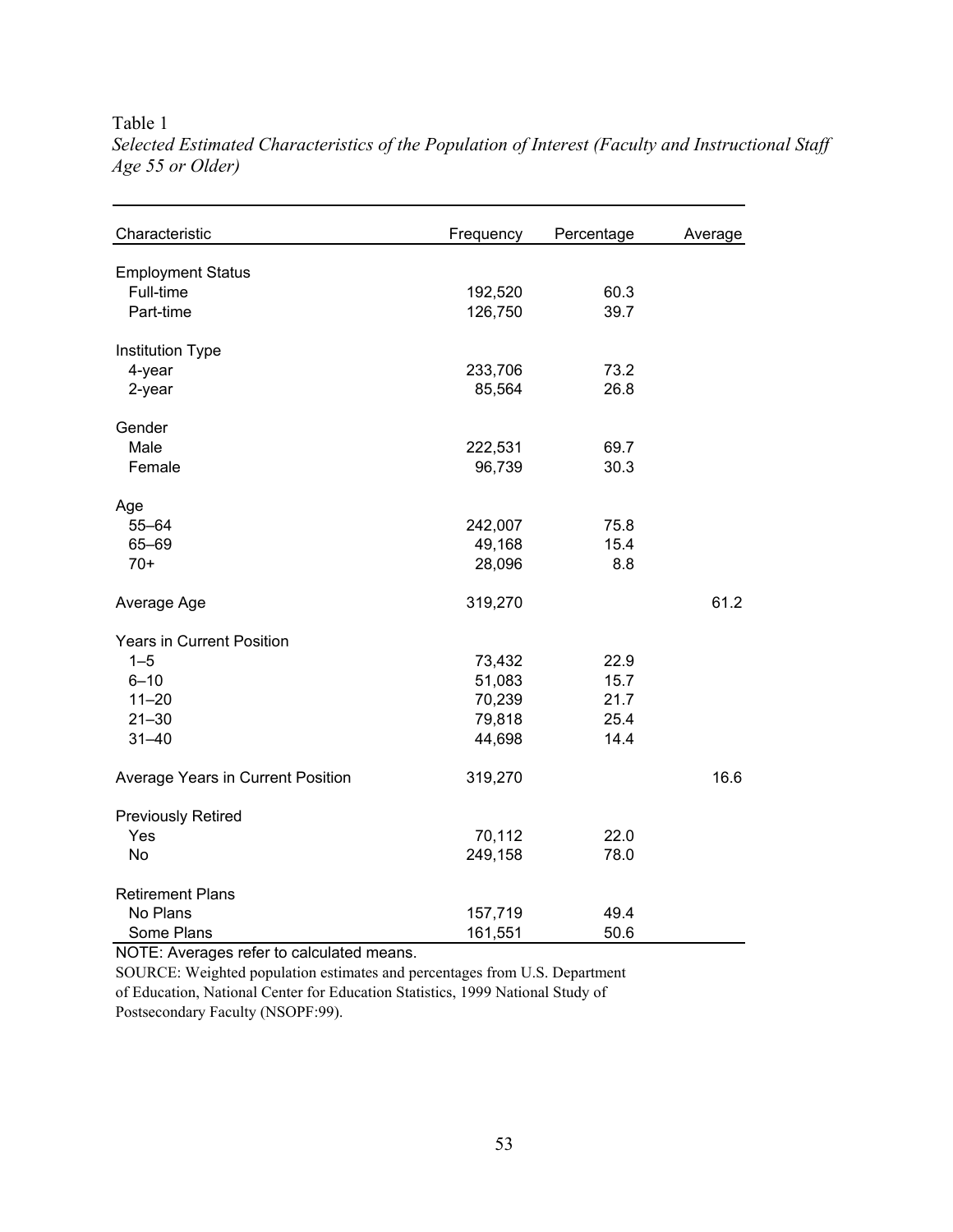Sixty percent (60%) of older faculty members were employed full time. Most older faculty members were employed in 4-year institutions (73%). Figure 2 shows the percentage distribution of older faculty by type of institution employed in the fall of 1998. Thirty-eight percent (38%) of older faculty were employed in 4-year doctoral institutions, 35% were employed in 4-year non-doctoral institutions, and 27% were employed in 2-year institutions.

Older faculty members were more likely to be male than female. Seventy percent (70%) of older faculty members were male. Thirty percent (30%) of older faculty were female.

Older faculty members were 61 years old on average in the fall of 1998. Figure 3 shows the percentage distribution of older faculty by age category. Age categories were defined based on substantive considerations. In part, age 55 was chosen to delimit the study because other researchers have used age 55 to delimit their studies (Chronister, Baldwin & Conley, 1997; Dey Vander Putten, Han & Coles, 1997; Lozier & Dooris, 1991a, 1991b). In addition, age 55 was selected because there is less certainty among younger faculty members about the age at which they are most likely to retire (Chronister, Baldwin & Conley, 1997). Age 65 was chosen as the lower cutpoint for the middle category because age 65 has historically qualified workers for full social security benefits (Graebner, 1980). Finally, age 70 was selected as the lower cutpoint because 70 was the most common age of mandatory retirement prior to uncapping.

Three quarters (76%) of older faculty members were in the youngest age category (55– 64). Fifteen percent (15%) were 65–69 and 9% were age 70 or older. Older faculty members had held their current job 17 years on average.

A method of drawing a representative sample of the faculty population was developed for the 1999 National Study of Postsecondary Faculty. A basic description of the sample selection, weighting, instrumentation, data collection procedures, validity and reliability, treatment of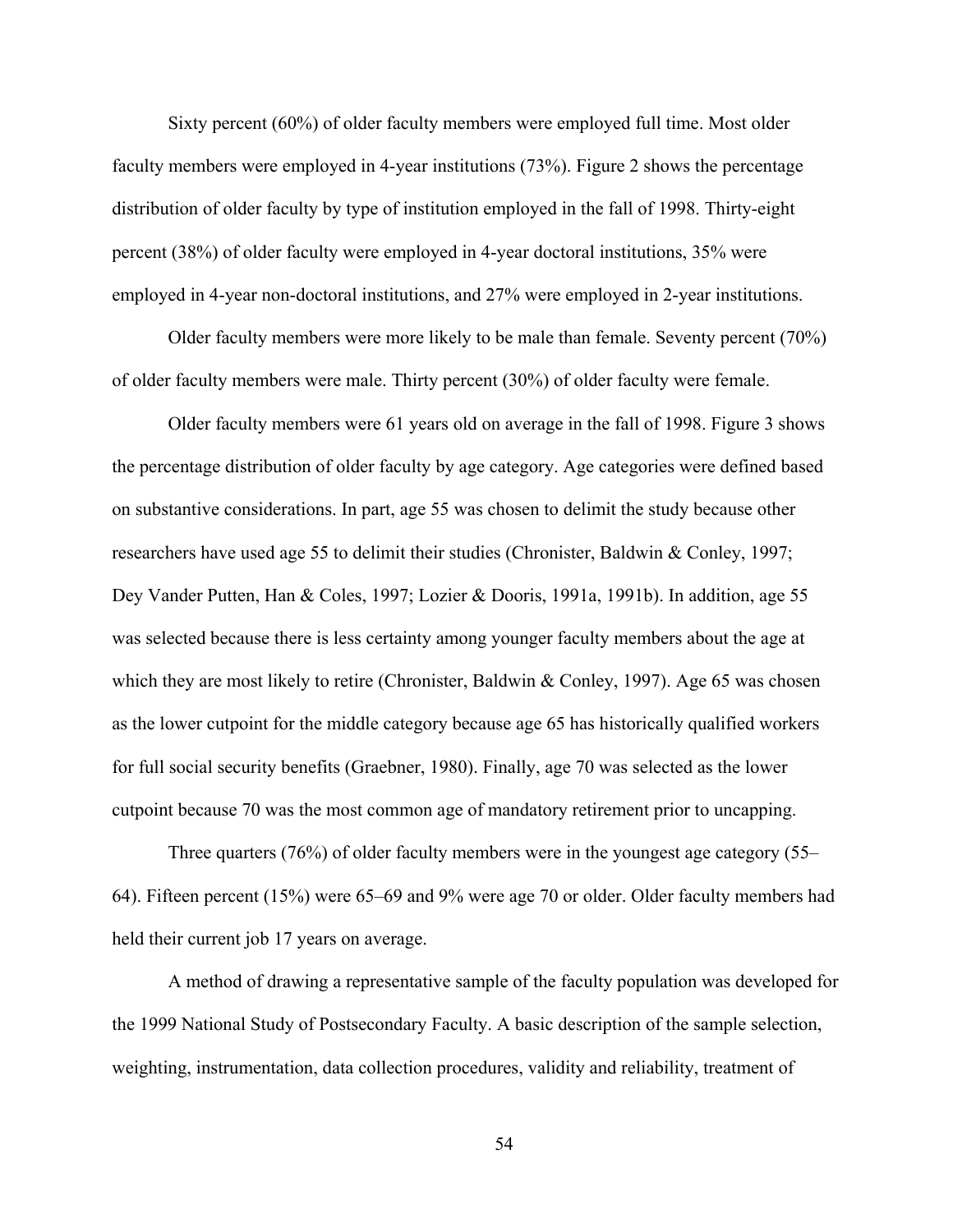

*Figure 2.*Percentage Distribution of Older Faculty by Type of Institution Employed: Fall 1998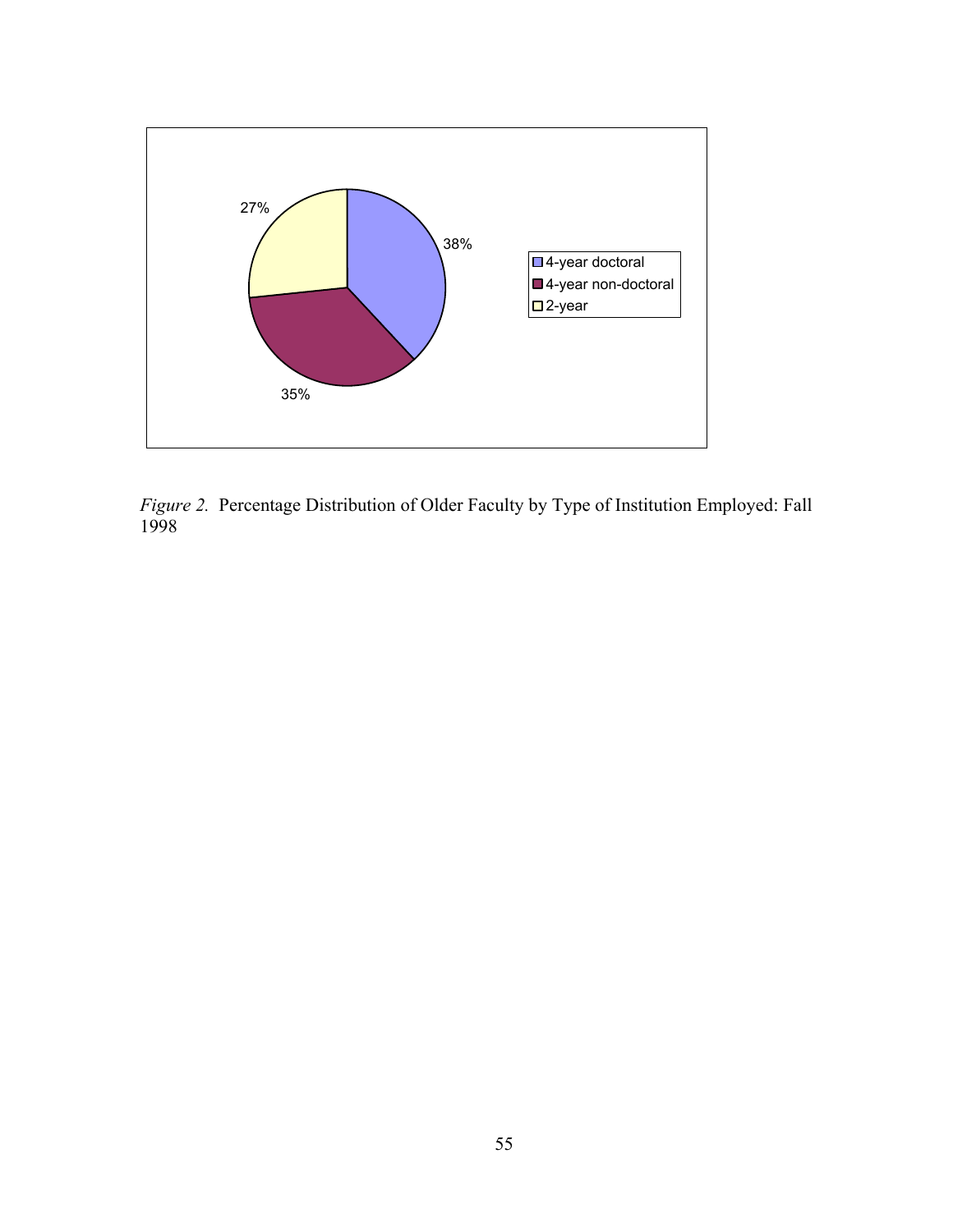

*Figure 3.* Percentage Distribution of Older Faculty by Age Category: Fall 1998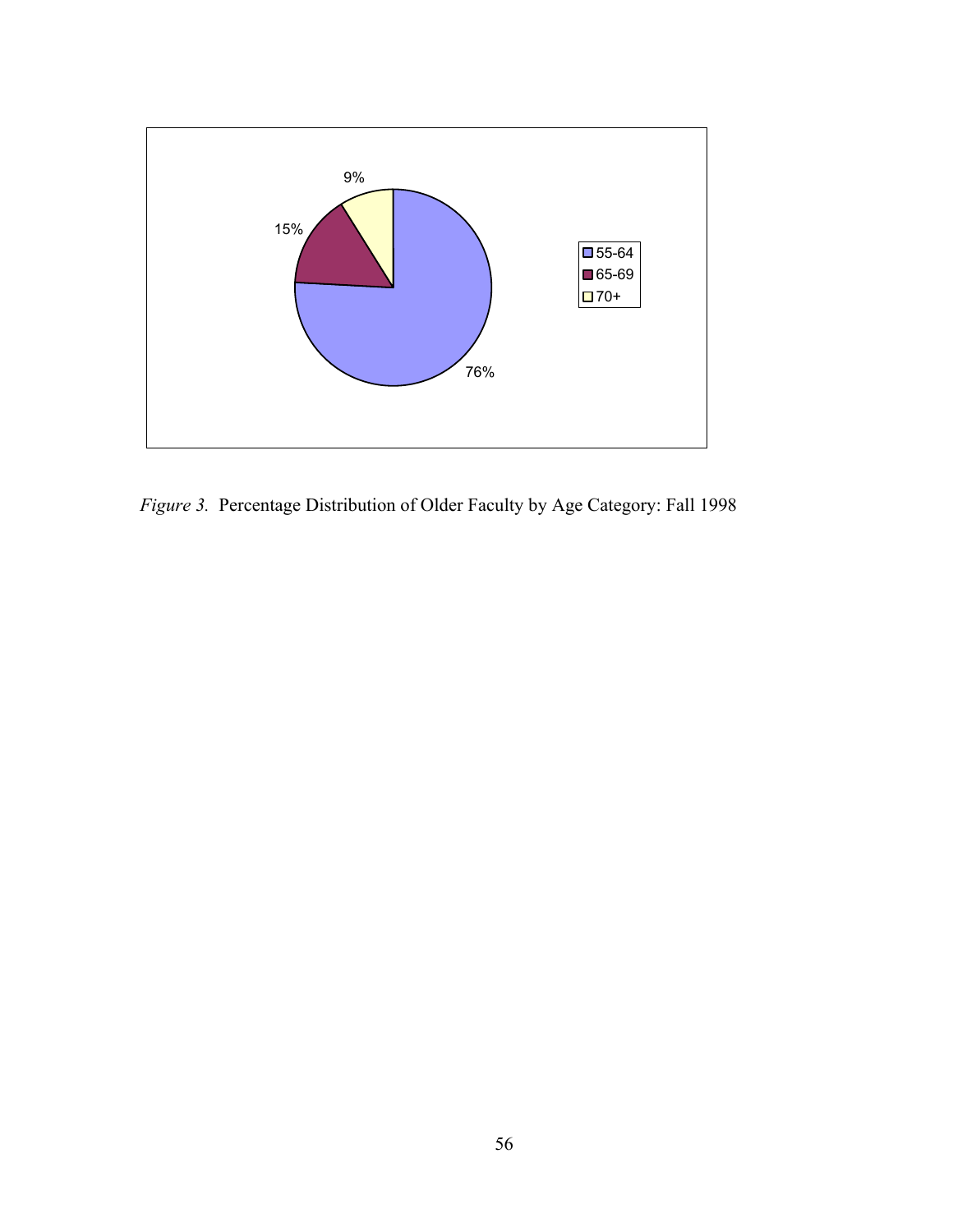missing data, and data analysis procedures comprise the remaining sections of this chapter.

### *Sample Selection*

This research requires a sufficient sample of older faculty members at different stages of the retirement process with variation among them on a wide range of individual and employment characteristics. Because NSOPF: 99 was designed to provide nationally representative profiles of faculty and instructional staff in two-year, four-year, doctoral-granting, public and private nonproprietary institutions, the dataset offers a large sample of older faculty members. The NSOPF: 99 dataset contains responses from 18,043 faculty and instructional staff of whom 5,330 were 55 years old or older in the fall of 1998. In the present study, the data set was restricted to those 55 or older because there is less certainty among younger faculty members about the age at which they are most likely to retire (Chronister, Baldwin, & Conley, 1997).

The NSOPF: 99 sample was selected in three stages. The first- and second-stages were stratified, systematic samples. Initially, 960 postsecondary institutions were selected and asked to provide lists of names, contact information, and demographic characteristics of their faculty to establish a sampling frame. "A sampling frame is the complete list of all units from which the sample is drawn" (Bailey, 1982, p. 85). Eight hundred and nineteen of the 960 institutions provided lists of their faculty.

In the second stage of sampling, 28,576 faculty members were selected from the lists. Individual faculty members were the unit of analysis or the "objects of study" (Bailey, 1982, p. 85).

Time and budget constraints were cited as reasons for conducting the third stage of sampling. In the third stage of sampling, a subsample was taken from the non-responding faculty. After the subsample was taken, nonresponse follow-up was conducted only for faculty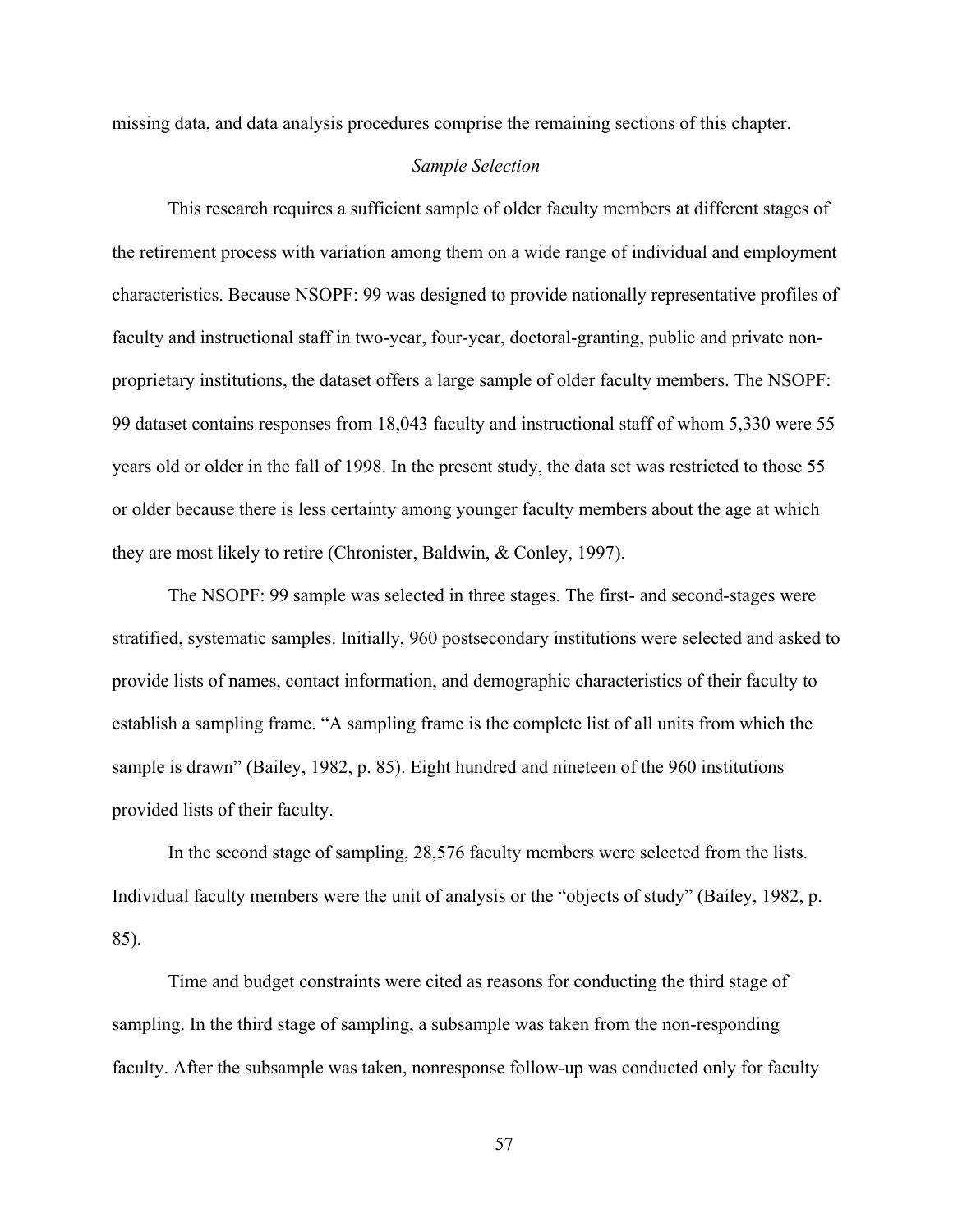and instructional staff who were part of this "active" sample.

As is the case in almost all survey research, some of the sampling units were identified as ineligible. Individuals were mistakenly included on the lists for various reasons including (a) they were not employed at the institution during the fall 1998 semester, (b) they identified themselves as teaching or research assistants, and (c) death. In addition, some of the questionnaires were undeliverable because of insufficient address information. There were 1,532 individuals identified as ineligible.

The final NSOPF: 99 sample included 19,813 faculty and instructional staff. The response rate is calculated using the base after subsampling was completed. The final response rate for NSOPF:99 was 91% (18,043/19,813). Using the original eligible sample, the response rate was 68% (18,043/27,044) (Abraham, Steiger, Montgomery, et. al, forthcoming). Further detail about each of the three sampling stages is given in turn.

The sampling frame for the first stage of sampling was the 1997-98 Integrated Postsecondary Education Data System (IPEDS) Institutional Characteristics (IC) and the 1997 and 1995 IPEDS Fall Staff data files. The frame was limited to those institutions that met the eligibility criteria for NSOPF. To be considered NSOPF eligible, institutions had to be Title IVparticipating, two-year or four-year degree granting, public or private, not-for-profit institutions. In addition, institutions had to offer programs designed for high school graduates. They had to be open to persons other than employees of the institution and they had to be located in the 50 states or the District of Columbia. The eligible sampling frame of institutions consisted of 3,396 institutions (Abraham, Steiger, Montgomery, et. al, forthcoming).

Next, the institutions were classified into eight categories based on type of institution, highest degree awarded, and size of faculty: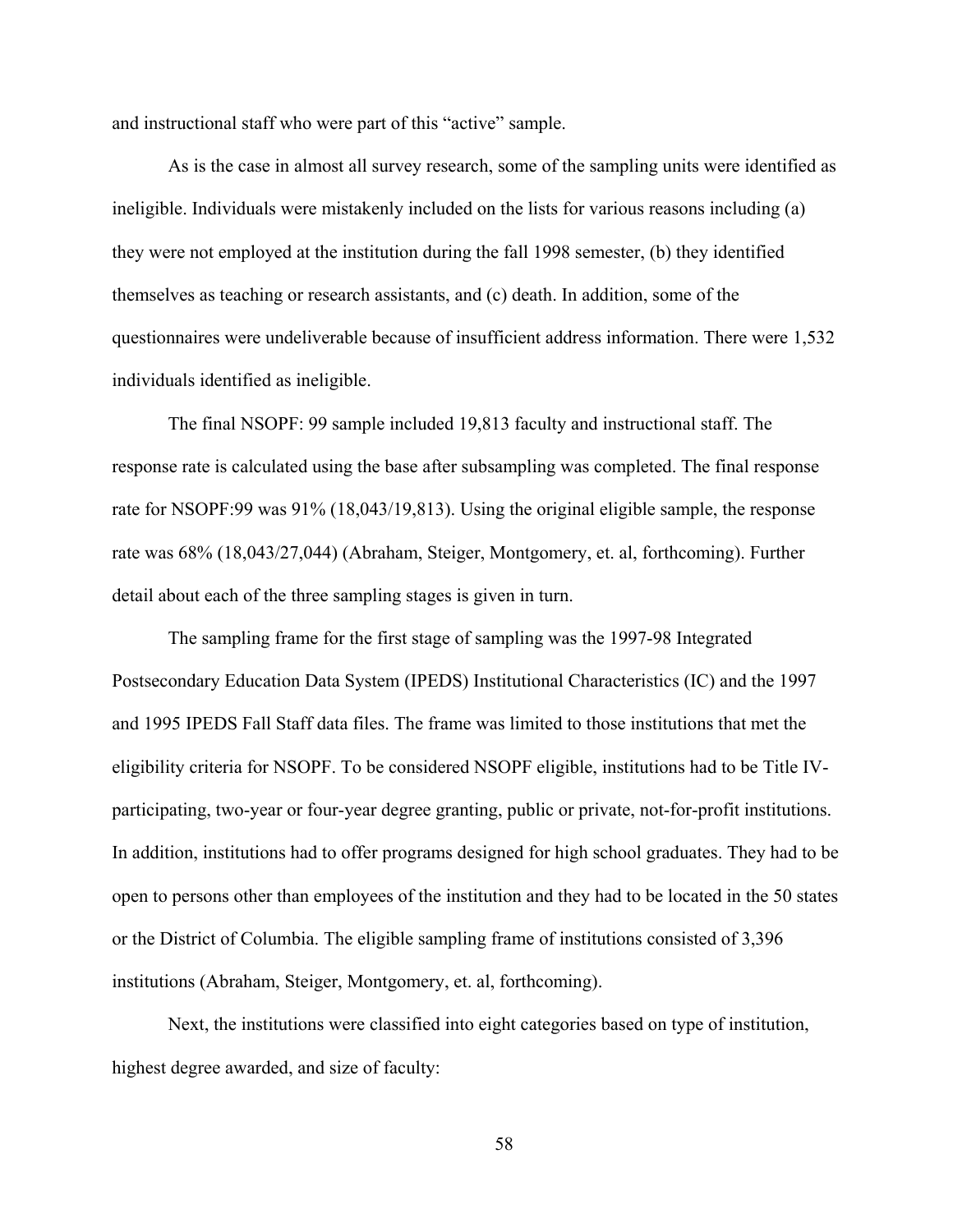Stratum 1: Public master's universities and colleges (comprehensive) with at least 800 faculty;

Stratum 2: Public master's universities and colleges (comprehensive) with fewer than 800 faculty;

Stratum 3: Private master's universities and colleges (comprehensive);

Stratum 4: Public baccalaureate colleges, including liberal arts colleges, schools of engineering, nursing, and business, teacher's colleges, and other specialized schools; Stratum 5: Private baccalaureate colleges, including liberal arts colleges, schools of engineering, nursing, and business, teacher's colleges, Bible colleges and theological seminaries, and other specialized schools;

Stratum 6: Medical schools and medical centers;

Stratum 7: Associates of Arts colleges;

Stratum 8: Research universities and other doctoral institutions.

First-stage sampling was carried out separately within each stratum. The number of sample institutions allocated to each institutional stratum was proportional to the estimated number of faculty members in that stratum derived from the IPEDS Fall Staff data file. Three of the strata had sample sizes either equal or close to their population sizes. All of the institutions in strata 1, 6, and 8 were selected with certainty. The remaining institution selections were allocated across the other five strata according to their share of the total faculty in the U.S. There were 960 institutions selected during the first stage of sampling (Abraham, Steiger, Montgomery, et. al, forthcoming).

Information packets were mailed to the chief academic officers (CAO) of the 960 institutions introducing them to the study (NSOPF). The cover letter explained the purpose of the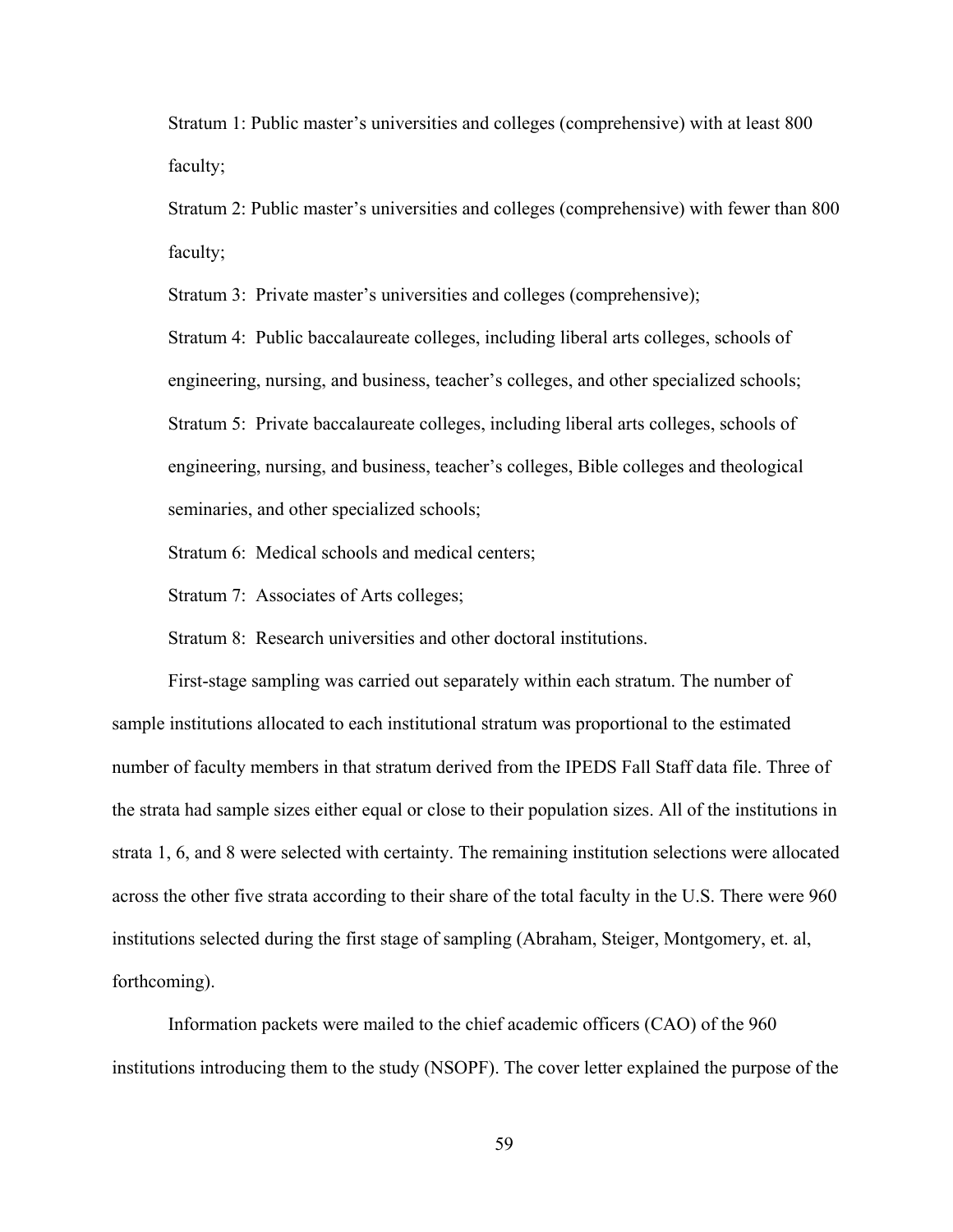study and asked the CAO to designate an individual to serve as institution coordinator for the study (Abraham, Steiger, Montgomery, et. al, forthcoming).

A notification letter was mailed to each designated coordinator on October 5, 1998. The letter introduced the coordinator to the study, described the desired schedule for the study, and described the roles and duties of the institution coordinator (Abraham, Steiger, Montgomery, et. al, forthcoming).

A complete data collection packet was mailed to the institution coordinators on October 23, 1998. The mailing was timed to immediately precede the November 1, 1998 reference date for the fall term. The institution coordinator was asked to provide lists of names, contact information, and demographic characteristics of their faculty and instructional staff as of November 1, 1998 to establish a sampling frame. Detailed instructions were provided to the institution coordinators describing who should be included on the lists of faculty that comprised the sampling frame. The sampling frame consisted of anyone with faculty status, regardless of whether or not they have instructional responsibilities, and all employees with instructional responsibilities, except (a) graduate teaching assistants, (b) military personnel who teach only ROTC courses, and (c) employees of the institution teaching exclusively outside of the U.S. Eight hundred and nineteen institutions ultimately provided lists of their faculty (Abraham, Steiger, Montgomery, et. al, forthcoming).

As institution lists came in, they were compiled into a database. Sample selection was carried out separately for eight batches of institutions. Faculty were grouped into five strata based on their demographic characteristics including (a) Hispanic faculty, (b) African American faculty, (c) Asian and Pacific Islander faculty, (d) full-time female faculty (who were not Hispanic, black, Asian or Pacific Islander), and (e) all other faculty. A sixth stratum was created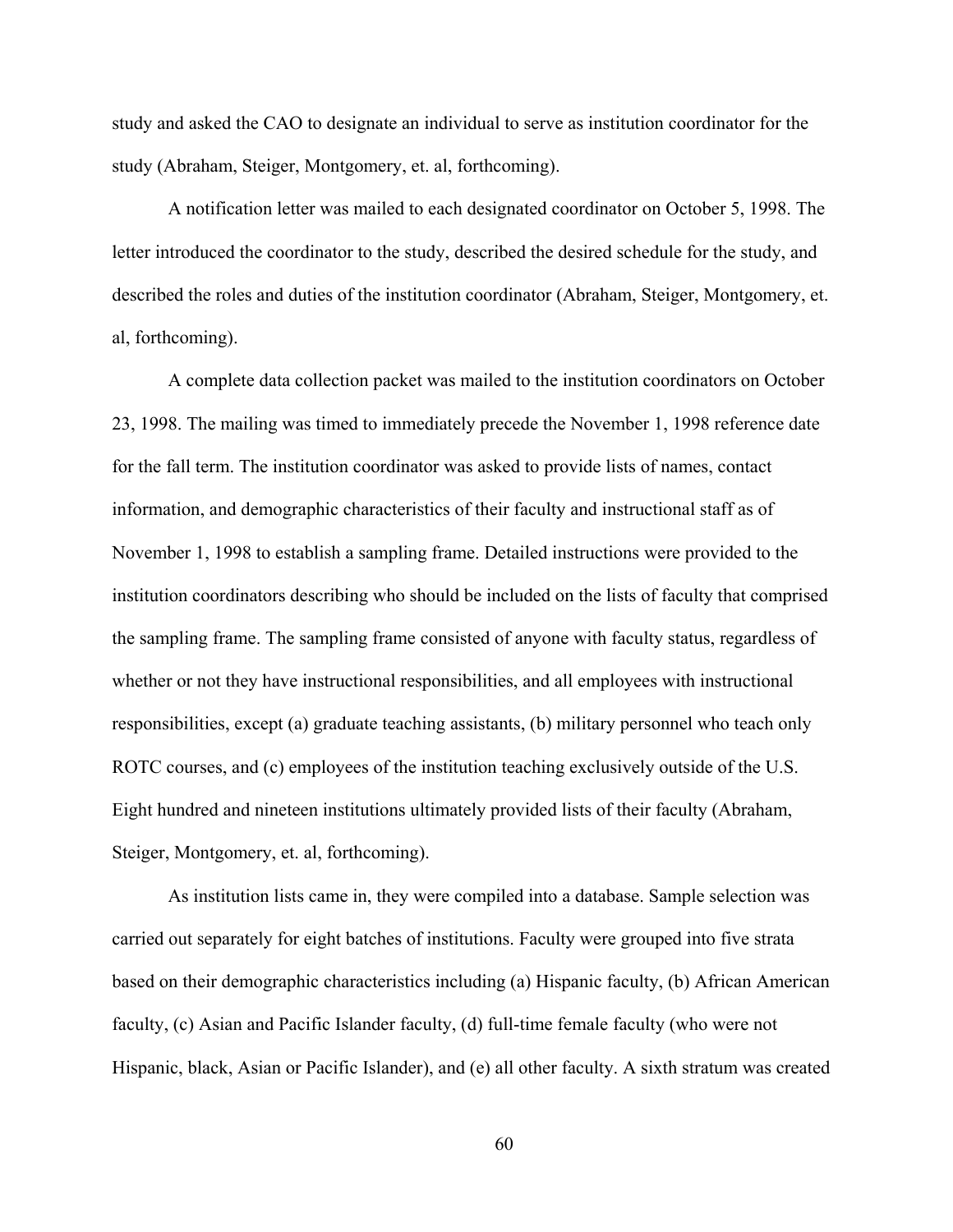for faculty missing demographic data. In addition, within each institution and stratum, faculty members were sorted by academic program area or discipline (Abraham, Steiger, Montgomery, et. al, forthcoming).

During the third stage of sampling a subsample of the nonrespondents was drawn for intensive follow-up. Institutions were grouped into three categories:

Subsample Stratum 1: Within institutions that had 15 or fewer initial faculty selections, all remaining nonrespondents (a total of 431) were retained in the subsample with certainty;

Subsample Stratum 2: Within institutions with more than 15 initial faculty selections, but fewer than 15 respondents at the time of subsampling, enough nonrespondents were selected to bring the subsample size for each institution to 15 (a total of 1,420); Subsample Stratum 3: Within institutions with more than 15 initial faculty selections and 15 or more respondents at the time of subsampling, subsampling was carried out at a lower rate (a total of 1,078 out of the 6,251 nonrespondents were selected for the subsample within those institutions).

In addition, all nonrespondents from 39 private doctoral institutions (n=430) were retained in the subsample. The total subsample included 3,359 faculty selections (Abraham, Steiger, Montgomery, et. al, forthcoming).

#### *Weighting*

NSOPF: 99 used a complex sample design to address two basic data collection problems. The two problems are (a) the lack of a sampling frame and (b) ensuring that there are enough respondents with certain characteristics to allow researchers to analyze various segments of the population (Thomas & Heck, 2001).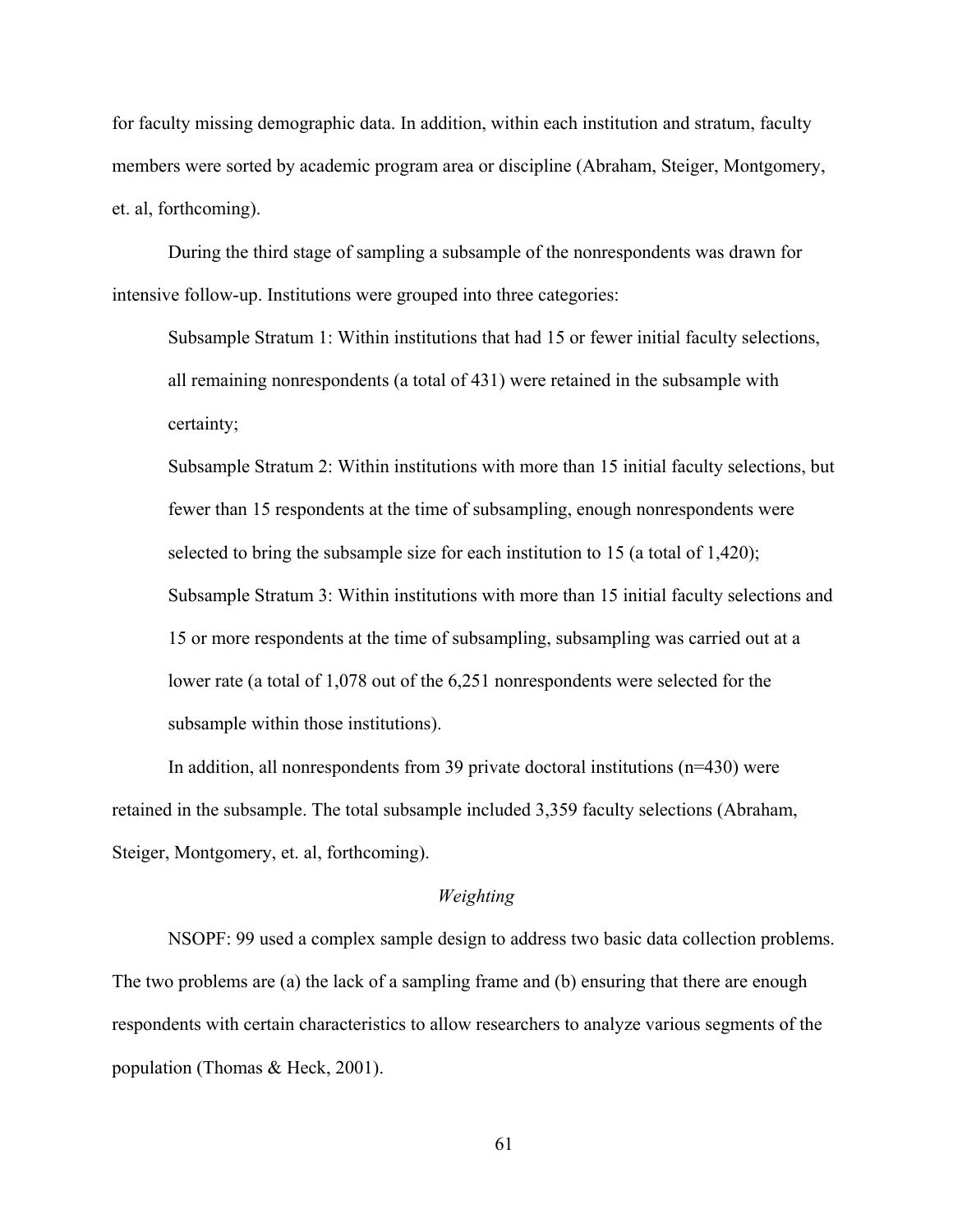While the population of interest is faculty members in the U.S., there is no list of faculty members available from which to draw a simple random sample. In other words, before the sample could be drawn the sampling frame had to be constructed for that purpose. Stratifying the population based on known information with analytical justification (e.g., in this case type and control of institution and size of the faculty population within institutions) is an efficient way to compile a sampling frame without placing unnecessary burden on institutions. It is not costeffective to ask all institutions to provide lists of their faculty members when only a small percentage of them are selected for the sample relative to the entire faculty population. Imagine collecting lists of more than one million names only to select  $20,000 - 30,000 (2-3%)$  of them for the sample.

The second problem arises because many researchers are interested in analyzing data about specific subpopulations such as women faculty, full-time women faculty, or full-time women faculty in research institutions. Oversampling, or selecting sample units using unequal probabilities of selection is a common technique used to address this problem. In other words, if the goal is to have an adequate number of full-time women faculty members in the sample, then full-time women faculty may be sampled at a higher probability of selection than others in the sample (Thomas & Heck, 2001).

However, taken together these solutions to basic data collection problems pose other problems for researchers interpreting the results. First, using unequal probabilities of selection may produce a set of observations, if taken in its raw form, that misrepresents the population (Thomas & Heck, 2001). A simple example illustrates this point. In a population of 1,000 faculty members in which there are 700 males and 300 females, the distribution is 70% male and 30% female. If a sample of 325 faculty members was drawn and  $\frac{1}{2}$  of the women (150) were selected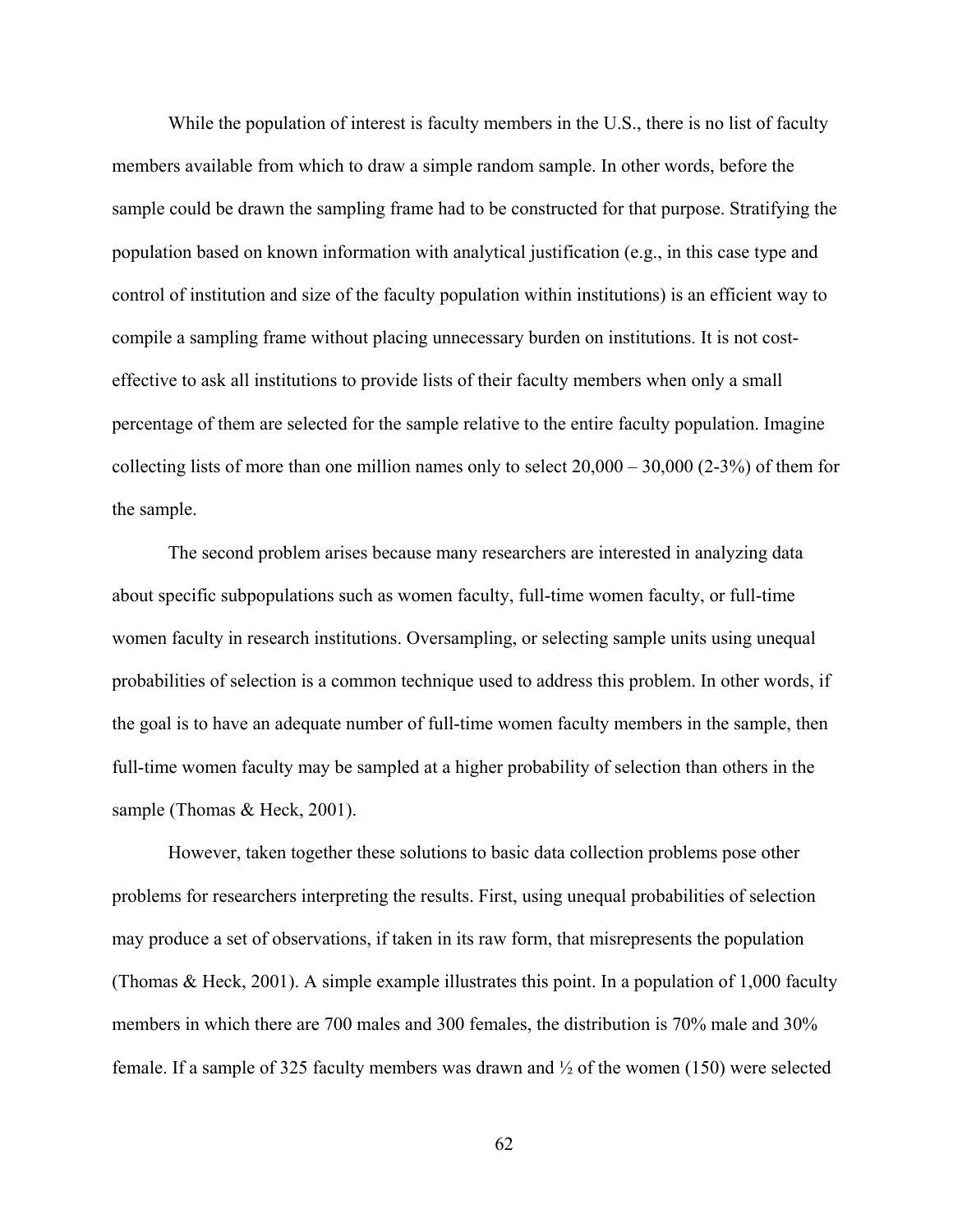to ensure adequate representation, then  $\frac{1}{4}$  (175) of the men would be selected. The distribution by gender reflected in the sample (54% male and 46% female) is quite different from the distribution in the population. In other words, there would be a disproportionate number of women faculty members in the sample relative to the total number of women in the faculty population (Thomas & Heck, 2001).

Using sample weights corrects for unequal probabilities of selection and makes the data representative of the target population (Thomas & Heck, 2001). The weight determines how many sampling units (faculty members) each response represents. In its most basic form, the weight is the reciprocal of the probability of selection. In the previous example where the probability of selection for women faculty was .5 the weight would equal two. In other words, each woman faculty member in the sample would represent two women faculty members from the population. On the other hand, since the probability of selection for male faculty members was .25 the weight would equal four. Each male respondent would represent four males from the population. The sum of the weights is equal to the number of faculty in the population.

Weighting for NSOPF:99 consisted of several steps. Again, the reader is encouraged to consult the forthcoming 1999 NSOPF Methodology Report for more detail about these methods. A brief description of the process will be provided here. Generally, the process used to calculate the final weight for each faculty member was based on (a) an institution weight derived from the institutions that provided lists of their faculty members for the study, (b) selection probabilities for the faculty, (c) the probability of retention into the subsample, (d) nonresponse, and (e) deviance from the best estimates of faculty at different types of institutions (Abraham, Steiger, Montgomery, et. al, forthcoming).

A base weight was calculated for both responding and nonresponding institutions. The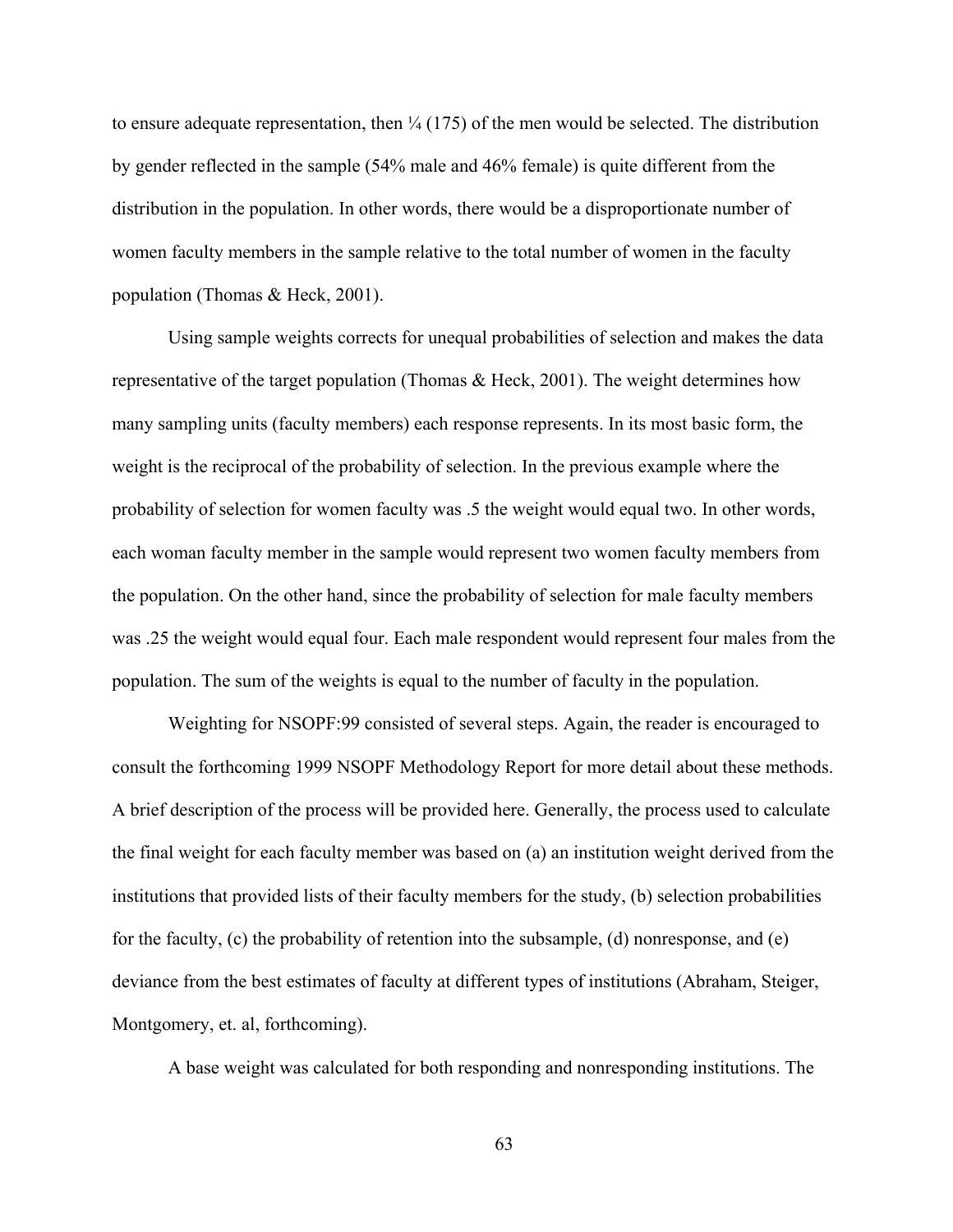base weight was the inverse of the institution's selection probability. Recall that 960 out of a possible 3,396 institutions in eight strata were selected to participate in the study. All of the institutions in three of the strata were selected with certainty. The base weight for these institutions was one. Other institutions were sampled with unequal probabilities of selection by stratum. For example, in the second strata (small public masters) the selection probability was .429752 (104/242) and the base weight was 2.326923 (1/.429752) (Abraham, Steiger, Montgomery, et. al, forthcoming).

Not all of the sampled institutions elected to participate in the study, however. Of the 960 institutions sampled, 819 provided lists (85.3%). The second step in the weighting process adjusted the institution-level base weights to compensate for institution-level nonresponse. Weights for nonresponding institutions were set to zero. The base weight for responding institutions was multiplied by the inverse of the response rate for the stratum. For example, the response rate for the second strata was 88.5% and the institution weight was 2.629292 (*2.326923\*(1/.885) = 2.629292).*

Next, the selection probabilities for the six faculty-level strata were taken into account. The forthcoming Methodology Report does not provide the probabilities of selection for each of the demographic subgroups within stratum. The report explains that "the base weight for faculty was the final institution weight times the selection probability for the faculty member" and that the selection probability for faculty members was the product of their initial probability of selection and their probability of being retained in the subsample (Abraham, Steiger, Montgomery, et. al, forthcoming, section 3.7.2).

As with the institution-level weight, the faculty weights were adjusted for nonresponse. The final step in calculating the faculty weights was reconciling the total number of full- and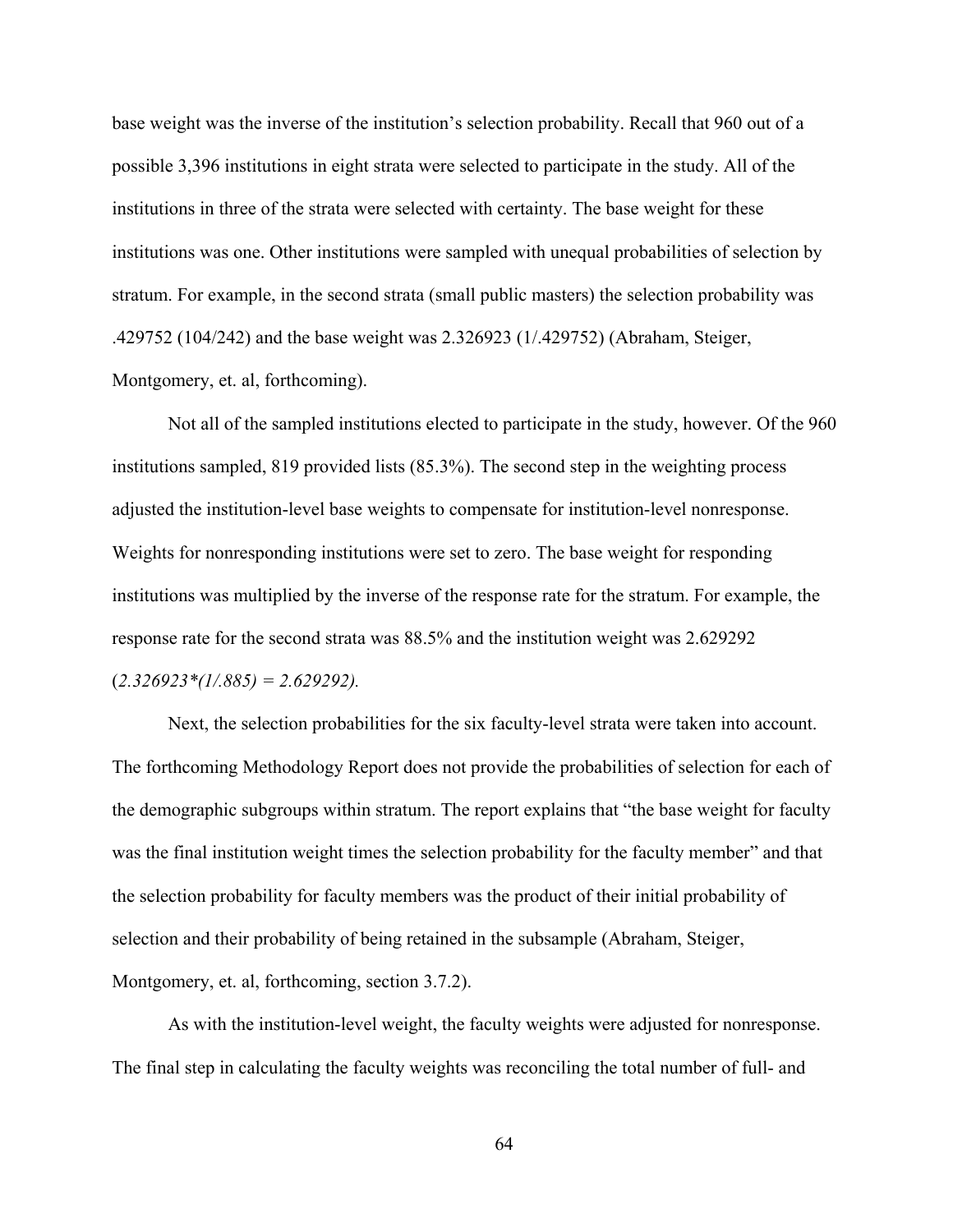part-time faculty with the weighted sum of the totals reported by institutions.

#### *Instrumentation*

The Faculty Questionnaire was developed jointly by the U.S. Department of Education's National Center for Education Statistics and a Technical Review Panel (TRP) of experts on faculty issues from around the country. The Faculty Questionnaire consisted of seven sections including (a) Nature of Employment, (b) Academic and Professional Background, (c) Institutional Responsibilities and Workload, (d) Job Satisfaction Issues, (e) Compensation, (f) Sociodemographic Characteristics, and (g) Opinions. Faculty and instructional staff were asked to respond based on their activities during the 1998 fall term. A copy of the instrument can be found in Appendix A.

The first section (15 items) of the questionnaire elicited data on the nature of the employment relationship between the faculty member and the institution. The employment relationship between faculty members and higher education institutions is complex. This section was designed to allow researchers to focus on various subpopulations based on these characteristics. For example, respondents were asked whether or not they held faculty status at their institution, whether they were employed full-time or part-time, and whether or not they taught any courses for credit during the 1998 fall term.

Respondents provided detailed information on their academic and professional background in the second section. These 14 items gathered information regarding the experience and credentials of participants. Respondents were asked, for example, how many years they had been teaching in higher education institutions. Respondents were also asked to complete information about each of their four highest degrees. Information requested included the type of degree, the name of the field for each degree, and the name of the institution from which they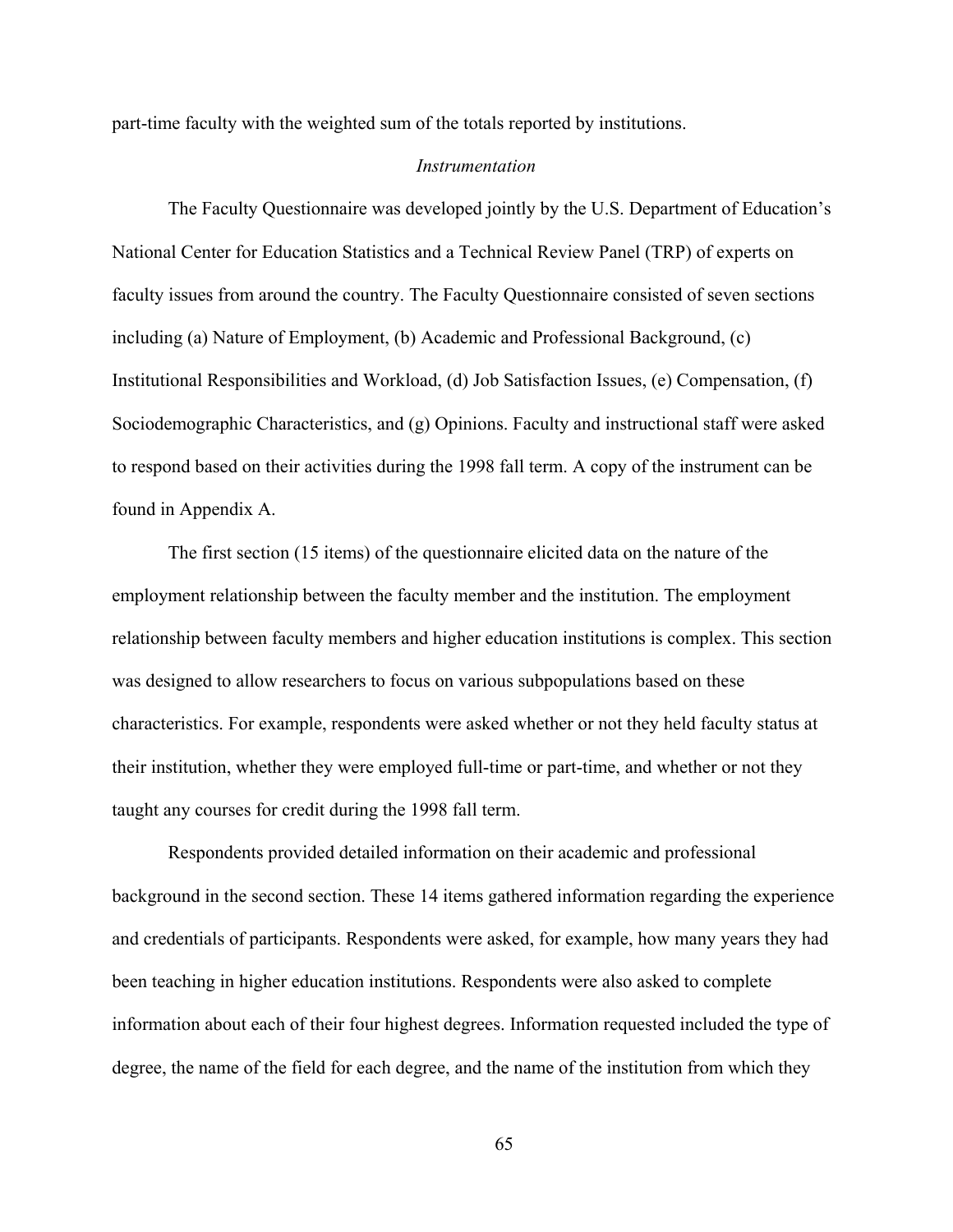received each degree. The codes for type of degree ranged from 1 to 7 including the following response categories:

First professional degree (M.D., D.O., D.D.S., or D.M.D., LL.B., J.D., D.C., or D.C.M., D. Par., Pod.D. or D.P., D.V.M., O.D., M.Div. or H.H.L. or B.D.) Doctoral degree (Ph.D., Ed.D., etc.) Masters of Fine Arts, Masters of Social Work (M.F.A., M.S.W.) Other Master's degree (M.A., M.S., M.B.A., M.Ed., etc.) Bachelor's degree (B.A., A.B., B.S., etc.) Associate's degree or equivalent (A.A., A.S., etc.) Certificate or diploma for completion of undergraduate program (other than Associate's or Bachelor's)

The third section asked respondents about their institutional responsibilities and workload. These 36 items provided data on the number of courses faculty taught and specific information about those courses including the number of students enrolled in each course, the level of students in each course, and the number of times the course met per week. This section also asked respondents about their use of technology in the classes that they taught and the number of hours per week that they spent responding to student e-mail. If respondents indicated that they had websites for any of the classes they taught, then they were asked about the purpose of the website (see Appendix A for a copy of the survey instrument).

Ten items designed to measure faculty members' job satisfaction were included in the fourth section of the instrument, labeled Job Satisfaction Issues. For example, faculty members were asked about their satisfaction with the time that they had available for keeping current in their field, their workload, and their job overall. They were also asked about their satisfaction with the time that they had available for class preparation, the authority they had to make decisions, and their salary. Data were collected using a four point Likert scale where 1 was very dissatisfied and 4 was very satisfied. One item in this section was of particular importance for the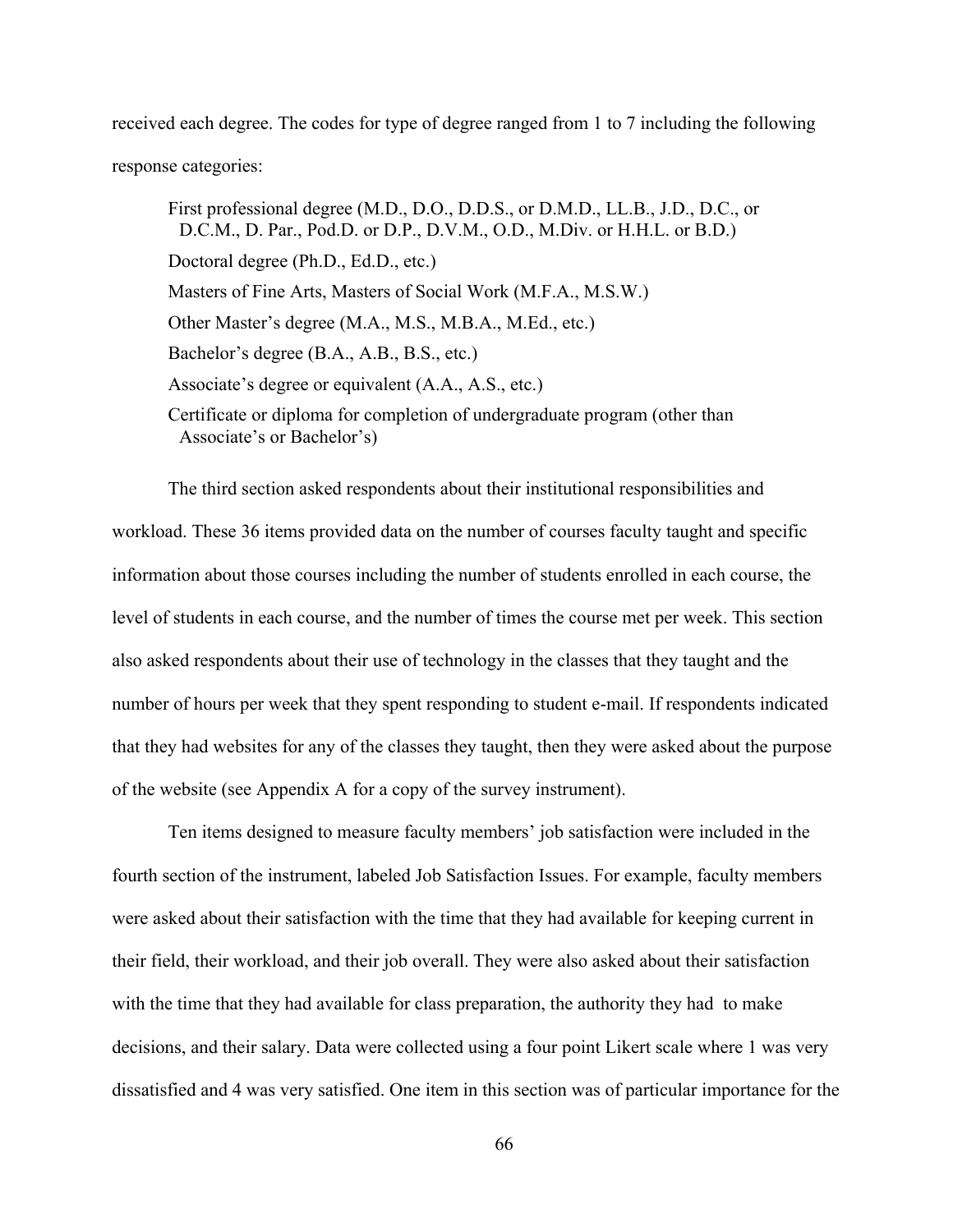present study. The item asked participants if they had retired from another position before assuming their current job. The response categories were yes or no.

Section E asked respondents to provide detailed compensation data, not only about themselves, but also about their household. The six items were designed to distinguish sources of income, such as basic salary, overload pay and outside consulting income, for example. Respondents were instructed to write in the dollar amount. If the respondent did not receive compensation from a source, then they were instructed to mark [x] the "NA. Not applicable" box.

The sixth section of the instrument collected demographic data from the respondents including basic information such as gender, race/ethnicity, and age. These 11 items also asked about the disability status of respondents and the general type of disability that they had (See Appendix A for a copy of the survey instrument).

The last section of the instrument included 14 items. These items were designed to elicit opinions from faculty members about various aspects of the academic career and the condition of higher education in general. Respondents were asked their opinions about statements regarding the quality of undergraduate students, the ability of the institution to meet the needs of entering students, and prospects for advancement of junior faculty members, for example. These items were asked using a four point Likert scale where 1 was strongly agree and 4 was strongly disagree.

One item on the survey included parts A and B using the same question number. As a result, there are 93 questions numbered on the instrument, but a count of the questions within the sections tallied 94. Many of these items had subparts. The final dataset has 1,204 variables including items coded directly from the survey instrument as well as derived variables that were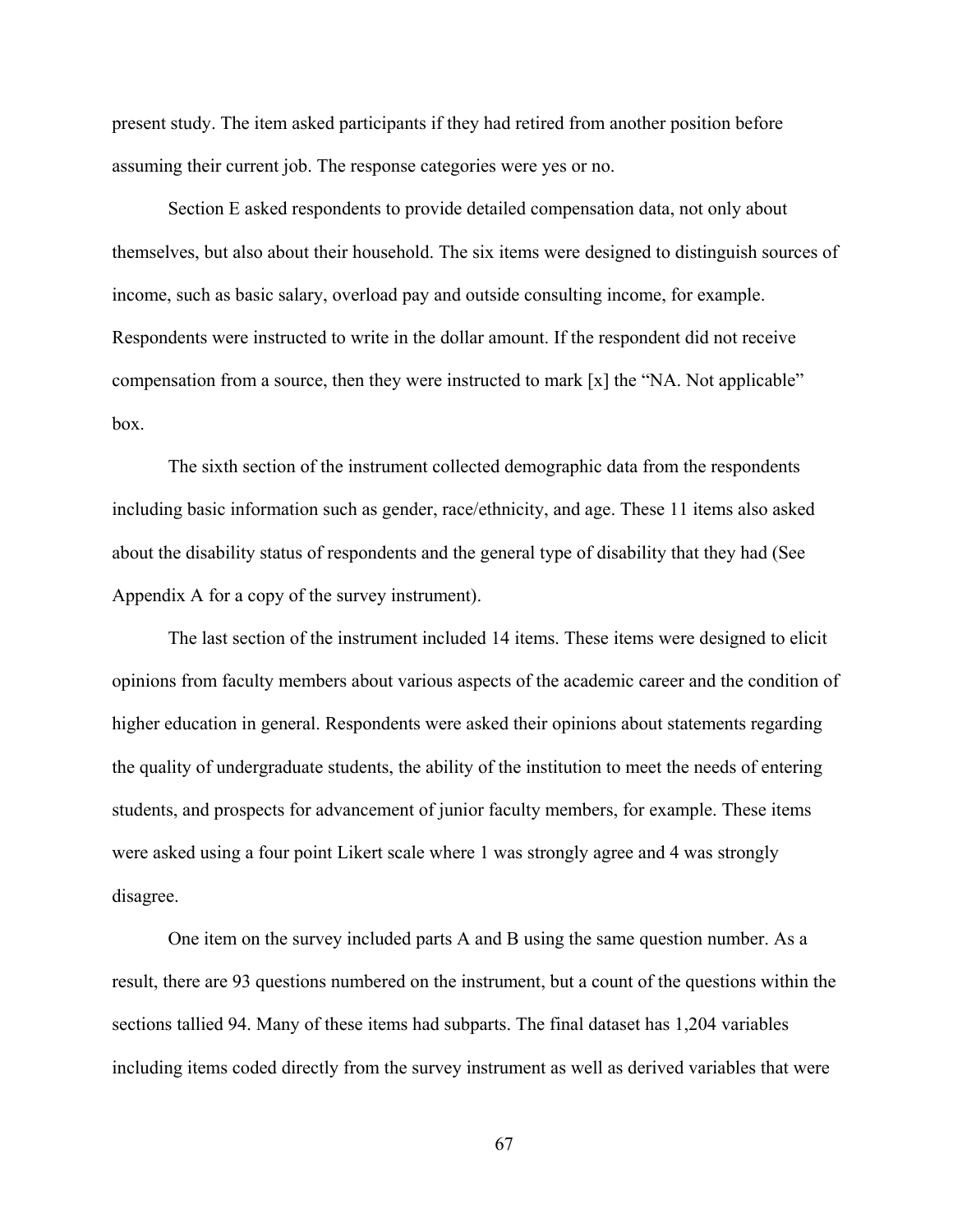created to assist researchers in analyzing the data.

#### *Data Collection Procedures*

The Gallup Organization collected data for NSOPF: 99 using mixed mode techniques. A combination of mail (paper and pencil) surveys, web collection, and computer assisted telephone interviewing (CATI) were used to maximize response rates. In the initial mailing, faculty and instructional staff were given the option of completing a paper self-administered questionnaire and returning it by mail or completing the questionnaire via the Internet. Follow-up activities included both telephone prompting to encourage self-administration, and computer assisted telephone interviewing (CATI) (Abraham, Steiger, Montgomery, et. al, forthcoming).

Questionnaires were mailed to faculty in batches, as lists of faculty and instructional staff were received from institutions, processed and sampled (see the Sample Selection Section in this Chapter for more detail). The first wave of questionnaires was mailed on February 4, 1999. The seventh and final wave was mailed on December 1, 1999. The field period extended from February 4, 1999 through March 24, 2000 (Abraham, Steiger, Montgomery, et. al, forthcoming). The reader is reminded that faculty members were asked to respond to the questions based on their activity in the 1998 fall term regardless of when the survey was mailed. As part of their nonresponse bias analysis, Gallup compared responses by early and later responders. They examined the pattern of cumulative mean response by selected strata and date of survey completion for several variables. They found little or no variation in the cumulative mean responses, suggesting that faculty responses early in the field period were similar to faculty responses received late in the field period (Abraham, Steiger, Montgomery, et. al, forthcoming).

Coordinated efforts of nonresponse follow-up were conducted for each wave including a series of mail, e-mail and telephone follow-up. Mailings were sent to the home address of the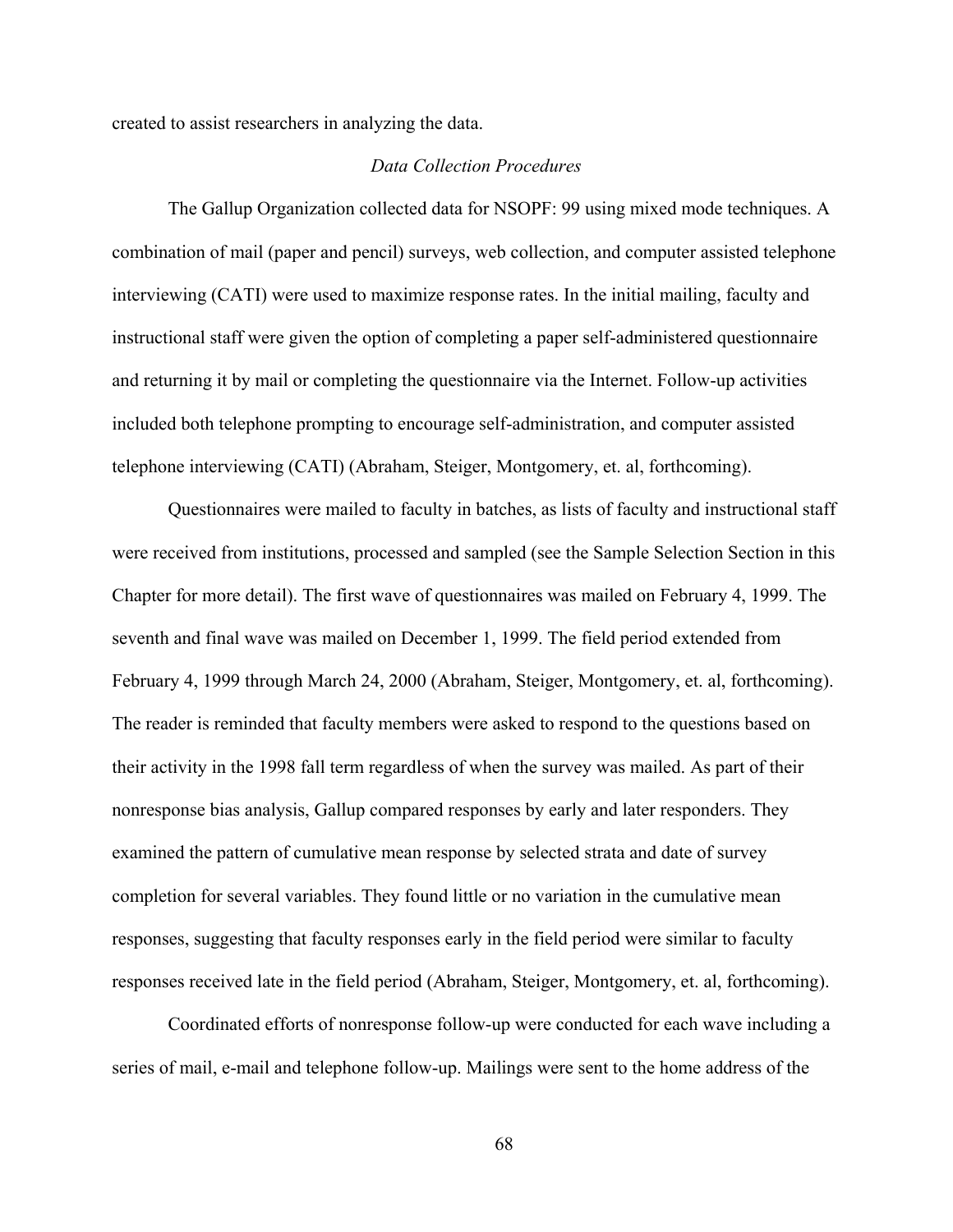sampled faculty member, if available. If a home address was not provided, then the mailings were sent to the individual's campus address. E-mail prompts were sent to all sampled faculty members for whom an e-mail address was provided (38%). Telephone follow-up consisted of initial prompts to complete the mail or Web questionnaire. Finally, a telephone interview was scheduled for sampled faculty members who had still not responded after receiving the mail, email, and telephone prompts (Abraham, Steiger, Montgomery, et. al, forthcoming).

Follow-up mailings included first, a postcard and then, several questionnaire re-mailings. If the sampled faculty member had still not responded after two additional questionnaire followup mailings, then the institution coordinator was asked to mail the third questionnaire follow-up mailing. This gave the institution coordinator an opportunity to verify the home address of the sampled faculty member. Or if the institution coordinator had not provided home addresses for faculty and instructional staff on the original list, then they were asked to forward the third questionnaire follow-up mailing to the home address of the sampled faculty member. The web address to access the Internet version of the questionnaire and a personal identification (PIN) code to be used to access the Web questionnaire were included with all of the mailings. The Gallup Organization maintained a toll-free telephone number and a project e-mail account for NSOPF. This contact information was printed on all materials (Abraham, Steiger, Montgomery, et. al, forthcoming).

Interviewers were instructed to offer CATI interviews as part of refusal conversion only after the second telephone prompt for waves 1 through 4. To speed data collection, however, interviewers were instructed to attempt a telephone interview at the time of the first call for waves 5 through 7. The length of the questionnaire was often cited as a reason for nonresponse. As a result, an abbreviated CATI questionnaire was offered to faculty as a routine part of refusal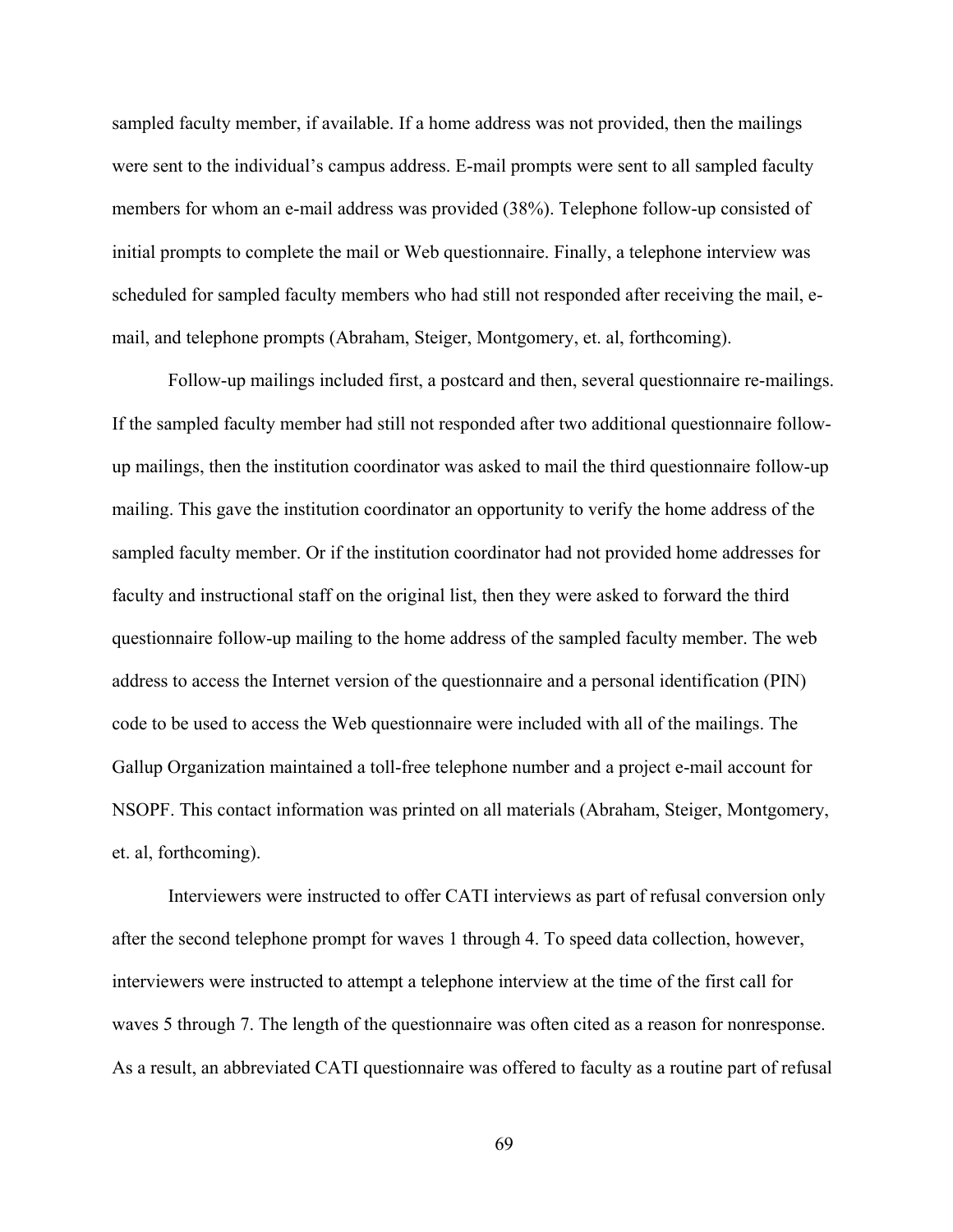conversion whenever a nonresponding faculty indicated that the length of the questionnaire was a reason for nonresponse. The abbreviated version of the questionnaire had a negligible impact on the results since all items were imputed (See the section on treatment of missing data in this chapter for a discussion of imputation methods used in NSOPF:99) (Abraham, Steiger, Montgomery, et. al, forthcoming).

Data from the faculty survey are maintained by NCES and distributed to researchers on request. The researcher obtained a copy of the data on CD-ROM. The CD-ROM contains all NSOPF:99 data, documentation for the study, an electronic codebook system (ECB) for accessing the raw data, and the Data Analysis System (DAS). The raw data are provided in flat file format (.DAT), in version 6.08 PC-SAS dataset format (.SD2), and in SPSS-Windows sysfile format (.SAV). In addition, the CD-ROM contains a SAS program including all data steps to create the SAS dataset (including the input statements and transformational statements, as well as all procedure steps used, along with the formats used to create the variable labels). Documentation for the NSOPF:99 data are provided in a subdirectory DOC, including the faculty questionnaire and spreadsheets containing rates of item nonresponse. Frequencies for the NSOPF:99 Faculty data are provided in a subdirectory FREQ for all of the variables generated from the SAS dataset.

### *Verification Steps*

Generally, reliability and validity are assessed for each item on the survey or for a group of questions, rather than for the questionnaire as a whole (Bailey, 1982). However, two primary areas of concern are the generalizability (external validity) and reliability (replication) of the instrument. Because data collected by NCES and other federal agencies are used for research and policy analysis, NCES policy standards require rigorous verification procedures and analysis to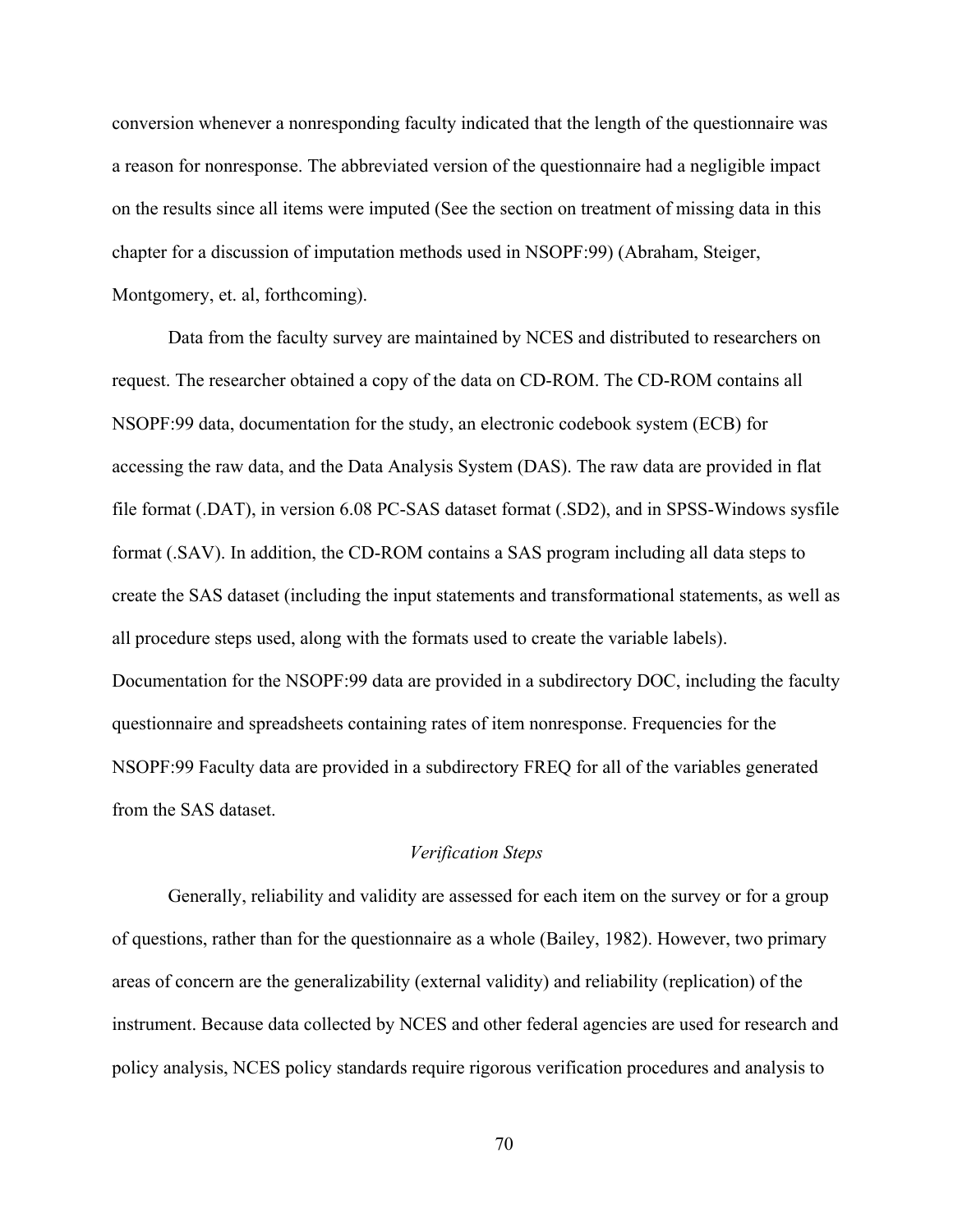guard against measures of bias in the data. For example, verification steps for NSOPF: 99 included (a) a comparison of sample characteristics for respondents and nonrespondents, (b) a comparison of responses between early and late responders, and (c) examining item nonresponse for every item on the instrument.

NCES requires data collection contractors to provide an analysis of survey nonresponse bias anytime an overall response rate of less than 70 percent is reported for any stratum. For NSOPF: 99, nonresponse analysis was conducted for four strata that had overall response rates of 70 percent or below. They were private research (60.1%), private doctoral (64.6%), private comprehensive (67.4%) and public two-year institutions (68.0%). The Gallup Organization met this requirement by conducting tests for the likelihood of survey nonresponse bias, both overall and within these four strata. The tests included (a) comparing sample frame variables for respondents and nonrespondents, and (b) comparing data received early in the field period to data received at the end of the field period, under the assumption that later respondents may be more reflective of nonrespondents. Based on the test results Gallup concluded, "there is no evidence of any significant nonresponse bias" (Abraham, Steiger, Montgomery, et. al, forthcoming, p.59).

#### *Treatment of Missing Data*

In addition to extensive verification steps, NCES requires all non-legitimate missing data be imputed. Data collection contractors typically comply with this requirement by using a combination of (a) editing and (b) imputation. Various editing and imputation strategies were used in NSOPF:99 including (a) inter-item consistency checks, (b) cold deck imputation, (c) hot deck or sequential nearest neighbors imputation, (d) regression type imputation using SAS Proc Impute, (e) within class mean, and (f) within class random frequency assignment (Abraham,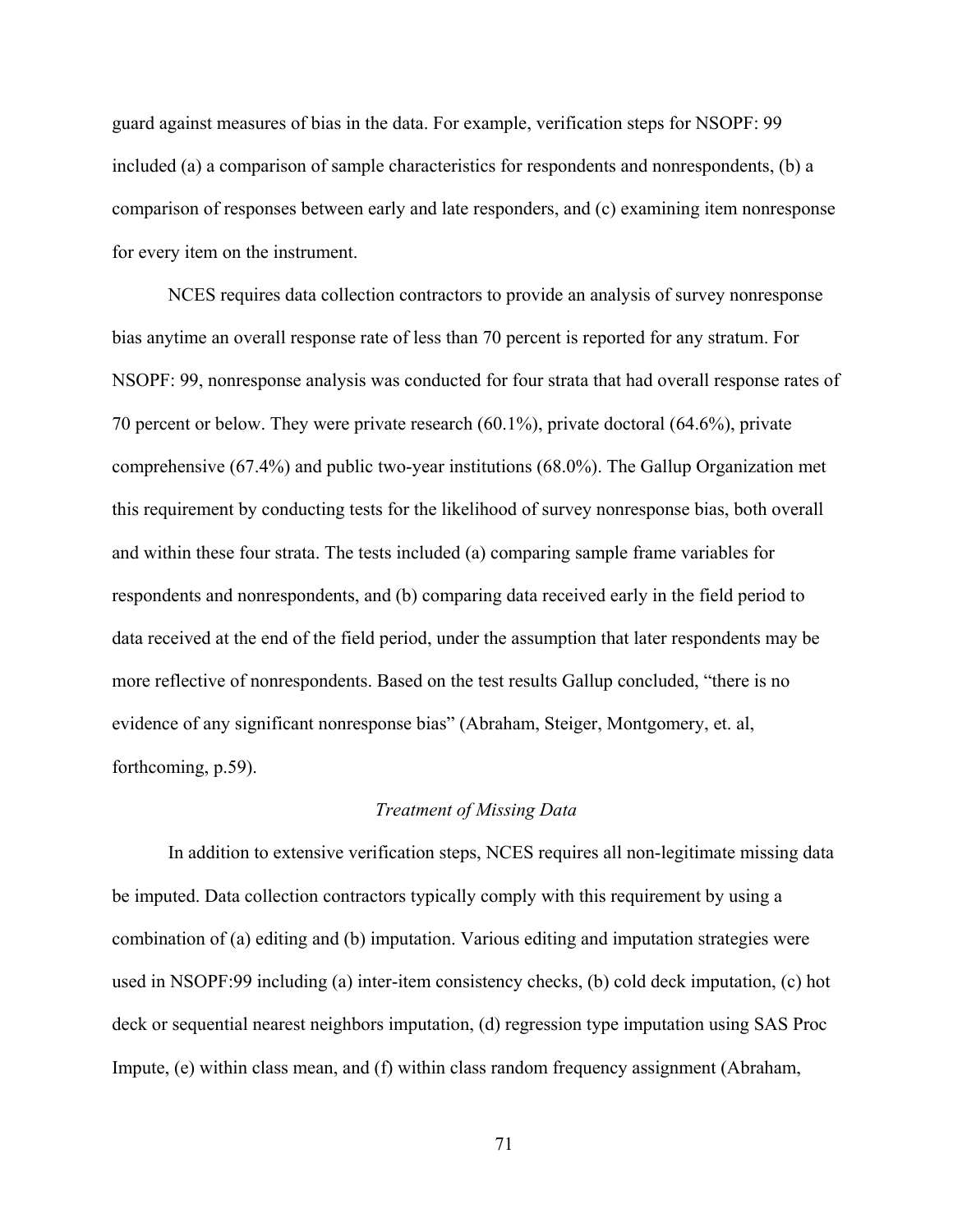Steiger, Montgomery, et. al, forthcoming). In cold deck imputation, missing values are replaced with available data from the sample frame. Gender, race/ethnicity, and employment status were imputed using this method whenever possible. In hot deck imputation, non-missing values are selected from within an imputation class. An imputation class groups observations together that are likely to have similar responses on particular items. A hot deck imputation method was used for principal field of teaching. The imputation class was based on faculty stratum and instructional duties. A full description of the editing and imputation strategies used in NSOPF:99 is reported in the 1999 NSOPF Methodology Report (Abraham, Steiger, Montgomery, et. al, forthcoming).

However, there were missing data remaining on seven of the variables being considered in the analysis (e.g., legitimate skips, Don't Know, and Not Applicable responses). See Appendix C for the frequencies of missing data on the variables included in the analysis. The researcher used two strategies to handle the remaining missing data including (a) recoding the missing responses to legitimate values and (b) making no change so that the case was dropped from the logistic regression analysis. Logistic Regression uses listwise deletion. If an observation has a missing value for any of the variables being processed, that observation was ignored in all the calculations performed by the procedure. Logistic regression analysis is described in the next section (Data Analysis Procedures).

Before describing the data analysis procedures, each of the seven variables with missing data will be discussed in turn. The seven variables are (a)  $X03\,14$ , (b)  $X37\,0$ , (c)  $X64\,41$ , (d) X01\_65, (e) X04\_41, (f) X61\_41, and (g) q77.

Program Area (X03–14): Faculty members were asked to select both their primary teaching and research disciplines for the fall 1998 term. If faculty members were not teaching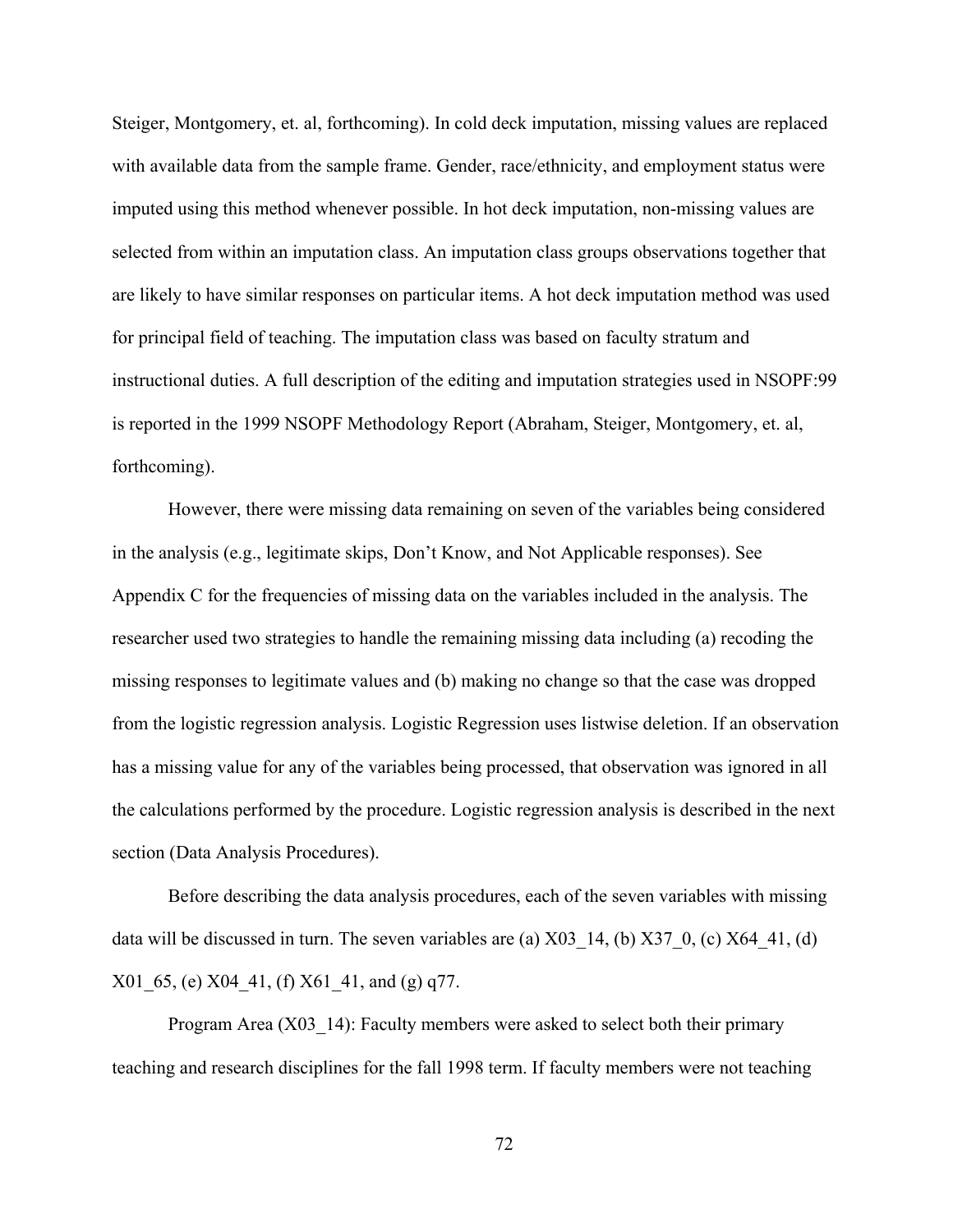courses for credit they were directed to skip the question. Based on internal consistency checks with items about courses for credit, these values were not imputed. For purposes of this analysis, faculty members without a teaching discipline were included in the other category.

Region (X37–0): Faculty members in U.S. Service Schools and faculty sampled from institutions without a region code assigned were dropped from the logistic regression analysis  $(n=13)$ .

Taught UG (X64\_41): This is a dichotomous variable indicating whether or not faculty members taught undergraduate students in the fall 1998 term. If faculty members legitimately skipped this question because they had no instructional duties for credit during the 1998 fall term they were recoded to indicate they did not teach undergraduates.

Satisfaction with Instructional Duties (X01\_65): This variable measured satisfaction with instructional duties. If faculty members had no instructional responsibilities during the 1998 fall term they were dropped from the analysis (n=89).

Classroom Hours (X04\_41): Faculty who had no instructional responsibilities for credit during the 1998 fall term were directed to skip the question about the number of hours spent in the classroom for each of their classes. Faculty members who legitimately skipped this item were recoded to reflect they had no classroom credit hours assigned.

Class Size (X61\_41): Faculty members who had no instructional responsibilities for credit during the 1998 fall term were directed to skip the question about class size. Faculty members who legitimately skipped this item were recoded to reflect their average class size was zero.

Income of Spouse (Q77): Faculty members who reported they were single, widowed, divorced, or separated were directed to skip the item that asked about their spouse or significant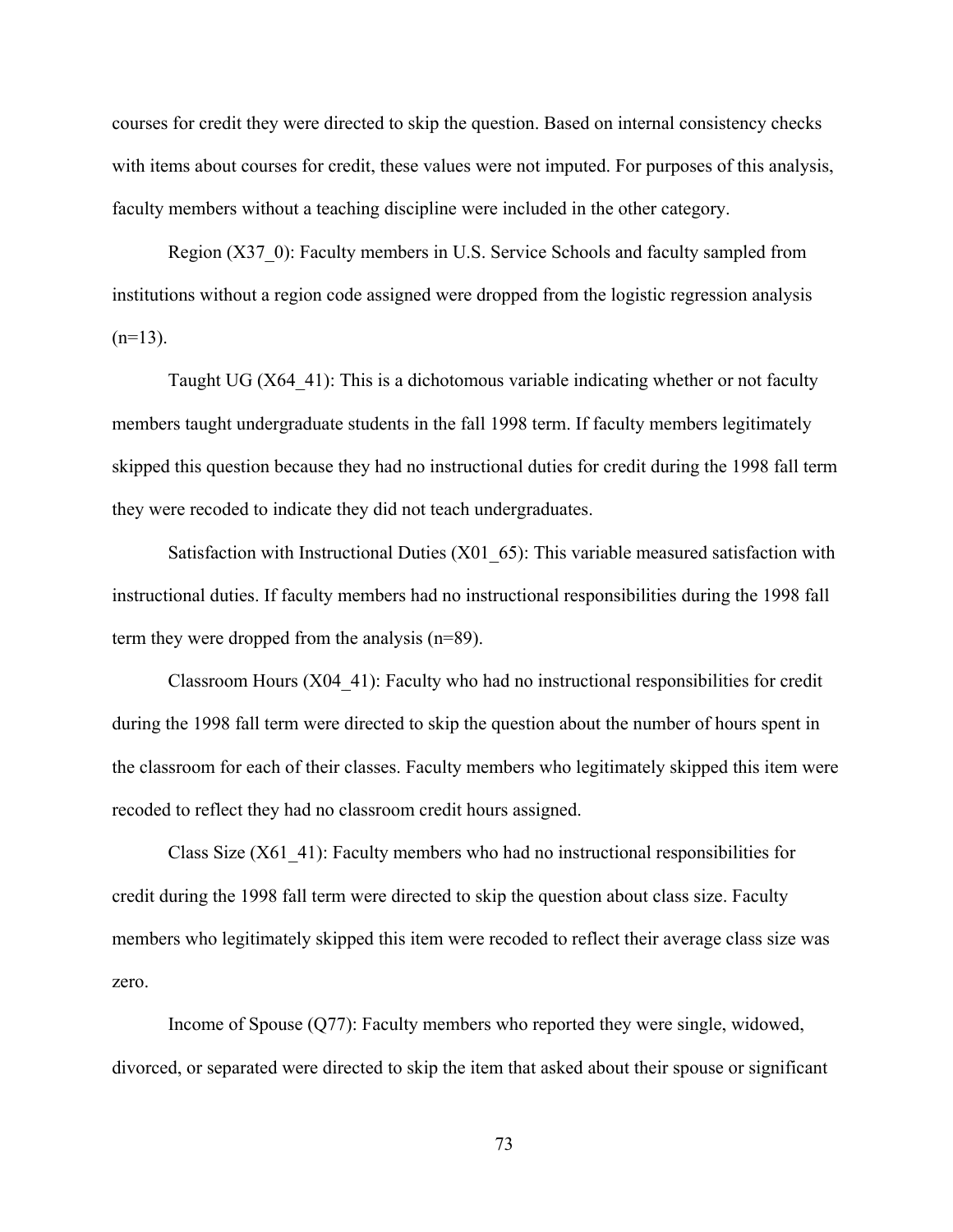other income. Faculty members who legitimately skipped this item were recoded to reflect they had \$0 in spouse or significant other income. However, one of the legitimate response categories for this item was Don't Know. Faculty members who reported they did not know their spouse or significant other income were dropped from the logistic regression analysis (n=103).

### *Data Analysis Procedures*

A combination of descriptive statistics and logistic regression was used to analyze the data. Frequency distributions, means, and logistic regression models were generated using the Data Analysis System (DAS), SAS, and SUDAAN. The Data Analysis System (DAS) is a software package developed by NCES for use with its surveys. It produces weighted percentage distributions, means, and standard errors taking into account the complex sample design. SAS and the SAS callable SUDAAN routines were used to generate the logistic regression models (Allison, 1999; Research Triangle Institute, 2001). SAS is a statistical analysis software package. SUDAAN is a specialty software package that has routines for analyzing complex survey data.

SUDAAN adjusts the variances based on the sample design. The complex sample design used in NSOPF:99 included both unequal probabilities of selection (oversampling) and clustering of lower level units (faculty) within higher level units (institutions). This sample design calls for corrective strategies including using weighted estimates and specialized software packages or routines to analyze the data (Abraham, Steiger, Montgomery, et. al, forthcoming; Thomas & Heck, 2001). Thomas and Heck (2001) stress that using special software packages such as SUDAAN "is by far the most accurate and preferable" (p.530) method for analyzing these kind of data.

Data analysis was conducted in four stages. First the researcher created a subset of the dataset that included only those variables necessary to perform the analysis to reduce the overall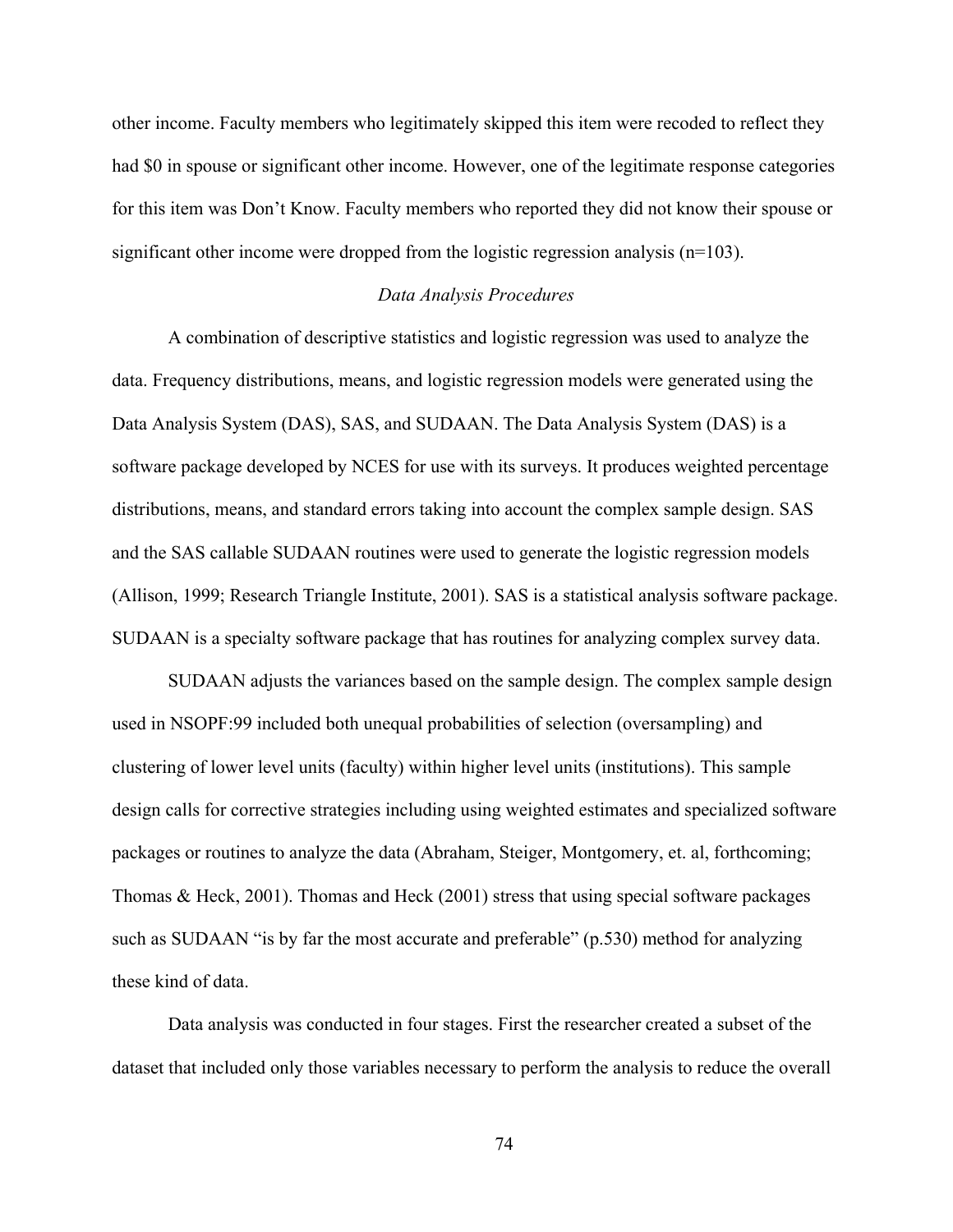size of the dataset and increase processing speed (See Appendix B for a list of the variables included in the extract dataset).

Next, the researcher computed unweighted frequency distributions for categorical level variables and univariate statistics including means for continuous level variables to determine if there were enough cases in each of the categories of the dependent variables to conduct the analysis (i.e., faculty who have previously retired from another position and faculty who were 55 or older with no plans to retire in the next three years). These data were also examined for missing values

The researcher produced tables using the DAS to answer the first and third research questions during the third stage of the analysis. To test for differences between estimates, the researcher calculated t-tests. Finally, the researcher generated logistic regression models to answer the second and fourth research questions posed in the study. Logistic regression and its assumptions are described below.

Before conducting the logistic regression analysis, the categorical level variables with more than two categories were recoded into separate variables or dummy coded. Dummy or effect coding is accomplished by recoding a variable into a set of dichotomous variables indicating the presence or absence of a specific category (Grimm & Yarnold, 1995). There were six dummy variables created to indicate respondents' program area and three dummy variables created to indicate respondents' region. After dummy coding there were 28 independent variables and 2 dependent variables included in the analysis (See Appendix D for the coding scheme used for all categorical variables included in the logistic regression analysis). Data generated using logistic regression models answered the second and fourth research questions posed in the study. Logistic regression and its assumptions are described below.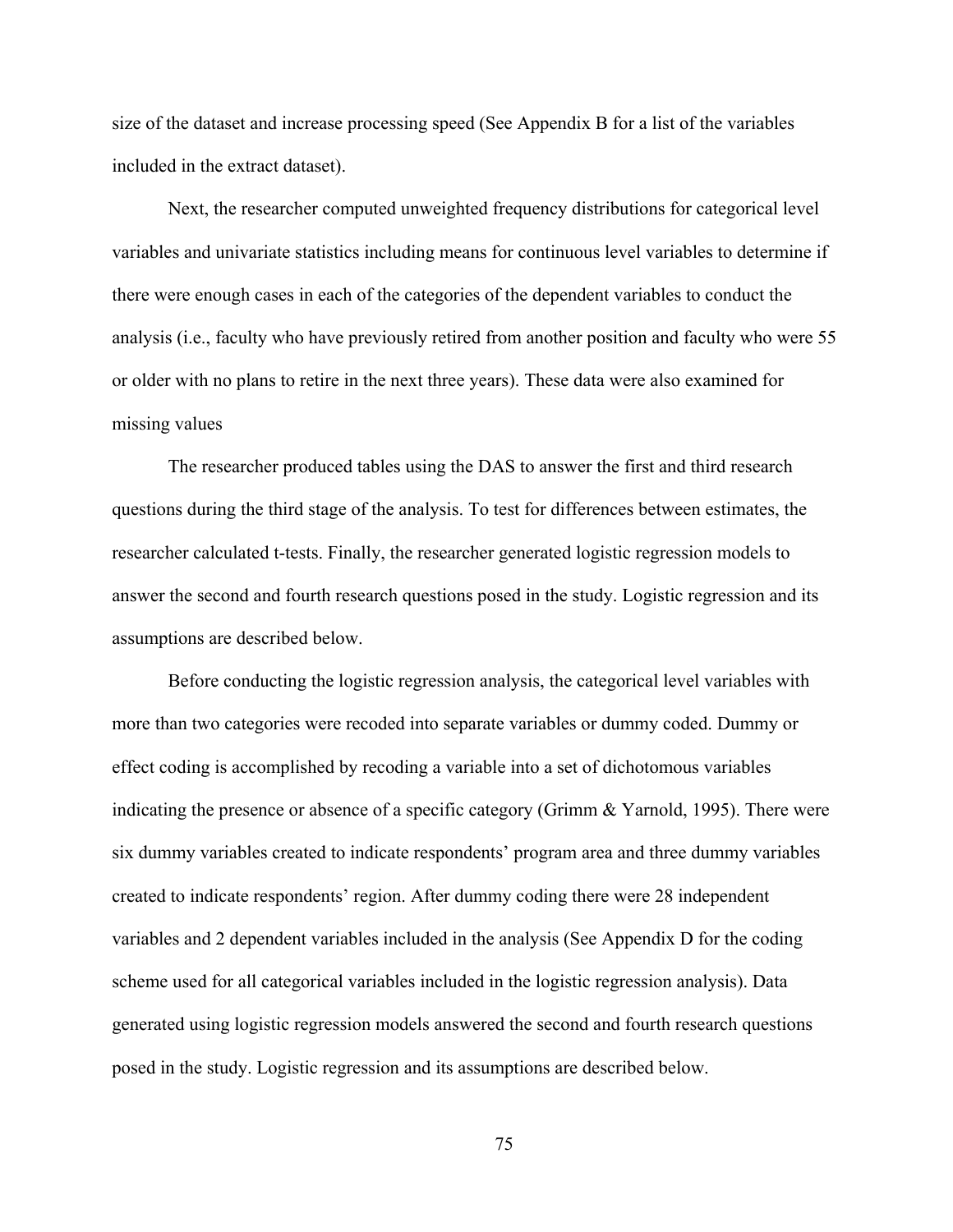Logistic regression and linear regression share some similarities. As in linear regression, the logistic model relates one or more predictor variables to a dependent variable. In addition, the logistic model produces regression coefficients, predicted values, and residuals. As in linear regression, the predictors can be continuous or noncontinuous. But, in logistic regression the relationship between the predictor and the predicted values is assumed to be nonlinear. Logistic regression enables researchers to analyze the probability of an event or a non-event occurring. This means that the predicted values are interpreted as probabilities. Put simply, in logistic regression the researcher is attempting to predict the probability that an observation belongs to each of two groups (Grimm & Yarnold, 1995).

Logistic regression assumes (a) the dependent variable is dichotomous, (b) outcomes are statistically independent, (c) the model is correctly specified, (d) categories are mutually exclusive and exhaustive, and (e) when testing hypotheses using logistic regression coefficients that the sample be sufficiently large. Model specificity requires that all relevant predictors are included and that no irrelevant predictors are included. In practice, this assumption is rarely met (Grimm & Yarnold, 1995). However, one of the best defenses against violating the specificity assumption is conducting a thorough review of the literature and having a strong theoretical basis for the model.

Logistic regression was the appropriate analytic tool because the primary dependent variable in the analysis was dichotomous. Have you previously retired from another position had two possible response categories: yes or no. In addition, the research question called for a simultaneous analysis of multiple independent variables. The second research question focused on whether type of institution, academic program area, satisfaction, research productivity, income from retirement, region, age, gender, marital status or number of dependents distinguish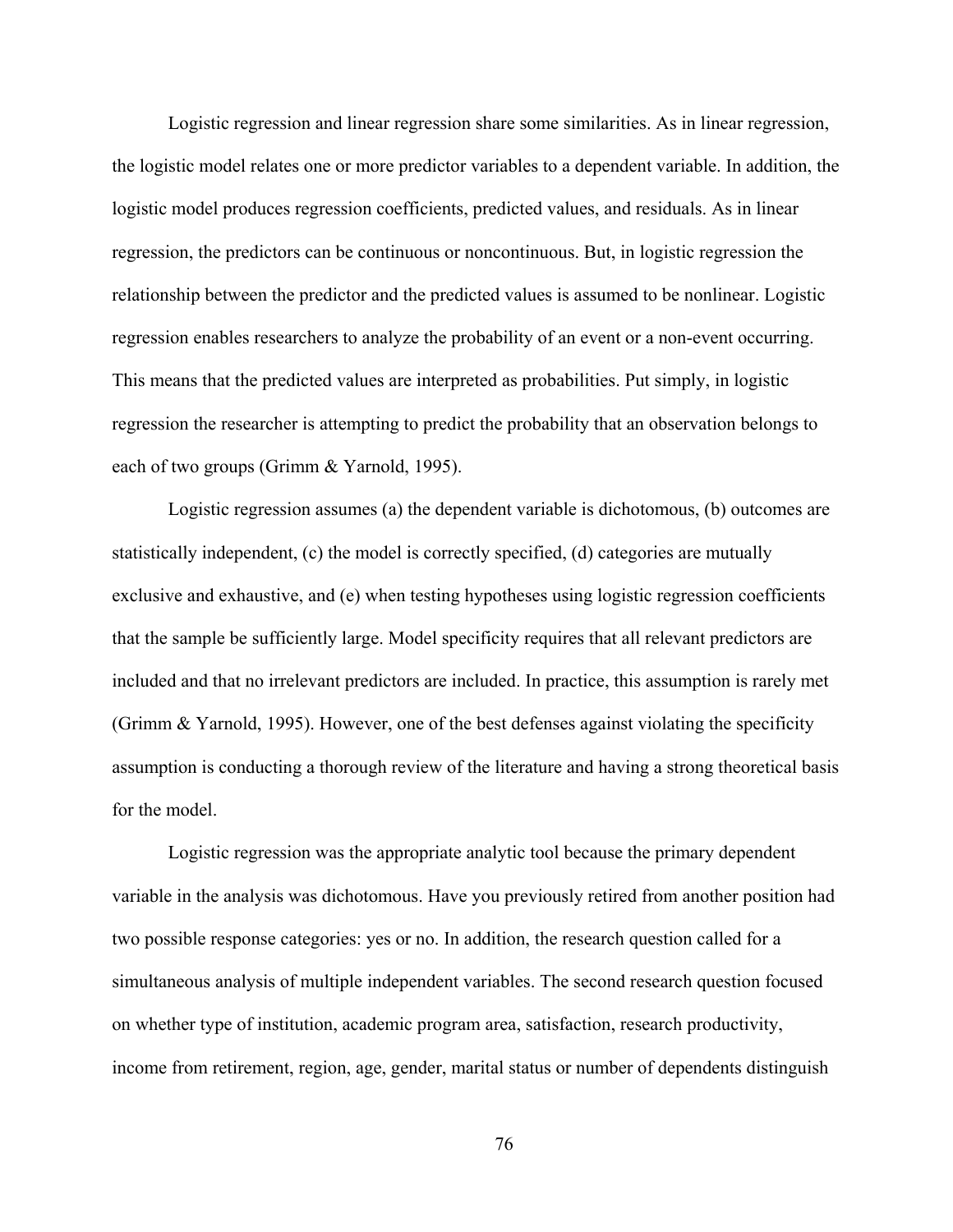faculty members who have retired from another position from those in the same age group who have not retired from another position.

The dependent variable in the fourth research question had three possible outcomes (very likely, somewhat likely, and not at all likely). Two of the categories were collapsed (very likely and somewhat likely) so that faculty members with no plans to retire could be distinguished from those with some plans to retire. The fourth research question asked whether type of institution, academic program area, satisfaction, teaching load, research productivity, income, region, age, gender, marital status or number of dependents distinguish older faculty members who are not at all likely to retire in the next three years from those in the same age group who are somewhat likely or very likely to retire. Since the recoded dependent variable was also dichotomous, logistic regression was the appropriate analytic tool to use to answer the fourth research question as well.

Traditionally, researchers report the number of cases in the analysis, one of two measures computed from the sample likelihood (i.e., Log Likelihood (LL) or Deviance (-2LL)), and the percent of cases correctly classified. The logistic regression coefficients or the maximum likelihood (ml) parameter estimates are interpreted in terms of odds (Grimm & Yarnold, 1995).

The predicted probabilities from the logistic regression model were used to predict group memberships for each case (i.e., the likelihood the faculty member would have previously retired from another position based on the known values of the independent variables in the equation). The raw coefficients of the predictor variables were also interpreted. The raw coefficients  $(b_1)$ represent the change in the natural logarithm of the odds ratio. A positive predictor coefficient means that the predicted odds increase as the predictor values increase, while a negative coefficient indicates that the predicted odds decrease as the predictor increases. A coefficient of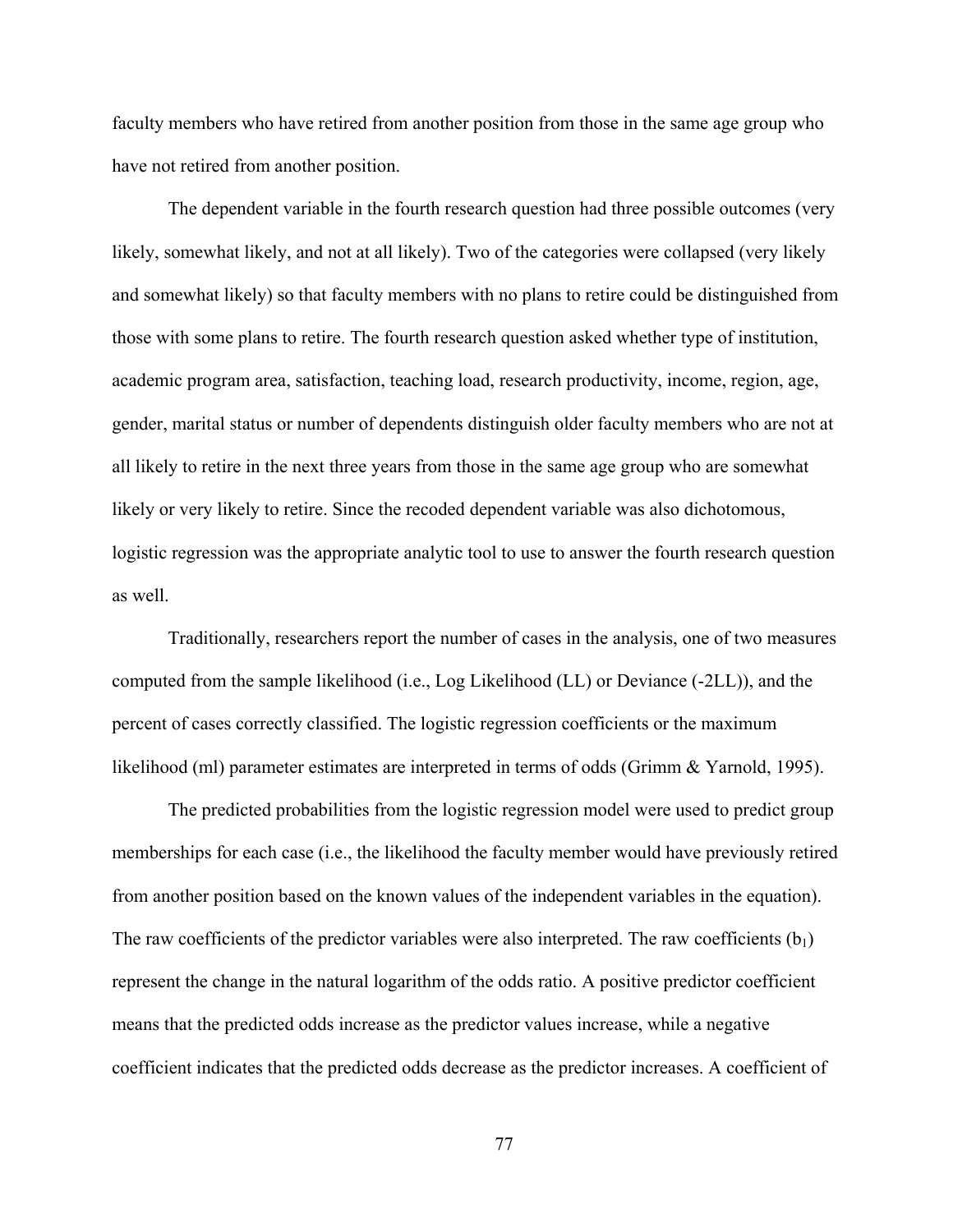zero means that the predicted odds are the same.

# *Summary*

The present study was designed to investigate the non-financial factors that affect retirement decisions. The methodology described in this chapter was deemed sufficient to respond to the research questions posed in the study.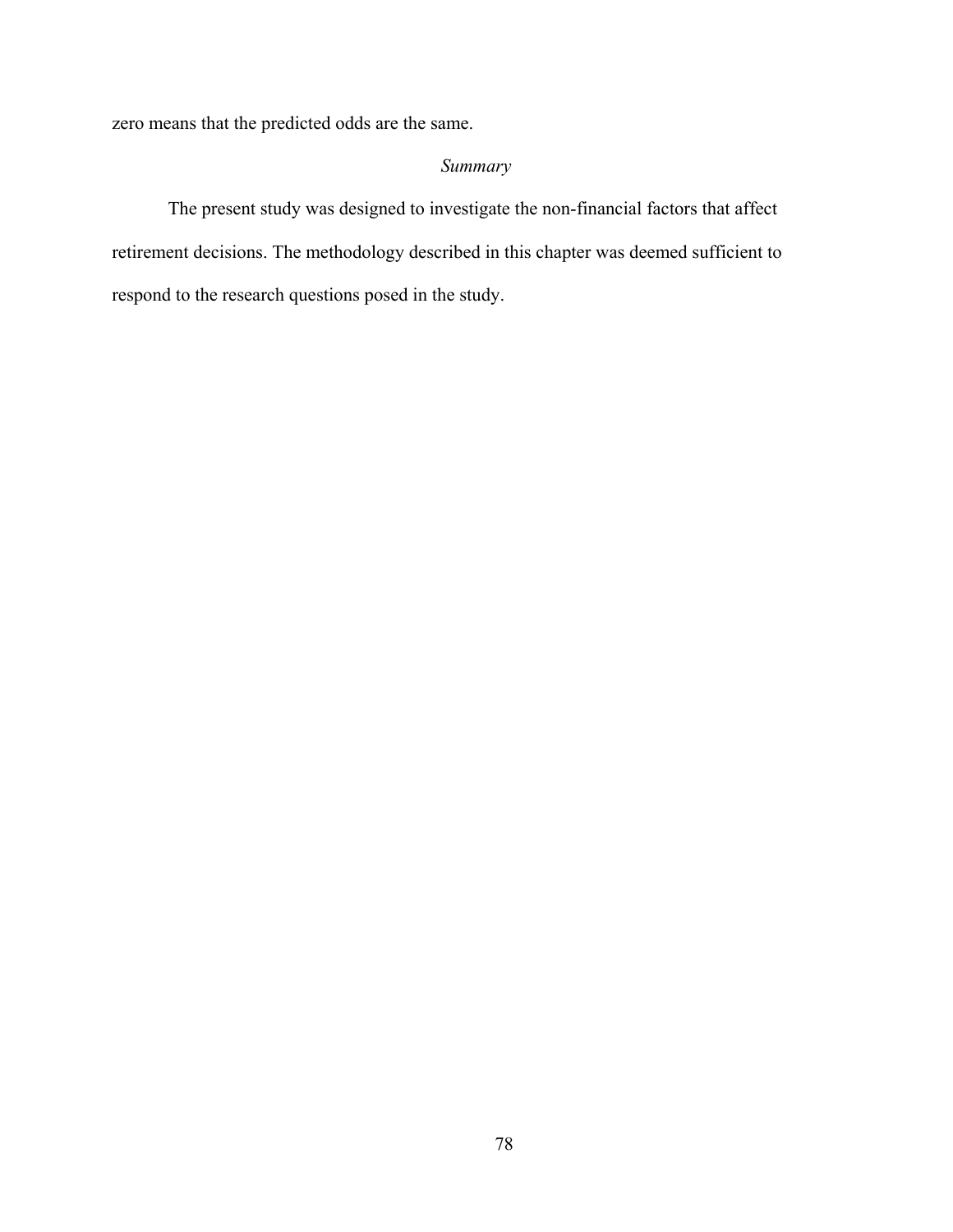#### Chapter Four – Findings

This chapter presents findings from the research. It has four main sections corresponding to each of the four research questions posed in the study. The chapter concludes with a summary that leads to a discussion of the findings provided in Chapter Five, the final chapter.

### *Non-financial Characteristics of Selected Faculty Groups*

This section provides the results of the data analysis required to answer the four research questions posed in the study. Since the purpose of the study was to examine non-financial factors related to the retirement process of selected faculty groups, two faculty groups were selected. The first two research questions correspond to the first group: faculty who have previously retired from another position. Research questions three and four correspond to the second group: faculty who have no plans to retire in the next three years.

The purpose of the divisions that follow is to guide the reader through the findings from the analysis conducted to answer each of the four research questions. First, descriptive statistics are used to answer the question: What are the characteristics of older faculty members (those 55 and older) who have previously retired from another position? Next, findings from the logistic regression analysis used to answer the second research question are provided. The objective in estimating the model was to determine if non-financial factors related to the retirement process distinguished faculty who had previously retired from another position from those who had not done so.

The process was then repeated for the second group: faculty with no plans to retire in the next three years. First, descriptive statistics are used to answer the question: What are the characteristics of older faculty members (those 55 and older) with no plans to retire in the next three years? And finally, findings from the logistic regression analysis used to answer the fourth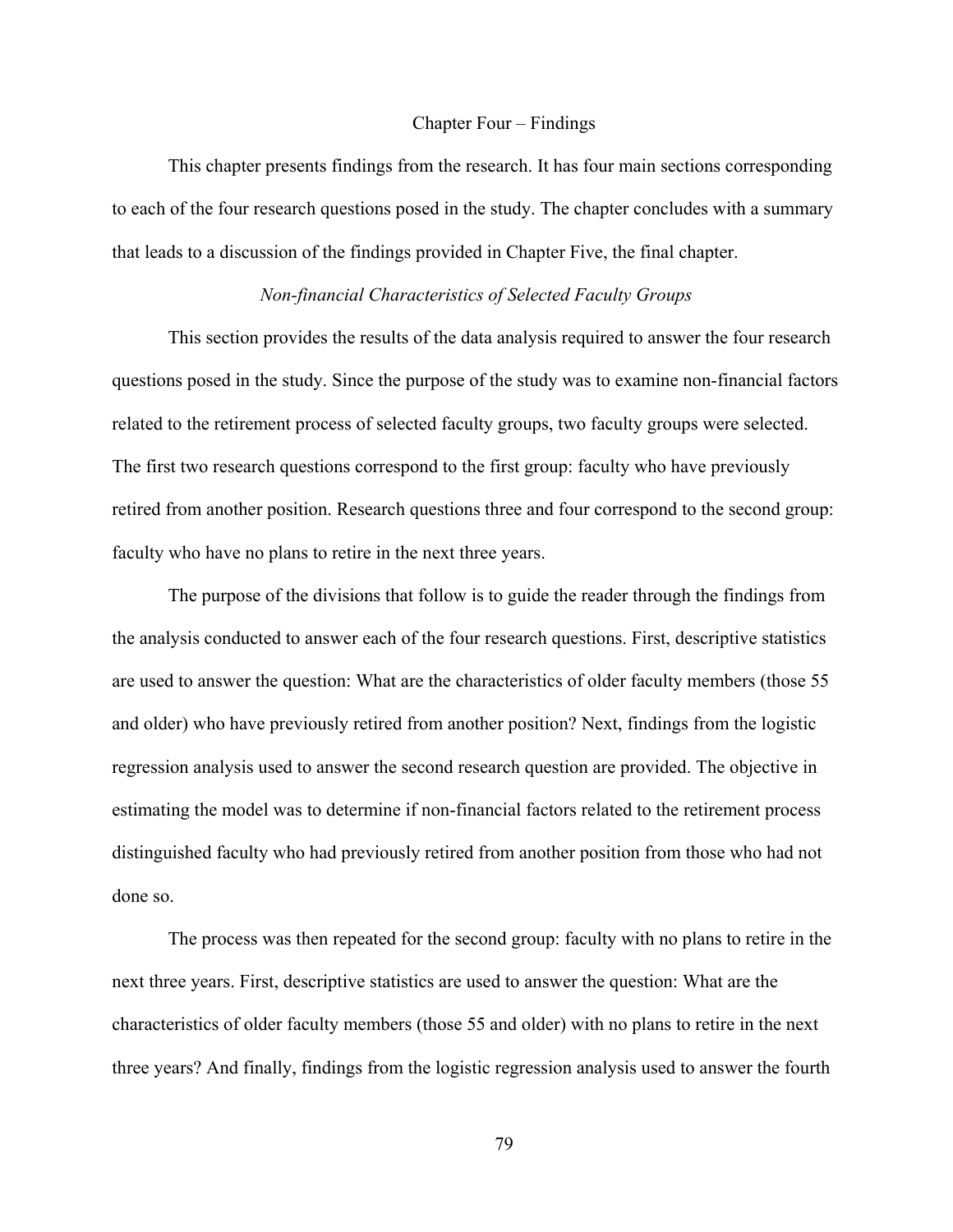research question are provided. The objective in estimating the second logistic regression model was to determine if non-financial factors related to the retirement process distinguished faculty who had no plans to retire from faculty who had some plans to retire in the next three years. *Previously Retired Faculty* 

In the fall of 1998, 22% of older faculty members, or approximately 70,000 individuals nationwide, indicated that they had retired from another position. About three-quarters (74%) of previously retired faculty members (PREF) were employed part time by their institutions in the fall of 1998. While a higher percentage of PREF were employed in 4-year institutions (66%) than in 2-year institutions (34%), public 2-year institutions (33%) had the largest share of previously retired faculty members when compared with other types of institutions (see Appendix E for t-tests of significance). Sixteen percent of PREF were employed in public comprehensive institutions, 10% were employed in private comprehensive and public research institutions, respectively. Fewer than 10 percent of PREF were employed in all other types of institutions with the exception of private liberal arts institutions where a significant difference was not observed (Table 2).

Table 3 shows the distribution of older faculty who have previously retired from another position by program area and type of institution. Seventeen percent of PREF reported their primary teaching discipline was in the humanities, 16% in education, and 12% in the social sciences. While two percent of PREF reported their primary discipline was in the life sciences, about ten percent of PREF reported a primary discipline in natural, physical sciences and math (10%), and engineering and computer sciences (9%), respectively.

But it appears that PREF program areas are distributed differently within 4-year and 2 year institutions. For example, within 4-year institutions, 29% of PREF reported their primary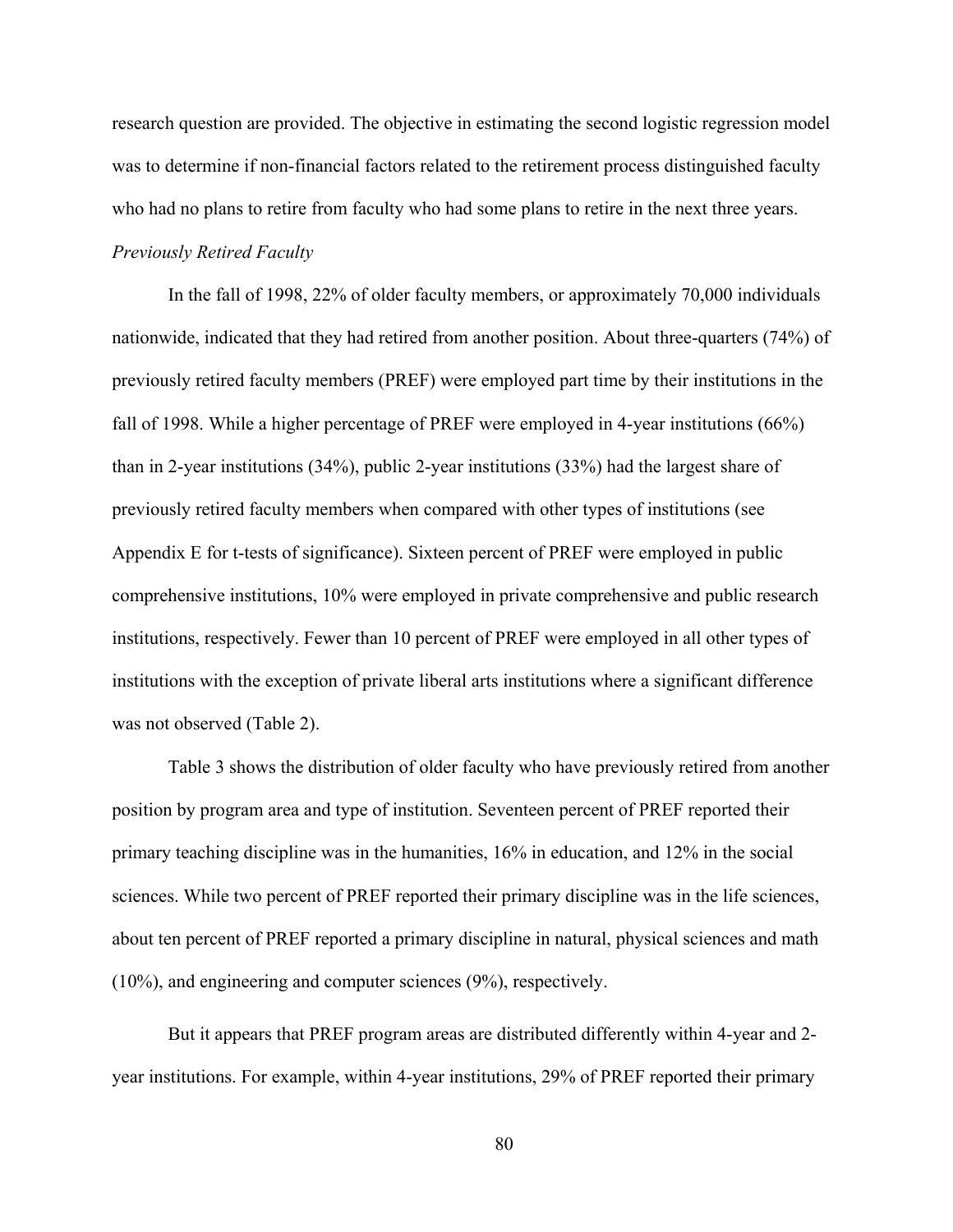# Table 2

|                                      | <b>Previously Retired From Another Position</b> |                           |      |                           |  |  |  |
|--------------------------------------|-------------------------------------------------|---------------------------|------|---------------------------|--|--|--|
|                                      |                                                 | <b>YES</b>                |      | <b>NO</b>                 |  |  |  |
| Employment status, and type and      |                                                 |                           |      |                           |  |  |  |
| control of institutiton <sup>1</sup> |                                                 | Percentage Standard Error |      | Percentage Standard Error |  |  |  |
| Full-time                            | 26.2                                            | 1.84                      | 69.9 | 1.22                      |  |  |  |
| Part-time                            | 73.8                                            | 1.84                      | 30.1 | 1.22                      |  |  |  |
| 4-year                               | 65.5                                            | 2.03                      | 75.4 | 1.08                      |  |  |  |
| 2-year                               | 34.5                                            | 2.03                      | 24.6 | 1.08                      |  |  |  |
| Public                               | 68.3                                            | 2.42                      | 71.0 | 1.67                      |  |  |  |
| Private                              | 31.7                                            | 2.42                      | 29.0 | 1.67                      |  |  |  |
| <b>Public Research</b>               | 9.8                                             | 1.36                      | 21.8 | 1.92                      |  |  |  |
| Private Research                     | 5.5                                             | 1.94                      | 6.9  | 1.39                      |  |  |  |
| Public Doctoral, including medical   | 7.4                                             | 1.15                      | 8.8  | 1.05                      |  |  |  |
| Private Doctoral, including medical  | 3.4                                             | 0.77                      | 3.9  | 0.62                      |  |  |  |
| <b>Public Comprehensive</b>          | 15.7                                            | 1.82                      | 14.9 | 0.84                      |  |  |  |
| Private Comprehensive                | 9.8                                             | 1.46                      | 7.1  | 0.56                      |  |  |  |
| <b>Private Liberal Arts</b>          | 8.3                                             | 1.25                      | 7.1  | 0.73                      |  |  |  |
| Public 2-year                        | 33.3                                            | 2.04                      | 23.3 | 1.08                      |  |  |  |
| Other                                | 6.7                                             | 1.14                      | 6.2  | 0.89                      |  |  |  |

*Percentage Distribution of Faculty and Instructional Staff Age 55 or Older by Previously Retired Status, Employment Status, and Type and Control of Institution: Fall 1998* 

<sup>1</sup>All public and private, not-for-profit Title IV degree-granting institutions in the 50 states and the District of Columbia.

SOURCE: U.S. Department of Education, National Center for Education Statistics, 1999 National Study of Postsecondary Faculty (NSOPF:99).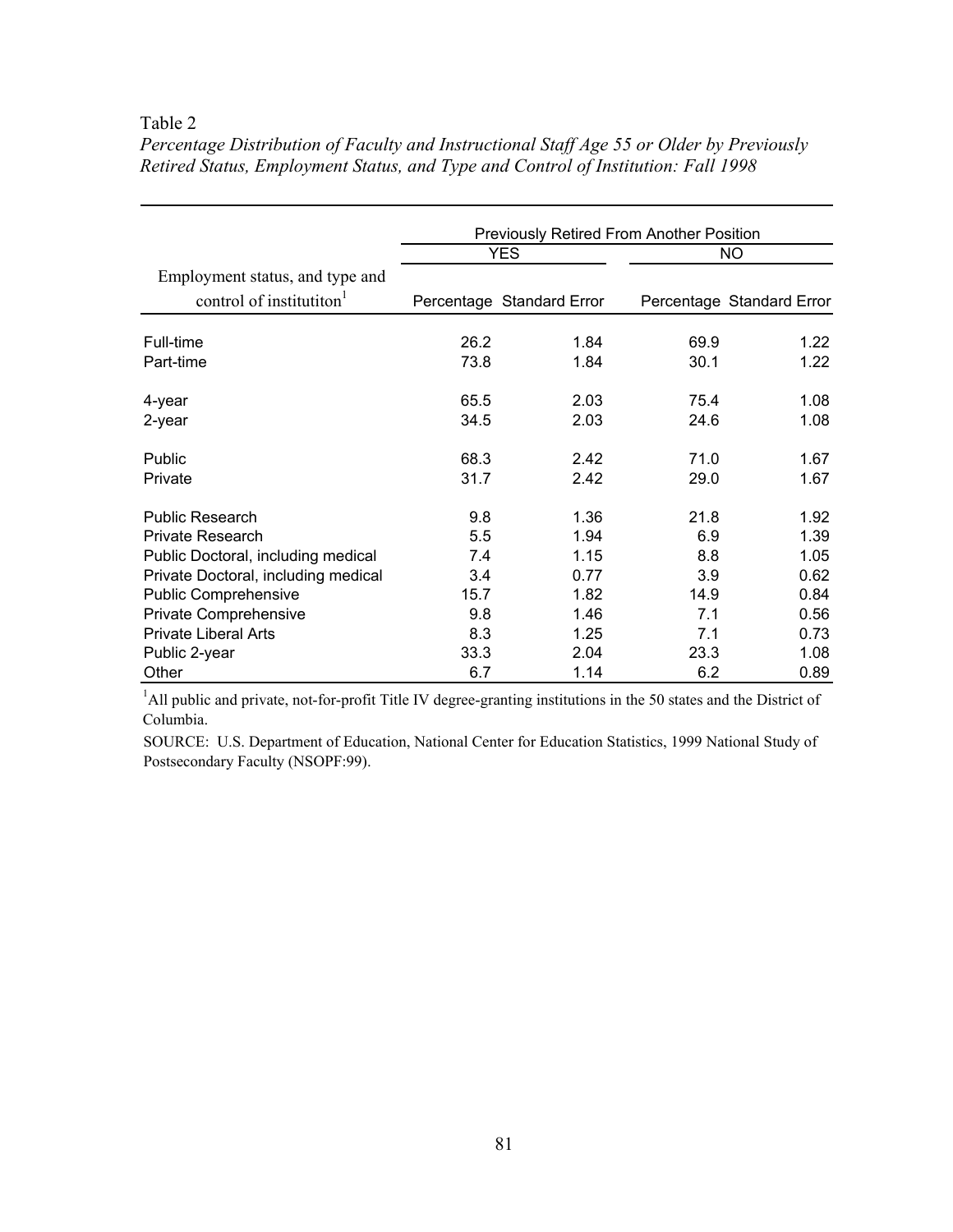### Table 3

|                                                   | <b>Previously Retired From Another Position</b> |                           |      |                           |  |  |
|---------------------------------------------------|-------------------------------------------------|---------------------------|------|---------------------------|--|--|
|                                                   |                                                 | <b>YES</b>                |      | NO                        |  |  |
| Program area and type of institution <sup>1</sup> |                                                 | Percentage Standard Error |      | Percentage Standard Error |  |  |
| <b>Business</b>                                   | 8.5                                             | 1.11                      | 7.6  | 0.57                      |  |  |
| Education                                         | 16.2                                            | 1.67                      | 8.0  | 0.62                      |  |  |
| Engineering and computer sciences                 | 9.3                                             | 1.24                      | 7.0  | 0.54                      |  |  |
| Fine arts                                         | 5.4                                             | 0.93                      | 6.2  | 0.54                      |  |  |
| <b>Health sciences</b>                            | 10.0                                            | 1.13                      | 10.9 | 0.78                      |  |  |
| Human services                                    | 4.4                                             | 0.71                      | 4.3  | 0.45                      |  |  |
| <b>Humanities</b>                                 | 17.4                                            | 1.58                      | 19.3 | 0.88                      |  |  |
| Life sciences                                     | 2.4                                             | 0.60                      | 6.9  | 0.50                      |  |  |
| Natural, physical sciences and math               | 9.8                                             | 0.98                      | 11.7 | 0.76                      |  |  |
| Social sciences                                   | 12.0                                            | 1.43                      | 14.6 | 0.80                      |  |  |
| Vocational education                              | 4.6                                             | 0.75                      | 3.5  | 0.55                      |  |  |
| 4-year institutions                               | 65.5                                            | 2.03                      | 75.4 | 1.08                      |  |  |
| Business, law, and communications                 | 13.5                                            | 1.97                      | 9.7  | 0.84                      |  |  |
| <b>Health sciences</b>                            | 12.1                                            | 1.56                      | 11.9 | 0.97                      |  |  |
| Humanities                                        | 14.2                                            | 1.86                      | 17.8 | 0.92                      |  |  |
| Natural sciences and engineering                  | 18.1                                            | 1.94                      | 23.1 | 1.04                      |  |  |
| Social sciences and education                     | 29.2                                            | 2.50                      | 19.9 | 1.03                      |  |  |
| Occupationally specific programs                  | 2.1                                             | 0.53                      | 2.0  | 0.42                      |  |  |
| All other programs                                | 10.7                                            | 1.48                      | 15.6 | 1.01                      |  |  |
| 2-year institutions                               | 34.5                                            | 2.03                      | 24.6 | 1.08                      |  |  |
| Business, law, and communications                 | 9.1                                             | 1.53                      | 12.9 | 1.55                      |  |  |
| <b>Health sciences</b>                            | 6.0                                             | 1.35                      | 7.8  | 0.98                      |  |  |
| <b>Humanities</b>                                 | 23.4                                            | 2.97                      | 23.7 | 2.12                      |  |  |
| Natural sciences and engineering                  | 24.5                                            | 2.54                      | 24.8 | 2.26                      |  |  |
| Social sciences and education                     | 15.6                                            | 2.79                      | 13.4 | 1.53                      |  |  |
| Occupationally specific programs                  | 6.9                                             | 1.45                      | 5.5  | 0.94                      |  |  |
| All other programs                                | 14.5                                            | 2.41                      | 11.9 | 1.31                      |  |  |

*Percentage Distribution of Faculty and Instructional Staff Age 55 or Older by Previously Retired Status, Program Area and Type of Institution: Fall 1998* 

<sup>1</sup>All public and private, not-for-profit Title IV degree-granting institutions in the 50 states and the District of Columbia.

SOURCE: U.S. Department of Education, National Center for Education Statistics, 1999 National Study of Postsecondary Faculty (NSOPF:99).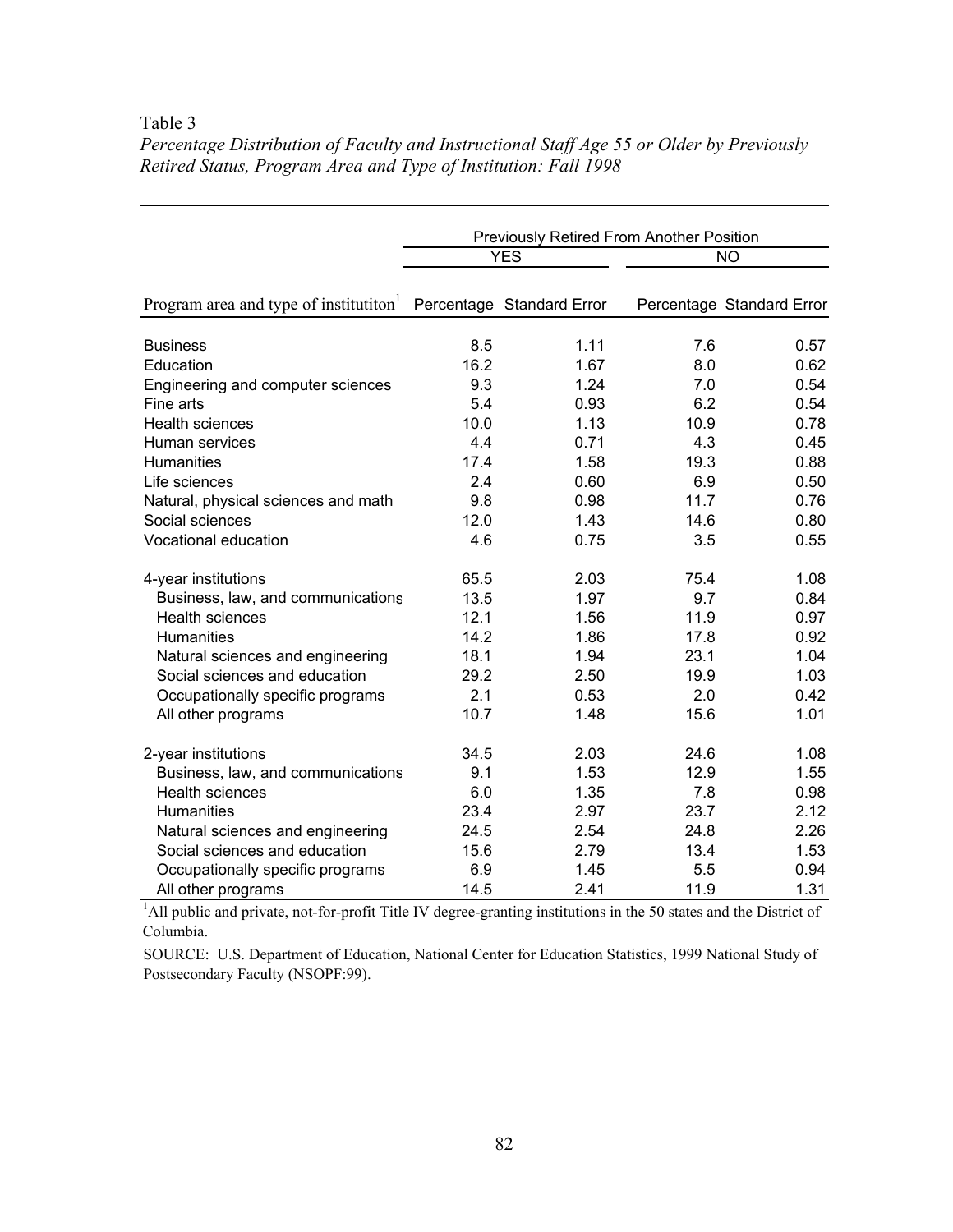teaching discipline was in social sciences and education, compared with 16% in 2-year institutions. On the other hand, within 2-year institutions, 24% of PREF reported their primary teaching discipline was in natural sciences and engineering compared with 18% in 4-year institutions. It is important to note that the classification of disciplines within program areas masks some of the differences between disciplines and influences the distribution of the percentages. However, the point is to illustrate generally in what academic areas previously retired faculty members teach.

More than one-half (55%) of previously retired faculty members were between the ages of 55 and 64. One-quarter were 65–69 and one-fifth (21%) were 70 years old or older (Figure 4). Previously retired faculty indicated that they had been in their positions 11 years on average (Table 4).

Similar to the older faculty population in general, a higher percentage of previously retired faculty were male (71%) than female (29%). The majority of PREF were married (79%), although a sizable percentage (15%) were separated, divorced, or widowed. Previously retired faculty members had .8 dependents, on average (Table 4).

Forty-two percent of PREF reported a basic salary from their institution of less than \$10,000 (Table 5). This is consistent with the finding that three-quarters of PREF were employed part-time by their institutions. PREF reported an average basic salary from their institution of \$26,800. Since the majority of previously retired faculty members indicated they were married, a sizable portion of their total household income may be attributed to spouse or significant other income. The average income reported from a spouse or significant other was \$37,610 (Table 5).

Six measures of faculty activity were selected to describe what previously retired faculty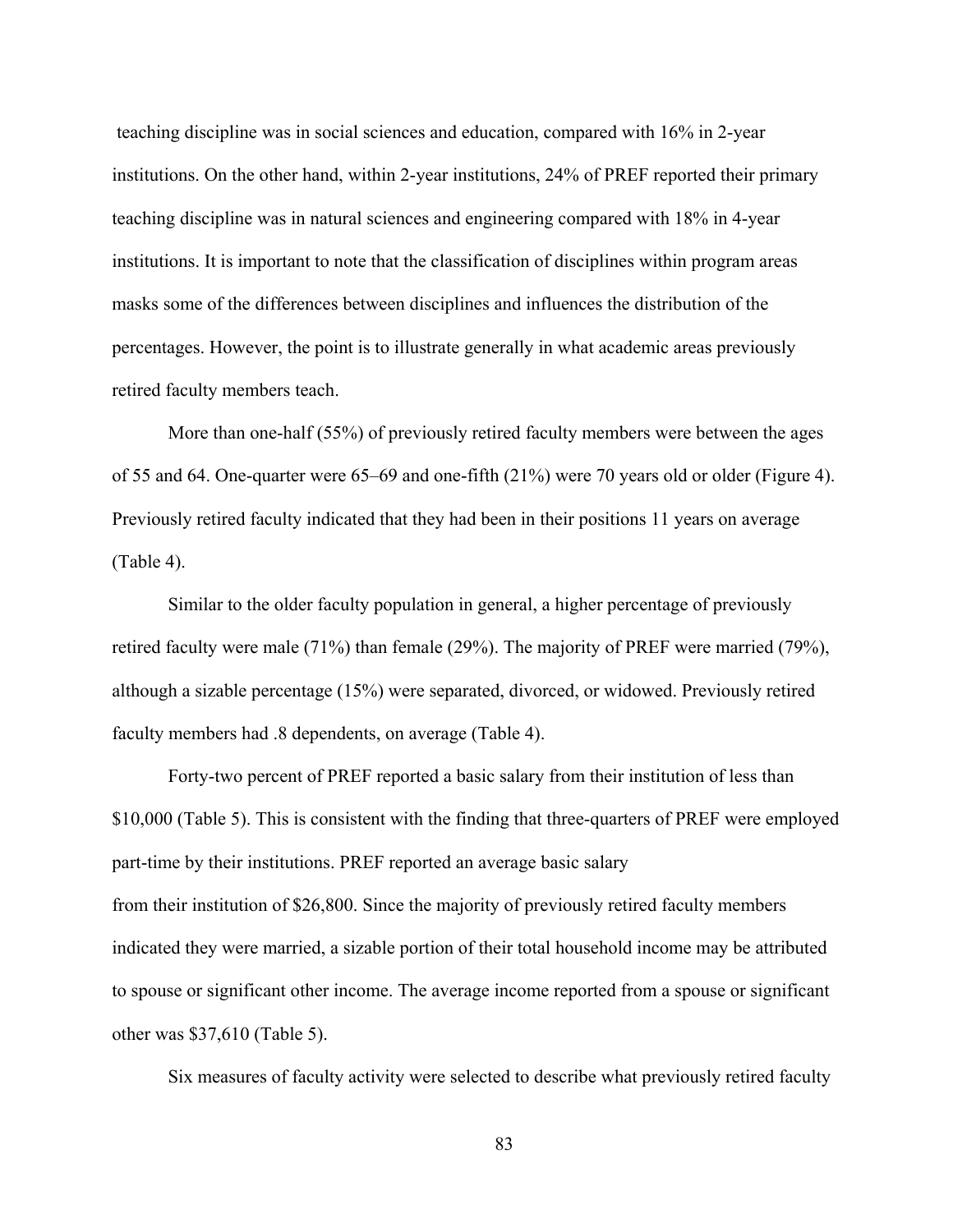

*Figure 4.* Percentage Distribution of Previously Retired Faculty Members by Age Category: Fall 1998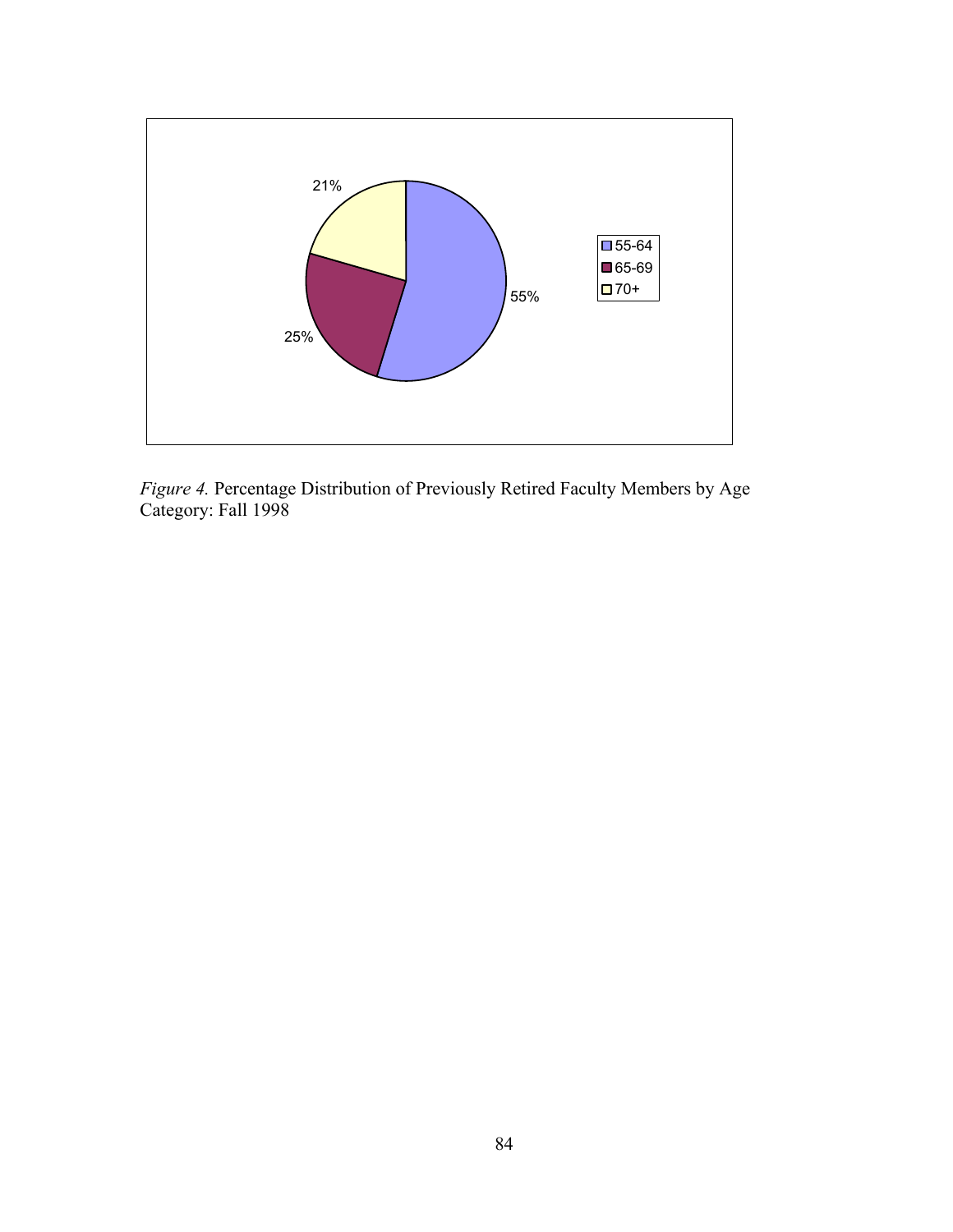# Table 4 *Faculty and Instructional Staff Age 55 or Older by Previously Retired Status and Selected Demographic Characteristics: Fall 1998*

| of faculty in institutions <sup>1</sup> | Previously Retired From Another Position |                           |           |                       |  |
|-----------------------------------------|------------------------------------------|---------------------------|-----------|-----------------------|--|
|                                         |                                          | <b>YES</b>                | <b>NO</b> |                       |  |
|                                         | Percentage                               | Standard Error Percentage |           | <b>Standard Error</b> |  |
| Age                                     |                                          |                           |           |                       |  |
| 55-64                                   | 54.8                                     | 2.05                      | 81.7      | 0.97                  |  |
| 65-69                                   | 24.6                                     | 1.64                      | 12.8      | 0.73                  |  |
| 70 or older                             | 20.6                                     | 1.75                      | 5.4       | 0.68                  |  |
| Average Age                             | 64.3                                     | 0.27                      | 60.4      | 0.13                  |  |
| <b>Years in Current Position</b>        |                                          |                           |           |                       |  |
| $1 - 5$                                 | 43.6                                     | 2.11                      | 17.0      | 0.85                  |  |
| $6 - 10$                                | 21.3                                     | 1.53                      | 14.1      | 0.85                  |  |
| $11 - 20$                               | 16.9                                     | 1.65                      | 23.0      | 0.98                  |  |
| $21 - 30$                               | 9.3                                      | 1.17                      | 29.9      | 1.01                  |  |
| $31 - 40$                               | 8.2                                      | 1.27                      | 15.9      | 0.83                  |  |
| Average Years in Current Position       | 10.6                                     | 0.46                      | 18.3      | 0.27                  |  |
| Gender                                  |                                          |                           |           |                       |  |
| Male                                    | 71.3                                     | 1.86                      | 69.2      | 0.99                  |  |
| Female                                  | 28.7                                     | 1.86                      | 30.8      | 0.99                  |  |
| <b>Marital Status</b>                   |                                          |                           |           |                       |  |
| Single, never married                   | 5.4                                      | 0.76                      | 8.1       | 0.63                  |  |
| Married                                 | 78.8                                     | 1.54                      | 75.8      | 1.03                  |  |
| Living in marriage-like relationship    | 0.9                                      | 0.30                      | 1.4       | 0.19                  |  |
| Separated, divorced, or widowed         | 14.9                                     | 1.34                      | 14.7      | 0.84                  |  |
| <b>Marital Status Collapsed</b>         |                                          |                           |           |                       |  |
| Attached                                | 79.8                                     | 1.50                      | 77.2      | 1.00                  |  |
| Unattached                              | 20.2                                     | 1.50                      | 22.8      | 1.00                  |  |
| Number of Dependents                    |                                          |                           |           |                       |  |
| $\mathbf 0$                             | 46.1                                     | 1.93                      | 48.6      | 1.08                  |  |
| $1 - 2$                                 | 48.5                                     | 1.91                      | 43.1      | 1.05                  |  |
| > 2                                     | 5.3                                      | 0.79                      | 8.3       | 0.57                  |  |
| Average Number of Dependents            | 0.8                                      | 0.04                      | 0.9       | 0.02                  |  |

Selected demographic characteristics

NOTE: Percentages may not total to 100 because of rounding. <sup>1</sup>All public and private, not-for-profit Title IV degree-granting institutions in the 50 states and the District

SOURCE: U.S. Department of Education, National Center for Education Statistics, 1999 National Study of Postsecondary Faculty (NSOPF:99).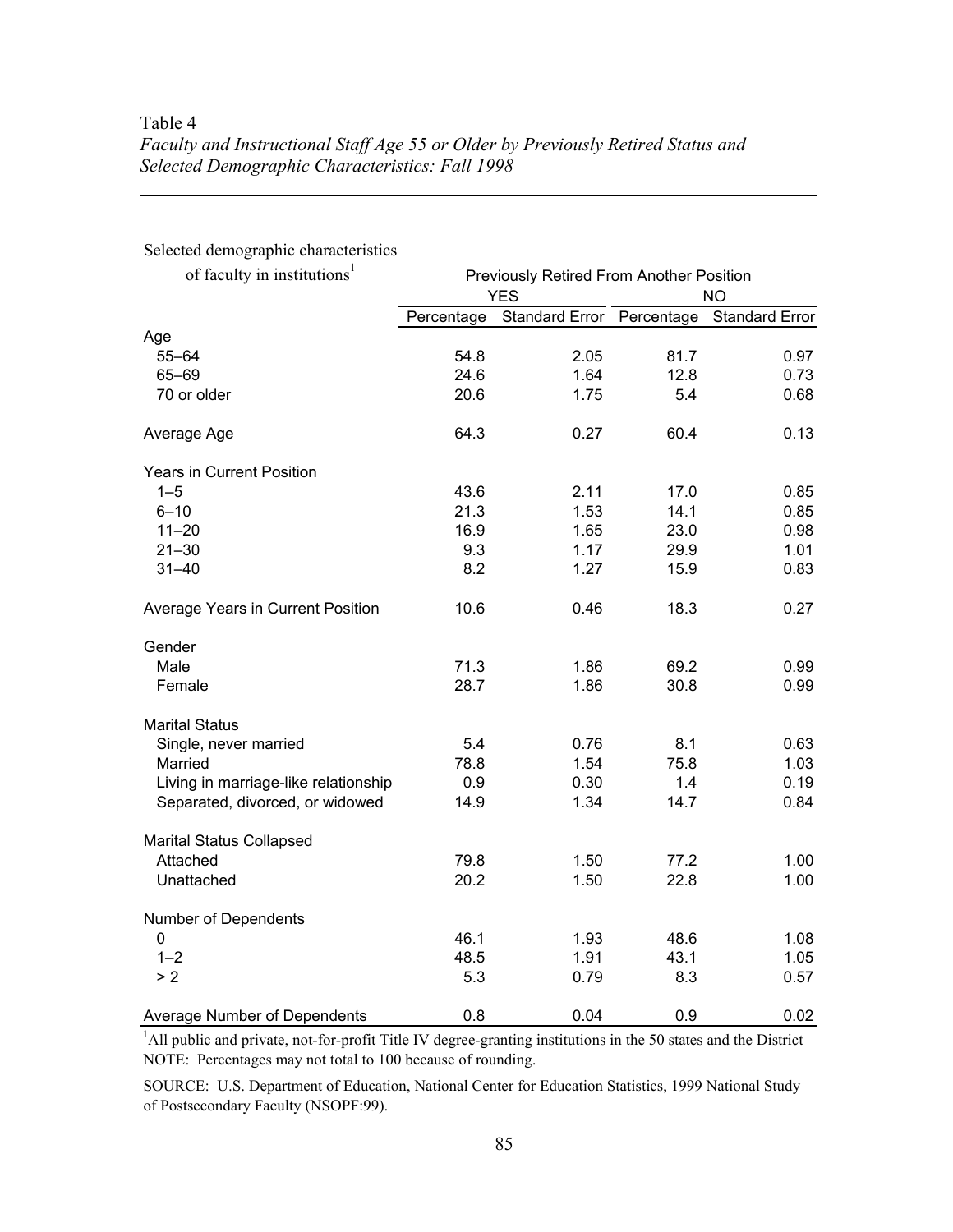### Table 5

|                                            | Previously Retired From Another Position |         |           |                           |  |
|--------------------------------------------|------------------------------------------|---------|-----------|---------------------------|--|
|                                            | <b>YES</b>                               |         | <b>NO</b> |                           |  |
| Region and income                          | Percentage Standard Error                |         |           | Percentage Standard Error |  |
| Region                                     |                                          |         |           |                           |  |
| Northeast                                  | 36.9                                     | 2.62    | 43.0      | 2.14                      |  |
| Southeast                                  | 22.7                                     | 2.16    | 20.3      | 1.66                      |  |
| Plains                                     | 7.6                                      | 1.25    | 8.4       | 1.20                      |  |
| West                                       | 32.8                                     | 2.51    | 28.3      | 1.90                      |  |
| Basic salary from institution <sup>1</sup> |                                          |         |           |                           |  |
| Less than \$10,000                         | 41.8                                     | 2.18    | 17.6      | 1.06                      |  |
| \$10,000-\$24,999                          | 21.9                                     | 1.62    | 8.6       | 0.75                      |  |
| \$25,000-\$39,999                          | 10.3                                     | 1.06    | 10.9      | 0.87                      |  |
| \$40,000-\$54,999                          | 8.5                                      | 1.04    | 19.9      | 0.82                      |  |
| \$55,000-\$69,999                          | 9.2                                      | 1.25    | 17.9      | 0.83                      |  |
| \$70,000-\$84,999                          | 2.5                                      | 0.60    | 11.0      | 0.63                      |  |
| \$85,000-\$99,999                          | 1.5                                      | 0.62    | 5.9       | 0.51                      |  |
| \$100,000-\$114,999                        | 2.0                                      | 0.67    | 3.2       | 0.36                      |  |
| \$115,000-\$129,999                        | 0.9                                      | 0.28    | 1.8       | 0.28                      |  |
| \$130,000 or more                          | 1.4                                      | 0.43    | 3.2       | 0.39                      |  |
| Average basic salary                       | \$26,800                                 | \$1,285 | \$50,816  | \$971                     |  |
| Average spouse or significant other        |                                          |         |           |                           |  |
| gross income                               | \$37,610                                 | \$1,596 | \$42,225  | \$857                     |  |

*Percentage Distribution of Faculty and Instructional Staff Age 55 or Older by Previously Retired Status, Region and Income: Fall 1998* 

<sup>1</sup>All public and private, not-for-profit Title IV degree-granting institutions in the 50 states and the District of Columbia.

NOTE: Percentages may not total to 100 because of rounding. Averages

SOURCE: U.S. Department of Education, National Center for Education Statistics, 1999 National Study of Postsecondary Faculty (NSOPF:99).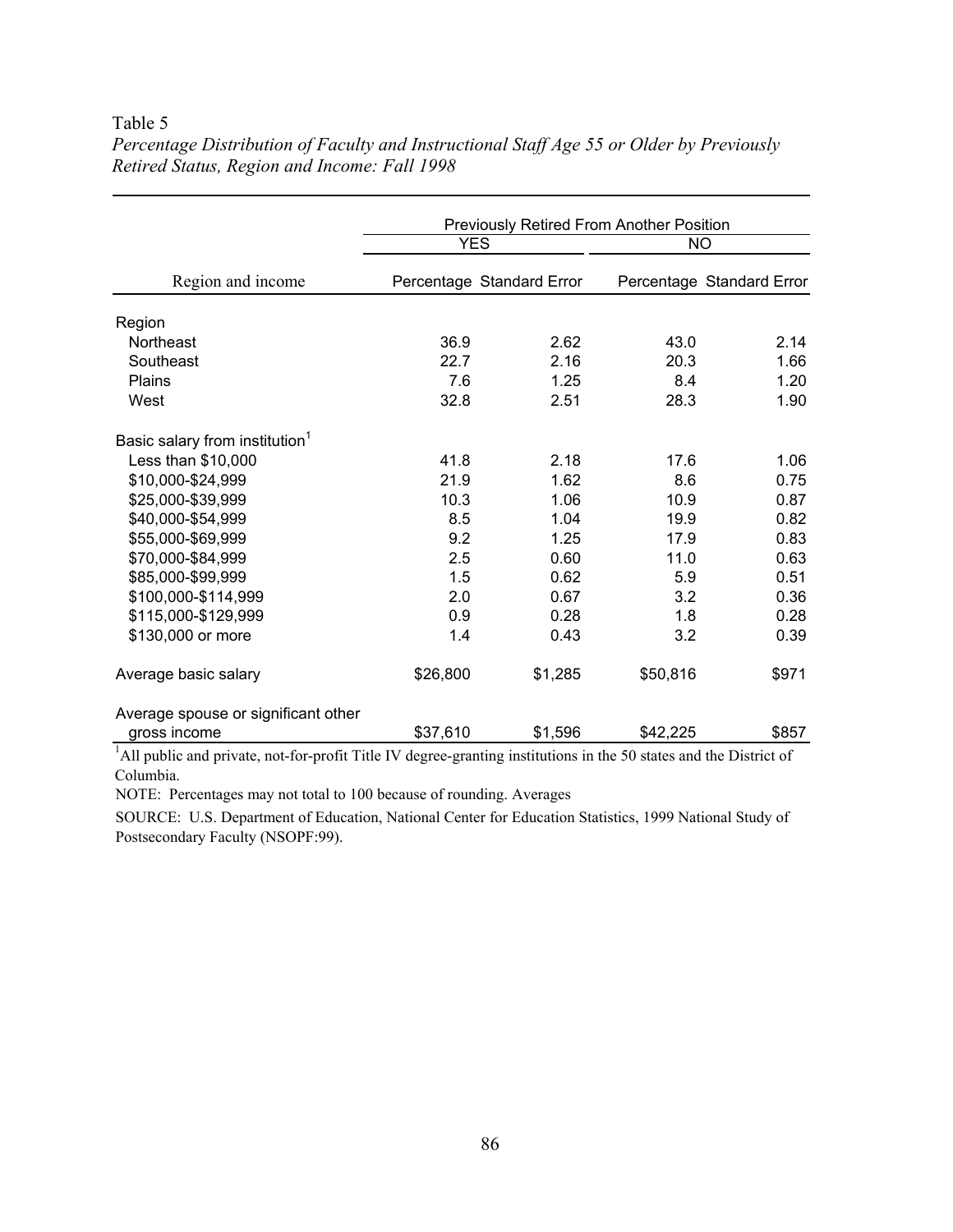members do. The measures include (a) the percentage of PREF who taught classes for credit to undergraduates, (b) the average classroom credit hours taught, (c) the average total student credit hours taught, (d) the average for credit class size, (e) recent publications, and (f) career publications.

Previously retired faculty members teach undergraduates. Most (66%) reported teaching classes for credit to undergraduates in the fall of 1998. They reported teaching 9 classroom credit hours on average, 240 student credit hours on average, with 24 students in their classes on average (Table 6). Previously retired faculty members were also actively engaged in research. On average, they reported having two recent publications and 26 publications over the course of their careers.

Previously retired faculty members were overwhelmingly satisfied with their instructional duties (93%) and their job overall (91%). However, 14% of PREF expressed dissatisfaction with other aspects of their job (Table 7).

Taken together, these descriptive statistics portray the characteristics of previously retired faculty members and answer the first research question posed in this study. Employment characteristics, demographic characteristics, activity measures, and satisfaction items paint a portrait of this selected group of faculty members. The next section provides the results of the logistic regression model estimated to determine if these non-financial factors distinguish previously retired faculty from those in the same age group who have not previously retired from another position.

### *Logistic Regression Analysis*

A logistic regression model was estimated to answer the second research question posed in the study. Do employment status, type of institution, institutional control, academic program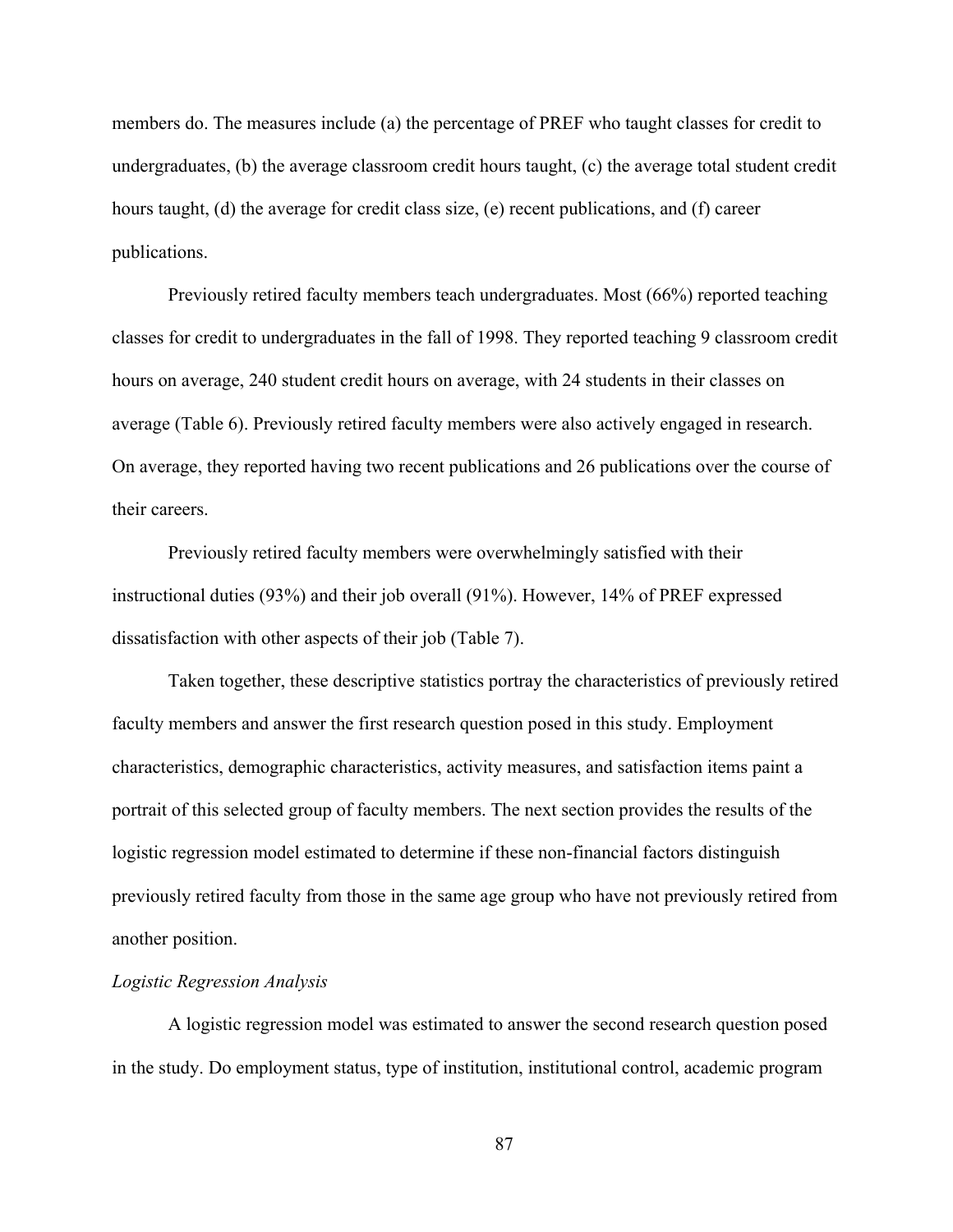### Table 6

|                                                | <b>Previously Retired From Another Position</b> |                       |            |                       |  |  |
|------------------------------------------------|-------------------------------------------------|-----------------------|------------|-----------------------|--|--|
|                                                | <b>YES</b>                                      |                       | NO.        |                       |  |  |
| Faculty activity                               | Percentage                                      | <b>Standard Error</b> | Percentage | <b>Standard Error</b> |  |  |
| Taught classes for credit<br>to undergraduates | 66.0                                            | 2.21                  | 71.8       | 1.16                  |  |  |
| Average classroom credit hours                 | 8.8                                             | 0.40                  | 9.8        | 0.28                  |  |  |
| Average student credit hours                   | 240.5                                           | 21.79                 | 292.7      | 10.82                 |  |  |
| Average for credit class size                  | 24.2                                            | 0.75                  | 29.6       | 0.69                  |  |  |
| Average Recent publications                    | 2.0                                             | 0.26                  | 3.6        | 0.19                  |  |  |
| Average Career publications                    | 25.5                                            | 2.16                  | 38.6       | 1.57                  |  |  |

*Percentage Distribution of Faculty and Instructional Staff Age 55 or Older by Previously Retired Status and Selected Characteristics of Faculty Activity: Fall 1998* 

<sup>1</sup>All public and private, not-for-profit Title IV degree-granting institutions in the 50 states and the District of Columbia.

SOURCE: U.S. Department of Education, National Center for Education Statistics, 1999 National Study of Postsecondary Faculty (NSOPF:99).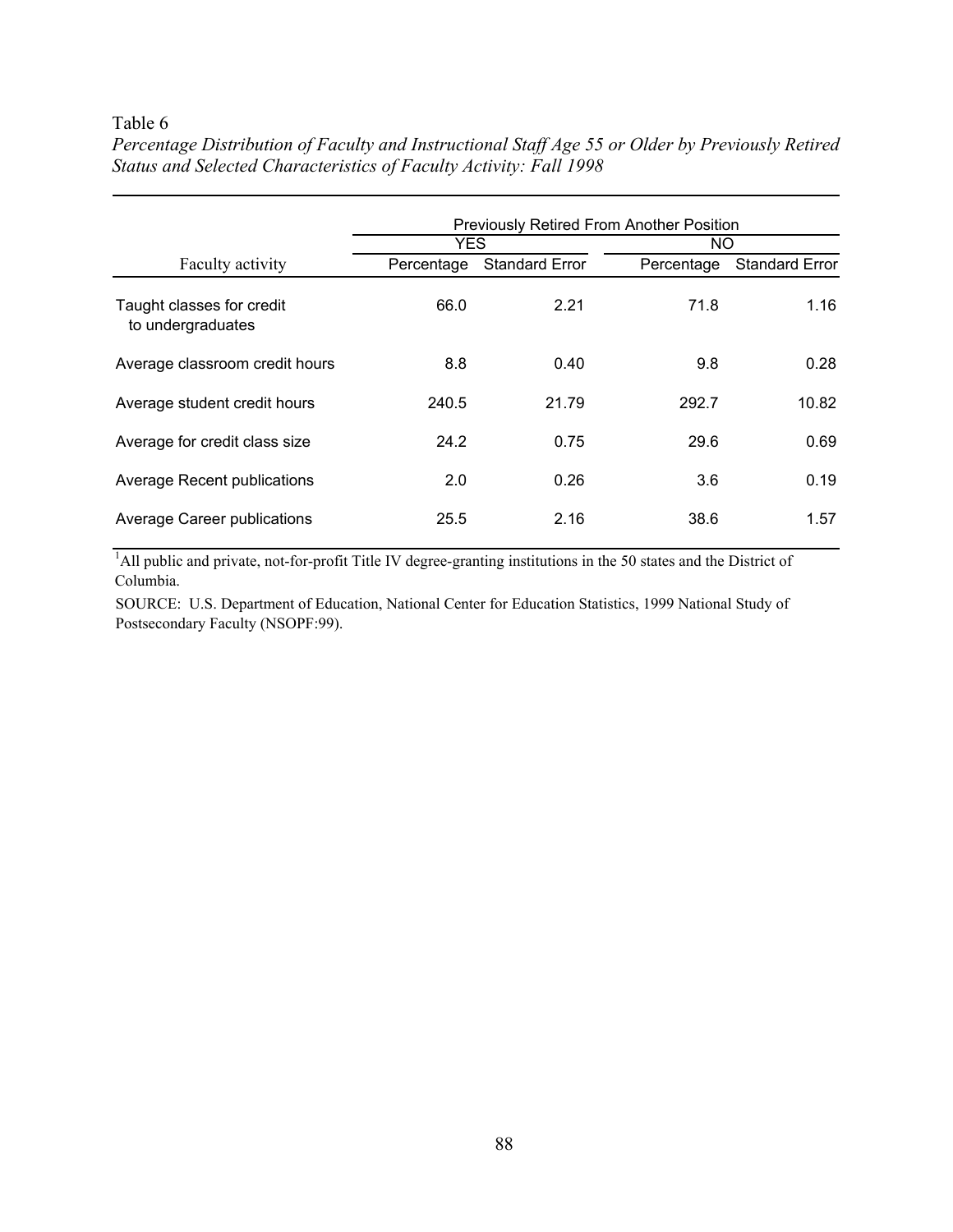### Table 7

|                                        | <b>Previously Retired From Another Position</b> |                       |            |                       |  |
|----------------------------------------|-------------------------------------------------|-----------------------|------------|-----------------------|--|
| Level of satisfaction                  | <b>YES</b>                                      |                       | NO.        |                       |  |
|                                        | Percentage                                      | <b>Standard Error</b> | Percentage | <b>Standard Error</b> |  |
| Satisfaction with instructional duties |                                                 |                       |            |                       |  |
| Dissatisfied                           | 7.5                                             | 0.91                  | 7.6        | 0.58                  |  |
| Satisfied                              | 92.5                                            | 0.91                  | 92.4       | 0.58                  |  |
| Satisfaction with other aspects of job |                                                 |                       |            |                       |  |
| Dissatisfied                           | 14.5                                            | 1.31                  | 18.0       | 0.78                  |  |
| Satisfied                              | 85.5                                            | 1.31                  | 82.0       | 0.78                  |  |
| Satisfaction with job overall          |                                                 |                       |            |                       |  |
| Dissatisfied                           | 9.0                                             | 1.15                  | 13.1       | 0.77                  |  |
| Satisfied                              | 91.1                                            | 1.15                  | 86.9       | 0.77                  |  |

*Percentage Distribution of Faculty and Instructional Staff Age 55 or Older by Previously Retired Status and Level of Satisfaction with Various Aspects of the Job: Fall 1998* 

<sup>1</sup>All public and private, not-for-profit Title IV degree-granting institutions in the 50 states and the District of Columbia.

NOTE: Percentages may not total to 100 because of rounding.

SOURCE: U.S. Department of Education, National Center for Education Statistics, 1999 National Study of Postsecondary Faculty (NSOPF:99).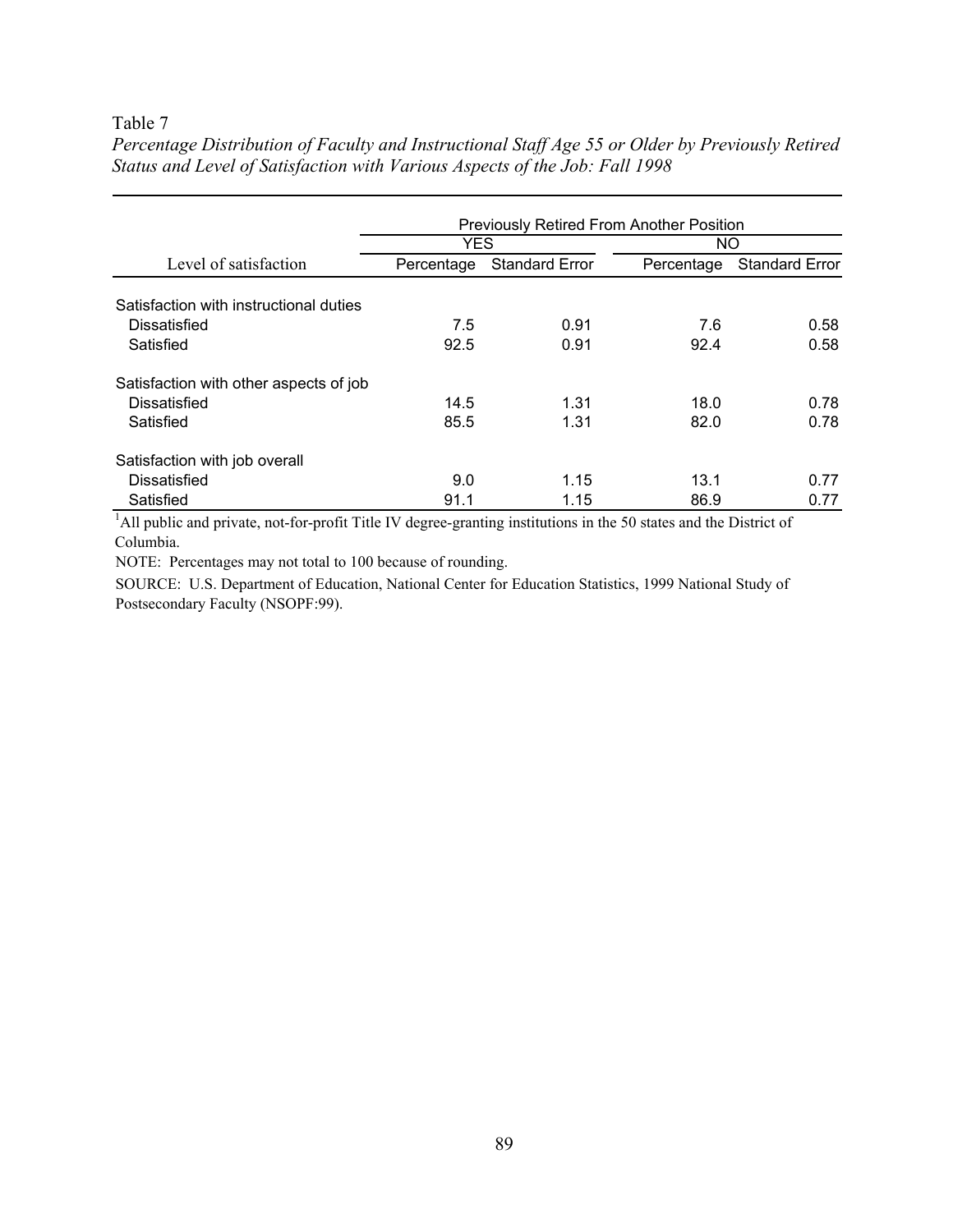area, age, years in position, gender, marital status, number of dependents, region, satisfaction, teaching load, research productivity, basic salary of respondent, and spouse or significant other income distinguish faculty members who have retired from another position from those in the same age group who have not retired from another position? The objective of the logistic regression analysis was to determine if non-financial factors related to the retirement process distinguish previously retired faculty from faculty who have not previously retired in the same age group. Findings from the logistic regression analysis are given in this section.

DesJardins (2001) explains, "the dependent variable in a logistic regression model is the logarithm of the odds of the occurrence of a particular outcome or event" (p.2). Mathematically:

$$
\log \frac{P_i}{1 - P_i} = a + BX_i \tag{1}
$$

In this case, the outcome or event of interest is being retired from another position.  $P_i$  is the probability that a faculty member has retired from another position and  $I - P_i$  is the probability that the faculty member has *not* previously retired from another position. The nonfinancial characteristics form a set of independent variables, *Xi*, and *a* and *B* are the intercept and the estimated coefficients of each of the independent variables included in the model, respectively. Notice that the outcome is estimated in log-form. In other words, the equation predicts the *log-odds* of being previously retired from another position, *not* the probability of being previously retired from another position. Likewise, the estimated coefficients represent the change in the log-odds as the values of the predictor variables change incrementally, not the change in the probability of being previously retired.

The odds-ratio provides a more intuitive interpretation of one-unit changes in the independent variables, however. The odds-ratio is derived by taking the log of both sides of the equation (DesJardins, 2001). In this case, the odds ratio represents how the odds of being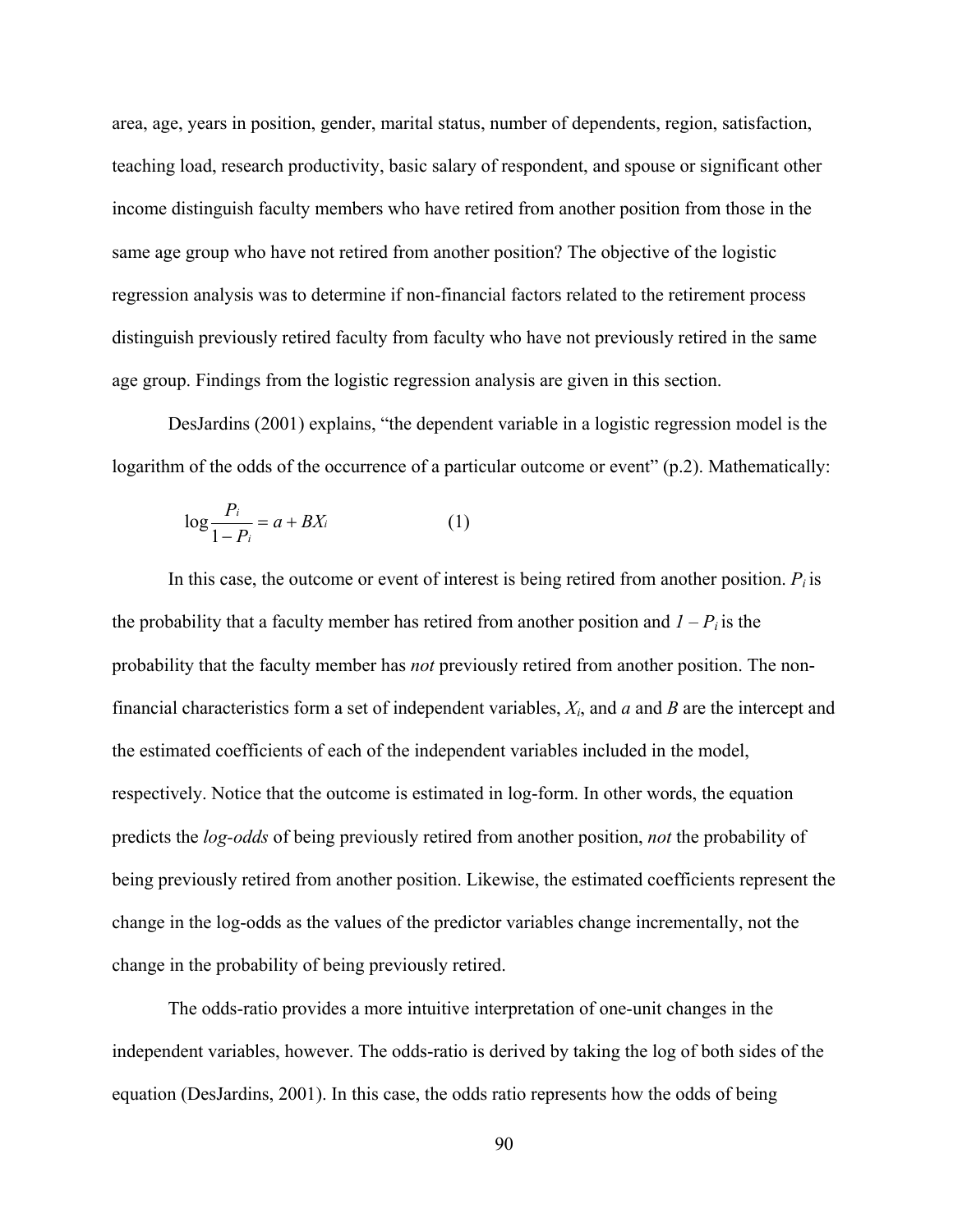previously retired changes given a unit change in the independent variable, holding other variables constant. The standard logistic regression output in SAS and SUDAAN routinely includes odds-ratios in addition to the beta coefficients for each of the independent variables in the model.

DesJardins (2001) also provides guidance for interpreting odds-ratios when logistic regression coefficients are negative. He recommends taking the inverse of the odds-ratios in this situation "to put the odds-ratios for negatively-related coefficients on the same metric as the odds-ratios produced when estimated coefficients are positive" (DesJardins, 2001, p.4). Several of the beta coefficients in the logistic regression analyses conducted to answer the research questions posed in this study were negative. In these instances, the inverse odds-ratio was calculated and added to the presentation of results in an attempt to make the interpretation more intuitive for the reader.

Table 8 shows the results of the logistic regression model distinguishing previously retired faculty members from those who have not previously retired. There were 5,021 cases representing 308,430 older faculty members retained in the model. The Cox & Snell Pseudo  $R^2$ provides an indication of the strength of the relationship between the outcome variable and the independent variables ( $R^2 = .24$ ). Goodness of fit is reflected by the change in –2 log likelihood (1398, 28). Only statistically significant findings for the independent variables are interpreted.

#### *Program Area.*

The coefficient estimate for "social science and education" is .52. This coefficient estimate indicates that faculty who teach in social sciences and education have log-odds of being retired from another position that are .52 units higher than faculty members who teach natural sciences and engineering (the reference category). The odds-ratio corresponding to the social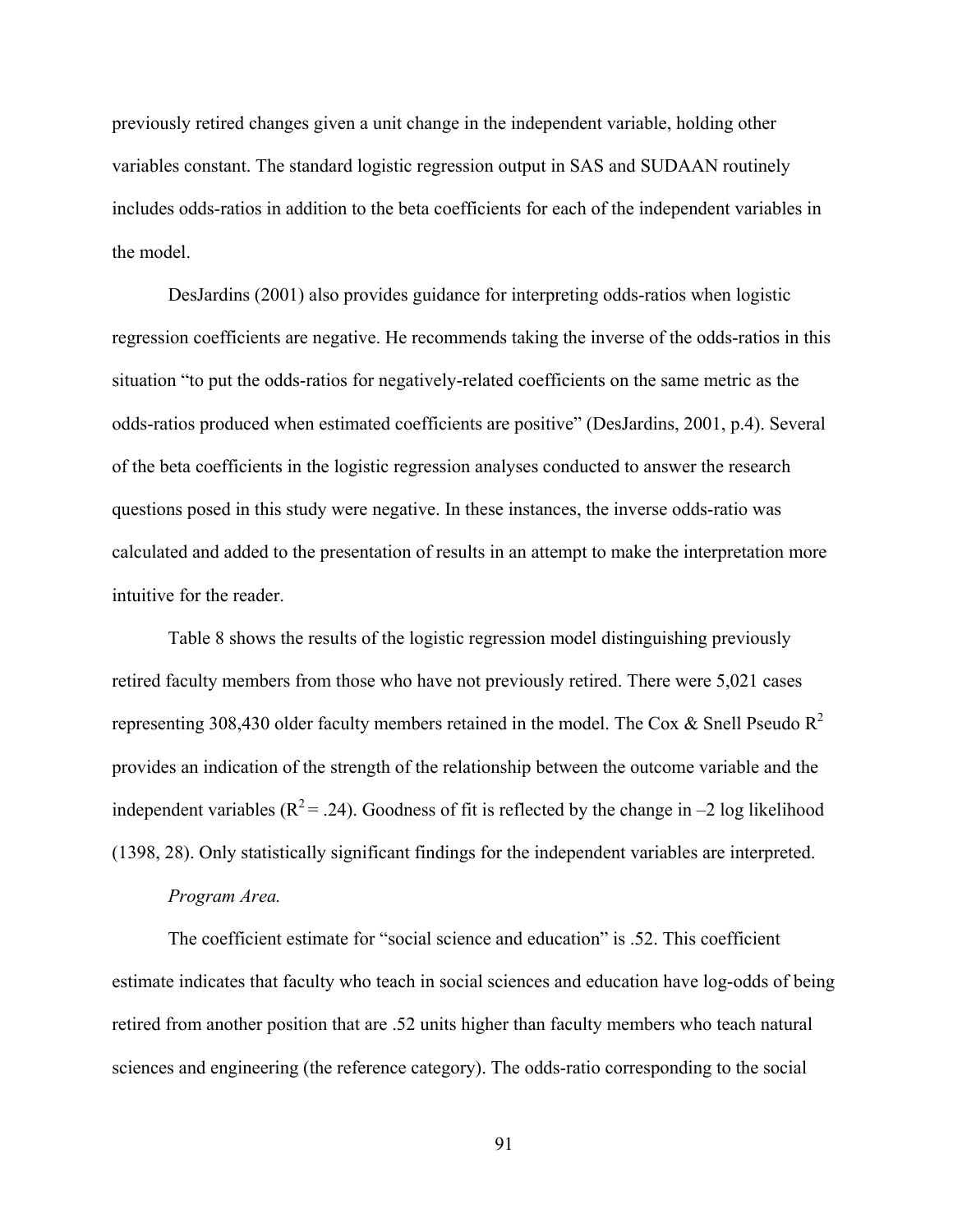|                                          | Beta<br>Coefficient | Standard<br>Error | t-test<br>$\beta = 0$ | p-value      | Odds<br>Ratio | Inverse<br>Odds<br>Ratio |
|------------------------------------------|---------------------|-------------------|-----------------------|--------------|---------------|--------------------------|
| Independent Variable                     |                     |                   |                       |              |               |                          |
| Intercept                                | $-10.81$            | 0.79              | $-13.63$              | $0.0000$ *** | 0.00          |                          |
| 4-year                                   | $-0.02$             | 0.14              | $-0.11$               | 0.9105       | 0.98          | 1.02                     |
| $(2-year)$                               |                     |                   |                       |              |               |                          |
| Public                                   | 0.08                | 0.13              | 0.58                  | 0.5598       | 1.08          |                          |
| (Private)                                |                     |                   |                       |              |               |                          |
| Business, law, and communications        | $-0.05$             | 0.21              | $-0.23$               | 0.8170       | 0.95          | 1.05                     |
| Health sciences                          | 0.19                | 0.22              | 0.84                  | 0.3992       | 1.21          |                          |
| <b>Humanities</b>                        | $-0.05$             | 0.20              | $-0.26$               | 0.7924       | 0.95          | 1.05                     |
| Social sciences and education            | 0.52                | 0.17              | 2.99                  | $0.0028$ **  | 1.68          |                          |
| Occupationally specific programs         | 0.42                | 0.27              | 1.54                  | 0.1238       | 1.52          |                          |
| All other program areas                  | $-0.11$             | 0.20              | $-0.54$               | 0.5900       | 0.90          | 1.11                     |
| (Natural sciences and engineering)       |                     |                   |                       |              |               |                          |
| Southeast                                | 0.32                | 0.15              | 2.17                  | $0.0299*$    | 1.38          |                          |
| Plains                                   | 0.16                | 0.20              | 0.80                  | 0.4247       | 1.17          |                          |
| West                                     | 0.32                | 0.14              | 2.23                  | $0.0258$ *   | 1.38          |                          |
| (Northeast)                              |                     |                   |                       |              |               |                          |
| Part-time                                | 1.18                | 0.15              | 7.61                  | $0.0000$ *** | 3.24          |                          |
| (Full-time)                              |                     |                   |                       |              |               |                          |
| Years in current position at institution | $-0.07$             | 0.01              | $-10.80$              | $0.0000$ *** | 0.94          | 1.06                     |

# Table 8 *Results of Logistics Regression Analysis of Previously Retired Faculty*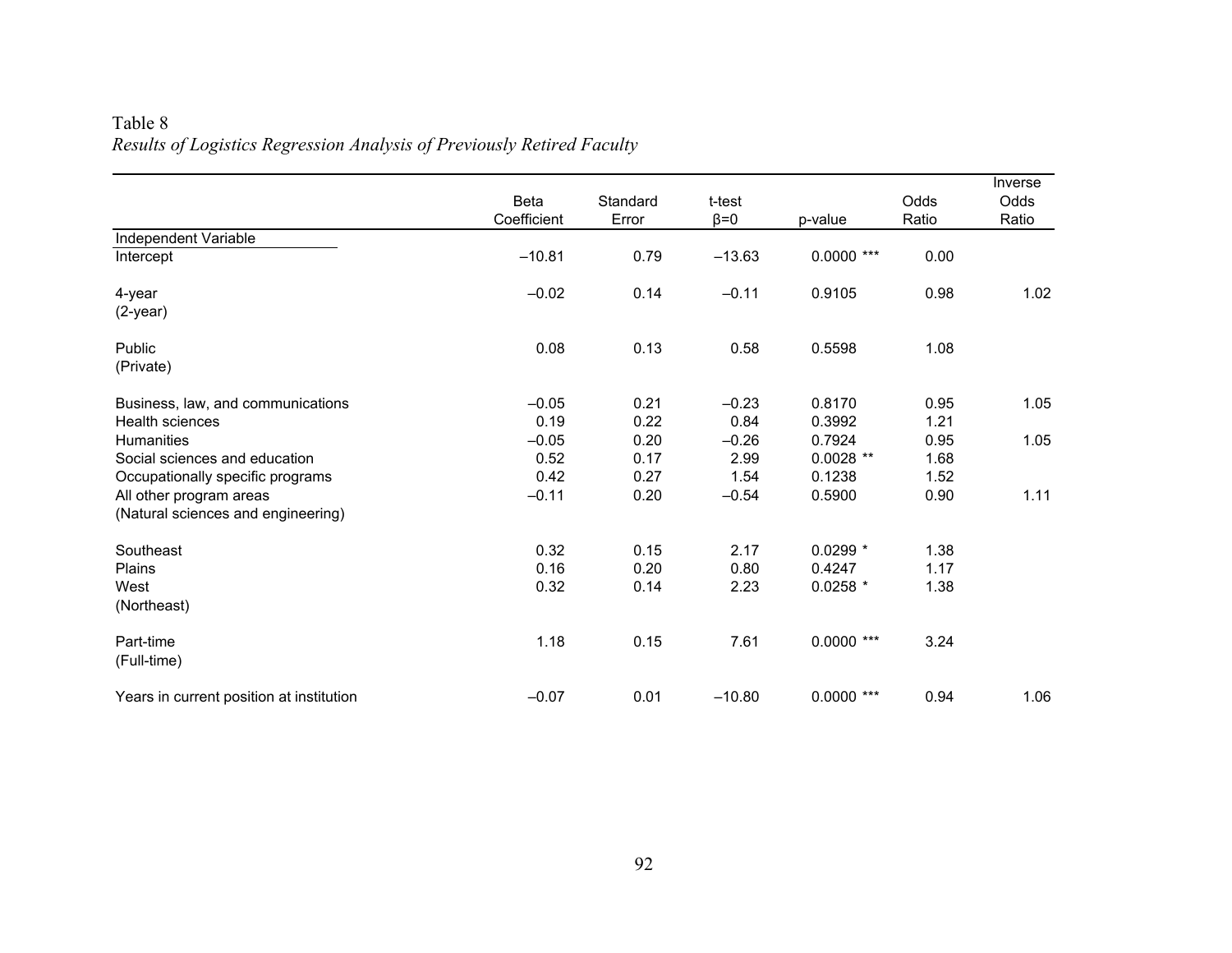| Table 8 (continued)                                                    |
|------------------------------------------------------------------------|
| Results of Logistics Regression Analysis of Previously Retired Faculty |

|                                                                                                                                      | <b>Beta</b><br>Coefficient | Standard<br>Error | t-test<br>$\beta = 0$ | p-value      | Odds<br>Ratio | Inverse<br>Odds<br>Ratio |
|--------------------------------------------------------------------------------------------------------------------------------------|----------------------------|-------------------|-----------------------|--------------|---------------|--------------------------|
| Independent Variable                                                                                                                 |                            |                   |                       |              |               |                          |
| Taught classes for credit to ug                                                                                                      | 0.11                       | 0.15              | 0.74                  | 0.4595       | 1.12          |                          |
| Total classroom credit hours                                                                                                         | $-0.01$                    | 0.01              | $-0.87$               | 0.3865       | 0.99          | 1.01                     |
| Total student credit hours                                                                                                           | 0.00                       | 0.00              | 0.97                  | 0.3323       | 1.00          |                          |
| Average for credit class size                                                                                                        | $-0.01$                    | 0.00              | $-2.17$               | $0.0297$ *   | 0.99          | 1.01                     |
| Recent publications                                                                                                                  | $-0.01$                    | 0.01              | $-0.80$               | 0.4243       | 0.99          | 1.01                     |
| Career publications                                                                                                                  | $-0.00$                    | 0.00              | $-0.93$               | 0.3528       | 1.00          | 1.00                     |
| Job satisfaction: Instructional duties                                                                                               | 0.23                       | 0.23              | 1.00                  | 0.3187       | 1.26          |                          |
| Job satisfaction: Other aspects of job                                                                                               | $-0.47$                    | 0.21              | $-2.26$               | $0.0239$ *   | 0.62          | 1.61                     |
| Satisfaction with job overall                                                                                                        | $-0.06$                    | 0.24              | $-0.23$               | 0.8146       | 0.94          | 1.06                     |
| Age                                                                                                                                  | 0.15                       | 0.01              | 12.48                 | $0.0000$ *** | 1.16          |                          |
| Male<br>(Female)                                                                                                                     | 0.52                       | 0.14              | 3.72                  | $0.0002$ *** | 1.68          |                          |
| Attached<br>(Unattached)                                                                                                             | 0.09                       | 0.16              | 0.55                  | 0.5839       | 1.09          |                          |
| Number of dependents                                                                                                                 | 0.09                       | 0.05              | 1.70                  | 0.0889       | 1.10          |                          |
| Basic salary                                                                                                                         | $-0.00$                    | 0.00              | $-1.47$               | 0.1405       | 1.00          | 1.00                     |
| Spouse or significant other income                                                                                                   | 0.00                       | 0.00              | 0.37                  | 0.7099       | 1.00          |                          |
| Number of cases in the analysis<br>Pseudo $R^2$ (Cox & Snell)<br>Approximate Chi-Square (-2Log Likelihood)=1398 with 28 df (p=.0000) | 5,021<br>0.242983          | 308,430           |                       |              |               |                          |

\*\*\* p < 0.001 \*\* p < 0.01 \* p < 0.05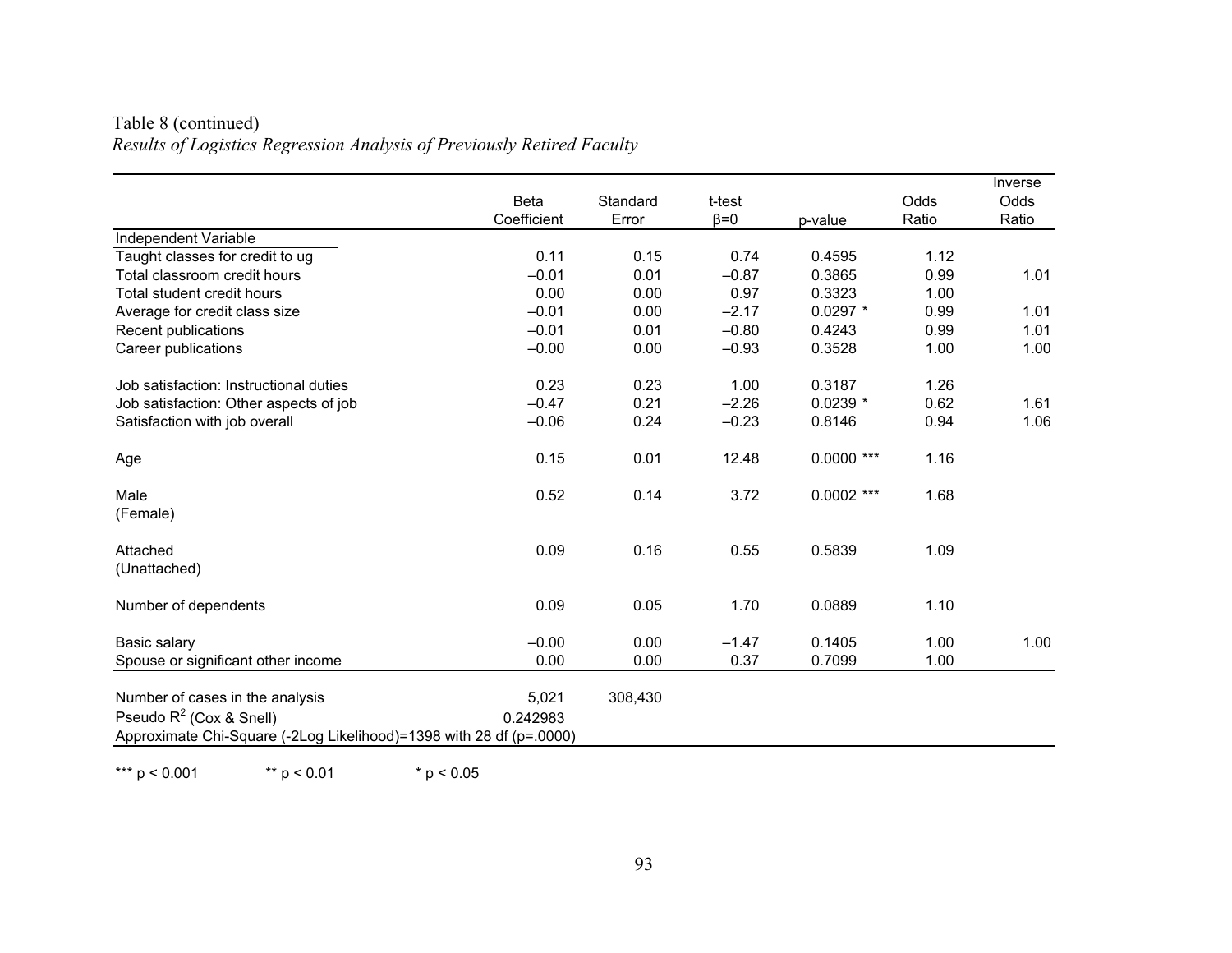sciences and engineering coefficient is 1.68. This statistic has a more intuitive interpretation. The odds of being a previously retired faculty member are about 1.68 times (or 68%) higher for social sciences and education faculty than for natural sciences and engineering faculty (see DesJardins, 2001; Grimm & Yarnold, 1995; Hosmer & Lemeshow, 2000 for discussions of how to interpret logistic regression results).

### *Region.*

Two of the coefficients for dummy variables coded to indicate the faculty members' region of employment were significant. The coefficient for both southeast and west was .32. Interpreting these coefficients and the corresponding odds-ratios relative to the reference category (northeast) indicates that the odds of being a previously retired faculty member were 1.38 times (or 38%) higher for faculty members employed in institutions in the southeast and the west than for faculty members employed in institutions in the northeast ( $p < .05$ ).

#### *Employment Status.*

The odds of being previously retired were more than 3 times greater for older faculty members who were employed part time than for those who were employed full time. The beta coefficient was 1.18 and was highly significant ( $p < .0001$ ).

#### *Years in Current Position.*

The beta coefficient for "years in current position" is  $-0.07$ . This coefficient estimate indicates that increases in the number of years older faculty members have held their current position decreases the chances that they have retired from another position. The odds-ratio associated with this result is .94. Since the beta coefficient was negative  $(-0.07)$ , the inverse odds-ratio was calculated to make the interpretation more intuitive for the reader. For each additional year an older faculty member has held their current position, the odds of being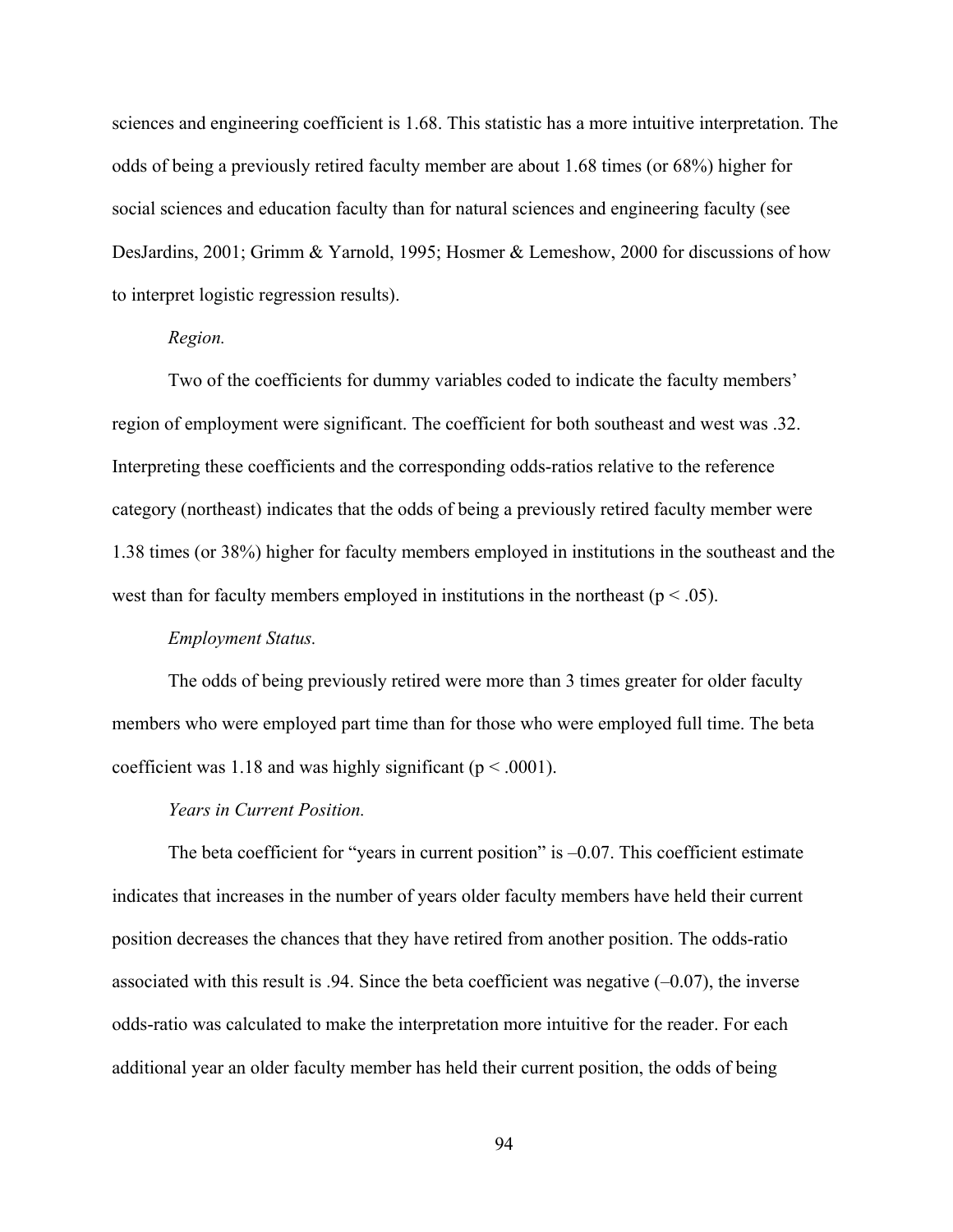previously retired changes by a factor of .94, holding the other variables constant in the model. The inverse of the odds-ratio is 1.06, indicating that other things being equal, each additional year an older faculty member has held their current position reduces the odds that they have retired from another position by about 6%.

#### *Average Class Size.*

Only one of the six faculty activity measures had a statistically significant beta coefficient in the model. The beta coefficient for "average for credit class size" is –0.01. This coefficient estimate indicates that increases in class size decrease the chances that older faculty members have retired from another position. The odds-ratio associated with this result is .99. The inverse odds-ratio was 1.01. This result may be interpreted to mean that each additional student in credit classes on average changes the odds of being previously retired by .99. In other words, other things being equal, each additional student reduces the odds of faculty members being retired from another position by about 1%, meaning a faculty member is not likely to take another position to teach large classes.

### *Satisfaction.*

The beta coefficient  $(-0.47)$  for the item measuring job satisfaction with other aspects of the job (excluding instructional duties) was also statistically significant ( $p = .0239$ ). It is necessary to interpret this finding relative to the coding for this variable, however. This variable was coded 1=Dissatisfied, 2=Satisfied. The odds of being previously retired were more than 61% higher for older faculty members who were satisfied with other aspects of their job than for those who were dissatisfied.

*Age.* 

The beta coefficient for age is 0.15. This coefficient estimate indicates that increases in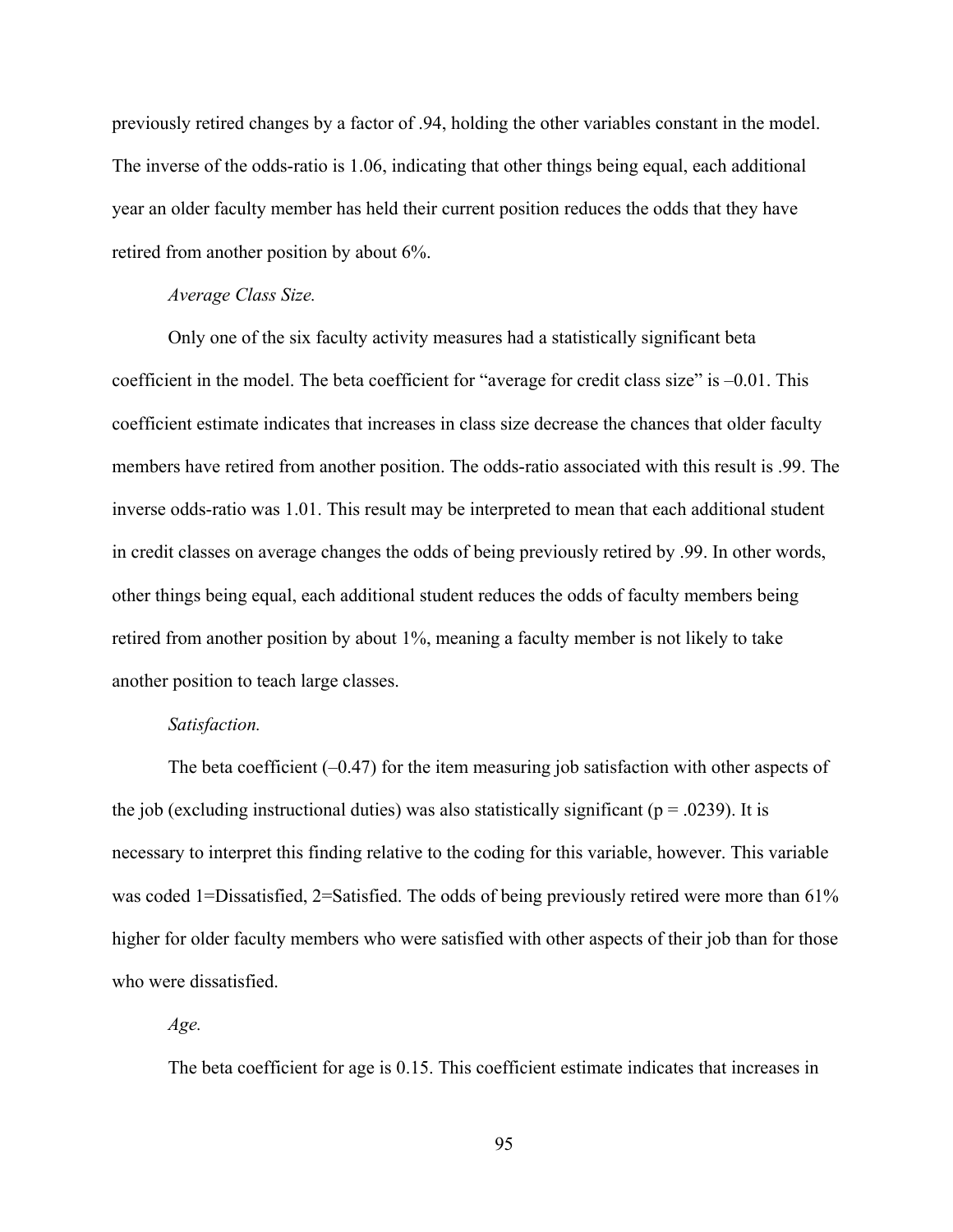the age of older faculty members increases the chances that they have retired from another position. The odds-ratio associated with this result is 1.16. Each additional year of age increases the odds that they have retired from another position by about 16%.

#### *Gender.*

Finally, the beta coefficient for males is .52. This coefficient estimate indicates that male faculty members have log-odds of being retired from another position that are .52 units higher than female faculty. The odds-ratio corresponding to the beta coefficient for males is 1.68. The odds of being a previously retired faculty member are about 1.68 times (or 68%) higher for male faculty than for female faculty.

## *Faculty with No Plans to Retire*

Findings for the third research question are provided in this section. What are the characteristics of older faculty members (55 and older) who have no plans to retire in the next three years? The same set of descriptive statistics used to describe previously retired faculty members are used to answer this question including (a) employment characteristics, (b) demographic characteristics, (c) activity measures, and (d) satisfaction items. Taken together these data paint a portrait of the second group of faculty selected for consideration in the study.

Older faculty members were split about half-and-half regarding their plans for retirement in the next three years. A statistical difference was not observed in the percentage of faculty members who indicated they had no plans to retire in the next three years (49%) and the percentage who indicated they had some plans for retirement (51%). In the fall of 1998, approximately 158,000 older faculty members nationwide indicated that they had no retirement plans.

Most faculty with no plans to retire were employed full time (62%) and most (74%) were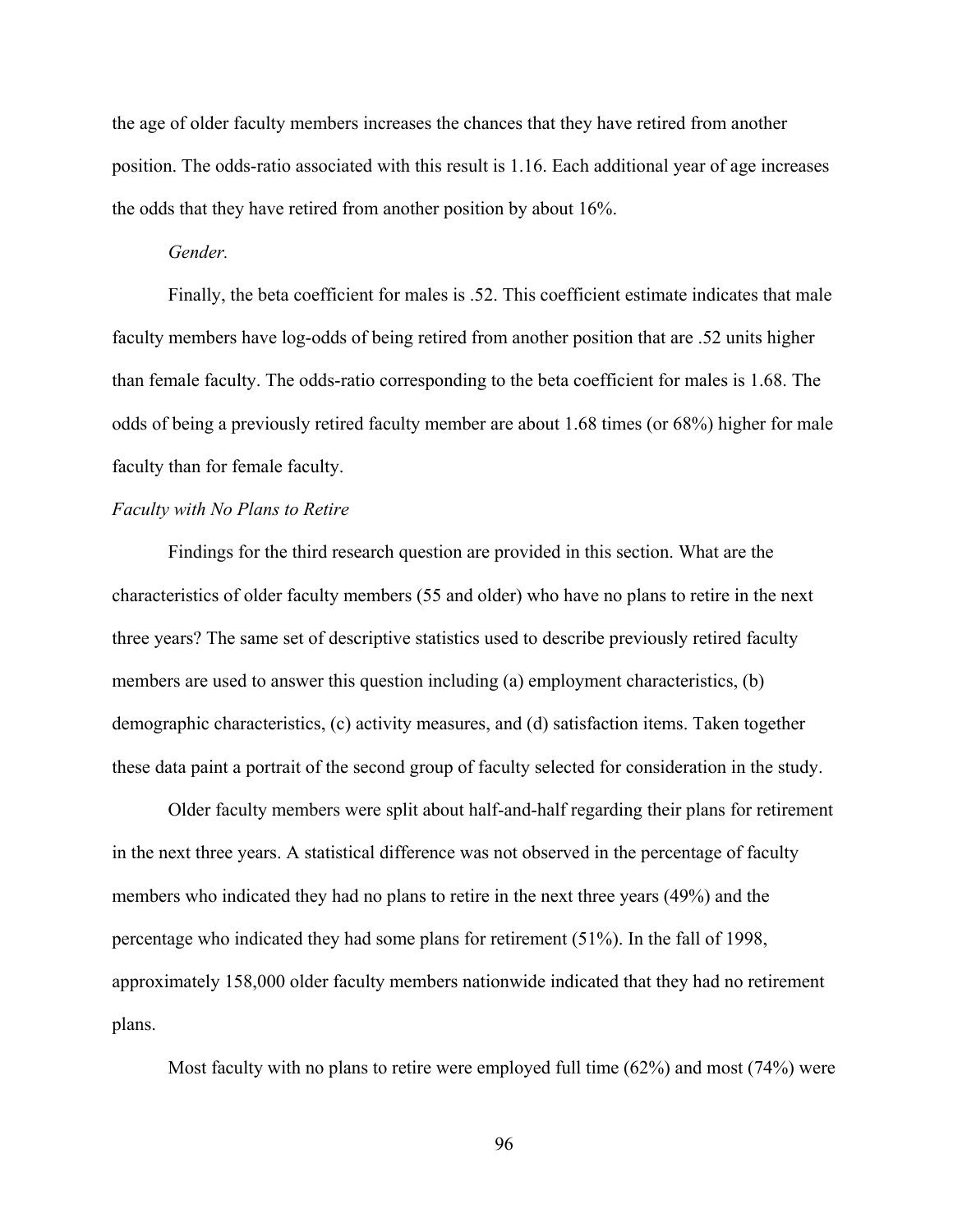employed in 4-year institutions. While 25% of faculty members with no plans to retire were employed in public 2-year institutions, 29% were employed in research institutions. About onehalf of faculty members with no plans to retire were employed in three types of institutions: public 2-year (25%), public research (20%), and private research institutions (9%) (Table 9).

But, about twice as many faculty with no plans to retire were employed in public institutions (68%) than in private ones (32%). Fifty-nine percent of faculty with no plans to retire were employed in three types of institutions— public 2-year (25%), public research (20%), and public comprehensive institutions (13%). Less than 10% of faculty members with no plans to retire were employed in private doctoral (7%), private comprehensive (8%), and private liberal arts institutions (8%), respectively (Table 9).

Table 10 shows the distribution of older faculty with no plans to retire in the next three years by program area and type of institution. One-fifth (20%) of faculty with no plans to retire reported their primary teaching discipline was in the humanities. Sixteen percent were in the social sciences. While just four percent of faculty with no plans to retire reported their primary discipline was in human services or vocational education, faculty members were approximately evenly distributed among the remaining program areas (7%–10%, respectively).

However, faculty members with no plans to retire appear to have different primary teaching disciplines in 4-year and 2-year institutions. For example, a higher percentage of humanities faculty in 2-year institutions (26%) than in 4-year institutions (18%) indicated that they had no plans to retire in the next three years; whereas a higher percentage of faculty in social sciences and education in 4-year institutions (21%) than in 2-year institutions (14%) reported having no retirement plans.

Faculty members with no plans to retire in the next three years were 60 years old on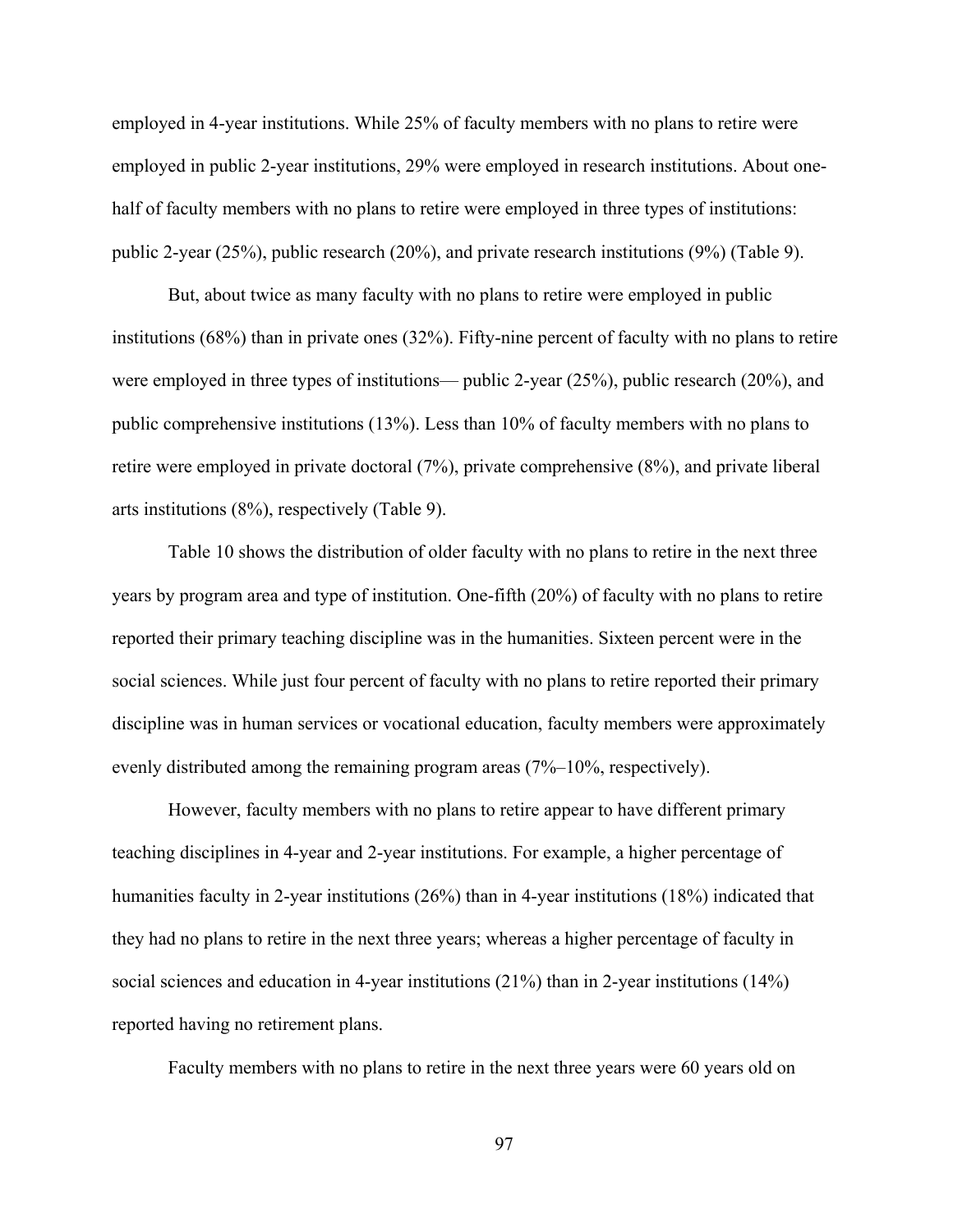#### Table 9

*Percentage Distribution of Faculty and Instructional Staff Age 55 or Older by Presence or Absence of Retirement Plans in the Next Three Years, Employment Status and Type and Control of Institution: Fall 1998* 

|                                     | <b>Retirement Plans</b> |                           |      |                           |  |  |
|-------------------------------------|-------------------------|---------------------------|------|---------------------------|--|--|
|                                     | No Plans                |                           |      | Some Plans                |  |  |
| Employment status, and type and     |                         |                           |      |                           |  |  |
| control of institution <sup>1</sup> |                         | Percentage Standard Error |      | Percentage Standard Error |  |  |
| Full-time                           | 61.6                    | 1.58                      | 59.0 | 1.46                      |  |  |
| Part-time                           | 38.4                    | 1.58                      | 41.0 | 1.46                      |  |  |
| 4-year                              | 74.1                    | 1.41                      | 72.3 | 1.24                      |  |  |
| 2-year                              | 25.9                    | 1.41                      | 27.7 | 1.24                      |  |  |
| Public                              | 67.7                    | 2.06                      | 73.1 | 1.59                      |  |  |
| Private                             | 32.3                    | 2.06                      | 27.0 | 1.59                      |  |  |
| <b>Public Research</b>              | 20.4                    | 2.04                      | 18.0 | 1.70                      |  |  |
| <b>Private Research</b>             | 8.5                     | 1.95                      | 4.7  | 0.97                      |  |  |
| Public Doctoral, including medical  | 7.4                     | 1.05                      | 9.6  | 1.14                      |  |  |
| Private Doctoral, including medical | 3.9                     | 0.65                      | 3.6  | 0.65                      |  |  |
| <b>Public Comprehensive</b>         | 13.3                    | 0.86                      | 16.8 | 1.19                      |  |  |
| Private Comprehensive               | 8.4                     | 0.79                      | 7.1  | 0.75                      |  |  |
| <b>Private Liberal Arts</b>         | 7.7                     | 0.88                      | 7.1  | 0.90                      |  |  |
| Public 2-year                       | 24.8                    | 1.42                      | 26.2 | 1.22                      |  |  |
| Other                               | 5.7                     | 0.83                      | 6.8  | 1.04                      |  |  |

<sup>1</sup>All public and private, not-for-profit Title IV degree-granting institutions in the 50 states and the District of Columbia.

NOTE: Percentages may not total to 100 because of rounding.

SOURCE: U.S. Department of Education, National Center for Education Statistics, 1999 National Study of Postsecondary Faculty (NSOPF:99).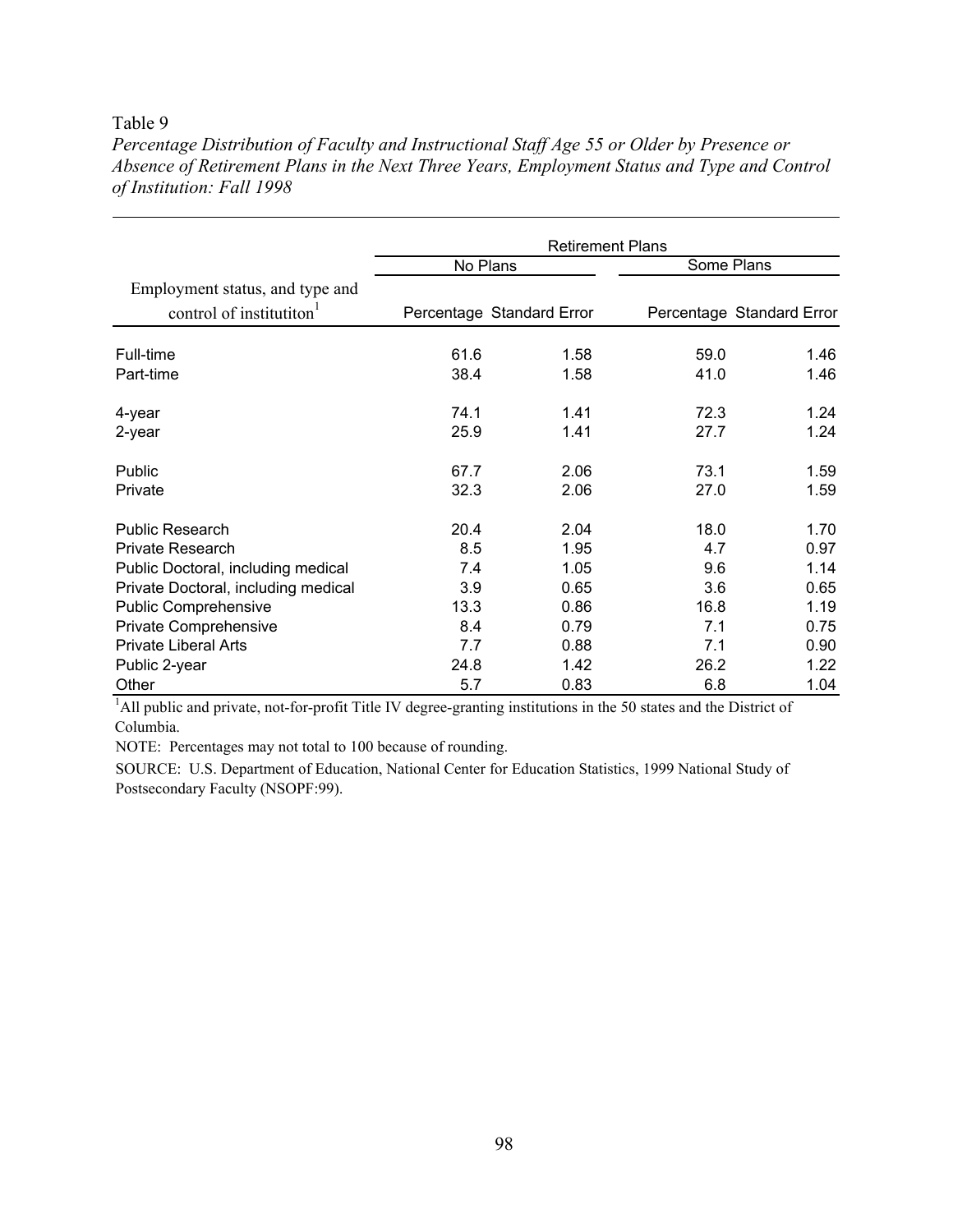#### Table 10

*Percentage Distribution of Faculty and Instructional Staff Age 55 or Older by Presence or Absence of Retirement Plans in the Next Three Years, Program Area and Type of Institution: Fall 1998* 

|                                                   | <b>Retirement Plans</b> |                           |      |                           |  |  |
|---------------------------------------------------|-------------------------|---------------------------|------|---------------------------|--|--|
|                                                   | No Plans                |                           |      | Some Plans                |  |  |
| Program area and type of institution <sup>1</sup> |                         | Percentage Standard Error |      | Percentage Standard Error |  |  |
| <b>Business</b>                                   | 7.4                     | 0.65                      | 8.3  | 0.79                      |  |  |
| Education                                         | 7.5                     | 0.64                      | 12.0 | 1.03                      |  |  |
| Engineering and computer sciences                 | 7.4                     | 0.69                      | 7.7  | 0.73                      |  |  |
| Fine arts                                         | 6.6                     | 0.77                      | 5.4  | 0.54                      |  |  |
| <b>Health sciences</b>                            | 9.9                     | 0.91                      | 11.4 | 0.89                      |  |  |
| Human services                                    | 3.9                     | 0.49                      | 4.7  | 0.52                      |  |  |
| <b>Humanities</b>                                 | 20.1                    | 1.15                      | 17.7 | 1.00                      |  |  |
| Life sciences                                     | 6.6                     | 0.69                      | 5.2  | 0.44                      |  |  |
| Natural, physical sciences and math               | 10.6                    | 0.89                      | 12.0 | 0.93                      |  |  |
| Social sciences                                   | 15.9                    | 0.96                      | 12.2 | 1.08                      |  |  |
| Vocational education                              | 4.4                     | 0.79                      | 3.4  | 0.47                      |  |  |
| 4-year institutions                               | 74.1                    | 1.41                      | 72.3 | 1.24                      |  |  |
| Business, law, and communications                 | 9.8                     | 0.85                      | 11.1 | 1.31                      |  |  |
| <b>Health sciences</b>                            | 11.2                    | 1.15                      | 12.6 | 1.13                      |  |  |
| <b>Humanities</b>                                 | 18.0                    | 1.21                      | 16.2 | 1.15                      |  |  |
| Natural sciences and engineering                  | 21.1                    | 1.23                      | 23.2 | 1.40                      |  |  |
| Social sciences and education                     | 21.4                    | 1.32                      | 22.0 | 1.47                      |  |  |
| Occupationally specific programs                  | 2.6                     | 0.53                      | 1.5  | 0.45                      |  |  |
| All other programs                                | 15.9                    | 1.35                      | 13.4 | 0.96                      |  |  |
| 2-year institutions                               | 25.9                    | 1.41                      | 27.7 | 1.24                      |  |  |
| Business, law, and communications                 | 11.1                    | 1.42                      | 12.5 | 1.84                      |  |  |
| <b>Health sciences</b>                            | 6.2                     | 1.11                      | 8.3  | 1.24                      |  |  |
| <b>Humanities</b>                                 | 25.9                    | 2.73                      | 21.5 | 2.04                      |  |  |
| Natural sciences and engineering                  | 25.5                    | 2.69                      | 24.0 | 2.14                      |  |  |
| Social sciences and education                     | 14.1                    | 1.69                      | 14.1 | 2.20                      |  |  |
| Occupationally specific programs                  | 4.3                     | 0.98                      | 7.3  | 1.20                      |  |  |
| All other programs                                | 13.0                    | 1.71                      | 12.3 | 1.57                      |  |  |

<sup>1</sup>All public and private, not-for-profit Title IV degree-granting institutions in the 50 states and the District of Columbia.

NOTE: Percentages may not total to 100 because of rounding.

SOURCE: U.S. Department of Education, National Center for Education Statistics, 1999 National Study of Postsecondary Faculty (NSOPF:99).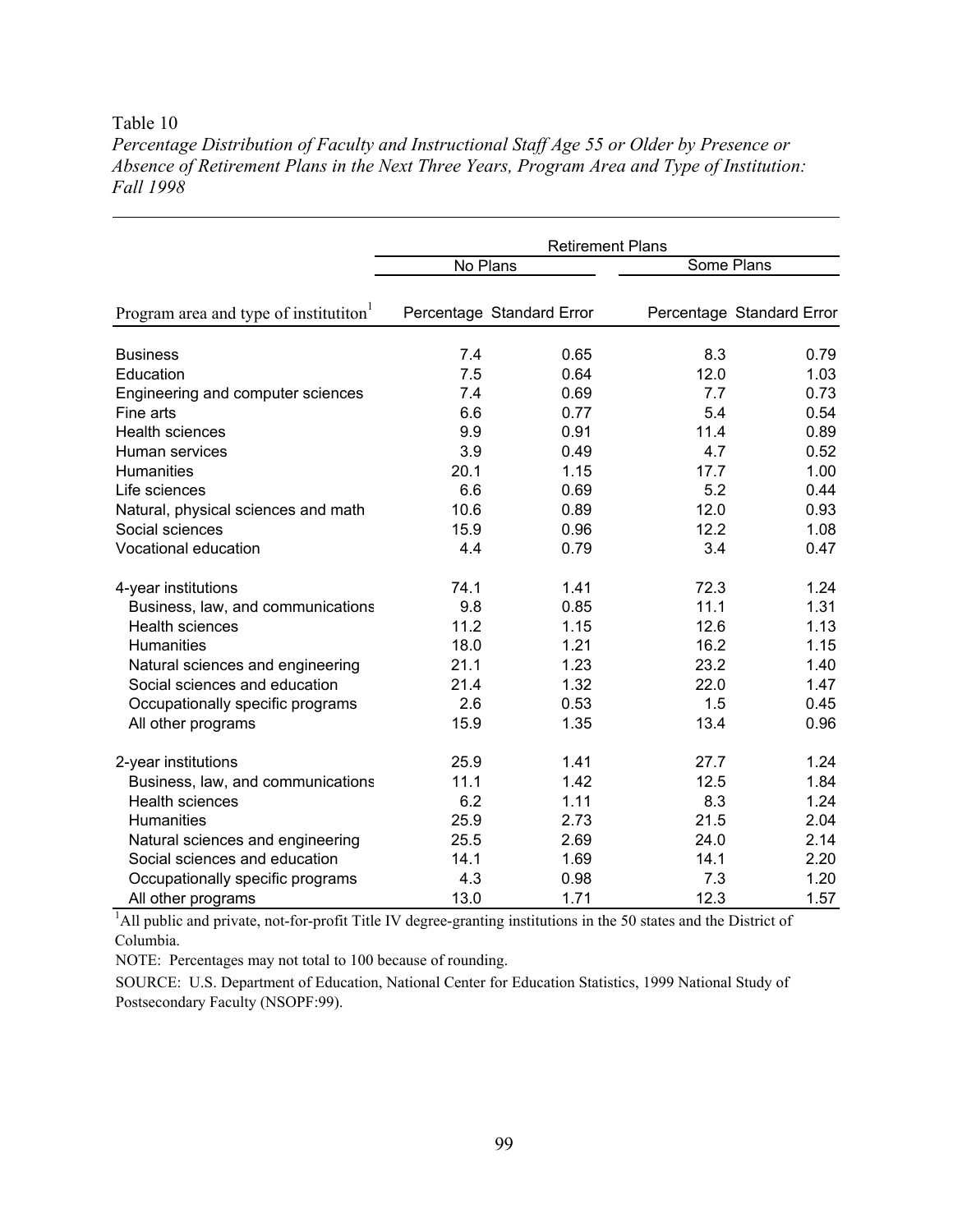average in the fall of 1998 (Table 11). More than three-quarters (86%) of faculty with no plans to retire were between the ages of 55 and 64. Ten percent were 65–69 and 4% were 70 years old or older (Figure 5). Faculty with no plans to retire indicated that they had been in their positions 15 years on average.

Consistent with findings presented in previous sections, a higher percentage of older faculty with no plans to retire were male (70%) than female (30%). The majority of faculty members with no plans to retire were married (76%), although a sizable percentage (15%) were separated, divorced, or widowed. On average, faculty with no plans to retire had one dependent (Table 11).

Forty-three percent of faculty with no plans to retire worked in institutions in the Northeast region of the United States. Twenty-eight percent were employed in institutions in the West, 21% in the southeast, and 8% were employed in institutions in the plains states (Table 12).

Faculty with no plans to retire reported an average basic salary from their institution of \$46,323. Since the majority of faculty members indicated they were married, a sizable portion of their total household income may be attributed to spouse or significant other income. The average income faculty with no plans to retire reported from a spouse or significant other was \$42,045 (Table 12).

Six measures of faculty activity were selected to describe what faculty members with no plans to retire do. The measures include (a) the percentage who taught classes for credit to undergraduates, (b) the average classroom credit hours taught, (c) the average total student credit hours taught, (d) the average for credit class size, (e) recent publications, and (f) career publications.

Faculty members with no plans to retire teach undergraduates. Most (70%) reported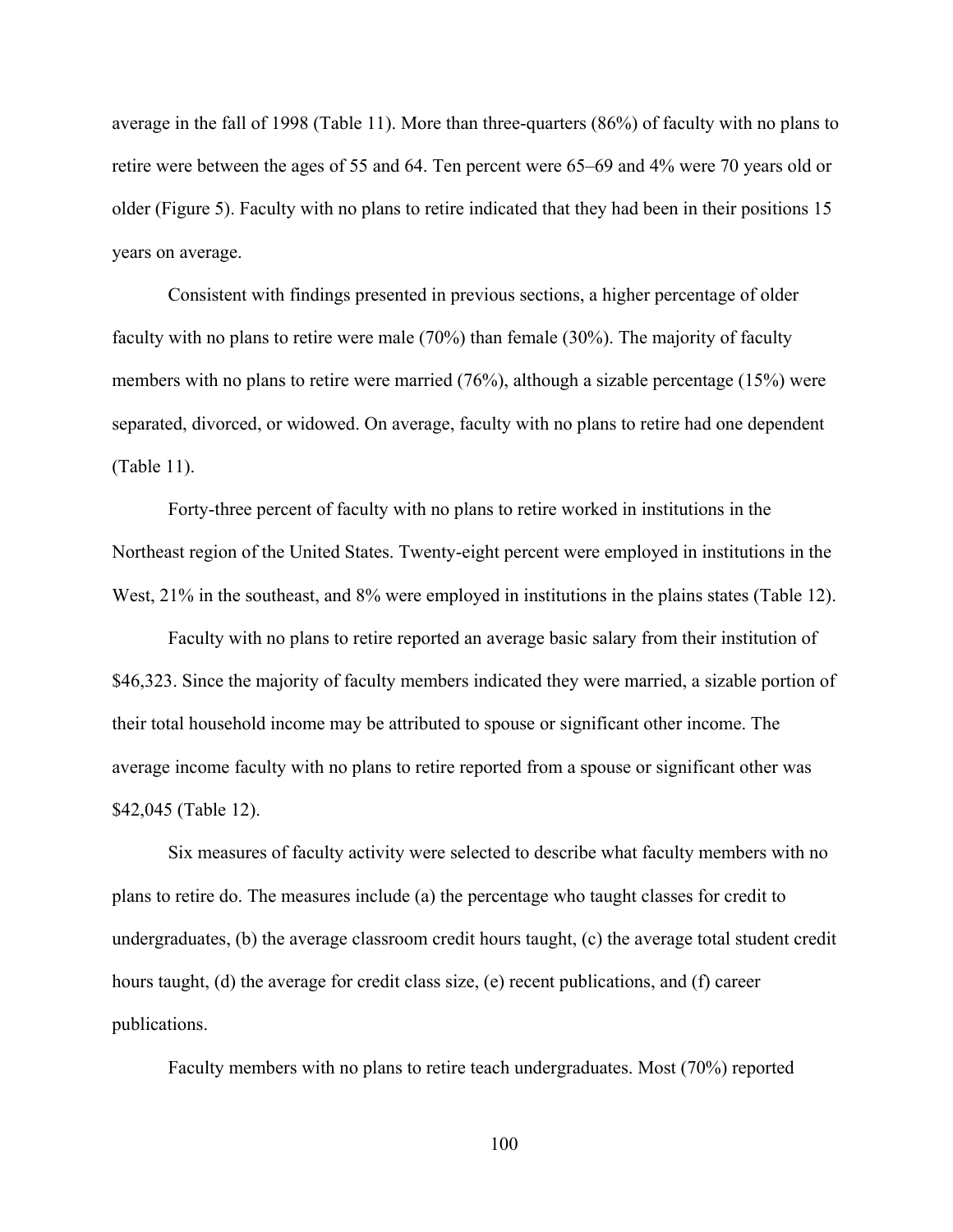## Table 11

| Selected demographic characteristics    |                         |                       |            |                       |  |  |
|-----------------------------------------|-------------------------|-----------------------|------------|-----------------------|--|--|
| of faculty in institutions <sup>1</sup> | <b>Retirement Plans</b> |                       |            |                       |  |  |
|                                         | No Plans                |                       |            | Some Plans            |  |  |
|                                         | Percentage              | <b>Standard Error</b> | Percentage | <b>Standard Error</b> |  |  |
| Age                                     |                         |                       |            |                       |  |  |
| $55 - 64$                               | 85.7                    | 1.22                  | 66.2       | 1.32                  |  |  |
| 65-69                                   | 9.9                     | 0.92                  | 20.8       | 1.00                  |  |  |
| 70 or older                             | 4.5                     | 0.90                  | 13.0       | 1.02                  |  |  |
| Average Age                             | 59.5                    | 0.17                  | 62.9       | 0.16                  |  |  |
| Years in Current Position               |                         |                       |            |                       |  |  |
| $1 - 5$                                 | 24.2                    | 1.20                  | 21.6       | 1.19                  |  |  |
| $6 - 10$                                | 19.0                    | 1.23                  | 12.5       | 0.85                  |  |  |
| $11 - 20$                               | 22.3                    | 1.19                  | 21.1       | 1.21                  |  |  |
| $21 - 30$                               | 24.9                    | 1.21                  | 25.8       | 1.09                  |  |  |
| $31 - 40$                               | 9.6                     | 0.95                  | 19.0       | 1.06                  |  |  |
| Average Years in current position       | 15.2                    | 0.35                  | 18.0       | 0.34                  |  |  |
| Gender                                  |                         |                       |            |                       |  |  |
| Male                                    | 70.3                    | 1.19                  | 69.1       | 1.34                  |  |  |
| Female                                  | 29.7                    | 1.19                  | 30.9       | 1.34                  |  |  |
| <b>Marital Status</b>                   |                         |                       |            |                       |  |  |
| Single, never married                   | 7.3                     | 0.68                  | 7.7        | 0.76                  |  |  |
| Married                                 | 76.0                    | 1.23                  | 77.0       | 1.20                  |  |  |
| Living in marriage-like relationship    | 1.4                     | 0.26                  | 1.3        | 0.21                  |  |  |
| Separated, divorced, or widowed         | 15.4                    | 1.01                  | 14.1       | 0.99                  |  |  |
| <b>Marital Status Collapsed</b>         |                         |                       |            |                       |  |  |
| Attached                                | 77.3                    | 1.20                  | 78.2       | 1.21                  |  |  |
| Unattached                              | 22.7                    | 1.20                  | 21.8       | 1.21                  |  |  |
| Number of Dependents                    |                         |                       |            |                       |  |  |
| $\pmb{0}$                               | 44.5                    | 1.31                  | 51.6       | 1.32                  |  |  |
| $1 - 2$                                 | 45.0                    | 1.33                  | 43.6       | 1.28                  |  |  |
| > 2                                     | 10.5                    | 0.70                  | 4.8        | 0.70                  |  |  |
| Average Number of Dependents            | 1.0                     | 0.03                  | 0.7        | 0.03                  |  |  |

*Percentage Distribution of Faculty and Instructional Staff Age 55 or Older by Presence or Absence of Retirement Plans in the Next Three Years, and Selected Demographic Characteristics: Fall 1998* 

<sup>1</sup>All public and private, not-for-profit Title IV degree-granting institutions in the 50 states and the District of Columbia. NOTE: Percentages may not total to 100 because of rounding.

SOURCE: U.S. Department of Education, National Center for Education Statistics, 1999 National Study of Postsecondary Faculty (NSOPF:99).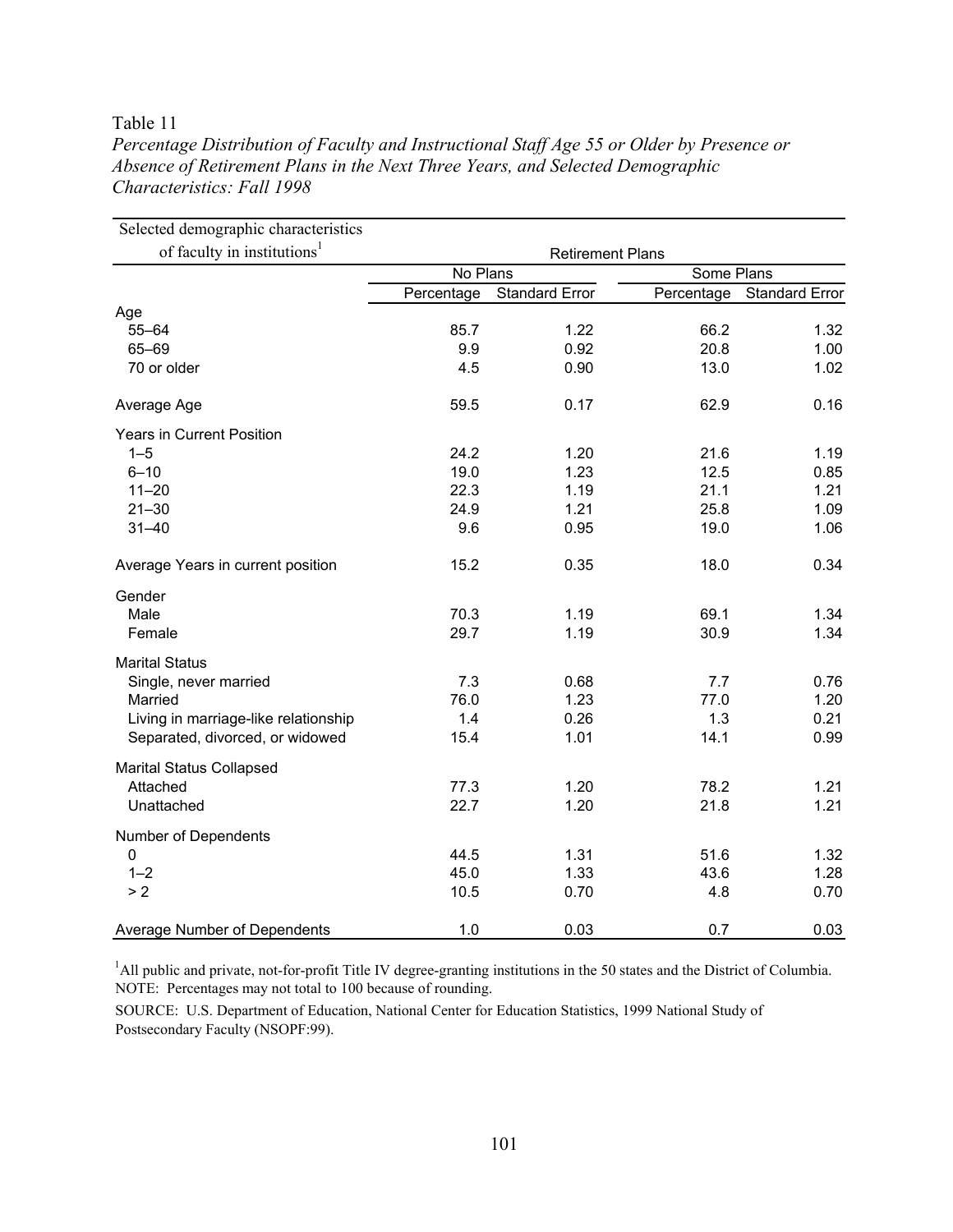

*Figure 5.*Percentage Distribution of Faculty Members with no Plans to Retire in the Next Three Years by Age Category: Fall 1998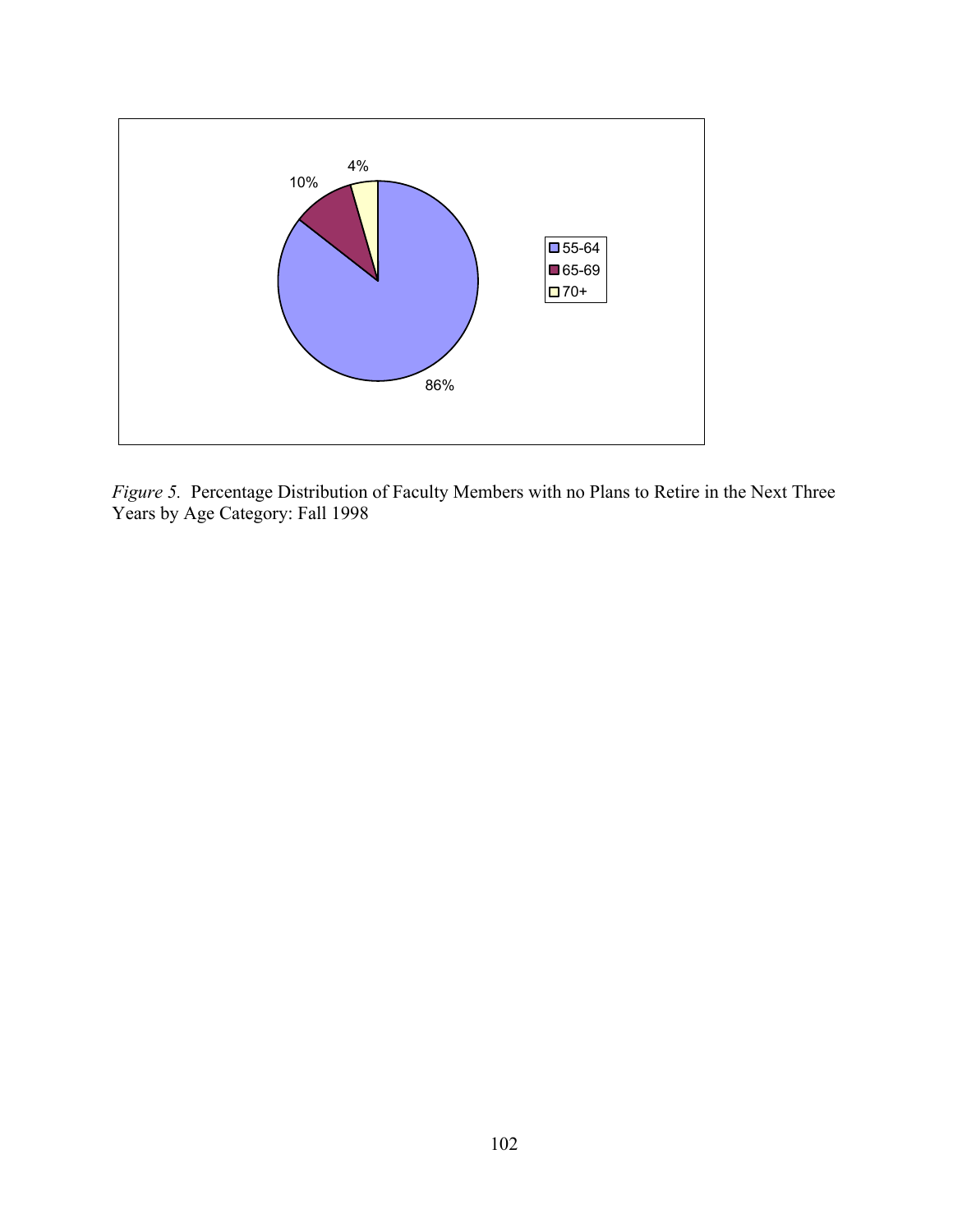## Table 12

|                                            | <b>Retirement Plans</b> |                           |          |                           |  |  |
|--------------------------------------------|-------------------------|---------------------------|----------|---------------------------|--|--|
|                                            | No Plans                |                           |          | Some Plans                |  |  |
| Region and income                          |                         | Percentage Standard Error |          | Percentage Standard Error |  |  |
| Region                                     |                         |                           |          |                           |  |  |
| Northeast                                  | 43.0                    | 2.41                      | 40.4     | 2.08                      |  |  |
| Southeast                                  | 20.5                    | 1.79                      | 21.2     | 1.71                      |  |  |
| Plains                                     | 8.4                     | 1.22                      | 8.0      | 1.13                      |  |  |
| West                                       | 28.2                    | 2.01                      | 30.3     | 2.01                      |  |  |
| Basic salary from institution <sup>1</sup> |                         |                           |          |                           |  |  |
| Less than \$10,000                         | 22.1                    | 1.38                      | 23.5     | 1.33                      |  |  |
| \$10,000-\$24,999                          | 11.8                    | 1.06                      | 11.1     | 0.85                      |  |  |
| \$25,000-\$39,999                          | 11.1                    | 1.02                      | 10.4     | 0.97                      |  |  |
| \$40,000-\$54,999                          | 18.4                    | 0.98                      | 16.5     | 0.92                      |  |  |
| \$55,000-\$69,999                          | 14.1                    | 0.84                      | 18.0     | 1.04                      |  |  |
| \$70,000-\$84,999                          | 9.1                     | 0.74                      | 9.3      | 0.68                      |  |  |
| \$85,000-\$99,999                          | 5.0                     | 0.58                      | 5.0      | 0.60                      |  |  |
| \$100,000-\$114,999                        | 3.3                     | 0.45                      | 2.6      | 0.41                      |  |  |
| \$115,000-\$129,999                        | 1.9                     | 0.38                      | 1.4      | 0.23                      |  |  |
| \$130,000 or more                          | 3.2                     | 0.45                      | 2.4      | 0.40                      |  |  |
| Average basic salary                       | \$46,323                | \$1,223                   | \$44,882 | \$1,057                   |  |  |
| Average spouse or significant other        |                         |                           |          |                           |  |  |
| gross income                               | \$42,045                | \$1,130                   | \$40,365 | \$1,045                   |  |  |

*Percentage Distribution of Faculty and Instructional Staff Age 55 or Older by Presence or Absence of Retirement Plans in the Next Three Years, Region, and Income: Fall 1998* 

<sup>1</sup>All public and private, not-for-profit Title IV degree-granting institutions in the 50 states and the District of Columbia.

NOTE: Percentages may not total to 100 because of rounding. Averages refer to calculated means.

SOURCE: U.S. Department of Education, National Center for Education Statistics, 1999 National Study of Postsecondary Faculty (NSOPF:99).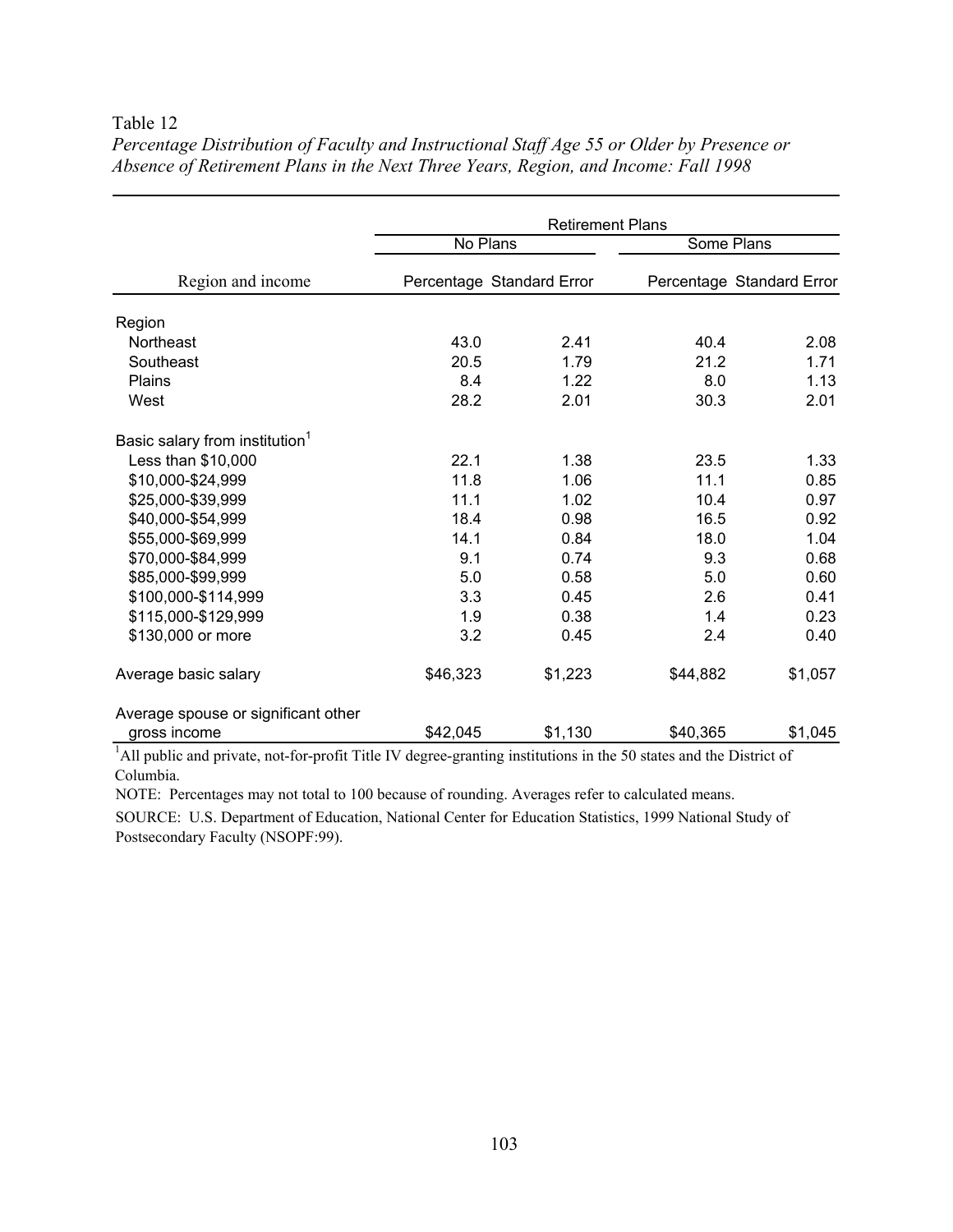teaching classes for credit to undergraduates in the fall of 1998. They reported teaching loads of 10 classroom credit hours on average, 272 student credit hours on average, with 28 students in their classes on average (Table 13). Faculty members with no plans to retire were also actively engaged in research. On average, they reported having four recent publications and 40 publications over the course of their careers.

Faculty members with no plans to retire were overwhelmingly satisfied with their instructional duties (93%), although they were somewhat less satisfied with their job overall (88%). About one-fifth (19%) of faculty members with no plans to retire in the next three years expressed dissatisfaction with other aspects of their job (Table 14).

## *Logistic Regression Analysis*

A logistic regression model was estimated to answer the fourth research question posed in the study. Do employment status, type of institution, institutional control, academic program area, age, years in position, gender, marital status, number of dependents, region, satisfaction, teaching load, research productivity, basic salary of respondent, and spouse or significant other income distinguish older faculty members who have no plans to retire in the next three years from those in the same age group who do have plans to retire? The objective of the logistic regression analysis was to determine if non-financial factors related to the retirement process distinguish faculty members with no plans to retire from faculty who have some plans to retire in the same age group. Findings from the logistic regression analysis are given in this section.

Referring again to equation 1:

$$
\log \frac{P_i}{1 - P_i} = a + BX_i \tag{1}
$$

In this case, the outcome or event of interest is having no plans to retire.  $P_i$  is the probability that a faculty member has no plans to retire in the next three years and  $I - P_i$  is the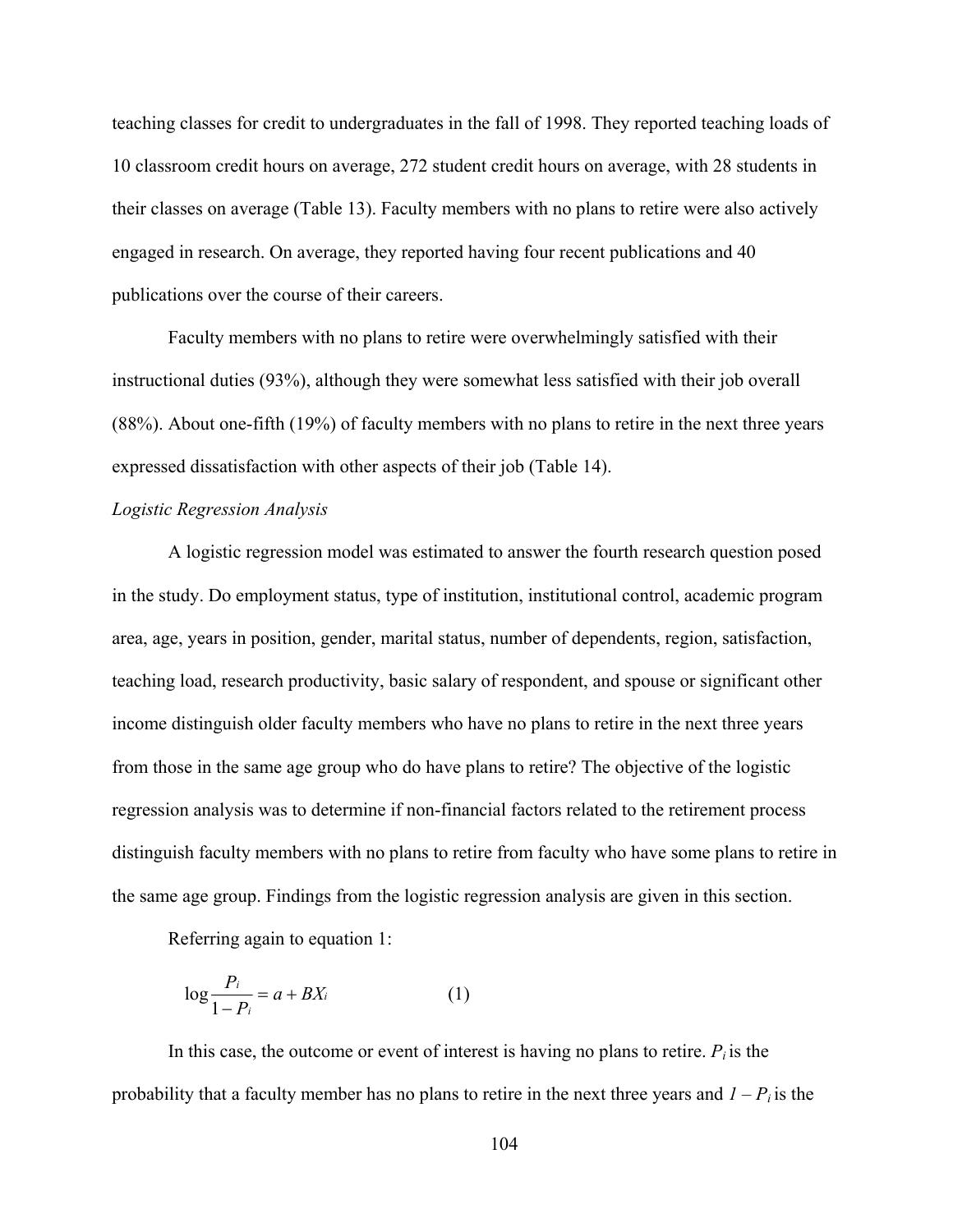## Table 13

*Percentage Distribution of Faculty and Instructional Staff Age 55 or Older by Presence or Absence of Retirement Plans in the Next Three Years, and Selected Characteristics of Faculty Activity: Fall 1998* 

|                                                | <b>Retirement Plans</b> |                           |            |                           |  |  |  |
|------------------------------------------------|-------------------------|---------------------------|------------|---------------------------|--|--|--|
|                                                | No Plans                |                           | Some Plans |                           |  |  |  |
| Faculty activity                               |                         | Percentage Standard Error |            | Percentage Standard Error |  |  |  |
| Taught classes for credit<br>to undergraduates | 70.0                    | 1.52                      | 71.0       | 1.25                      |  |  |  |
| Average classroom credit hours                 | 9.6                     | 0.27                      | 9.6        | 0.37                      |  |  |  |
| Average student credit hours                   | 271.8                   | 12.75                     | 291.8      | 14.68                     |  |  |  |
| Average for credit class size                  | 27.6                    | 0.63                      | 29.4       | 0.97                      |  |  |  |
| Average recent publications[0]                 | 3.9                     | 0.25                      | 2.6        | 0.16                      |  |  |  |
| Average career publications[0]                 | 40.3                    | 2.11                      | 31.3       | 1.40                      |  |  |  |

<sup>1</sup>All public and private, not-for-profit Title IV degree-granting institutions in the 50 states and the District of Columbia.

NOTE: Averages refer to calculated means.

SOURCE: U.S. Department of Education, National Center for Education Statistics, 1999 National Study of Postsecondary Faculty (NSOPF:99).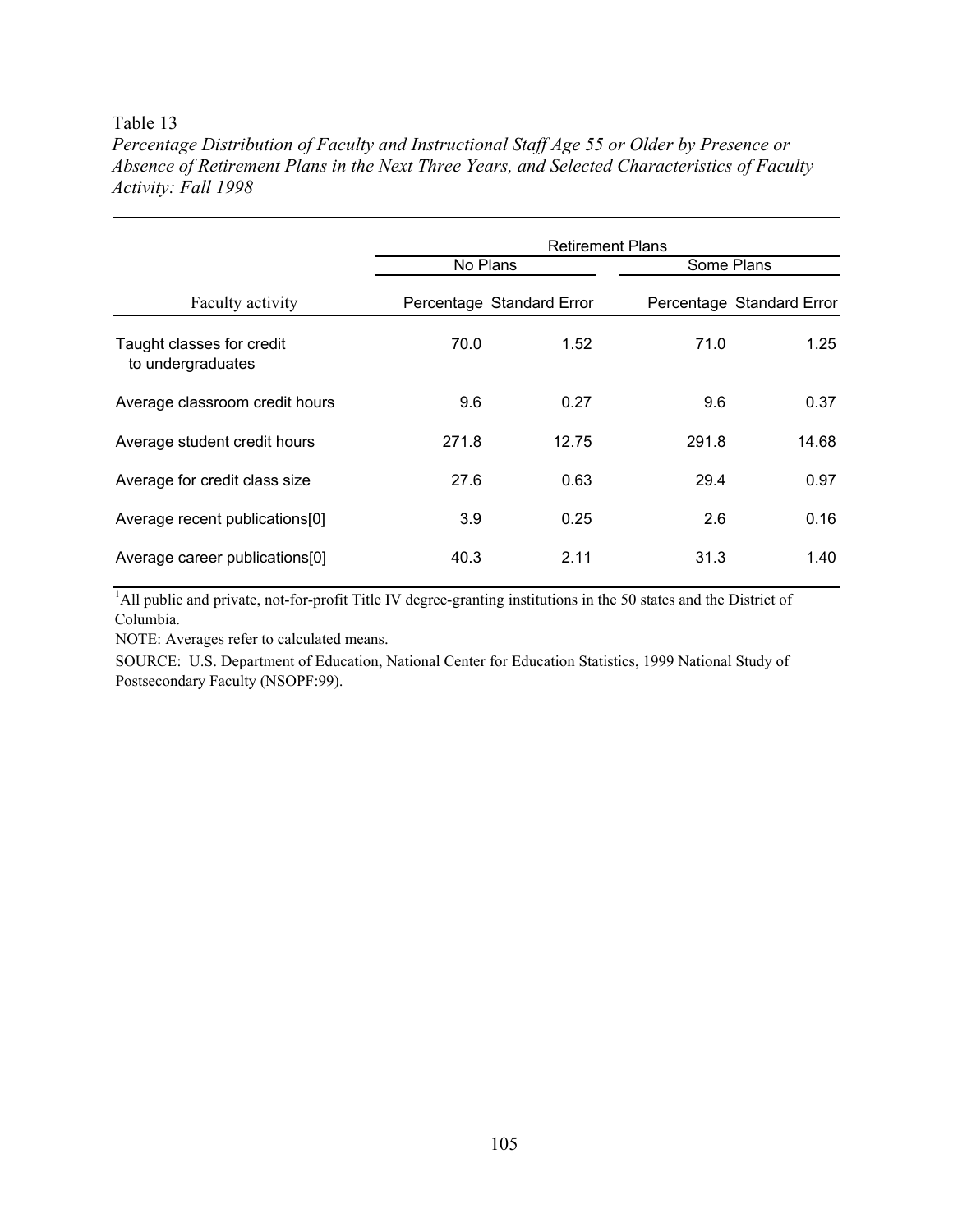## Table 14

*Percentage Distribution of Faculty and Instructional Staff Age 55 or Older by Presence or Absence of Retirement Plans in the Next Three Years, and Level of Satisfaction with Various Aspects of the Job: Fall 1998* 

|                                        | <b>Retirement Plans</b>   |      |            |                           |  |  |
|----------------------------------------|---------------------------|------|------------|---------------------------|--|--|
|                                        | No Plans                  |      | Some Plans |                           |  |  |
| Level of satisfaction                  | Percentage Standard Error |      |            | Percentage Standard Error |  |  |
| Satisfaction with instructional duties |                           |      |            |                           |  |  |
| Dissatisfied                           | 7.2                       | 0.81 | 7.9        | 0.60                      |  |  |
| Satisfied                              | 92.8                      | 0.81 | 92.1       | 0.60                      |  |  |
| Satisfaction with other aspects of job |                           |      |            |                           |  |  |
| Dissatisfied                           | 19.3                      | 1.02 | 15.2       | 0.89                      |  |  |
| Satisfied                              | 80.7                      | 1.02 | 84.8       | 0.89                      |  |  |
| Satisfaction with job overall          |                           |      |            |                           |  |  |
| Dissatisfied                           | 12.1                      | 0.82 | 12.2       | 0.96                      |  |  |
| Satisfied                              | 87.9                      | 0.82 | 87.8       | 0.96                      |  |  |

<sup>1</sup>All public and private, not-for-profit Title IV degree-granting institutions in the 50 states and the District of Columbia.

SOURCE: U.S. Department of Education, National Center for Education Statistics, 1999 National Study of Postsecondary Faculty (NSOPF:99).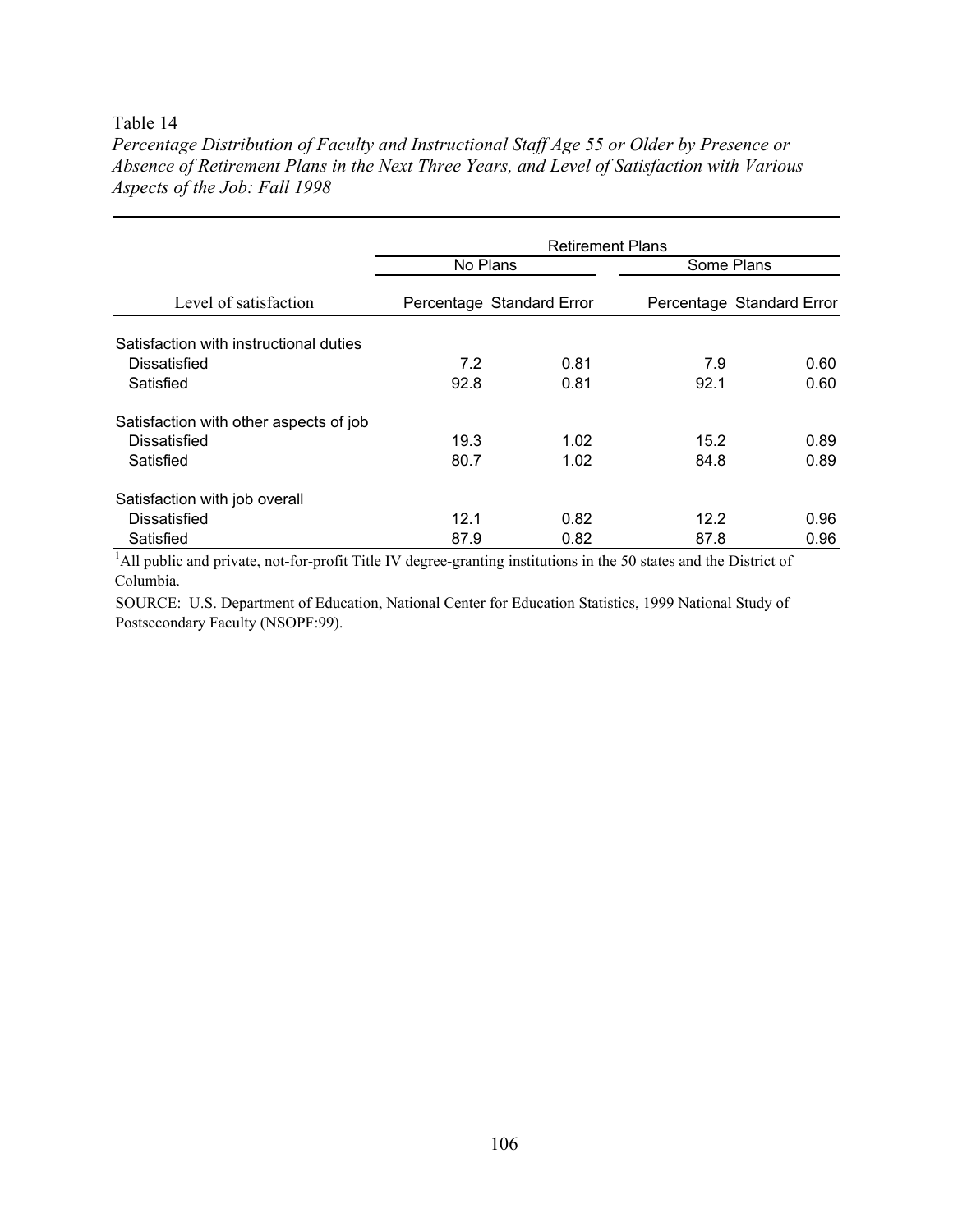probability that the faculty member has some plans to retire. The non-financial characteristics form a set of independent variables, *Xi*, and *a* and *B* are the intercept and the estimated coefficients of each of the independent variables included in the model.

Table 15 shows the results of the logistic regression model distinguishing faculty members with no plans to retire from faculty members who had some retirement plans. There were 5,021 cases representing 308,430 older faculty members retained in the model. The Cox & Snell Pseudo  $R^2$  provides an indication of the strength of the relationship between the outcome variable and the independent variables ( $R^2 = .15$ ). Goodness of fit is reflected by the change in –2 log likelihood (788, 28). Only statistically significant findings for the independent variables are interpreted.

## *Control of Institution.*

The negative coefficient for public institutions  $(-0.36)$  was significant ( $p = 0.0006$ ). The inverse odds-ratio (1.43) indicates that the odds of having no plans to retire were about 43% lower for older faculty employed by public institutions than for older faculty employed in private institutions.

#### *Program Area.*

Two of the coefficients for dummy variables coded to indicate the faculty members' program area were significant. The coefficient for humanities faculty was .35. The coefficient for all other program areas was .31. Each of these coefficients and the corresponding odds-ratios are interpreted relative to the reference group, the omitted category in the dummy coding (natural sciences and engineering). The odds of having no plans to retire were 1.43 times (or 43%) higher for humanities faculty than for natural sciences and engineering faculty. The odds of having no plans to retire were 1.37 times (or 37%) higher for faculty in all other program areas than for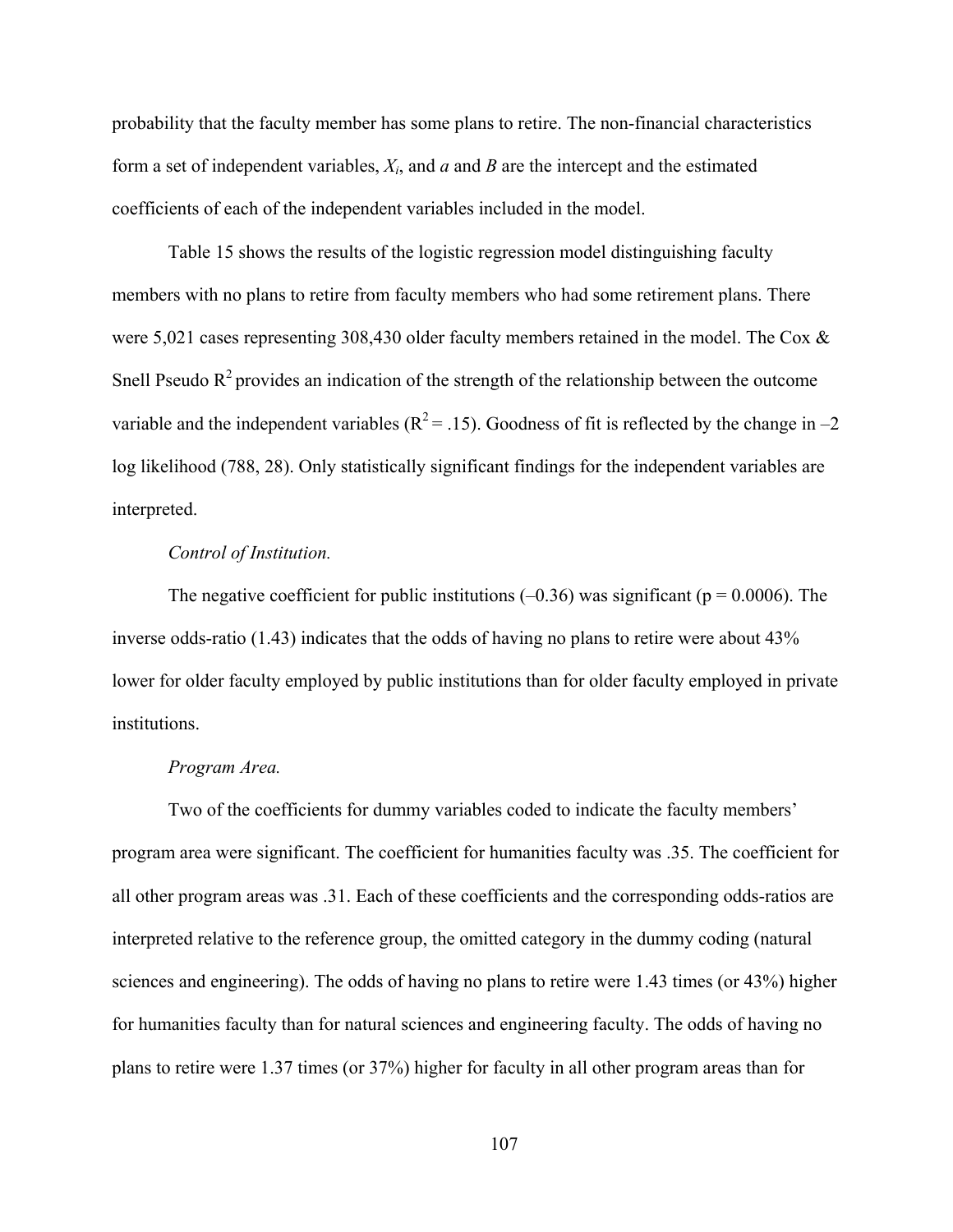| Table 15                                                                    |  |
|-----------------------------------------------------------------------------|--|
| Results of Logistics Regression Analysis of Faculty with No Plans to Retire |  |

|                                          | Beta<br>Coefficient | Standard<br>Error | t-test<br>$\beta = 0$ | p-value      | Odds<br>Ratio | Inverse<br>Odds<br>Ratio |
|------------------------------------------|---------------------|-------------------|-----------------------|--------------|---------------|--------------------------|
| Independent Variable                     |                     |                   |                       |              |               |                          |
| Intercept                                | 8.55                | 0.78              | 10.90                 | $0.0000$ *** | 5165.51       |                          |
| $4$ -year                                | 0.04                | 0.11              | 0.37                  | 0.7130       | 1.04          | 0.96                     |
| $(2-year)$                               |                     |                   |                       |              |               |                          |
| Public                                   | $-0.36$             | 0.10              | $-3.45$               | $0.0006$ *** | 0.70          | 1.43                     |
| (Private)                                |                     |                   |                       |              |               |                          |
| Business, law, and communications        | $-0.10$             | 0.17              | $-0.56$               | 0.5783       | 0.91          | 1.10                     |
| <b>Health sciences</b>                   | $-0.17$             | 0.15              | $-1.12$               | 0.2612       | 0.85          | 1.18                     |
| <b>Humanities</b>                        | 0.35                | 0.14              | 2.59                  | $0.0095**$   | 1.43          |                          |
| Social sciences and education            | 0.06                | 0.14              | 0.45                  | 0.6542       | 1.06          |                          |
| Occupationally specific programs         | $-0.18$             | 0.24              | $-0.73$               | 0.4659       | 0.84          | 1.19                     |
| All other program areas                  | 0.31                | 0.16              | 2.00                  | $0.0460*$    | 1.37          |                          |
| (Natural sciences and engineering)       |                     |                   |                       |              |               |                          |
| Southeast                                | $-0.11$             | 0.11              | $-1.04$               | 0.2993       | 0.89          | 1.12                     |
| <b>Plains</b>                            | 0.00                | 0.15              | 0.02                  | 0.9838       | 1.00          |                          |
| West                                     | $-0.11$             | 0.10              | $-1.01$               | 0.3102       | 0.90          | 1.11                     |
| (Northeast)                              |                     |                   |                       |              |               |                          |
| Part-time                                | 0.11                | 0.13              | 0.90                  | 0.3674       | 1.12          |                          |
| (Full-time)                              |                     |                   |                       |              |               |                          |
| Years in current position at institution | $-0.02$             | 0.01              | $-3.64$               | $0.0003$ *** | 0.98          | 1.02                     |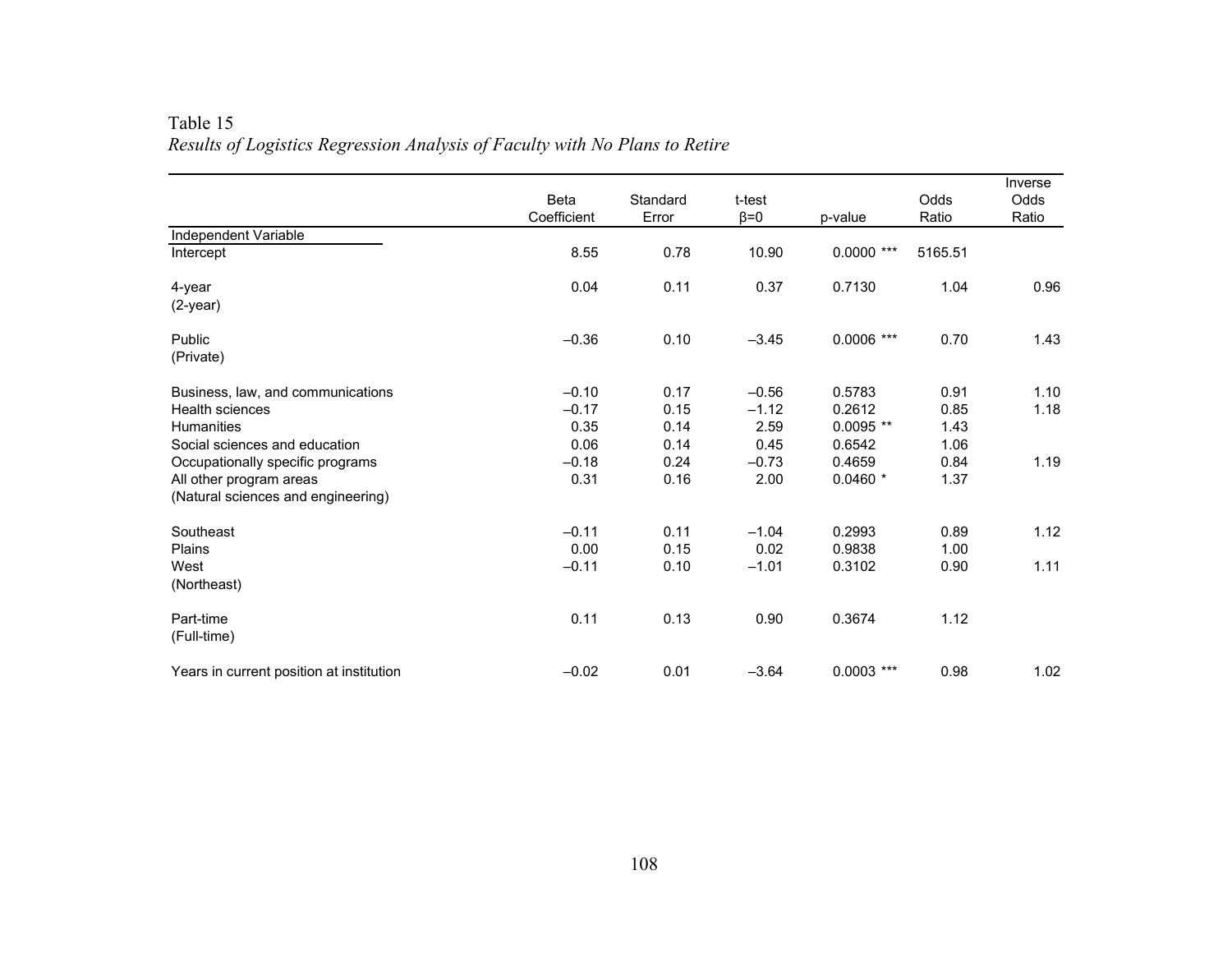# Table 15 (continued)

| Results of Logistics Regression Analysis of Faculty with No Plans to Retire |  |  |
|-----------------------------------------------------------------------------|--|--|
|-----------------------------------------------------------------------------|--|--|

|                                                                    | <b>Beta</b><br>Coefficient | Standard<br>Error | t-test<br>$\beta = 0$ | P-value      | Odds<br>Ratio | Inverse<br><b>Odds</b><br>Ratio |
|--------------------------------------------------------------------|----------------------------|-------------------|-----------------------|--------------|---------------|---------------------------------|
| Independent Variable                                               |                            |                   |                       |              |               |                                 |
| Taught classes for credit to ug                                    | 0.06                       | 0.12              | 0.50                  | 0.6164       | 1.06          |                                 |
| Total classroom credit hours                                       | 0.01                       | 0.01              | 1.10                  | 0.2728       | 1.01          |                                 |
| Total student credit hours                                         | $-0.00$                    | 0.00              | $-0.98$               | 0.3293       | 1.00          | 1.00                            |
| Average for credit class size                                      | 0.00                       | 0.00              | 0.02                  | 0.9876       | 1.00          | 1.00                            |
| Recent publications                                                | 0.01                       | 0.01              | 2.02                  | $0.0431$ *   | 1.01          |                                 |
| Career publications                                                | 0.00                       | 0.00              | 3.82                  | $0.0001$ *** | 1.00          |                                 |
| Job satisfaction: Instructional duties                             | $-0.35$                    | 0.15              | $-2.29$               | $0.0219$ *   | 0.70          | 1.43                            |
| Job satisfaction: Other aspects of job                             | 0.41                       | 0.16              | 2.57                  | $0.0103 *$   | 1.50          |                                 |
| Satisfaction with job overall                                      | $-0.41$                    | 0.17              | $-2.41$               | $0.0158$ *   | 0.66          | 1.52                            |
| Age                                                                | $-0.14$                    | 0.01              | $-11.24$              | $0.0000$ *** | 0.87          | 1.15                            |
| Male<br>(Female)                                                   | 0.19                       | 0.10              | 1.83                  | 0.0666       | 1.21          |                                 |
| Attached<br>(Unattached)                                           | $-0.24$                    | 0.12              | $-1.96$               | $0.0495*$    | 0.79          | 1.27                            |
| Number of dependents                                               | 0.16                       | 0.04              | 3.79                  | $0.0002$ *** | 1.17          |                                 |
| Basic salary                                                       | 0.00                       | 0.00              | 0.27                  | 0.7837       | 1.00          |                                 |
| Spouse or significant other income                                 | 0.00                       | 0.00              | 0.48                  | 0.6323       | 1.00          |                                 |
| Number of cases in the analysis                                    | 5,021                      | 308,430           |                       |              |               |                                 |
| Pseudo $R^2$ (Cox & Snell)                                         | 0.145274                   |                   |                       |              |               |                                 |
| Approximate Chi-Square (-2Log Likelihood)=788 with 28 df (p=.0000) |                            |                   |                       |              |               |                                 |
|                                                                    |                            |                   |                       |              |               |                                 |

\*\*\* p < 0.001 \*\* p < 0.01 \* p < 0.05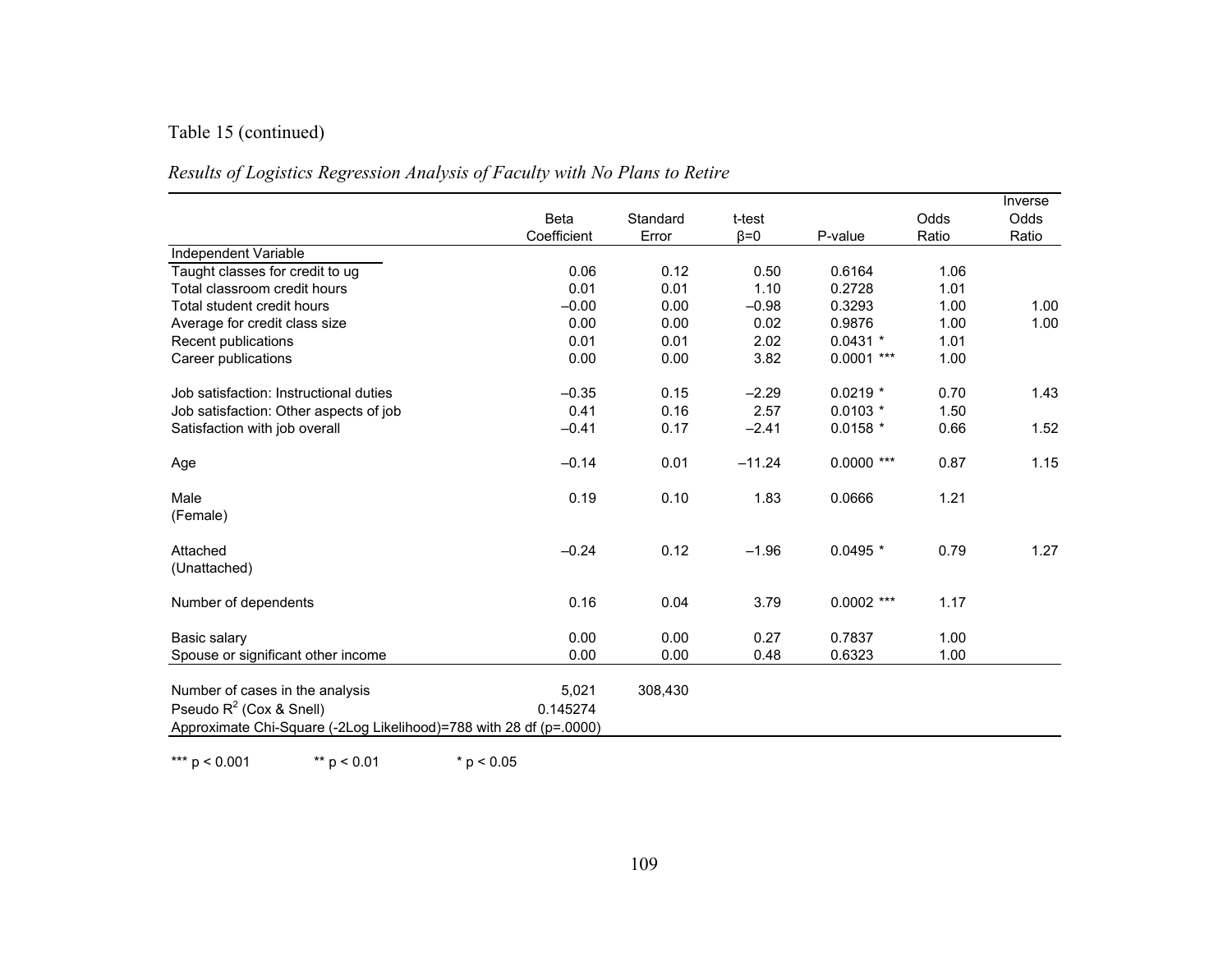faculty who taught natural sciences and engineering.

## *Years in Current Position.*

The beta coefficient for "years in current position" is –0.02. This coefficient estimate indicates that increases in the number of years older faculty members have held their current position decreases the chances that they have no plans to retire in the next three years. The oddsratio associated with this result is .98. Since the beta coefficient was negative  $(-0.02)$ , the inverse odds-ratio was calculated to make the interpretation more intuitive for the reader. For each additional year an older faculty member has held their current position, the odds of having no plans to retire changes by a factor of .98, holding the other variables constant in the model. The inverse of the odds-ratio is 1.02, indicating that other things being equal, each additional year an older faculty member has held their current position reduces the odds that they have no plans to retire by about 2%.

## *Research Productivity.*

Two of the six faculty activity measures had statistically significant beta coefficients in the model. Both of these measures were related to research productivity. No significant differences were observed for the instructional activity measures. The beta coefficient for "recent publications" is 0.01. This coefficient estimate indicates that increases in recent publications on average increases the chances that older faculty members have no plans to retire in the next three years. The odds-ratio associated with this result is 1.01. Other things being equal, each additional recent publication older faculty members have on average increases the odds of having no plans to retire by about 1%.

Although the beta coefficient for "career publications" is statistically significant, its value is 0.00, which means that the odds ratio is 1.00. In other words, holding the other independent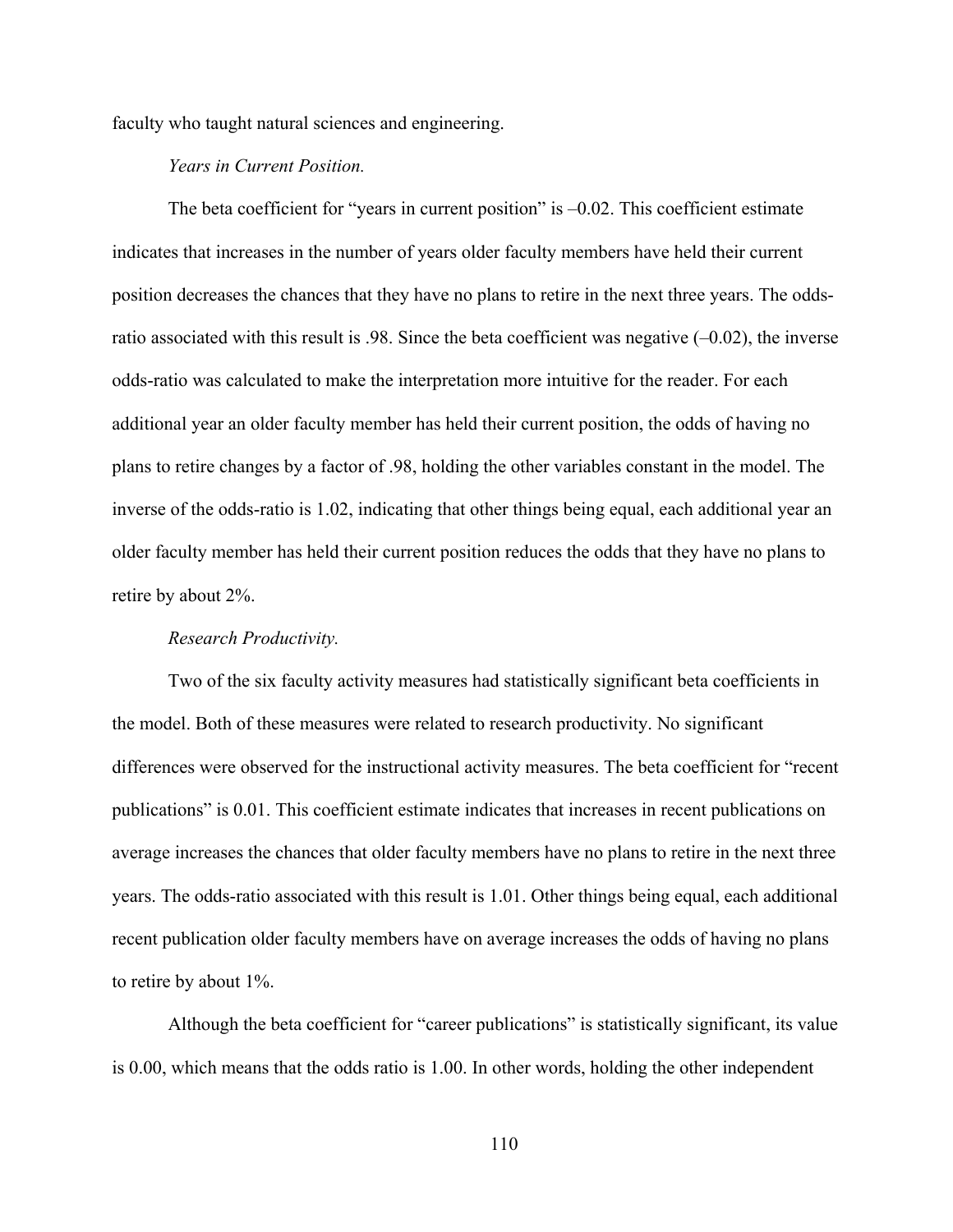variables constant, the probability that faculty have no plans to retire and the probability that faculty have some plans to retire are the same regardless of the number of career publications.

#### *Satisfaction.*

All of the independent variables included in the model to measure satisfaction produced significant beta coefficients at the  $p < .05$  level. Two of the coefficients were negative. The beta coefficient for the item measuring job satisfaction with instructional duties was –.35. The beta coefficient for the item measuring satisfaction with the job overall was –.41. It is necessary to interpret these findings relative to the coding for these variables, however. The satisfaction items were coded 1=Dissatisfied, 2=Satisfied. The odds of having no retirement plans were 43% higher for older faculty members who were satisfied with their instructional duties than for those who were dissatisfied. Likewise, the odds of having no retirement plans were 52% higher for older faculty members who were satisfied with their jobs overall than for those who were dissatisfied. However, the beta coefficient for the item measuring satisfaction with other aspects of the job (.41) (excluding instructional duties) indicated that the odds of having no plans to retire in the next three years were 50% lower for those who were satisfied with other aspects of their job than for those who were dissatisfied.

#### *Age.*

The beta coefficient for age is –0.14. This coefficient estimate indicates that increases in the age of older faculty members decreases the chances that they have no plans to retire in the next three years. The odds-ratio associated with this result is .87. Each additional year of age decreases the odds that faculty will have no retirement plans by about 15%.

## *Marital Status.*

Being attached (either married or living in a marriage-like relationship) decreases the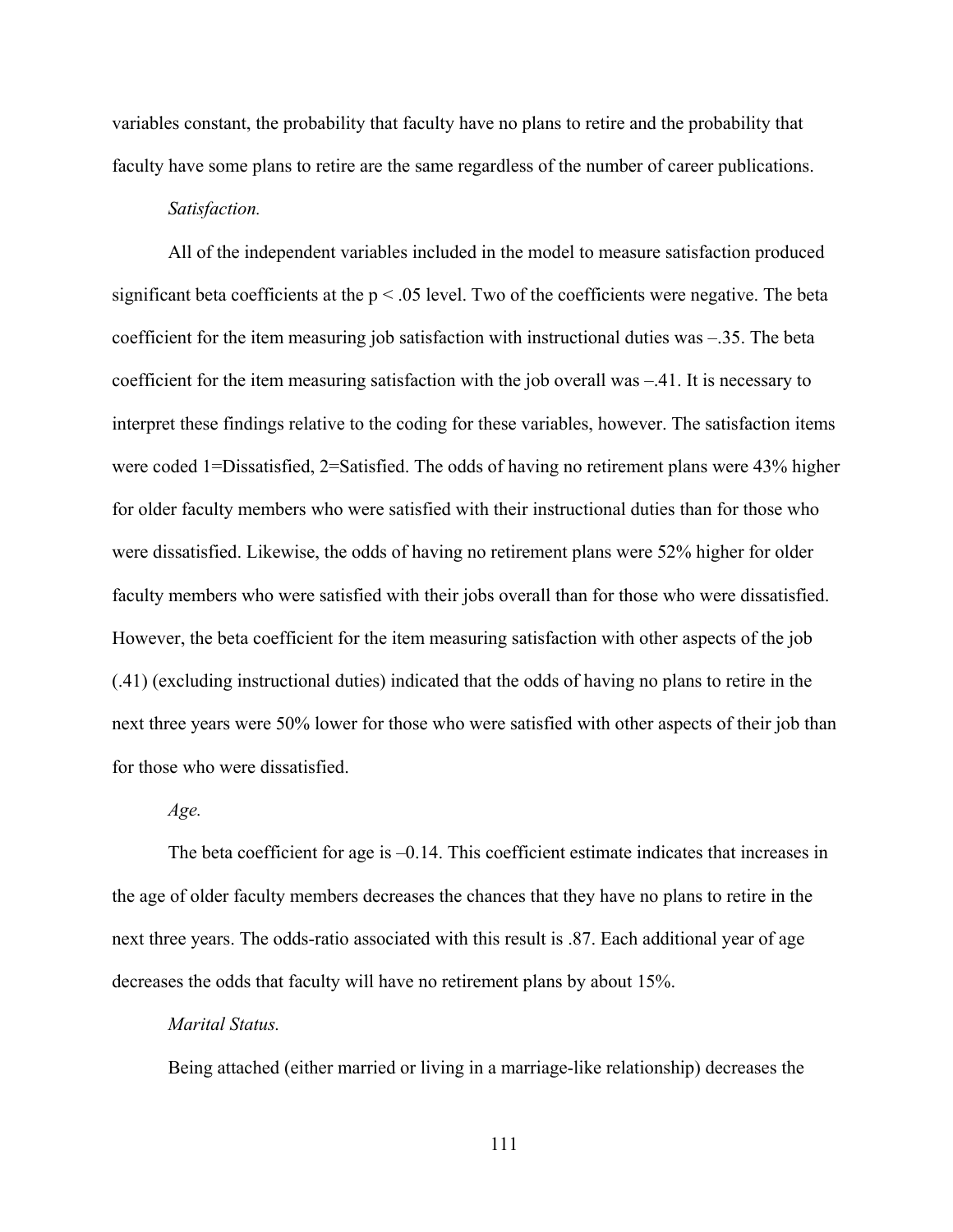odds that faculty members have no plans to retire by about 27%. The beta coefficient is negative (–0.24). The odds-ratio is .79 and the inverse odds-ratio is 1.27.

## *Number of Dependents.*

Finally, the beta coefficient for number of dependents is .16. This coefficient estimate indicates that increases in the number of dependents increases the chances that older faculty members will have no plans to retire in the next three years. The odds-ratio associated with this result is 1.17. Each additional dependent on average increases the odds that faculty will have no retirement plans by about 17%.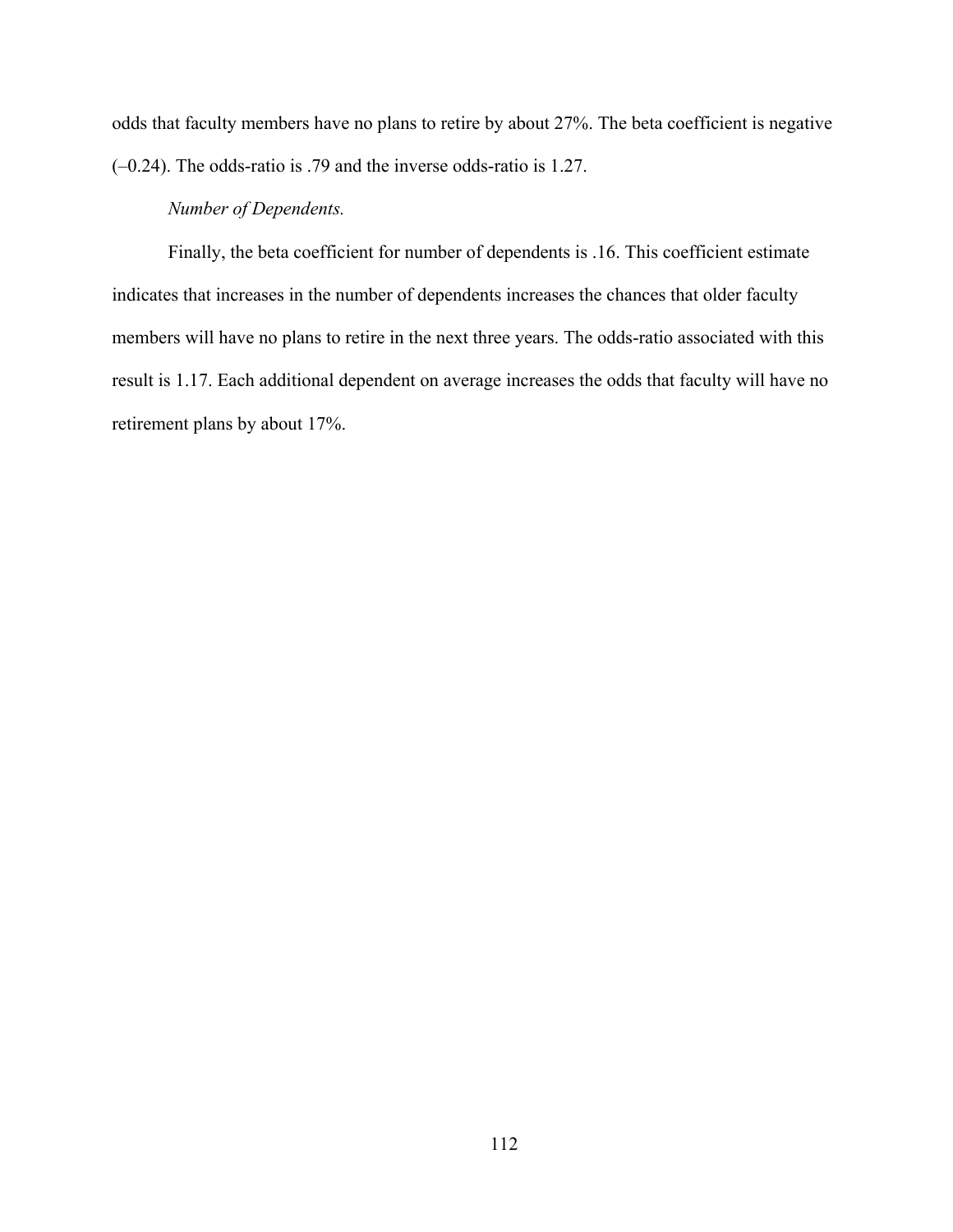#### Chapter Five – Discussion

This study was designed to examine the non-financial factors related to the retirement process for selected faculty groups. Key components of the design included selecting faculty groups for analysis and identifying the non-financial factors related to the retirement process. Two faculty groups were selected: (a) faculty who had previously retired from another position and (b) faculty members with no plans to retire in the next three years. The non-financial factors were identified through a review of the literature and included (a) employment characteristics, (b) demographic characteristics, (c) activity measures, and (d) satisfaction items. A combination of descriptive statistics and logistic regression analysis were used to answer the four research questions posed in the study— two each for each of the two faculty groups. The purpose of this chapter is to discuss the results within the context of the literature and to identify some potential considerations related to associated policy issues. The chapter concludes with some ideas for future research.

The purpose of this study was to examine non-financial factors related to the retirement process of selected faculty groups. Results are generalizable across institutions because rigorous procedures were applied to a representative sample of respondents of the faculty population nationwide. There are seven major findings.

- 1. Previously retired faculty members may be a substantial pool of qualified, productive talent intrinsically motivated to be part of an academic environment on a part-time basis because their financial status is not solely dependent on basic salary from the institution.
- 2. The results of the current study indicate further complexities related to describing the average age at retirement. Additional indicators distinguishing age at retirement from a career position versus age at retirement from all paid employment may also be needed to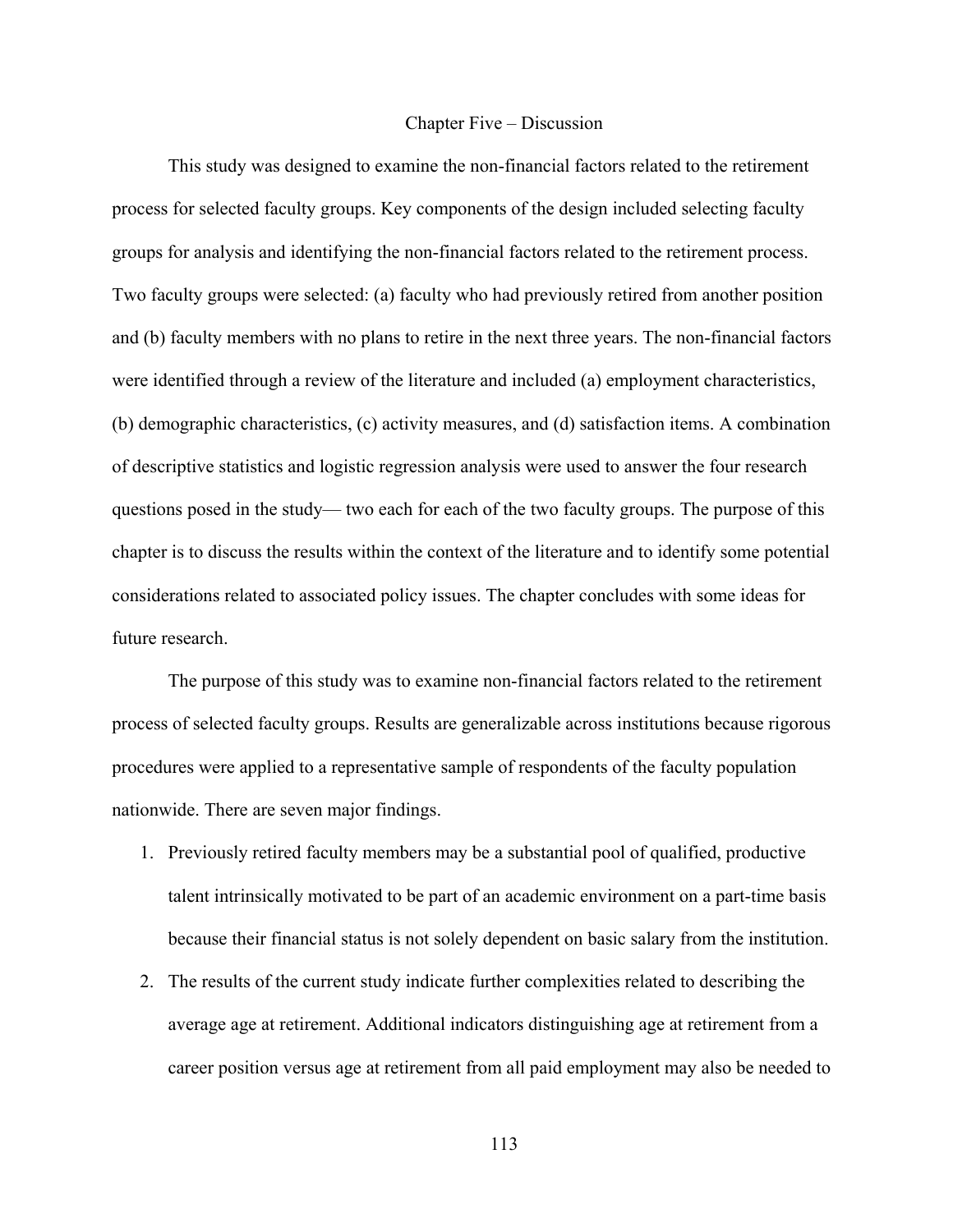fully describe the issue.

- 3. Employment status, years in current position, program area, age, gender, geographic region, average class size, and satisfaction with other aspects of the job (excluding instructional duties) were distinguishing characteristics of previously retired faculty members.
- 4. A sizeable portion of older faculty has not yet reached traditional retirement age.
- 5. The impact of uncapping mandatory retirement ages for tenured faculty may not have yet been fully realized— even eight years after the legislation took effect.
- 6. The evidence does not support objections from the higher education community in opposition to uncapping. While institutions may have to continue retirement contributions for longer periods, faculty with no plans to retire reported an average basic salary from their institution of only \$46,323. However, the reader is reminded that both full- and part-time salaries were included in the average. Neither do faculty activity measures support the claim that older faculty members are ineffective. On the contrary, they reported teaching loads consisting of 10 classroom credit hours, 272 student credit hours, and 28 students in their classes on average. Faculty members with no plans to retire were also actively engaged in research. On average, they reported having four recent publications and 40 publications over the course of their careers.
- 7. Control of institution, program area, years in current position, age, marital status, number of dependents, recent publications, career publications, and satisfaction were distinguishing characteristics of faculty members with no plans to retire in the next three years.

Many who have studied faculty retirement before have focused on the impact of changes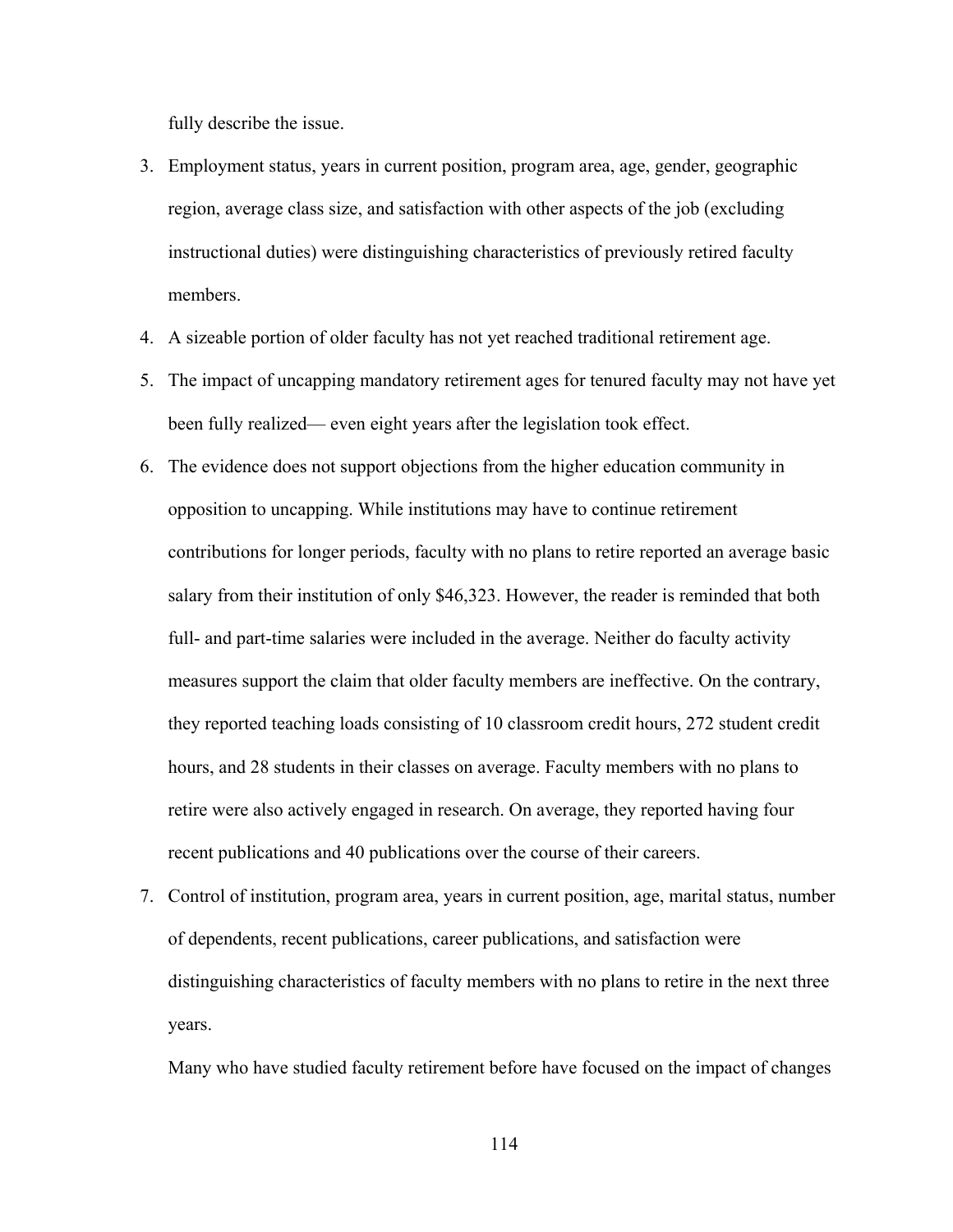in federal legislation and the elimination of mandatory retirement ages for tenured faculty members. This study focused on the non-financial factors related to the retirement process for two selected faculty groups. The two faculty groups selected were (a) faculty who had previously retired from another position and (b) faculty members with no plans to retire in the next three years. The non-financial factors included were (a) employment characteristics, (b) demographic characteristics, (c) activity measures, and (d) satisfaction items. Major findings highlight the complexities of both the retirement process and the academic labor market.

The first and third research questions focused on describing the characteristics of the two faculty groups selected for the study. The first research question focused on older faculty who had previously retired from another position. The third research question focused on older faculty with no plans to retire in the next three years. Each of the two groups are discussed in turn.

Results indicate that a substantial number of faculty members nationwide have previously retired from another position and may make up a sizable percentage of the part-time academic labor force. Three-quarters (74%) of previously retired faculty members were employed part time. Tuckman (1978) identified these individuals as one component of the part-time academic labor force, dubbing them the semi-retired, but little if any research has been conducted since that time to explore the characteristics of these faculty members or to determine how they approach decision-making about retirement. This study contributes to the body of literature on faculty issues in general by providing descriptive data on previously retired, or semi-retired faculty.

Results were consistent with Tuckman's (1978) earlier findings. The percentage of women in the semi-retired category was low relative to the other groups, reflecting perhaps the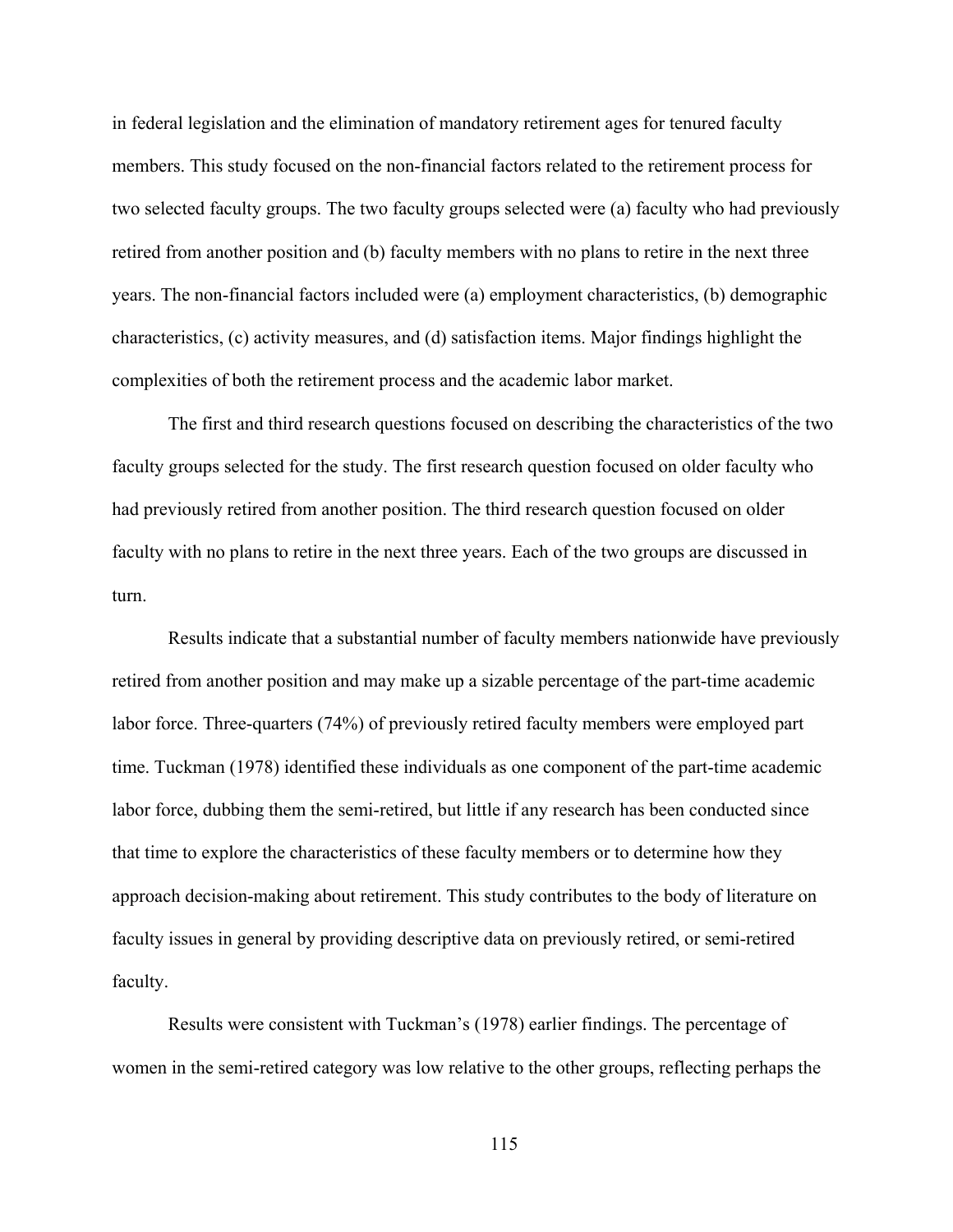low percentage of older women in academe (Tuckman, 1978). Twenty years later, a higher percentage of older faculty were male than female, both in the faculty population in general and in the population of previously retired faculty, specifically.

Previously retired faculty members were employed in all types of institutions, but were more concentrated in public institutions. Although a higher percentage of previously retired faculty were employed in 4-year institutions, public 2-year institutions had the largest share overall relative to other institution types. They were employed across academic disciplines, however the percentage distribution by program area varied by type of institution. For example, within 4-year institutions, 29% of PREF reported their primary teaching discipline was in social sciences and education, compared with 16% in 2-year institutions. On the other hand, within 2 year institutions, 24% of PREF reported their primary teaching discipline was in natural sciences and engineering compared with 18% in 4-year institutions. These results support the conclusion suggested by other researchers that type and control of institution and program area create unique labor markets within higher education (Clark, 1997; Dey, Vander Putten, Han, & Coles, 1997; Rees & Smith, 1991).

Faculty members may have in some sense a unique combination of control over their circumstances of work and personal investment in the job situation, with an identity tied to their work through their academic discipline, not necessarily to a particular institution. Clark (1997) has suggested that understanding faculty work may require disaggregation into the "small worlds" of the individual disciplines and the particular contexts of the many strata of institutions. Likewise, understanding faculty retirement may require disaggregation to identify the influence of unique "labor markets" on the retirement decision-making process. Findings from the current research support this proposition. The unique labor markets of the academic disciplines may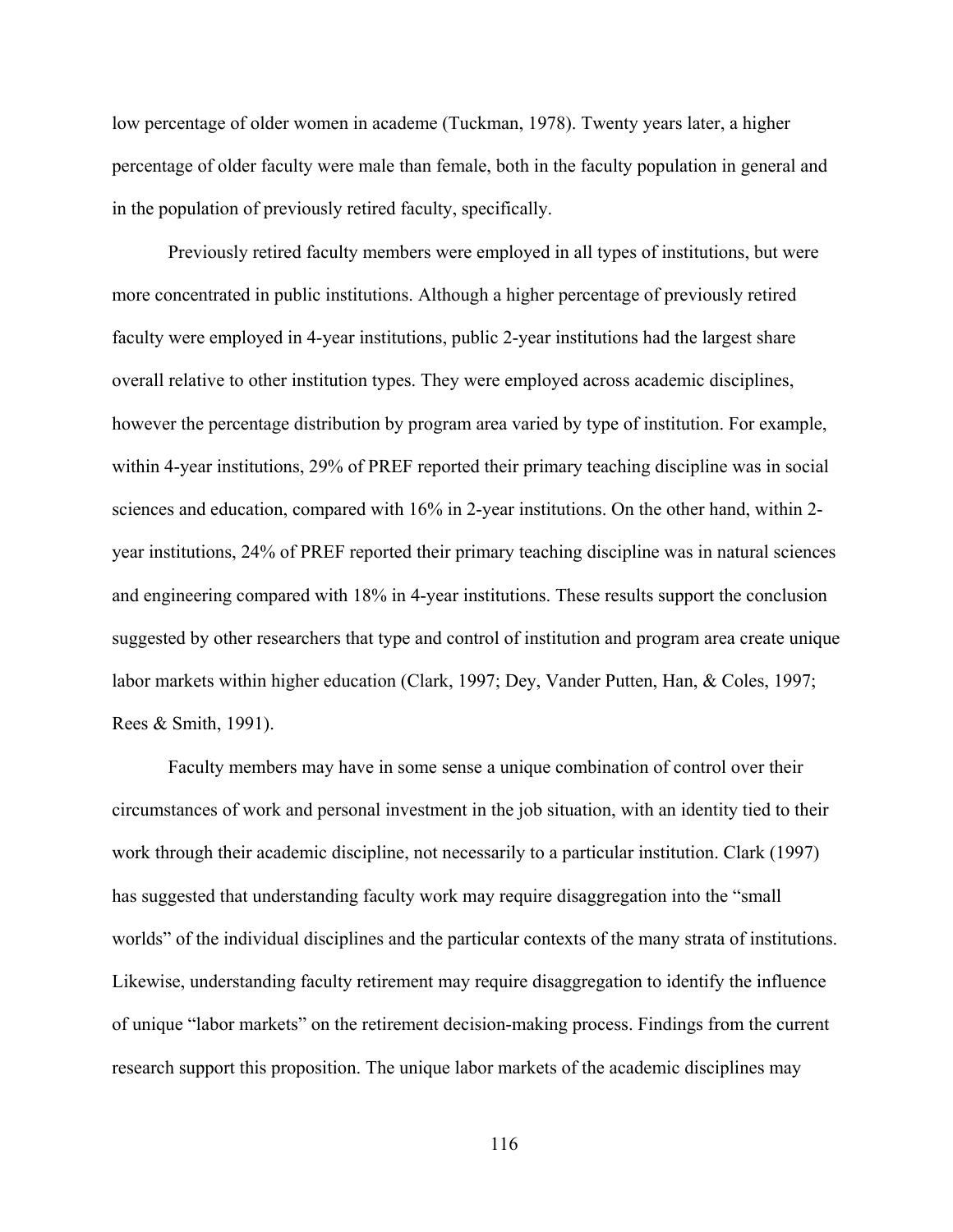affect the demand for older faculty members who have retired from another position, for example.

Previously retired faculty members were older on average than the older faculty population in general. PREF were 64 years old on average compared with an average age of 61 for the older faculty population. One-fifth (21%) of previously retired faculty members were 70 years old or older. The Carnegie Foundation (1990) found that early retirement might offset the effect of uncapping on the increase in the average age at retirement. They suggested two indicators might be needed including (a) the average age at retirement for all faculty members and (b) the average age at retirement for faculty members who have not participated in an incentive early retirement program. The results of the current study indicate further complexities related to describing the average age at retirement. Additional indicators distinguishing age at retirement from a career position versus age at retirement from all paid employment may also be needed to fully describe the issue.

Most previously retired faculty members teach undergraduates (66%). In the fall of 1998, PREF were teaching 9 credit hours with an average of 24 students per class. They were overwhelmingly satisfied with their instructional duties (93%) and their job overall (91%). They expressed lower levels of satisfaction with other aspects of their job (excluding instructional duties), however. They were engaged in research producing two recent publications on average and an average of 26 publications over the course of their careers. These findings are consistent with earlier studies that examined career age and research and scholarly activity (Bayer & Dutton, 1977) and career age and student evaluations of teaching effectiveness (Kinney & Smith, 1992). Previously retired faculty members may be a substantial pool of qualified, productive talent intrinsically motivated to be part of an academic environment on a part-time basis because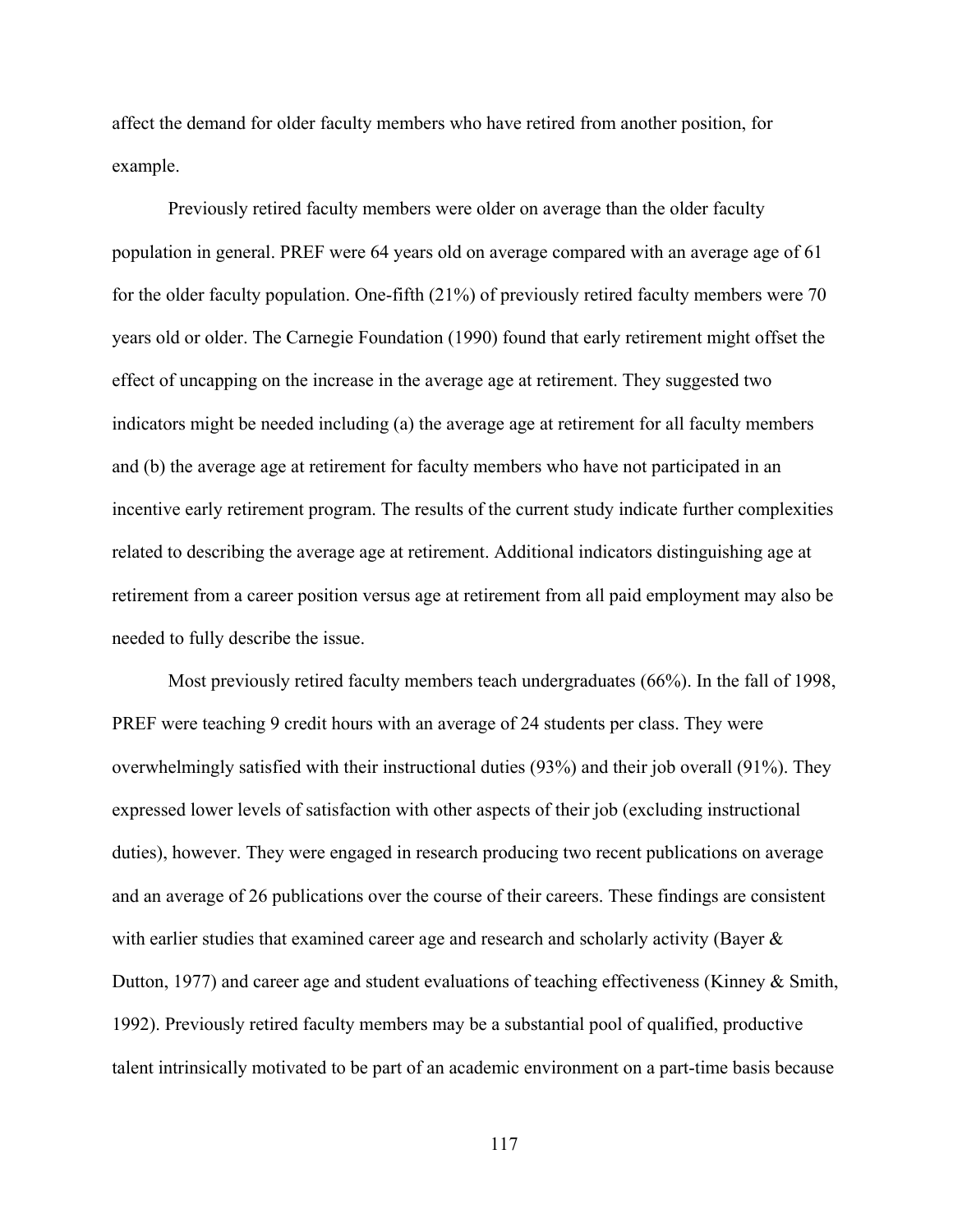their financial status is not solely dependent on basic salary from the institution.

The third research question focused on older faculty with no plans to retire in the next three years. Understanding the characteristics of older faculty members who have no plans to retire is central to understanding the impact of uncapping mandatory retirement ages for tenured faculty members as part of the ADEA amendments. The findings contribute to the literature by providing recent national data on the characteristics of older faculty (those 55 and older) with no plans to retire in the next three years. The study contributes significantly to the literature by providing national data on this group of faculty for the first time since uncapping took effect January 1, 1994. The previous cycle of NSOPF was conducted in academic year 1992-93. The current cycle of NSOPF was conducted in academic year 1998-99.

But, there may be substantial generational or cohort effects inherent in these data. In other words, as groups of faculty reach a certain age they will not have experienced the same social and legal context as the cohorts either preceding or following them. Using cross-sectional data is a limitation in studying this issue, then. Longitudinal data would be more appropriate to assess the impact of eliminating mandatory retirement ages for tenured faculty; however, longitudinal data are effectively cost-prohibitive (Bayer & Dutton, 1977). Effectively monitoring the characteristics of older faculty who have no plans to retire may offer the best information available for academic administrators, planners, and policy makers.

About one-half of older faculty members indicated they had no plans to retire in the next three years (49%) and most faculty members who had no plans to retire were employed full time by their institutions (62%). These results should be interpreted relative to age, however. Faculty members with no plans to retire in the next three years were 60 years old on average in the fall of 1998. They were younger on average than both older faculty in general and faculty who had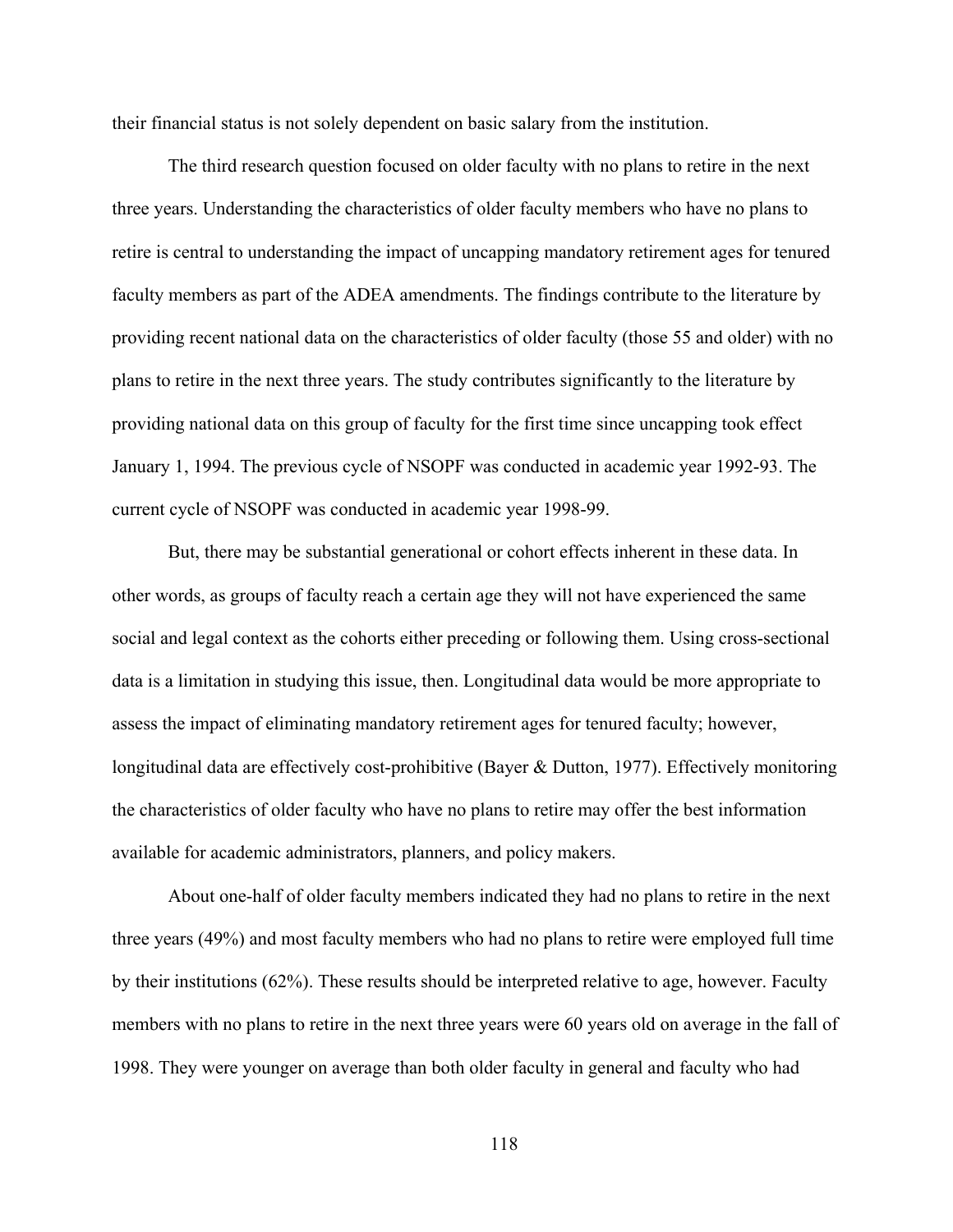retired from another position. Older faculty members were 61 years old on average and previously retired faculty were 64 years old on average, respectively. These results indicate (a) a sizeable portion of older faculty have not yet reached traditional retirement age and (b) the impact of uncapping mandatory retirement ages for tenured faculty may not have yet been fully realized— even eight years after the legislation took effect.

Indeed, Rees and Smith (1991) predicted that a few institutions might be confronted with the possibility that many of their faculty members will choose to work past age 70, especially those actively engaged in research. Findings from the current study suggest academic administrators still need to be aware of the age distributions within specific departments as well as across the institution as a whole. But, the findings also suggest academic administrators should be aware of faculty members' plans for retirement. Developing such awareness requires multiple strategies. Academic administrators should develop retirement planning programs that go beyond filling out forms to allocate employer and employee contributions to retirement accounts.

About three-quarters (74%) of faculty with no plans to retire were employed in 4-year institutions, but about twice as many faculty with no plans to retire were employed in public institutions (68%) than in private ones (32%). Fifty-nine percent of faculty members who had no plans to retire were employed in three types of institutions— public 2-year (25%), public research (20%), and public comprehensive institutions (13%). Given the findings of the Committee on Mandatory Retirement in Higher Education (1991), we might expect a larger share of faculty not at all likely to retire to be employed in private research institutions. This is not the case, however. For example, a higher percentage of faculty members who reported that they were not at all likely to retire were employed in public research institutions (20%) than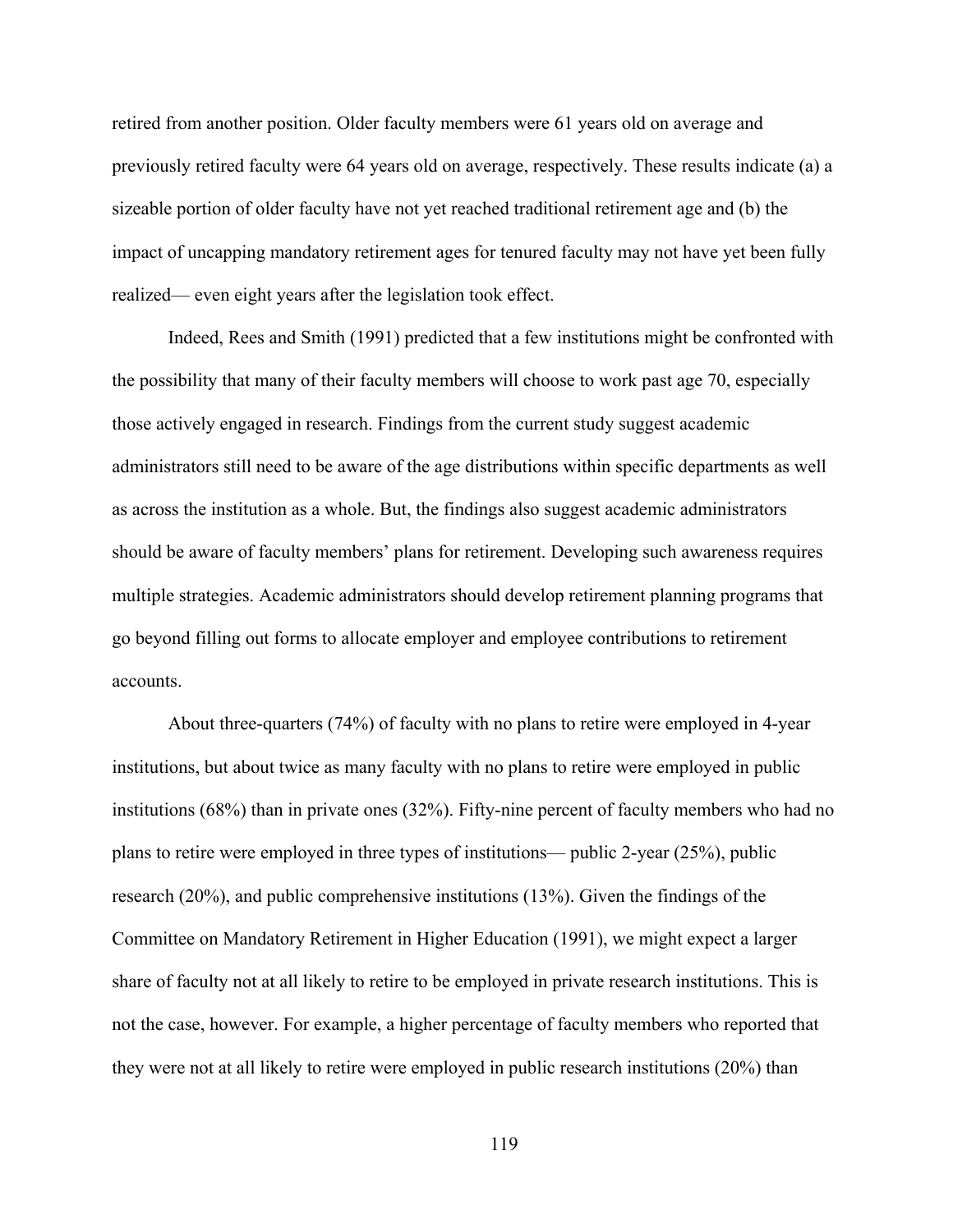private research institutions (9%).

Consistent with findings presented in previous sections, a higher percentage of older faculty with no plans to retire were male (70%) than female (30%). The majority of faculty members with no plans to retire were married (76%), although a sizable percentage (15%) were separated, divorced, or widowed. On average, faculty with no plans to retire had one dependent.

Faculty with no plans to retire reported an average basic salary from their institution of \$46,323. One of the arguments of the higher education community in opposition to uncapping was that institutions would have to sustain higher paid faculty salaries and continue retirement contributions for longer periods (Pratt, 1989). The results from the current study do not lend support to this argument. However, the reader is reminded that both full- and part-time salaries were included in the average.

Neither do they support the second argument, which was that an aging professorate would grow increasingly ineffective, but irremovable because of tenure (Hammond & Morgan, Eds. 1991) when faculty activity measures are taken into consideration. Most faculty members with no plans to retire teach undergraduates. Seventy percent reported teaching classes for credit to undergraduates in the fall of 1998. They reported teaching loads consisting of 10 classroom credit hours, 272 student credit hours, and 28 students in their classes on average. Faculty members with no plans to retire were also actively engaged in research. On average, they reported having four recent publications and 40 publications over the course of their careers.

The second and fourth research questions focused on determining if non-financial factors related to the retirement process distinguished (a) previously retired faculty from faculty who have not previously retired and (b) faculty with no plans to retire in the next three years from faculty members with some plans to retire in the same age group. Logistic regression analysis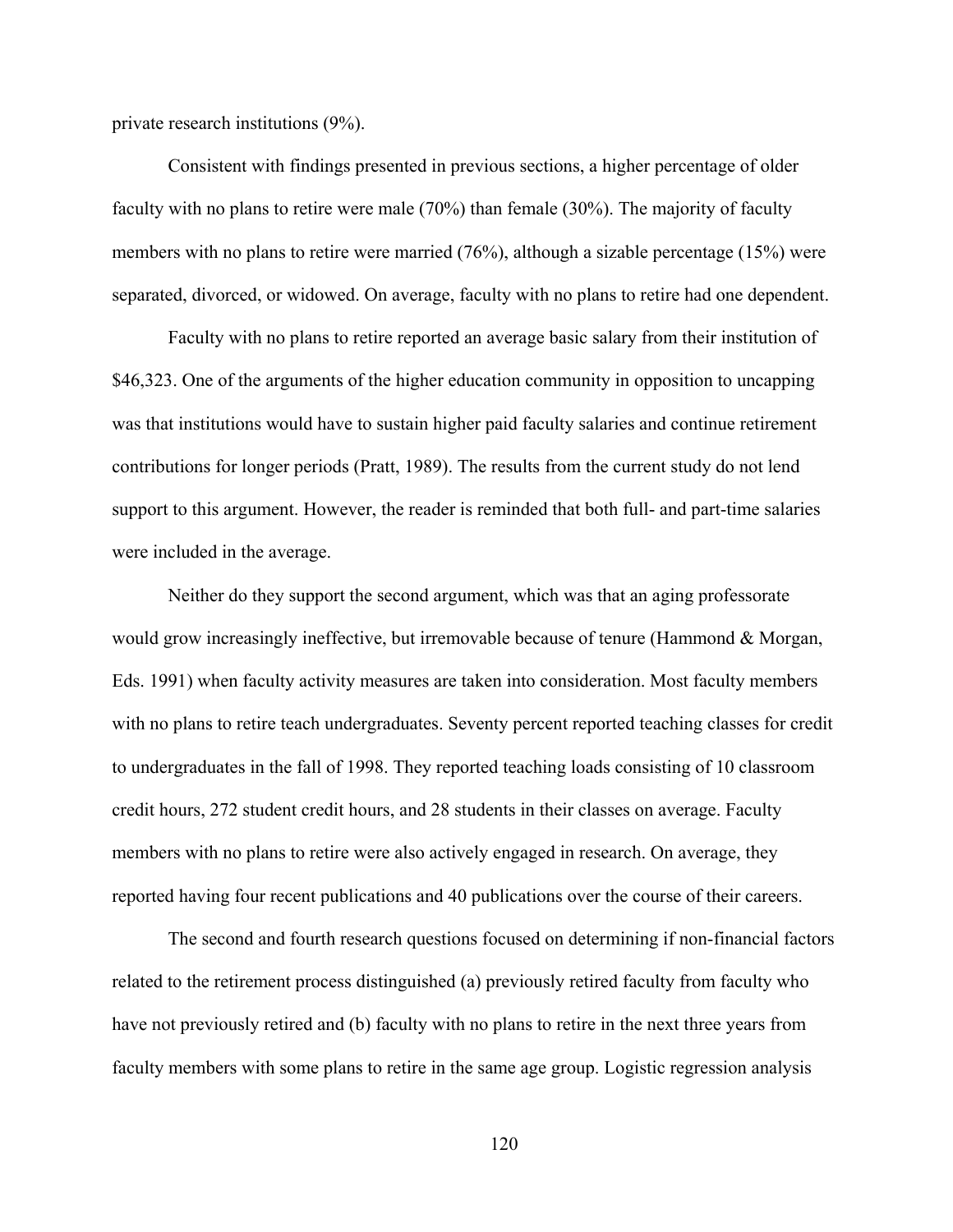was used to address these questions. The results indicated the answer is yes and no.

For previously retired faculty members, age and years in current position at the institution were clearly distinguishing characteristics. In general, attaining older age is associated with an increased likelihood of being retired from another position, in part perhaps because they are still working. Likewise, fewer years in the current position is associated with an increased likelihood of being previously retired. Being employed part time, male, in certain regions of the country, and teaching in social sciences and education were also distinguishing characteristics of previously retired faculty members.

Another way the current study contributes significantly to the literature is by including geographic region in the models. Researchers have not tested whether or not geographic region influences individual faculty retirement decisions. Part of the reason for this may be that few studies have been national in scope. The odds of being a previously retired faculty member were 38% higher for faculty members employed in institutions in the southeast and the west than for faculty members employed in institutions in the northeast. These data suggest that the semiretired labor pool may be different for institutions in different geographic regions.

Only one of the activity measures (average class size) was found to distinguish between PREF and non-PREF— and its influence was small. Similarly, only one of the satisfaction items was found to distinguish PREF from non-PREF. The odds of being previously retired were more than 61% higher for older faculty members who were satisfied with other aspects of the job (excluding instructional duties) than for those who were dissatisfied. Older faculty members in general express high levels of satisfaction with their jobs.

The fourth and final research question focused on determining if non-financial factors related to the retirement process distinguish older faculty with no plans to retire in the next three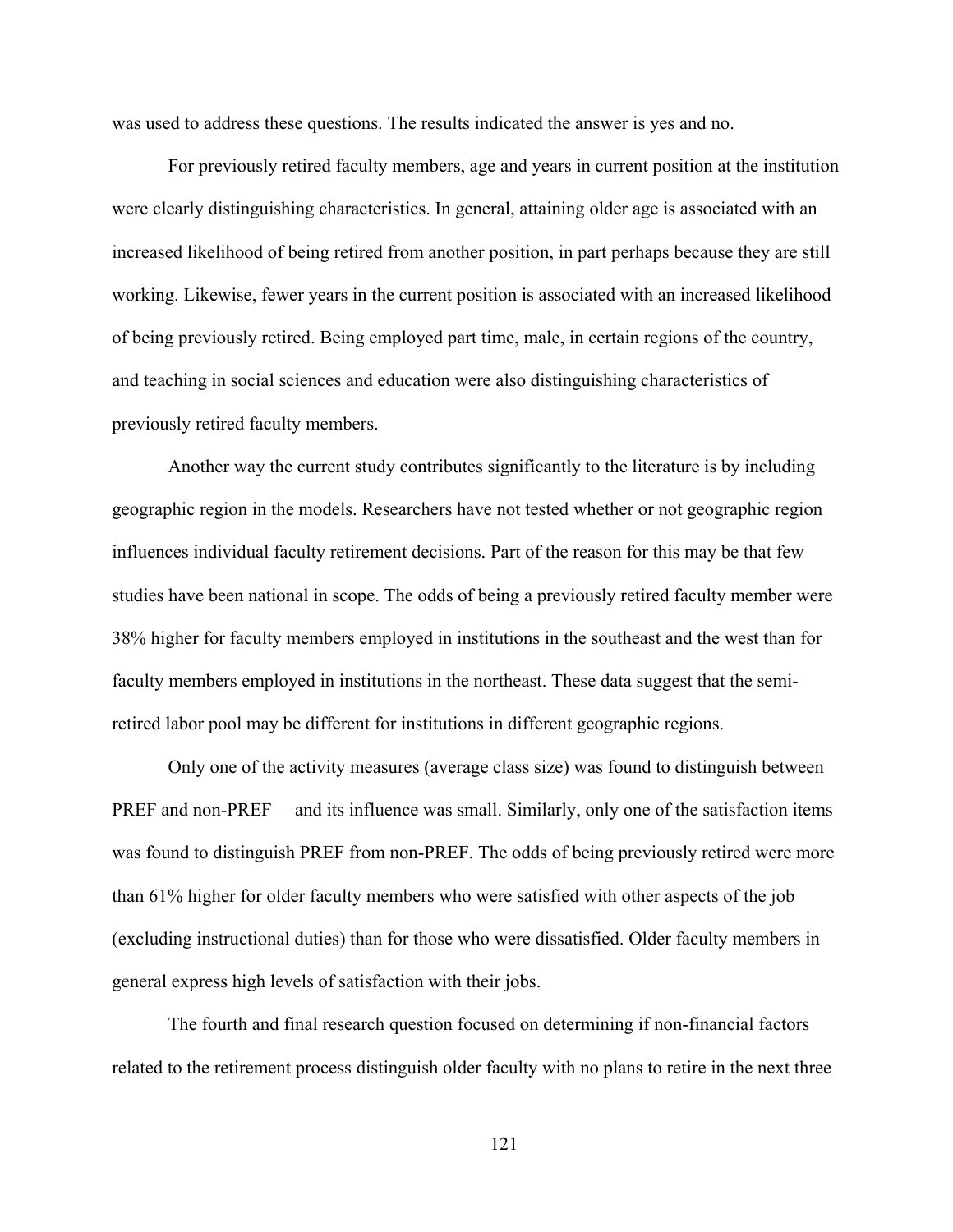years from faculty in the same age group who had some plans to retire. Again, the results indicated the answer is yes and no. Clearly, age and years in current position at the institution are factors that affect the retirement decision-making process. Both of these variables are highly significant ( $p < .0001$ ) and the results are in the expected direction. Each additional year of age decreases the odds that faculty will have no retirement plans by about 15%. Similarly, each additional year an older faculty member has held their current position reduces the odds that they have no plans to retire by about 2%.

Control of institution, program area, marital status, number of dependents, recent publications, career publications, and satisfaction were also distinguishing characteristics for faculty members with no plans to retire in the next three years and faculty with some plans to retire. None of the instructional activity measures were significant predictors of having no retirement plans.

Although a higher percentage of faculty members who reported that they had no retirement plans were employed in public research institutions (20%) than private research institutions (9%), the odds of having no plans to retire were about 43% lower for older faculty employed by public institutions than for those employed in private institutions. The results from the logistic regression analysis are consistent with the findings of the Committee on Mandatory Retirement in Higher Education (1991).

Family characteristics are significant in distinguishing between faculty members who have no plans to retire and those who have some retirement plans. Being attached (either married or living in a marriage-like relationship) decreases the odds that faculty members have no plans to retire by about 27%. Each additional dependent on average increases the odds that faculty will have no retirement plans by about 17%. These findings highlight the importance of interpreting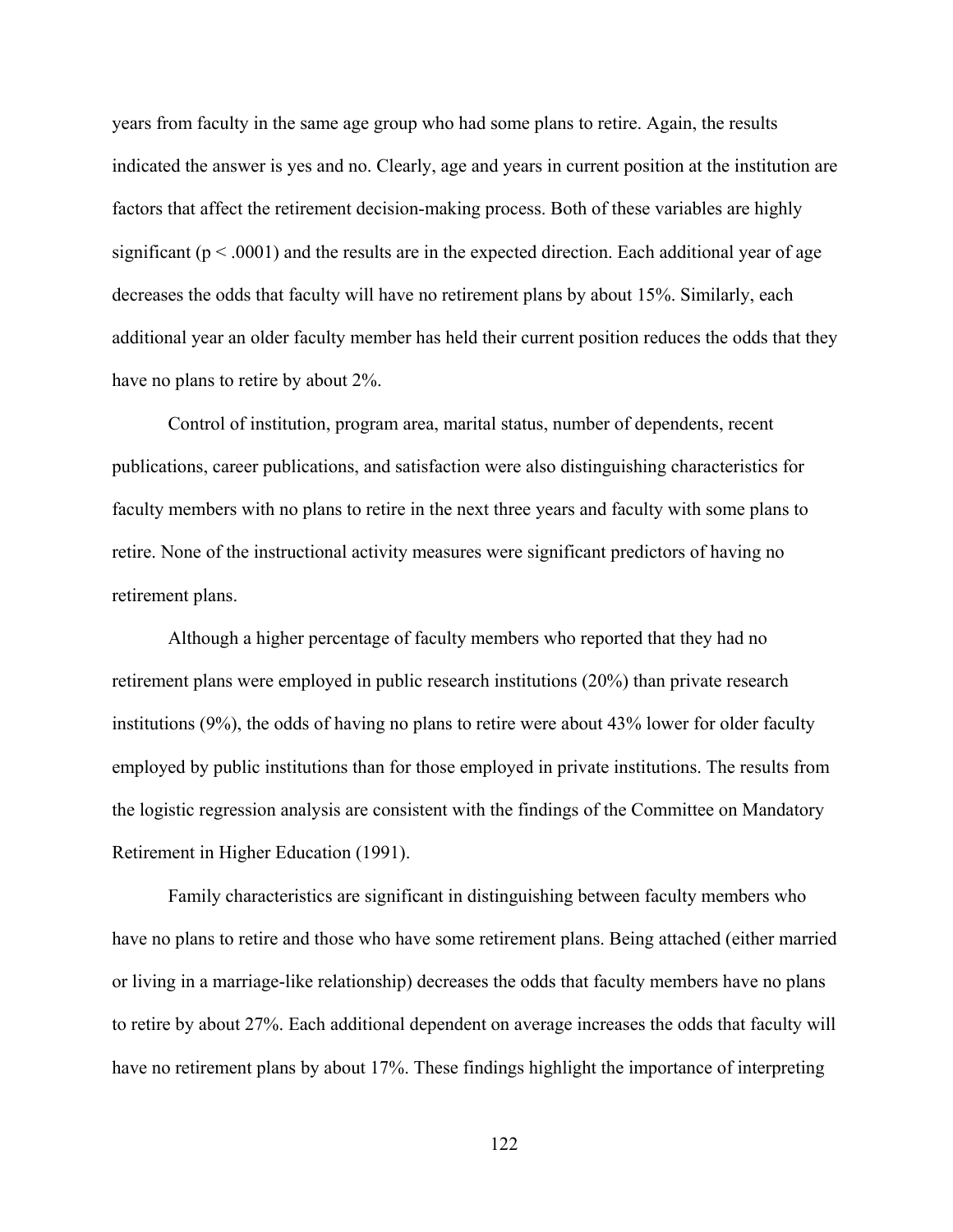results from studies with limited generalizability with caution. A prior study, for example, failed to detect significance for marital status as a predictor of early retirement among university faculty (Monahan & Greene, 1987).

Findings related to faculty activity measures and levels of satisfaction corroborate and contradict earlier studies. Tenured faculty members retire later when their positions consist largely of research, their teaching loads are relatively light, and their students are good (Smith, 1991). Being actively engaged in research and having high levels of satisfaction distinguished faculty member with no plans to retire from faculty members who had some retirement plans. Specifically, increases in recent publications on average increases the chances that older faculty members have no plans to retire in the next three years.

Furthermore, the odds of having no retirement plans were 43% higher for older faculty members who were satisfied with their instructional duties than for those who were dissatisfied. Likewise, the odds of having no retirement plans were 52% higher for older faculty members who were satisfied with the job overall than for those who were dissatisfied. However, the odds of having no plans to retire in the next three years were 50% lower for those who were satisfied with other aspects of their job than for those who were dissatisfied.

When interpreting these results it is important to remember that retirement is negotiated between the employer and the employee within the social context and the legal boundaries that constrain it (Atchley, 1976). The ADEA amendments of 1986 marked a fundamental shift of power in the negotiation process when as of January 1, 1994 the decision about when to retire was transferred from the institution to the individual faculty member (Martin, 1993). Numerous studies emerged to assess the impact of uncapping. These studies form the basis for what is known about factors related to the retirement decision-making process for faculty. During this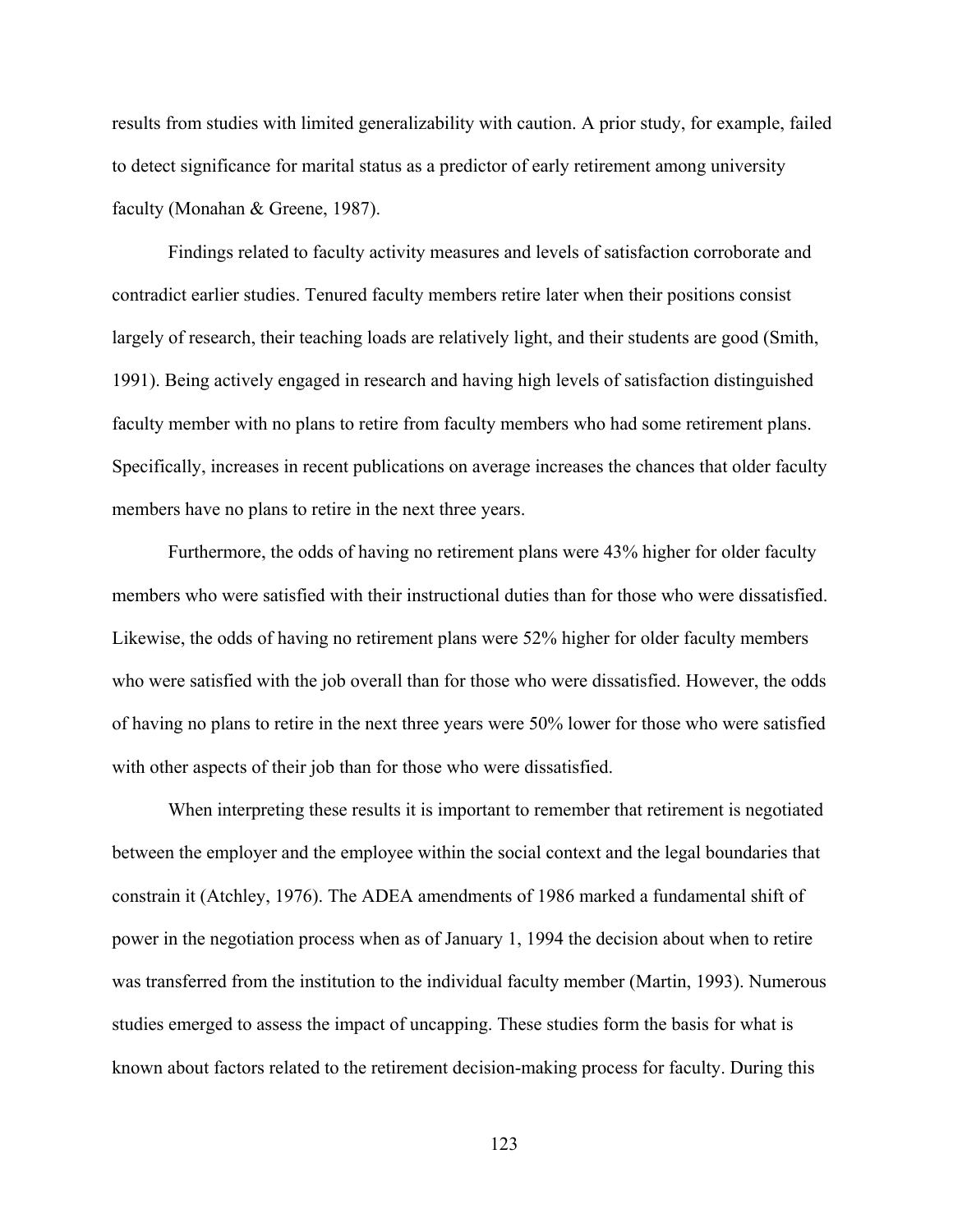period, early retirement incentive programs were increasingly viewed as a personnel management strategy in recovering some of this loss in decision-making power on the part of institutions (Chronister & Kepple, 1987).

The current climate is characterized by an increase in the age of the population in general and in the faculty population specifically coupled with an economic downturn and limits on organizational flexibility exaggerated by the tenure system and the share of expenditures allocated to human resources costs. The social context is constrained by legal boundaries erected by federal legislation and budgetary limitations on options that can be offered through incentive early retirement programs. While not addressing specific policy issues directly, these data may inform policy discussions related to faculty retirement in general. The next section explores some of these policy issues.

#### *Policy Issues*

Policy has many meanings, but generally refers to a principal or plan pursued by government, an organization, or an individual and involves a specific course of action that attempts to address an issue of concern (Theodoulou, & Cahn, 1995). Determining an appropriate course of action is no simple task, however. The task is even more difficult because policy makers at the institutional, state, and federal levels may adhere to different principals, be concerned about different issues and may have plans that call for different courses of action. This section explores some potential considerations related to policy issues regarding faculty retirement.

One of the seminal policy questions facing institutions and academic administrators today is: What is the appropriate mix of employees for a department in today's academic labor market? This study's findings indicate that the answer may be more complex than first glance would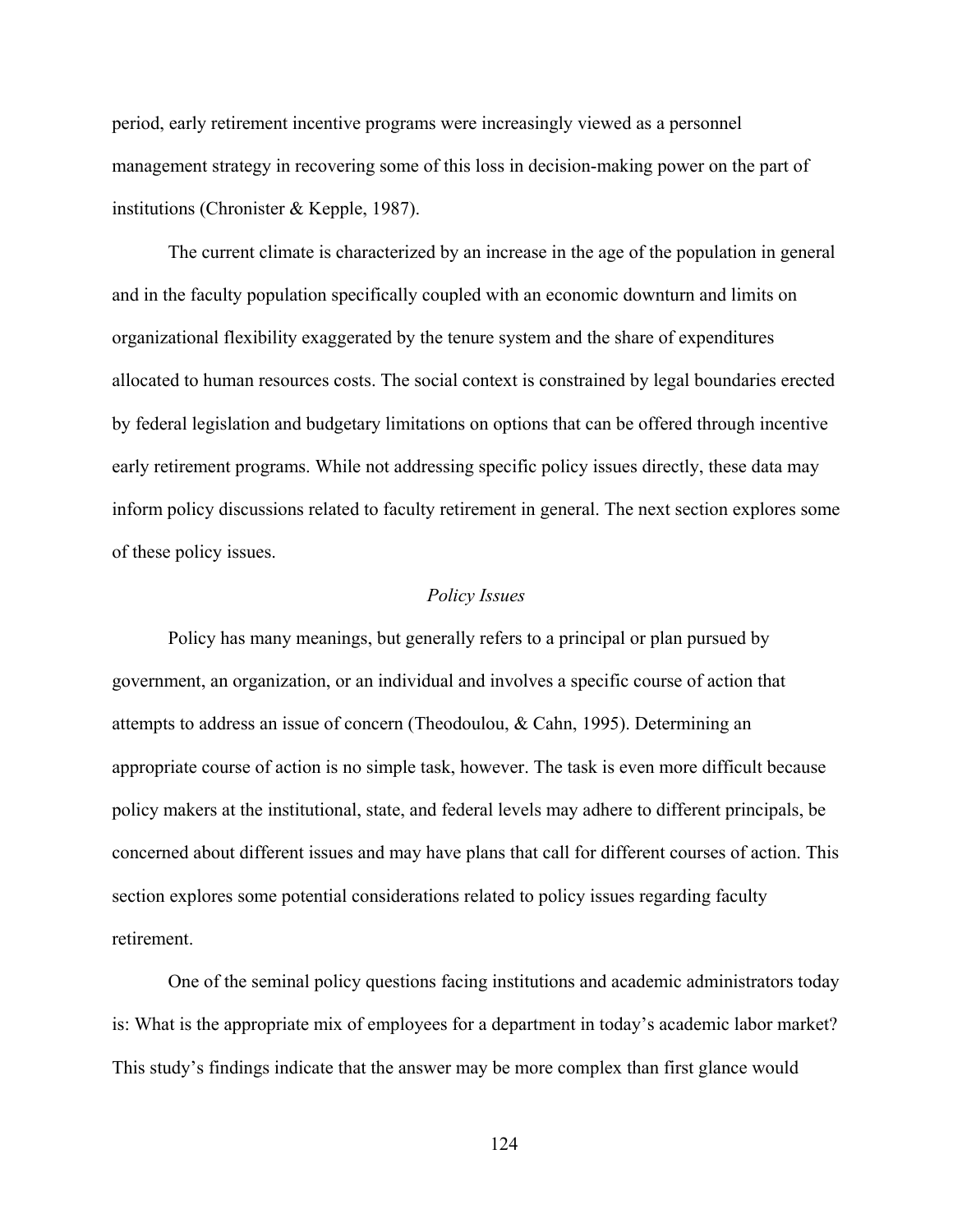suggest. Predictive models should be multivariate in nature and take into consideration individual circumstances. In sum, institutions should study unique labor markets created by institutional strata and academic disciplines to determine the appropriate and most effective mix of faculty in an academic department.

Competing interests characterize policy development. In discussing policy implications, it is also important to recognize primary competing interests. In the case of faculty retirement, two competing interests at the institutional level could be the institution's business interest in reinventing itself with a desire to clear out "dead wood" unproductive faculty members contrasted with human resources developmental interests that would focus on the "gold mine" of talent and experience or the vitality of senior faculty members that Bland and Bergquist dub as having snow on the roof, but fire in the furnace (1997).

Policymakers at the institution level may want to examine their internal policies on retirement and/or introduce new policies regarding retirement that address the particular HR needs at the institution. They may need to integrate guidelines for separation into their comprehensive policies on academic staffing and retirement. Retirement is a natural phase of the employment relationship. Policies should provide frameworks for coping with transition and consider the needs of the individual and the organization. Specific guidelines may include procedures for retiring and continuing to work at the institution on a part-time basis allowing retirees to maintain a professional affiliation with the institution. Previously retired faculty members may be a substantial pool of qualified, productive talent intrinsically motivated to be part of an academic environment on a part-time basis because their financial status is not solely dependent on basic salary from the institution. Institutions may need to take steps to create an environment where the semi-retired talents are recognized, developed, and appreciated.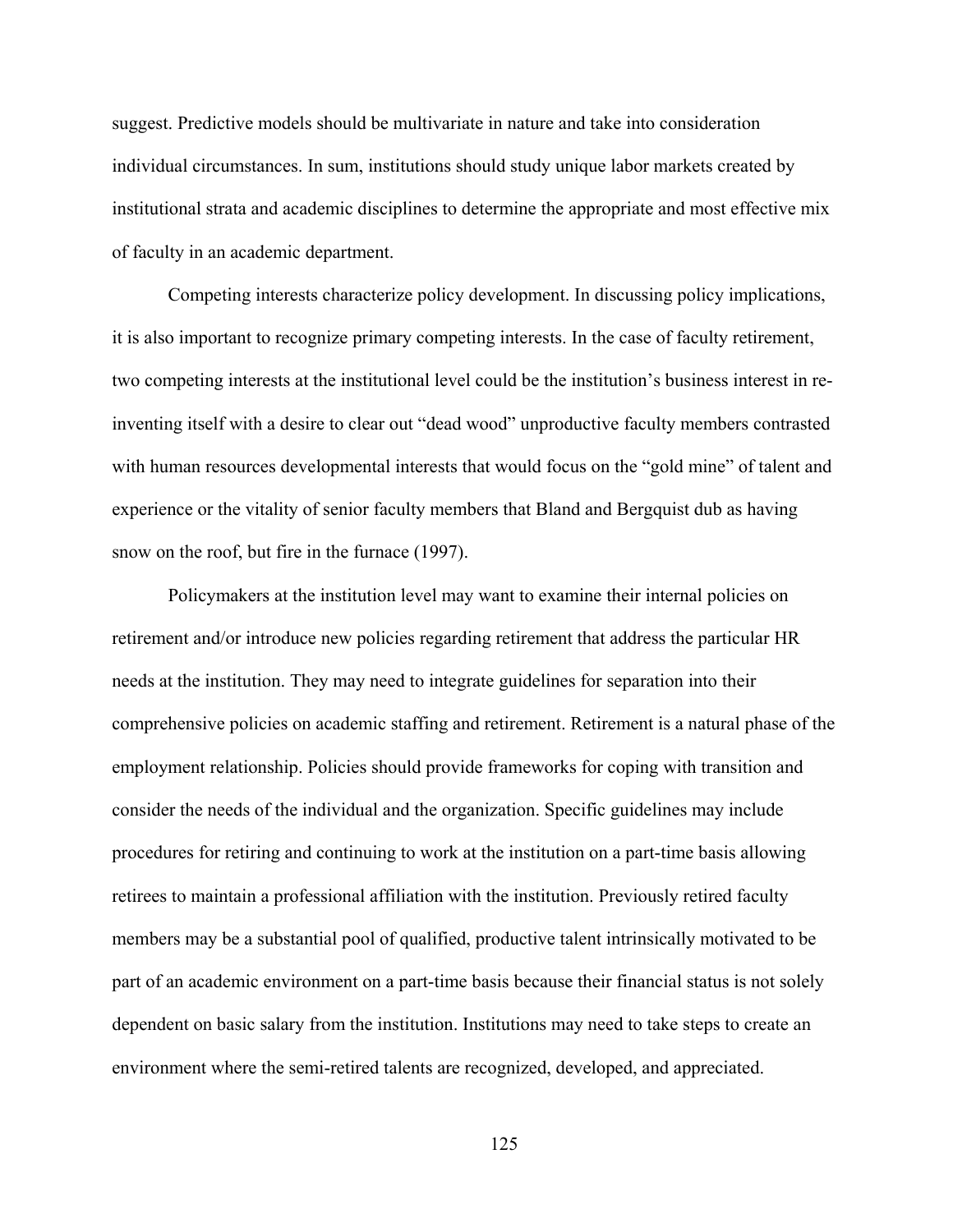Policies should recognize retirement as a process. They should be flexible and should not focus on one and only one decision point. The path to retirement is not necessarily linear. Institutions should develop and implement programs that provide opportunities for faculty members to think about the transition to retirement. Retirement planning should be more than filling out a form during benefits orientation.

State and federal level policymakers may be interested in reviewing legislation with an eye toward understanding the repercussions of retiring from one position and accepting another at different ages. For example, portability of state-sponsored retirement programs may be called into question. Policymakers may wish to re-visit tax laws, penalties, and loopholes associated with retiring, but continuing to work. The current study may serve to educate policymakers regarding the complexity of the retirement decision, including (a) the existence of both financial and non-financial characteristics that influence the retirement decision-making process, (b) differences among the non-financial characteristics that influence the retirement decision-making process, (c) the complexities of the retirement process, and (d) the characteristics of selected faculty groups at different stages in the retirement process.

The current study may also give policymakers better insight into the relationship between quality and employment status (i.e., full-time versus part-time employment by the institution) and it may inform the part-time faculty policy debate. Much of this debate centers on the quality of instruction delivered by part-time faculty and their qualifications. Knowing the percentage of part-time faculty who have previously retired from another position provides an indication of the level of experience these faculty members bring to the classroom.

HR managers and academic administrators need data on faculty members at different stages of the pre-retirement process. Particularly, data are needed that distinguish those who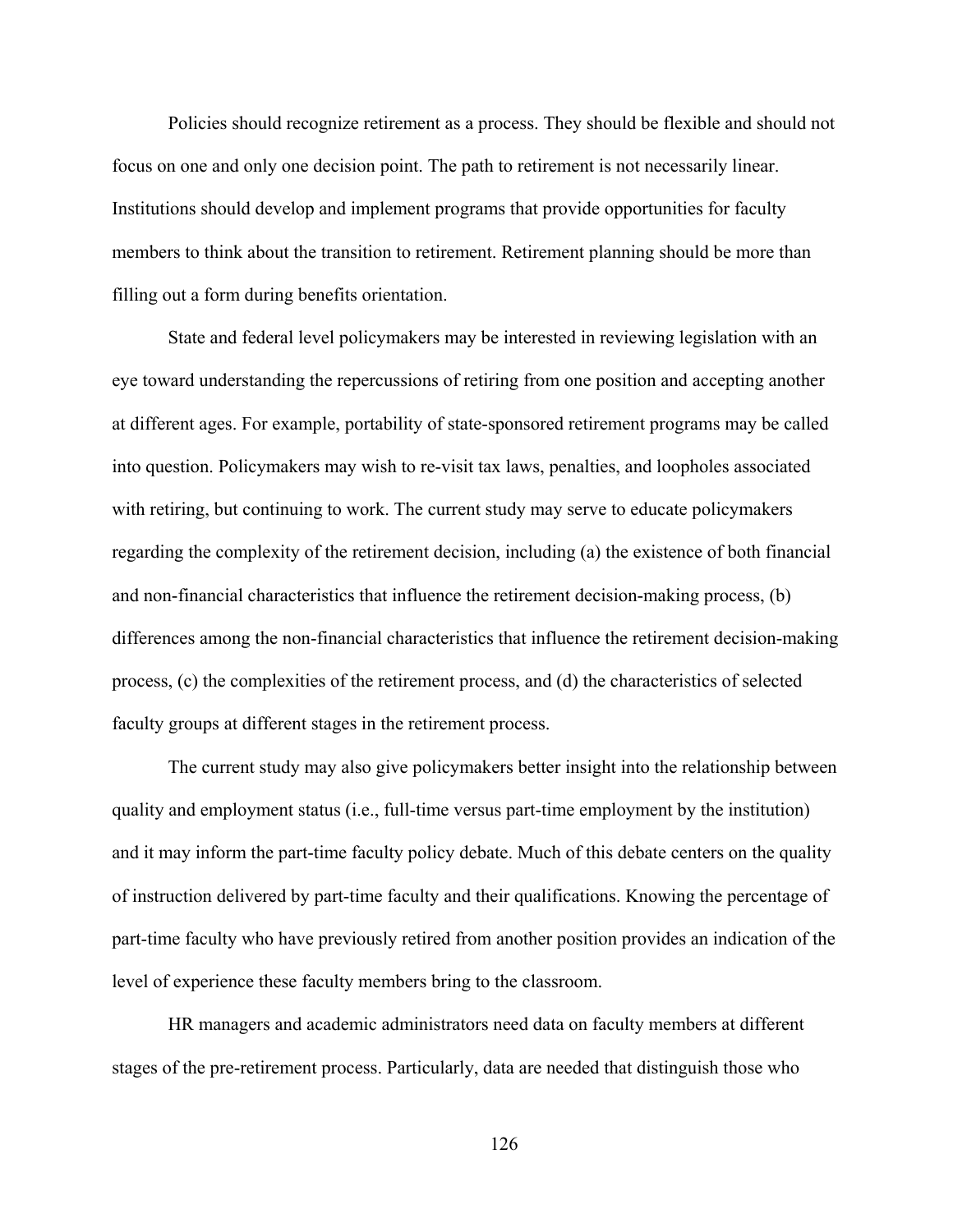retire at younger ages from those who do not and the characteristics of faculty that may postpone retirement. Data are needed because higher education planners need better ways to predict what types of faculty may retire early or postpone retirement in the future. Institutions should implement more sophisticated mechanisms for categorizing employment relationships with the **institution** 

Better planning implies that there will be more open, honest conversations between academic administrators and faculty about their plans for the future. These conversations can only occur in an environment characterized by a high degree of trust. Academic administrators should consider having conversations with faculty about their retirement plans as part of their annual performance evaluation. It may also be necessary to systematically monitor faculty retirement plans and the factors that influenced retiring faculty members' retirement decisions at a sufficient level of aggregation to inform planning while protecting the confidentiality of individuals, however.

## *Future Research*

While the current study employed quantitative techniques to examine the non-financial factors related to retirement for selected faculty groups, future studies may examine subpopulations (e.g., female faculty, minority faculty, faculty in specific disciplines, etc.) or identify other faculty groups at different stages of the retirement process (e.g., faculty who have set a date for retirement, faculty participating in phased retirement plans, etc.). Future studies may also employ qualitative techniques to gain a better understanding of retirement patterns at one institution, several institutions that share similar characteristics, or a group of institutions that represent differences by institutional type. For example, interviews at one institution across specific departments could explain how different factors, (both financial and non-financial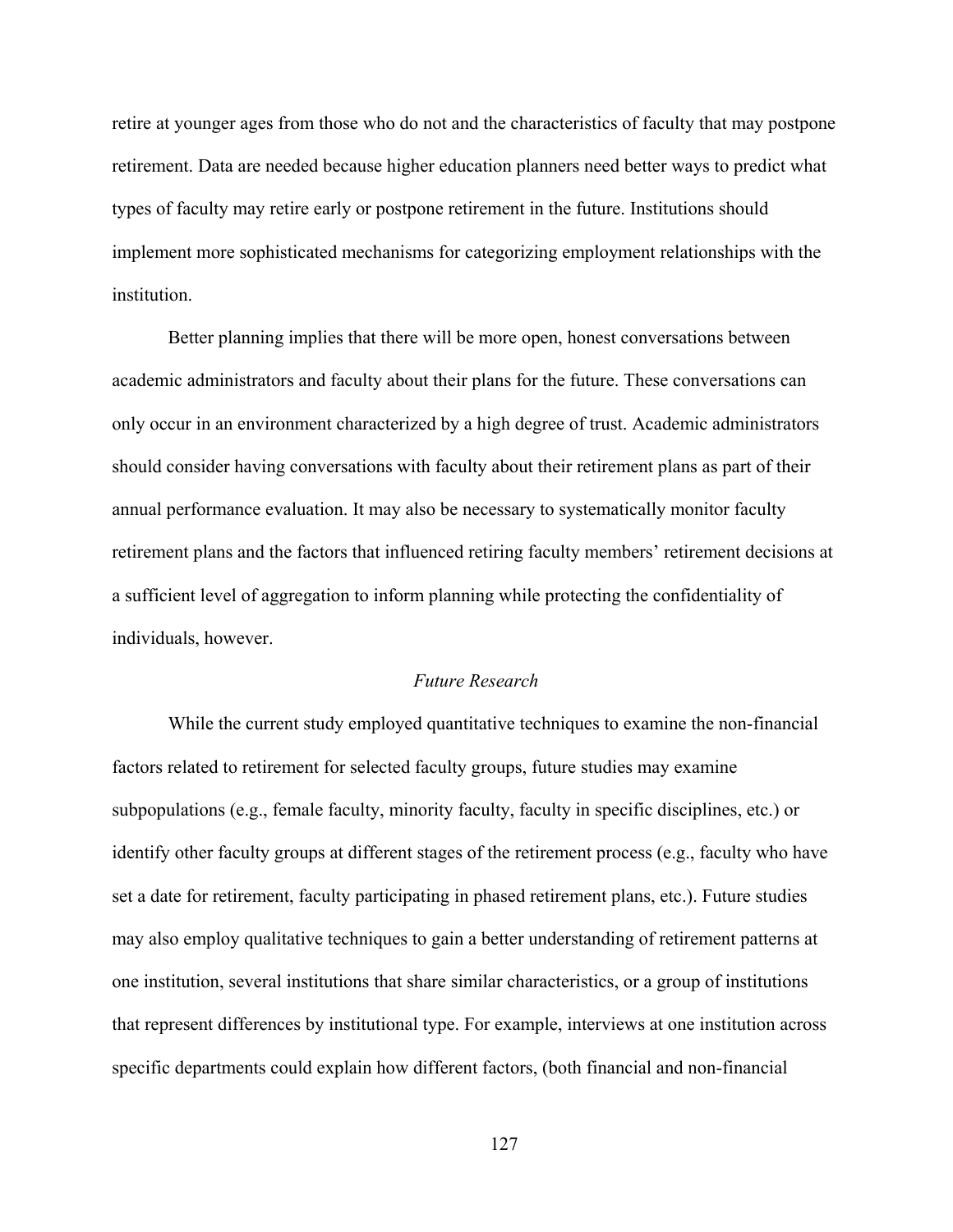characteristics) impact individual faculty members' decisions to retire, postpone retirement, or accept bridge employment, by academic discipline.

In addition, as the age of the population increases it may also be interesting to assess the climate of the institution for older faculty members. How do older faculty members perceive their situation? Are older faculty members viewed as obstacles to change and progress? Finally, this study may encourage other researchers to focus on faculty retirement as a process and to seek to develop profiles of faculty members who are at various stages of the process.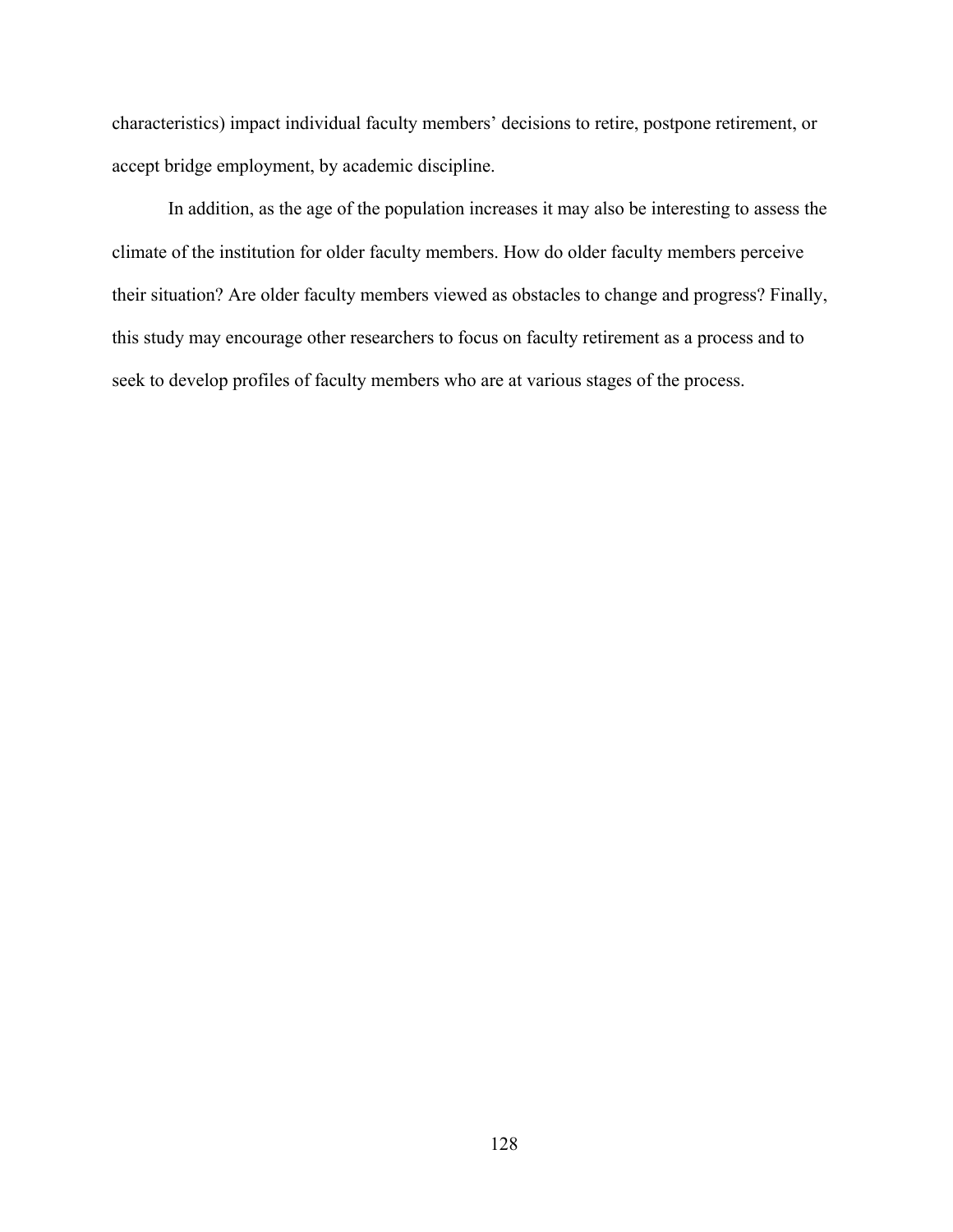#### References

- Abraham, S. Y., Steiger, D. M., Montgomery, M. M., et. al. (forthcoming). 1999 National Study of Postsecondary Faculty (NSOPF:99) Methodology Report. Washington, DC: National Center for Education Statistics.
- Allison, P. D. (1999). *Logistic regression using the SAS system: Theory and application.* Cary, NC: SAS Institute.
- Anderson, K. H. & Burkhauser, R. V. (1985). The retirement-health nexus: A new measure of an old puzzle. *The Journal of Human Resources*, 20(3), 315-330.
- Atchley, R. C. (1976). *The sociology of retirement.* New York: Halsted Press.
- Bahrami, B. (2001). Factors affecting faculty retirement decisions. *The Social Science Journal,*  38, 297-305.
- Bailey, K. D. (1982). *Methods of social research*. New York, NY: The Free Press.
- Baldwin, R. G. & Blackburn, R. T. (Eds.) (1983). College faculty: Versatile human resources in a period of constraint. *New Directions for Institutional Research*: No. 40. San Francisco: Jossey-Bass, Inc.
- Baldwin, R. G. & Chronister, J. L. (2001). *Teaching without tenure: Policies and practices for a new era.* Baltimore, MD: The Johns Hopkins University Press.
- Banachowski, G. (1996). ERIC review−perspectives and perceptions: The use of part-time faculty in community colleges. *Community College Review,* 24(3),49-62.
- Bayer, A. E. & Dutton, J. E. (1977). Career age and research-professional activities of academic scientists: Tests of alternative nonlinear models and some implications for higher education faculty policies. *Journal of Higher Education,* 48(3), 259-282.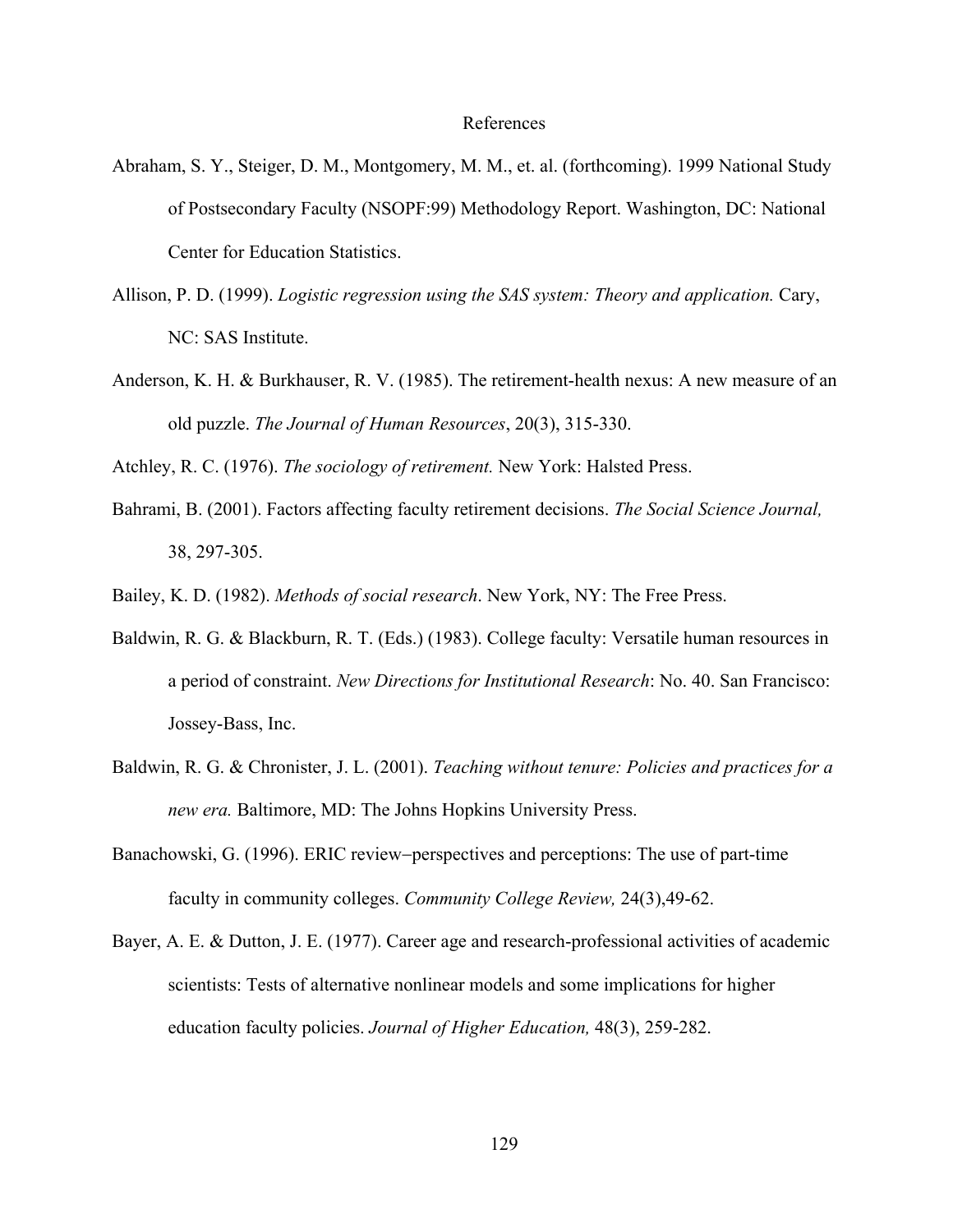- Bazzoli, G. J. (1985). The early retirement decision: New empirical evidence on the influence of health. *Journal of Human Resources*, 20(2), 214-234.
- Blackburn, R. T. & Baldwin, R. G. (1983). Faculty as human resources: Reality and potential. In R. G. Baldwin and R. T. Blackburn, (Eds.), College faculty: Versatile human resources in a period of constraint (pp. 5-14). *New Directions for Institutional Research*: No. 40. San Francisco: Jossey-Bass, Inc.
- Bland, C. J. & Bergquist, W. H. (1997). The vitality of senior faculty members: Snow on the roof— fire in the furnace. ASHE-ERIC Higher Education Report Volume 25, No. 7. Washington, D.C.: The George Washington University, Graduate School of Education and Human Development.

Bok, D. (1990). *Universities and the future of America*. Duke University Press: London.

- Bolman, L. G. & Deal, T. E. (1984). *Modern approaches to understanding and managing organizations*. San Francisco: Jossey-Bass, Inc.
- Broder, J. M., White, F. C., & Taylor, T. D. (1991). Determinants of agricultural economics faculty retirement. *American Journal of Agricultural Economics*, 74, 641-651.
- Burkhauser, R. V. & Quinn, J. F. (1983). Is mandatory retirement overrated? Evidence from the 1970s. *The Journal of Human Resources*, 18(3), 337-358.
- Butrica, B. A. & Iams, H. M. (2000). Divorced women at retirement: Projections of economic well-being in the near future. *Social Security Bulletin,* 63(3), 3-12.
- Calasanti, T. M. (1993). Bringing in diversity: Toward an inclusive theory of retirement. *Journal of Aging Studies,* 7(2), 133-150.
- Calasanti, T. M. (1996). Gender and life satisfaction in retirement: An assessment of the male model. *Journal of Gerontology,* 51B, S18-S29.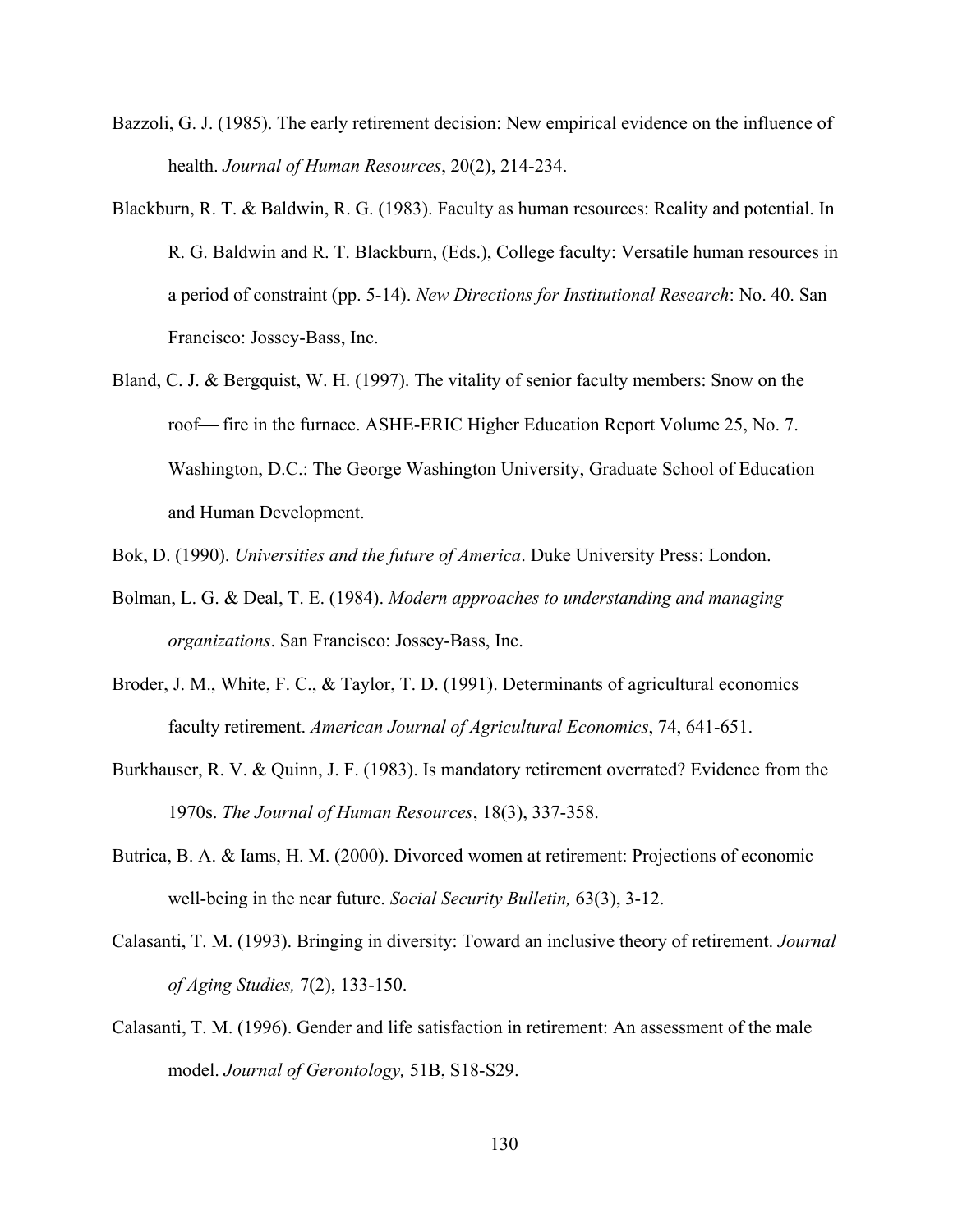- Campione, W. A. (1987). The married woman's retirement decision: A methodological comparison. *Journal of Gerontology,* 42(4), 381-386.
- Carnegie Foundation for the Advancement of Teaching (1990, July/August). Early faculty retirees: Who, why, and with what impact? *Change*, 31-34.
- Chronister, J. L. & Kepple, T. R. (1987). Incentive early retirement for faculty: Innovative responses to a changing environment. ASHE-ERIC Higher Education Report, No. 1. Washington, DC: Association for the Study of Higher Education.
- Chronister, J. L., Baldwin, R. G. & Conley, V. M. (1997). Retirement and other departure plans of instructional faculty and staff in higher education institutions. Washington, DC: National Center for Education Statistics.
- Clark, B. R. (1997). Small worlds, different worlds: The uniqueness and troubles of American academic professions. *Daedalus*, 126(4), 21–42.
- Clark, R. L. & Hammond, P. B. (Eds.), (2001). *To retire or not? Retirement policy and practice in higher education* (pp. 148-166). Philadelphia: University of Pennsylvania Press.
- Cohen, M. D., & March, J.G. (1974). Leadership and ambiguity: *The American college president*. New York, NY: McGraw-Hill.
- Costa, D. L. (1998). The evolution of retirement: An American economic history, 1880-1990. Chicago: University of Chicago Press.
- Crawley, A. L. (1995). Senior faculty renewal at research universities: Implications for academic policy development. *Innovative Higher Education*, 20(2). 71-94.
- Creswell, J. W. (1994). *Research design: Qualitative and quantitative approaches.* Sage publications: Thousand Oaks, CA.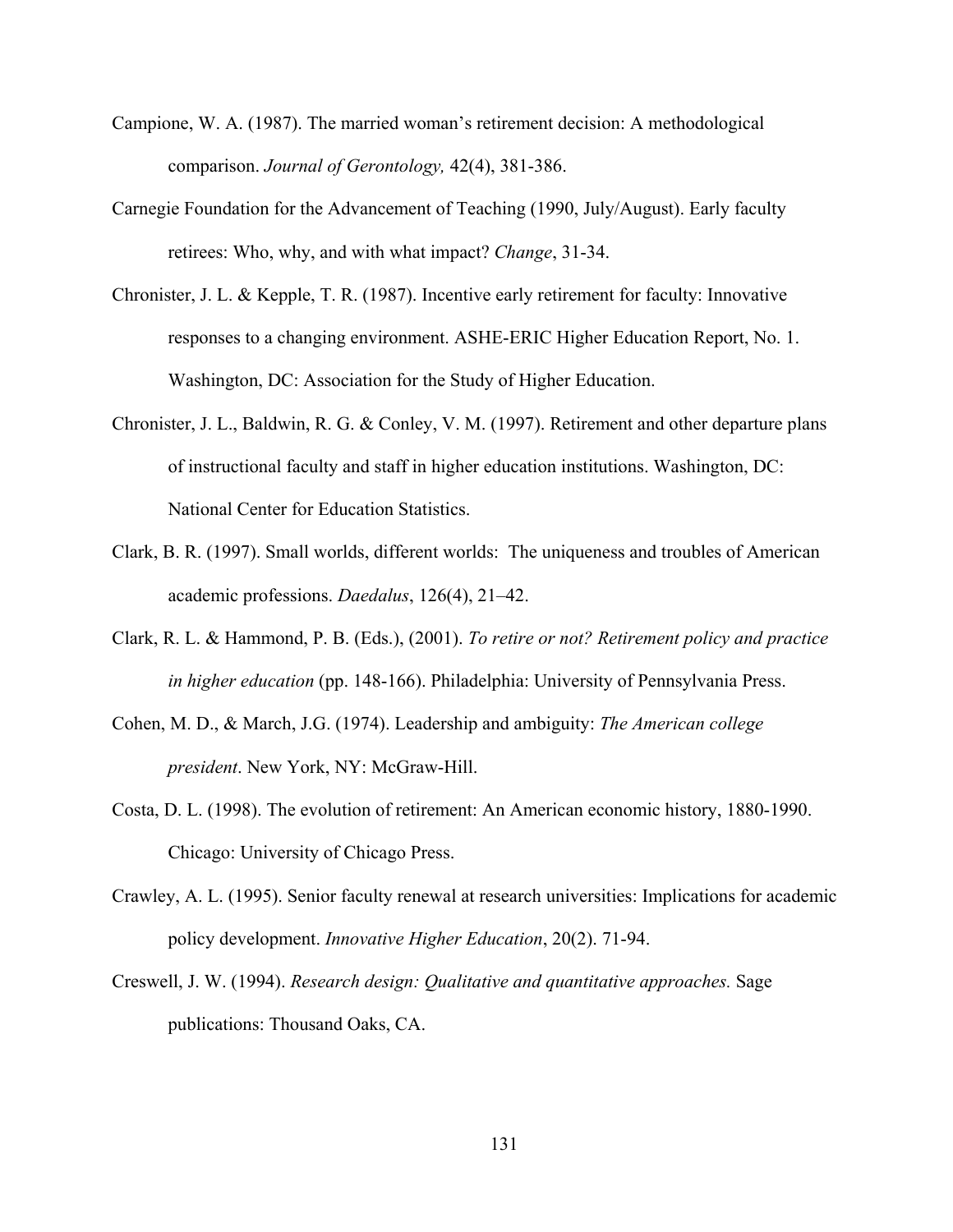- Daniels, C. E. & Daniels, J. D. (1992). College faculty: The retirement decision and retiree health benefits. *CUPA Journal.* Spring 1992, 1-9.
- DesJardins, S. L. (2001). A comment on interpreting odds-ratios when logistic regression coefficients are negative. AIR Professional File, No.81. Tallahassee, FL: Association for Institutional Research.
- Dey, E. L., Vander Putten, J. V., Han, S. W., & Coles, M. (1997). Faculty departure plans: Differences related to institutional type. Paper presented at the  $37<sup>th</sup>$  Annual Forum of the Association for Institutional Research, Orlando, Florida, May 18-21.
- DiGiovanni, Jr., Esq., N. (1993). Legal aspects of the aging work force. In N. Julius and H. Krauss, (Eds.), The aging work force: A guide for higher education administrators (pp. 89-116). College and University Personnel Association: Washington, DC.
- Dorfman, L. T. (2000). Still Working after Age 70: Older Professors in Academe. *Educational Gerontology,* 26, 695-713.
- Ekerdt, D. J., DeViney, S., & Kosloski K. (1996). Profiling plans for retirement. *Journal of Gerontology*, 51B(3), S140-S149.
- Federal Interagency Forum on Aging-Related Statistics. Older Americans 2000: Key indicators of well-being. Federal Interagency Forum on Aging-Related Statistics, Washington, DC: U.S. Government Printing Office (August 2000).
- Feldman, D. C. (1994). The decision to retire early: A review and conceptualization. *Academy of Management Review,* 19, 285-311.
- Ferren, A. S. (1998). Senior faculty considering retirement: A developmental and policy issue. AAHE New Pathways Working Paper Series, No. 11. Washington, DC: American Association for Higher Education.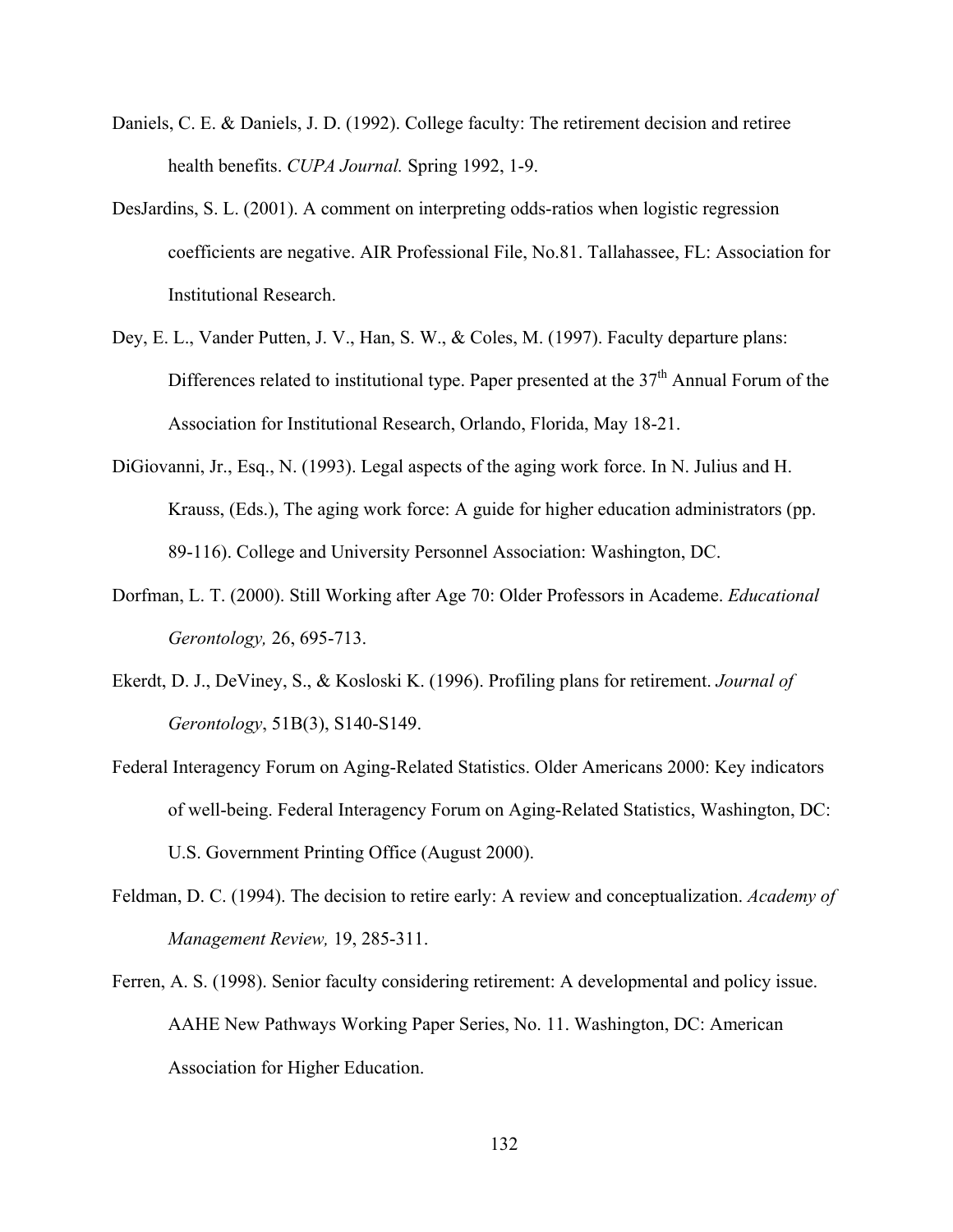- Finkelstein, M. J. (1984). *The American academic profession: A synthesis of social scientific inquiry since World War II*. Columbus: Ohio State University Press.
- Finkelstein, M. J., Seal, R. K., & Schuster, J. H. (1998). *The new academic generation: A profession in transformation*. Johns Hopkins University Press.
- Finkin, M. W. (1989). Tenure after the ADEA amendments: A different view. In K. C. Holden and W. L. Hansen, (Eds.), The end of mandatory retirement: Effects on higher education (pp. 97-112). *New Directions for Higher Education* (65), San Francisco: Jossey-Bass.
- Ford, L. C. (1978-79). The implications of the age discrimination in employment act amendments of 1978 for colleges and universities. *The Journal of College and University Law*, 5(3), 161-209.
- Goodman, M. J. (1990). The review of tenured faculty: A collegial model. *The Journal of Higher Education*, 61(4), 408-424.
- Graebner, W. (1980). *A history of retirement: The meaning and function of an American institution, 1885-1998*. New Haven, CT: Yale University Press.
- Gray, K. (1989). *Retirement plans and expectations of TIAA-CREF policyholders.* New York: Teachers Insurance and Annuity Association – College Retirement Equities Fund.
- Gumport, P. J., & Pusser, B. (1995). A case of bureaucratic accretion: Context and consequences. *Journal of Higher Education*, 66(5), 493-520.
- Gustman, A. L. & Steinmeir, T. L. (1991). The effects of pensions and retirement policies on retirement in higher education. AEA Papers and Proceedings, 81(2), 111-115.
- Hammond, P. B., & Morgan, H. P. (Eds.) (1991). Ending mandatory retirement for tenured faculty: The consequences for higher education. National Academy Press: Washington, DC.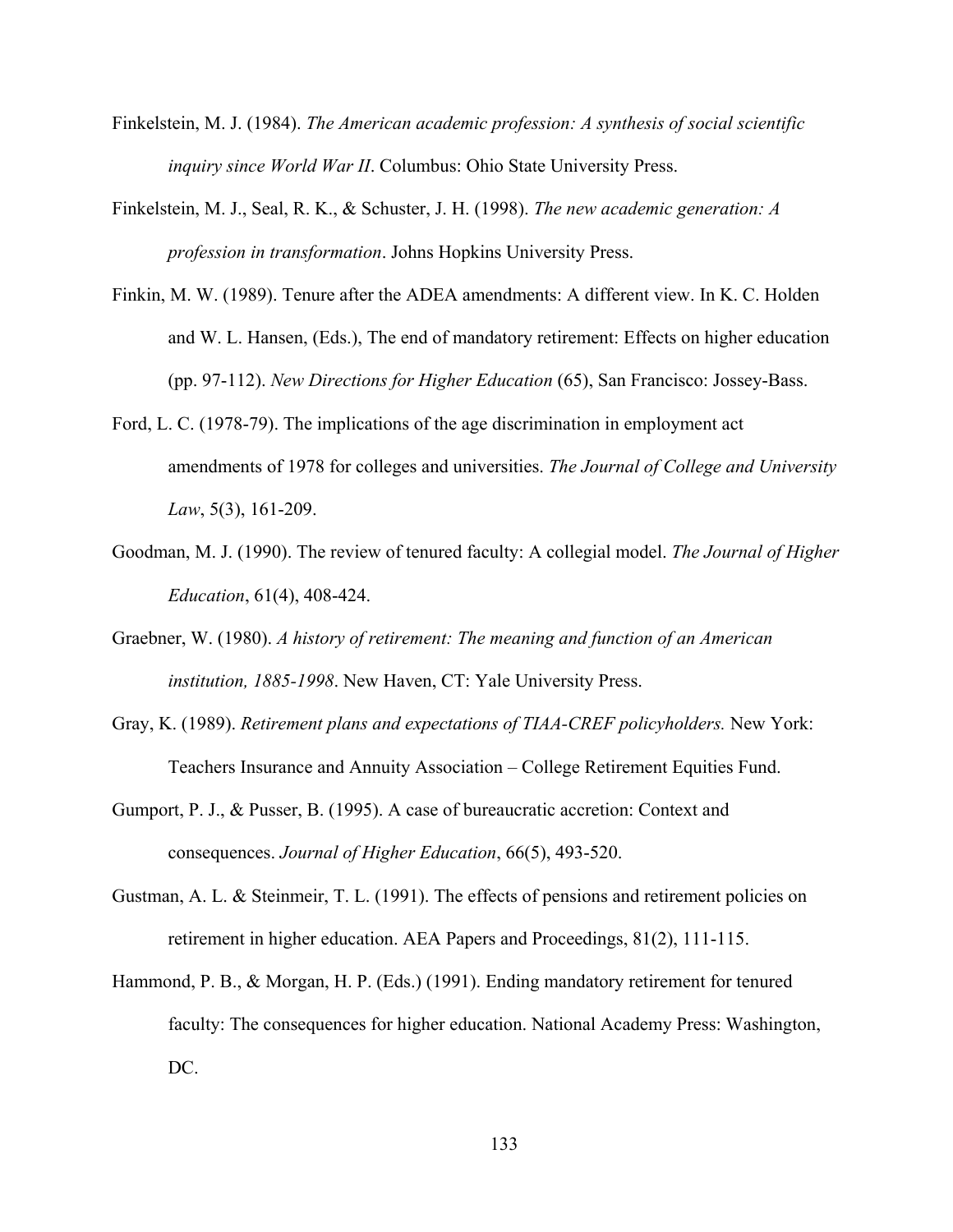- Hanisch, K. A. & Hulin, C. L. (1990). Job attitudes and organizational withdrawal: An examination of retirement and other voluntary withdrawal behaviors. *Journal of Vocational Behavior*, 37, 60-78.
- Henretta, J. (1997). Changing perspectives on retirement: Guest editorial. *Journal of Gerontology: Social Sciences,* 49, S219-S230.
- Holden, K. C. & Hansen, W. L. (2001). Reflections on an earlier study of mandatory retirement: What came true and what we can still learn. In R. L. Clark and P. B. Hammond, (Eds.), *To retire or not? Retirement policy and practice in higher education* (pp. 148-166). Philadelphia: University of Pennsylvania Press.
- Holden, K. C. & Hansen, W. L. (Eds.), (1989). The end of mandatory retirement: Effects on higher education. *New Directions for Higher Education*, No. 65, (Spring).
- Honig, M. & Hanoch, G. (1985). Partial retirement among women. *Journal of Human Resources,*  20, 613-621.
- Hosmer, D. W. & Lemeshow, S. (2000). *Applied Logistic Regression. Second Edition.* John Wiley & Sons, Inc.
- Hurd, M. D, (1989). The joint retirement decisions of husbands and wives. *Social Security Bulletin,* 52(1), 29-32.
- Keefe, J. (2001). Intangible and tangible retirement incentives. In R. L. Clark and P. B. Hammond, (Eds.), *To retire or not? Retirement policy and practice in higher education* (pp. 128-137). Philadelphia: University of Pennsylvania Press.
- Kinney, D. P. & Smith, S. P. (1992). Age and teaching performance. *Journal of Higher Education,* 63(3), 282-302.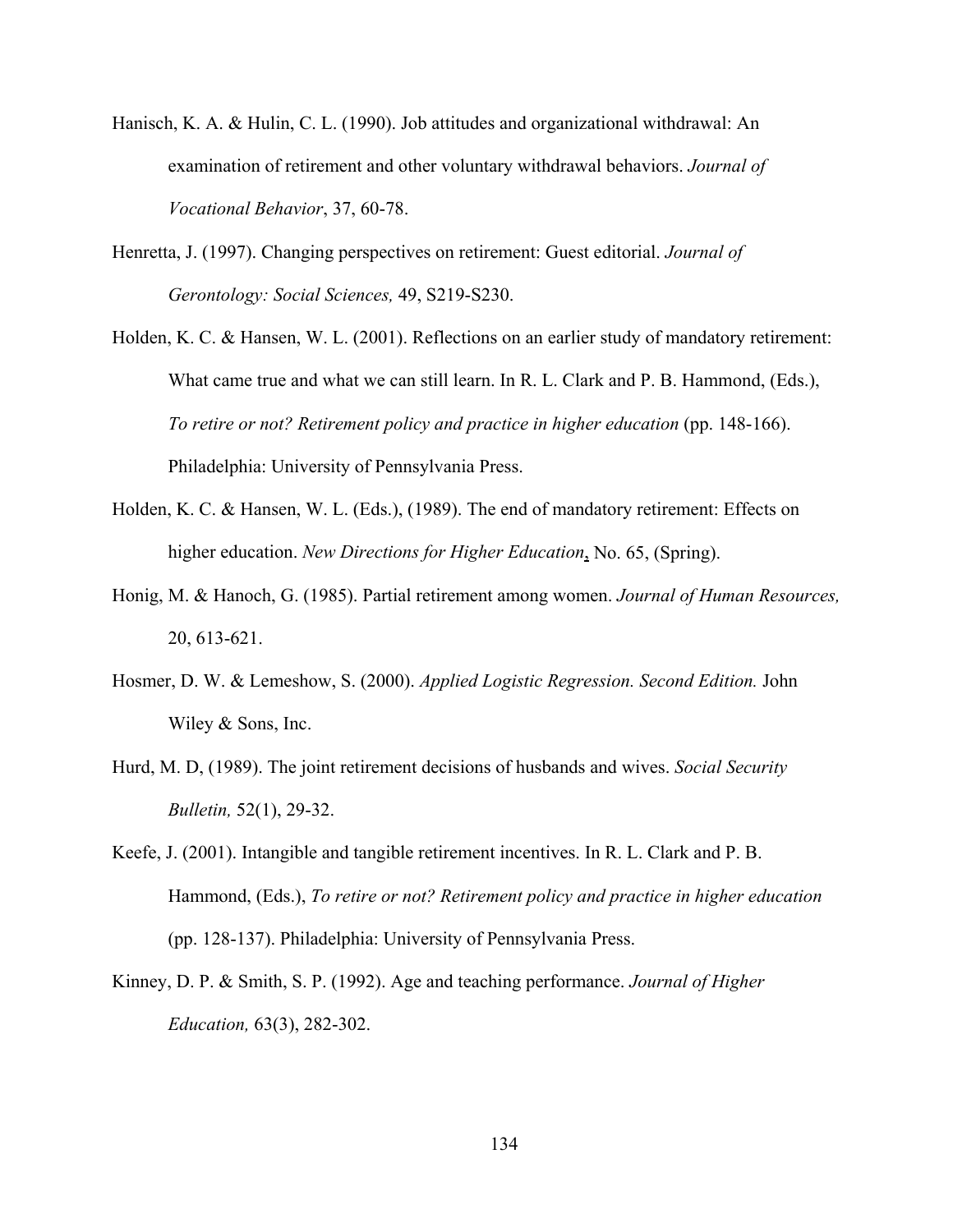- Leatherman, C. (September 22, 2000). Tenured professors show willingness to walk out over use of lecturers. *Chronicle of Higher Education*. Volume 47.
- Lee, B. A. (1983). Faculty trends and projected needs. In R. G. Baldwin and R. T. Blackburn, (Eds.), College faculty: Versatile human resources in a period of constraint (pp. 29-41). *New Directions for Institutional Research* (40), San Francisco: Jossey-Bass.
- Lee, J. B. (2001). Tenure. *NEA Higher Education Research Center Update*, 7(3). Washington, DC: National Education Association.
- Lewis, L., Farris, E., Snow, K. & Levin, D. (1999). Distance Education at Postsecondary Education Institutions: 1997-98. Washington, DC: U.S. Department of Education, National Center for Education Statistics NCES 2000–013.
- Lewis, W. C. (1996). Retirement wealth, income, and decision making in higher education. *Journal of Higher Education*, 67(1), 85-102.
- Lozier, G. G. & Dooris, M. J. (1991a). Faculty retirement projections beyond 1994: Effects of policy on individual choice. Boulder, Colorado: Western Interstate Commission for Higher Education.
- Lozier, G. G. & Dooris, M. J. (1991b). Projecting faculty retirement: Factors influencing individual decisions. AEA Papers and Proceedings, 81(2), 101-105.
- Martin, D. W. (1993). Faculty early retirement incentive programs in selected Virginia universities. Doctoral dissertation, Virginia Polytechnic Institute and State University, Blacksburg.
- Massachusetts Board of Retirement v. Murgia, 427 U.S. 307 (1976).
- Mech, T. (1997). The managerial roles of chief academic officers. *Journal of Higher Education*, 68(3), 282-298.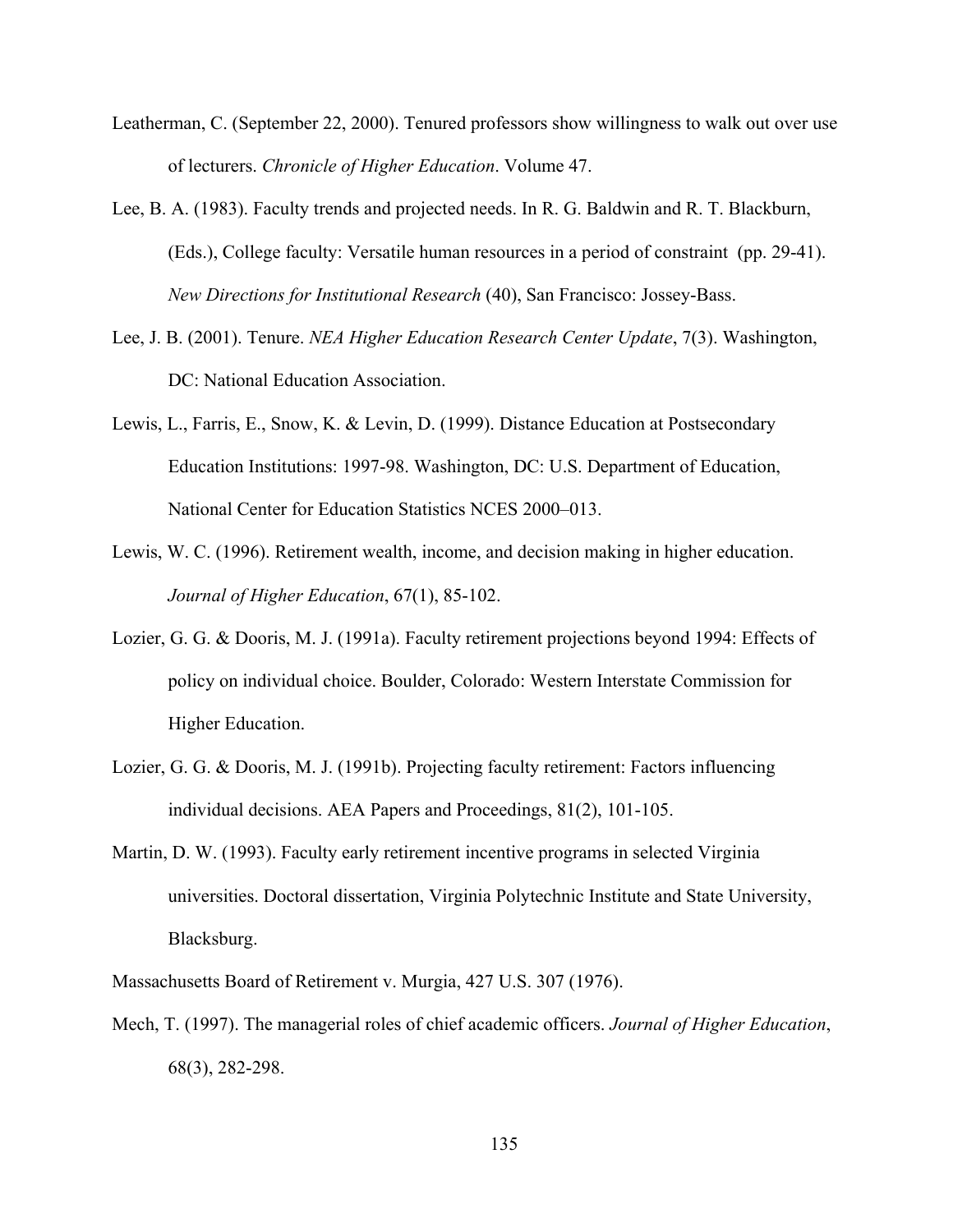- Monahan, D. J. & Greene, V. L. (1987). Predictors of early retirement among university faculty. *The* Gerontologist, 27(1), 46-52.
- Montgomery, S. (1989). Findings from the COFHE studies. In K. C. Holden and W. L. Hansen, (Eds.), The end of mandatory retirement: Effects on higher education (pp. 51-62). *New Directions for Higher Education* (65), San Francisco: Jossey-Bass.
- Mutran, E. J., Reitzes, D. C., & Fernandez, M. E. (1997). Factors that influence attitudes toward retirement. *Research on Aging*, 19(3), 251-273.
- National Research Council (U.S.). Committee on Mandatory Retirement in Higher Education. (1991). P. Brett Hammond & Harriet P. Morgan (Eds.). Ending mandatory retirement for tenured faculty: the consequences for higher education. Washington, DC: National Academy Press.
- Palmore, E. B. (1965). Differences in the Retirement Patterns of Men and Women. *The Gerontologist* 5(1), 4-8.

Palmore, E. B. (1971). Why do people retire? *Aging and Human Development*, 2, 269-283*.*

- Patton, C. V. (1983). Institutional practices and faculty who leave. In R. G. Baldwin and R. T. Blackburn, (Eds.), College faculty: Versatile human resources in a period of constraint (pp. 43-55). *New Directions for Institutional Research* (40), San Francisco: Jossey-Bass.
- Perkinz, K. (1995). Social [In]security: Retirement planning for women. *Journal of Women & Aging,* 7(1-2), 37.
- Pratt, H. J. (1989). Uncapping mandatory retirement: The lobbyists' influence. In K. C. Holden and W. L. Hansen, (Eds.), The end of mandatory retirement: Effects on higher education (pp. 15-31). *New Directions for Higher Education* (65), San Francisco: Jossey-Bass.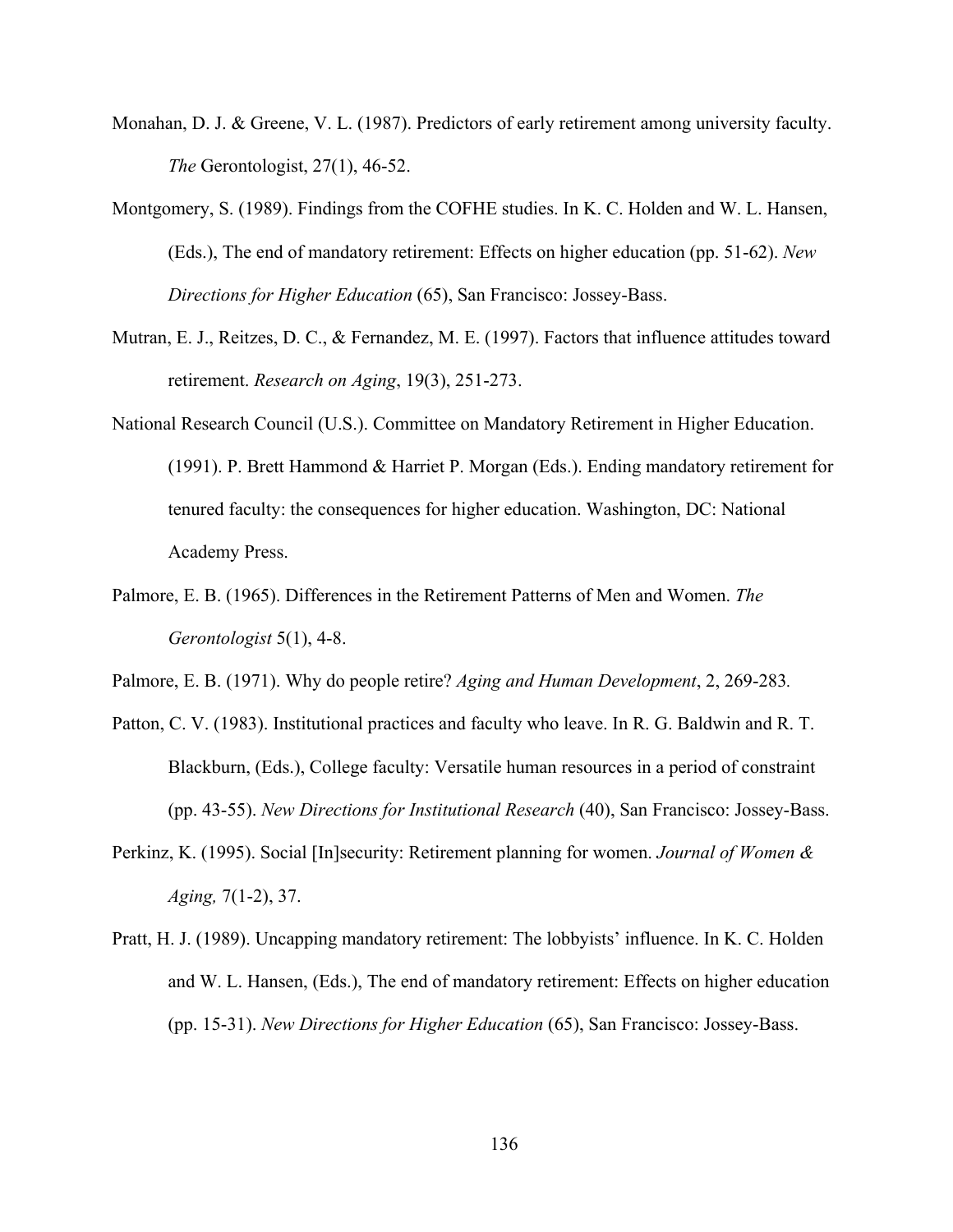- Quinn, J. F. & Burkhauser (1983). Influencing retirement behavior: A key issue for social security. *Journal of Policy Analysis and Management, 3*(1), 1-13.
- Quinn, J. F., Burkhauser, R. V., & Myers, D. A. (1990). Passing the torch: the influence of economic incentives on work and retirement. Kalamazoo: W.E. Upjohn Institute for Employment Research.
- Rees, A., & Smith S. P. (1991). *Faculty retirement in the arts and sciences*. Princeton, NJ: Princeton University Press.
- Research Triangle Institute (2001). *SUDAAN User's manual, release 8.0*. Research Triangle Park, NC: Research Triangle Institute.
- Rhoades, G. (1998). *Managed professionals: Unionized faculty and restructuring academic labor*. Albany, NY: State University of New York Press.
- Richardson, V. (1990). Gender differences in retirement planning among educators: Implications for practice with older women. *Journal of Women & Aging,* 2(3), 27.
- Ruebhausen, O. M. (1989). Implications of the 1986 ADEA amendments for tenure and retirement. In K. C. Holden and W. L. Hansen, (Eds.), The end of mandatory retirement: Effects on higher education (pp. 85-96). *New Directions for Higher Education* (65), San Francisco: Jossey-Bass.
- Ruhm, C. J. (1990). Bridge jobs and partial retirement. *Journal of Labor Economics,* 8, 482-501.
- Smart, J. C., Kuh, G. D. & Tierney, W. G. (1997). The roles of institutional cultures and decision approaches in promoting organizational effectiveness in two-year colleges. *Journal of Higher Education*, 68(3). 257-281.
- Smith, S. P. (1991). Ending mandatory retirement in the arts and sciences. *The American Economic Review*, 81(2). 106-110.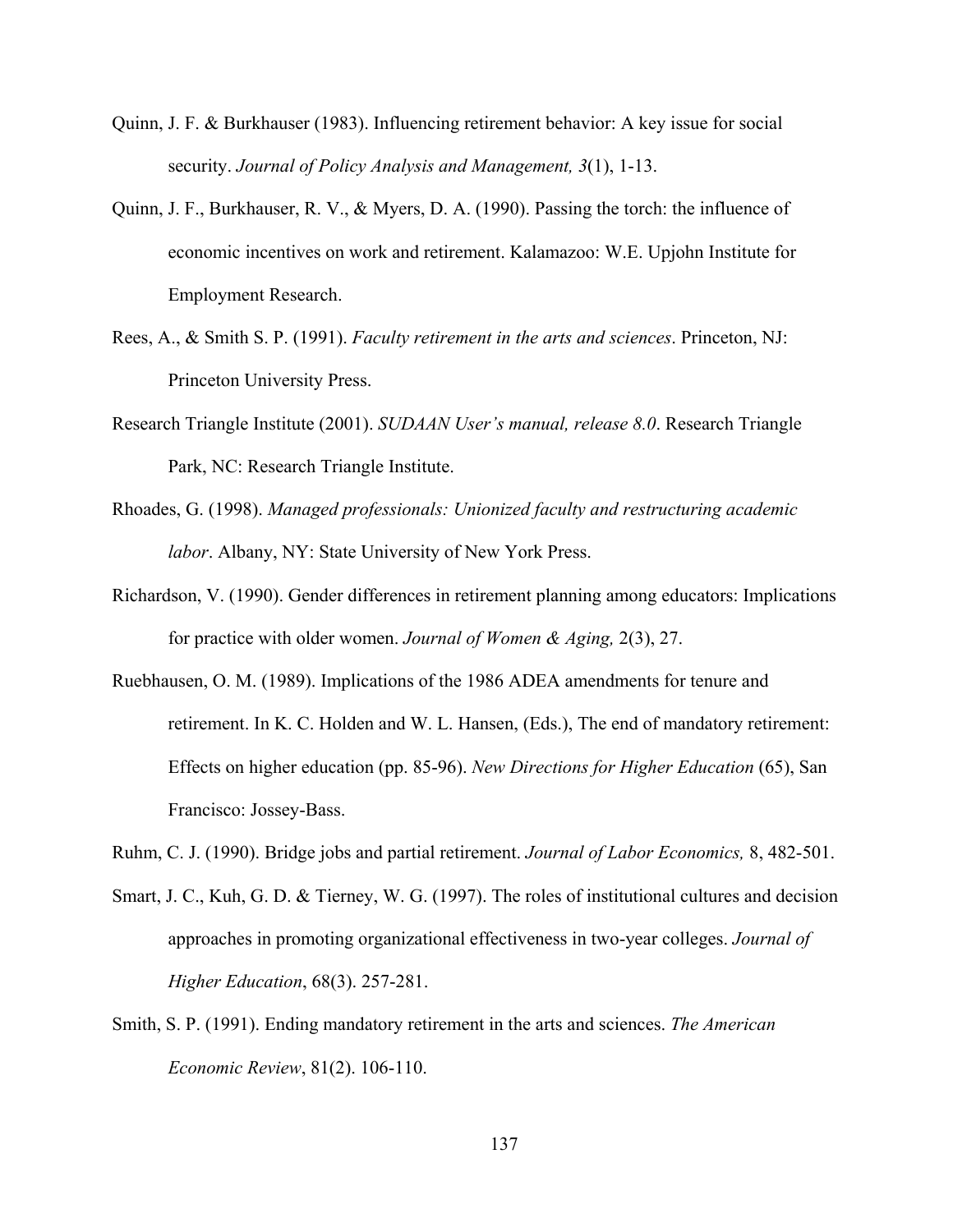- Snyder, T. D. (2000). *Digest of Education Statistics: 1999.* Washington, DC: National Center for Education Statistics, NCES 2000–031.
- Szinovacz M. E. & DeViney, S. (2000). Marital characteristics and retirement decisions. *Research on Aging*, 22(5), 470-498.
- Theodoulou, S. Z. & Cahn, M. A. (1995). *Public policy: The essential readings.* Prentice Hall: Englewood Cliffs, New Jersey.
- Thomas, S. L. & Heck, R. H. (2001). Analysis of large-scale secondary data in higher education research: Potential perils associated with complex sample designs. *Research in Higher Education,* 42(5), 517-540.
- Tuckman, H. P. (1978). Who is part-time in academe? *AAUP Bulletin,* 64, 305-317.
- U.S. Department of Education. National Center for Education Statistics. National Study of Postsecondary Faculty, 1999 Data Analysis System. Washington, DC.
- Weaver, D. (1994). The work and retirement decisions of older women: A literature review. *Social Security Bulletin*, 57(1), 3-24.
- Weckerle, J. R. & Shultz, K. S. (1999). Influence on the bridge employment decision among older US workers. *Journal of Occupational and Organizational Psychology,* 72, 317-329.
- Yntema, S. (Ed.). (1997). Americans 55 & older: A changing market. New Strategist Publications, Inc. Ithaca, New York.
- Zimbler, L. J. (2001). *Background characteristics, work activities, and compensation of faculty and instructional staff in postsecondary institutions: Fall 1998*. Washington, DC: National Center for Education Statistics, NCES 2001–152.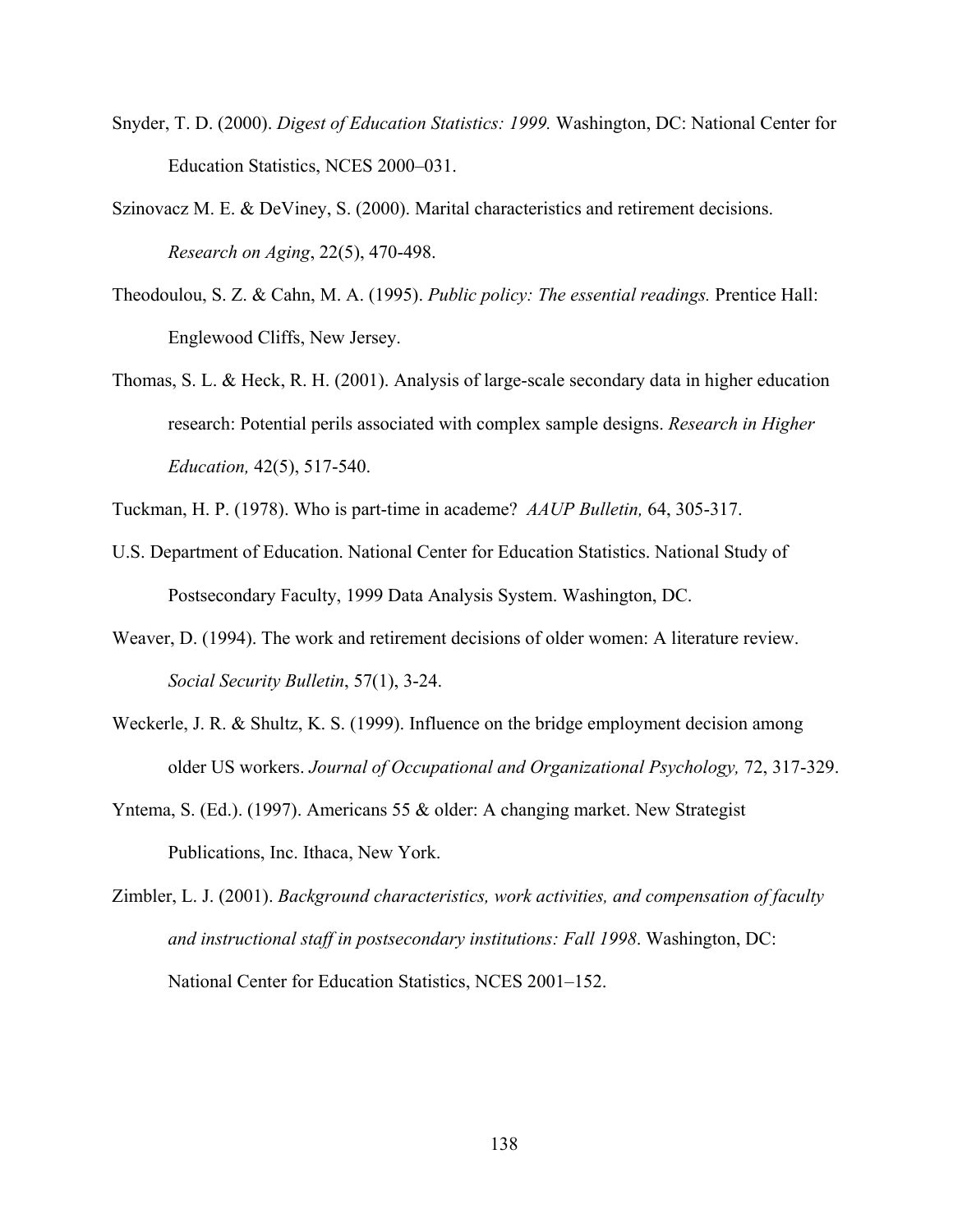# Appendix A

NSOPF:99 Faculty Questionnaire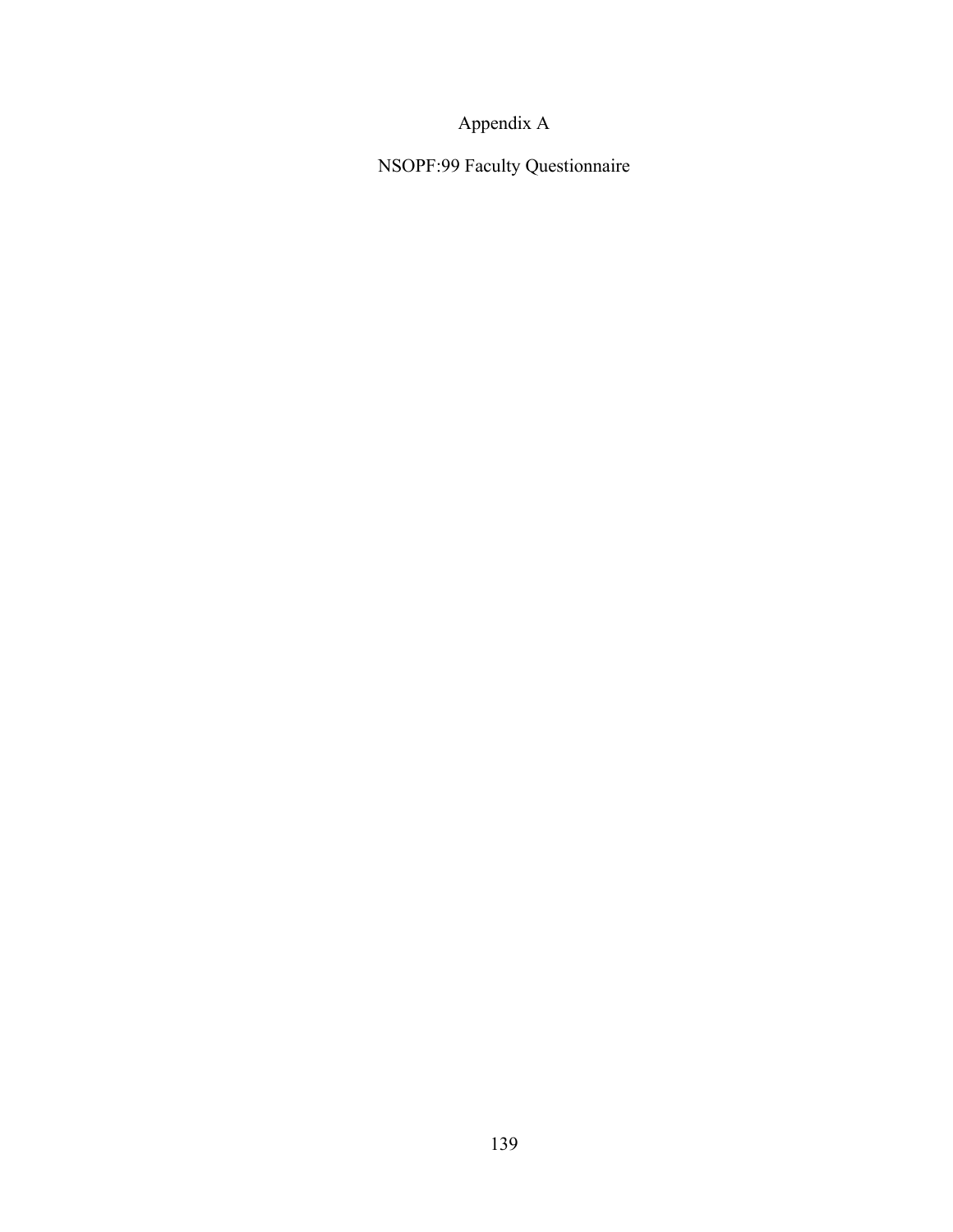# Appendix B

### List of Variables

| X04 82             | Age: Below or above 55 years                       |
|--------------------|----------------------------------------------------|
| $X06_0$            | Type of institution                                |
| $X07_0$            | Institution control                                |
| $X03-14$           | Program area                                       |
| $X37_0$            | Region                                             |
| Q <sub>5</sub>     | <b>Employment status</b>                           |
| $X01$ <sup>7</sup> | Years in current position at inst                  |
| $X64$ <sup>1</sup> | Taught classes for credit to ug                    |
| X04 41             | Total classroom credit hours                       |
| $X05_41$           | Productivity, teaching: Total student credit hours |
| X61 41             | Average for credit class size                      |
| $X01_29$           | Productivity, non-teaching: Recent publications    |
| $X07_29$           | Productivity, non-teaching: Career publications    |
| $X01_65$           | Job satisfaction: Instructional duties             |
| $X01_66$           | Job satisfaction: Other aspects of job             |
| Q66J               | Satisfaction with job overall                      |
| $X01_82$           | Age                                                |
| Q81                | Gender                                             |
| Q87                | Marital status                                     |
| Q80                | Number of dependents                               |
| Q76A               | Basic salary                                       |
| Q77                | Spouse or significant other income                 |
| Q <sub>72</sub>    | Retired from another position                      |
| Q67E               | Plans to retire                                    |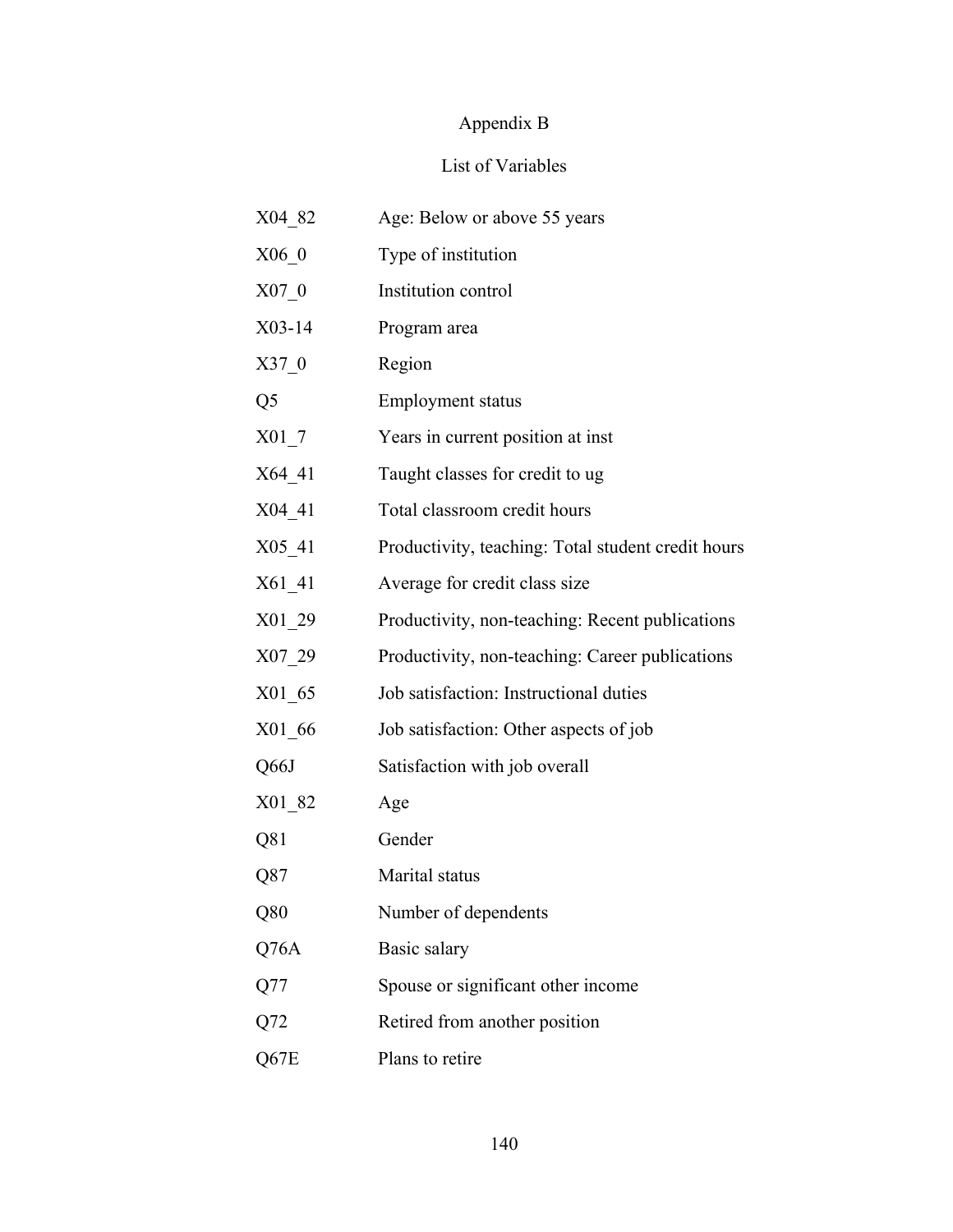Appendix C

Frequencies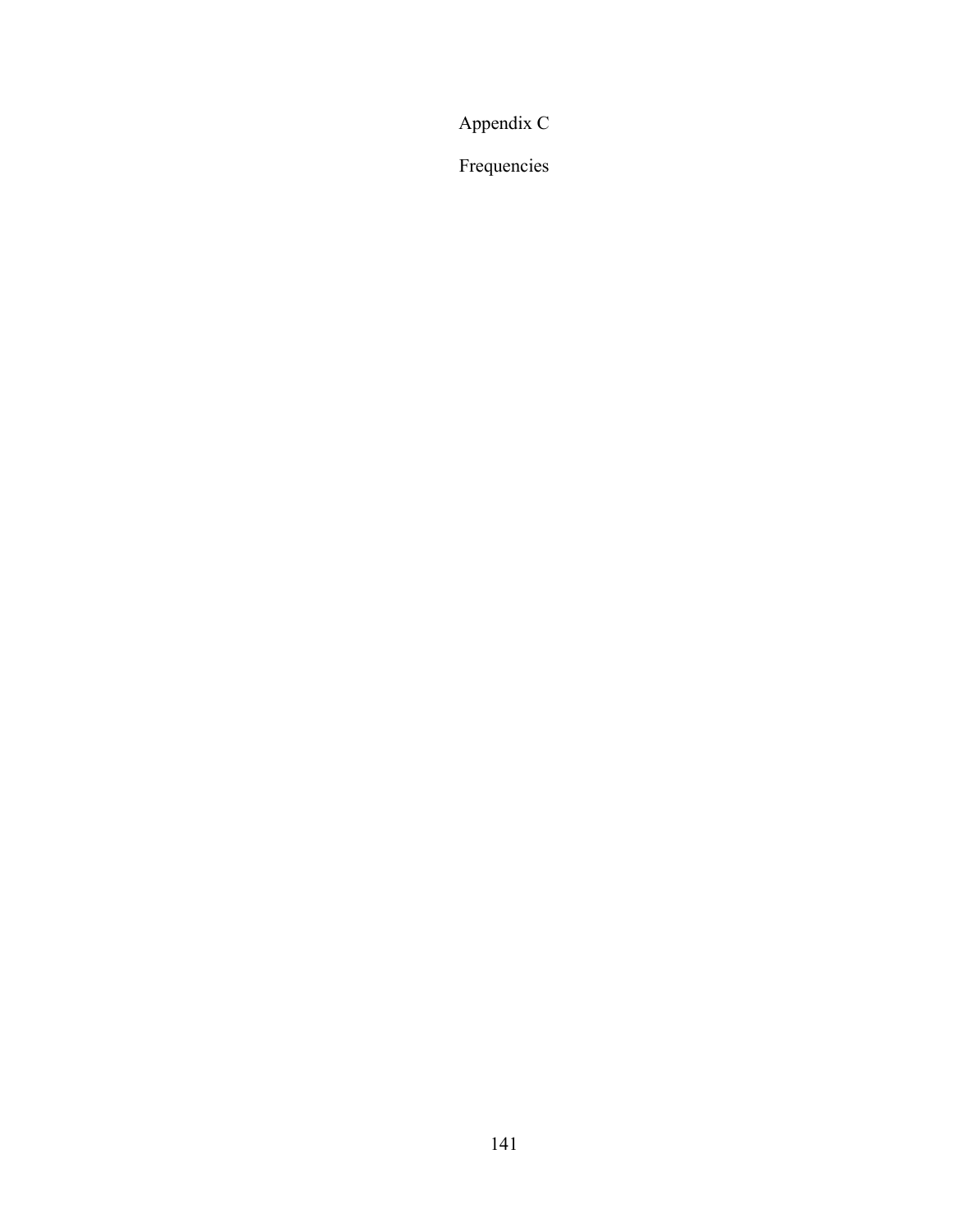| Variable | Label                               | Categorical level variables |      |         |               |
|----------|-------------------------------------|-----------------------------|------|---------|---------------|
|          |                                     | Yes                         |      | No      |               |
|          |                                     | #                           | $\%$ | #       | $\frac{0}{0}$ |
|          |                                     | $n=1,006$                   |      | n=4,324 |               |
| X06 0    | <b>Type of institution</b>          |                             |      |         |               |
|          | 1 4-year                            | 662                         | 65.8 | 3,326   | 76.9          |
|          | $0$ 2-year                          | 344                         | 34.2 | 998     | 23.1          |
| X07 0    | <b>Institution control</b>          |                             |      |         |               |
|          | 1 Public                            | 708                         | 70.4 | 3,149   | 72.8          |
|          | 0 Private                           | 298                         | 29.6 | 1,175   | 27.2          |
|          | X03_14 Program area                 |                             |      |         |               |
|          | 1 Business, law, and communications | 118                         | 11.7 | 412     | 9.5           |
|          | 2 Health sciences                   | 108                         | 10.7 | 498     | 11.5          |
|          | 3 Humanities                        | 164                         | 16.3 | 769     | 17.8          |
|          | 4 Natural sciences and engineering  | 211                         | 21.0 | 978     | 22.6          |
|          | 5 Social sciences and education     | 222                         | 22.1 | 815     | 18.8          |
|          | 6 Occupational specific programs    | 41                          | 4.1  | 101     | 2.3           |
|          | 7 Other                             | 110                         | 10.9 | 628     | 14.5          |
|          | . {Missing}                         | 32                          | 3.2  | 123     | 2.8           |
| $X37_0$  | <b>Region</b>                       |                             |      |         |               |
|          | 1 Northeast                         | 363                         | 36.1 | 1,835   | 42.4          |
|          | 2 Southeast                         | 246                         | 24.5 | 946     | 21.9          |
|          | 3 Plains                            | 75                          | 7.5  | 372     | 8.6           |
|          | 4 West                              | 318                         | 31.6 | 1,162   | 26.9          |
|          | . {Missing}                         | 4                           | 0.4  | 9       | 0.2           |
| Q5       | <b>Employment status</b>            |                             |      |         |               |

*Number of Faculty and instructional staff age 55 or older by whether or not the have previously retired from another position: Fall 1998*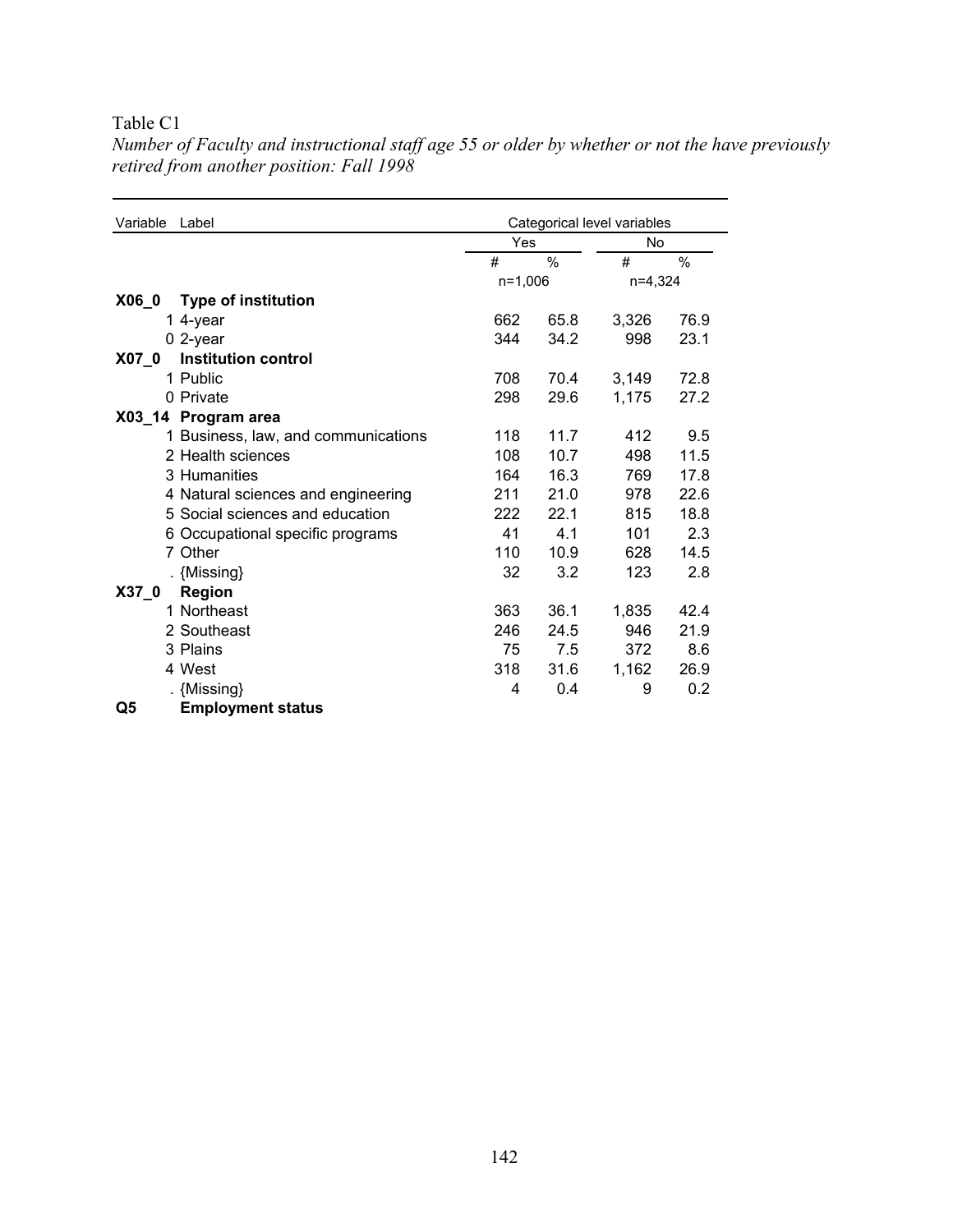### Table C1 (continued)

*Number of Faculty and instructional staff age 55 or older by whether or not the have previously retired from another position: Fall 1998* 

| Variable | Label                                         | Categorical level variables |      |           |               |
|----------|-----------------------------------------------|-----------------------------|------|-----------|---------------|
|          |                                               | Yes                         |      | No        |               |
|          |                                               | #                           | $\%$ | #         | $\frac{0}{0}$ |
|          |                                               | $n=1,006$                   |      | $n=4,324$ |               |
|          | X64_41 Taught classes for credit to ug        |                             |      |           |               |
|          | 1 No                                          | 116                         | 11.5 | 514       | 11.9          |
|          | 0 Yes                                         | 703                         | 69.9 | 3,119     | 72.1          |
|          | . {Missing}                                   | 187                         | 18.6 | 691       | 16.0          |
|          | X01_65 Job satisfaction: Instructional duties |                             |      |           |               |
|          | 1 Dissatisfied                                | 82                          | 8.2  | 356       | 8.2           |
|          | 0 Satisfied                                   | 908                         | 90.3 | 3,895     | 90.1          |
|          | . {Missing}                                   | 16                          | 1.6  | 73        | 1.7           |
|          | X01_66 Job satisfaction: Other aspects of job |                             |      |           |               |
|          | 1 Dissatisfied                                | 149                         | 14.8 | 797       | 18.4          |
|          | 0 Satisfied                                   | 857                         | 85.2 | 3,527     | 81.6          |
| Q66J     | Satisfaction with job overall                 |                             |      |           |               |
|          | 1 Dissatisfied                                | 91                          | 9.0  | 578       | 13.4          |
|          | 0 Satisfied                                   | 915                         | 91.0 | 3,746     | 86.6          |
| Q81      | Gender                                        |                             |      |           |               |
|          | 1 Male                                        | 716                         | 71.2 | 2,834     | 65.5          |
|          | 0 Female                                      | 290                         | 28.8 | 1,490     | 34.5          |
| Q87      | <b>Marital status</b>                         |                             |      |           |               |
|          | 1 Attached                                    | 788                         | 78.3 | 3,306     | 76.5          |
|          | 0 Unattached                                  | 218                         | 21.7 | 1,018     | 23.5          |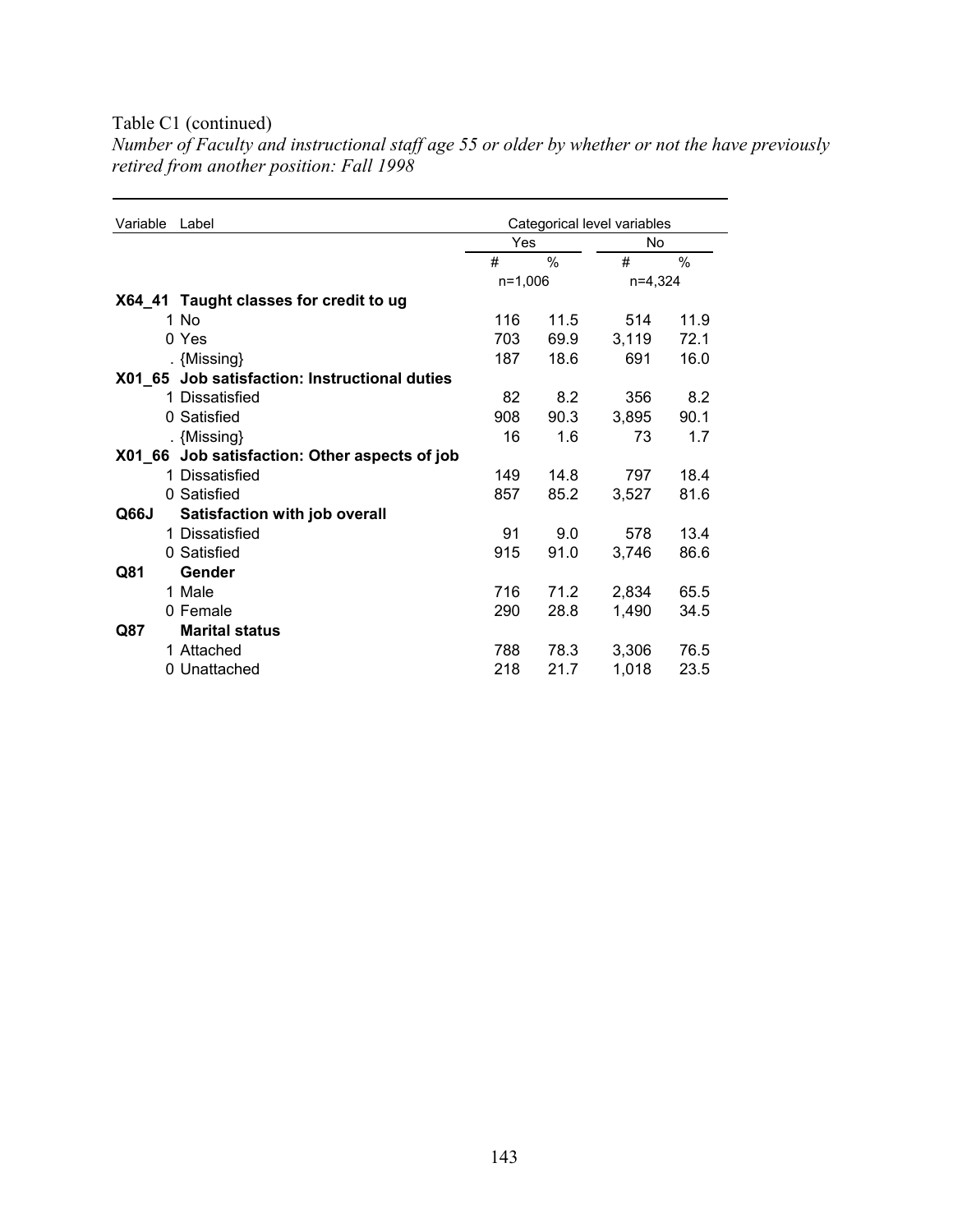| Variable Label                            | Continuous level variables |                   |                |                   |
|-------------------------------------------|----------------------------|-------------------|----------------|-------------------|
|                                           | Yes                        |                   | No             |                   |
|                                           | Mean                       | s.d.              | Mean           | s.d.              |
|                                           | $n=1,006$                  |                   | $n=4,324$      |                   |
| X01_7 Years in current position at inst   |                            |                   |                |                   |
| c continuous                              |                            | 10.55567 10.37584 |                | 18.85638 10.84234 |
| X04_41 Total classroom credit hours       |                            |                   |                |                   |
| c continuous                              |                            | 9.592186 12.38274 |                | 10.11203 10.33217 |
| . {Missing}                               | ${Missing=187}$            |                   | {Missing}=691  |                   |
| X61_41 Average for credit class size      |                            |                   |                |                   |
| c continuous                              |                            | 24.98168 18.75491 |                | 29.54555 24.70519 |
| . {Missing}                               | ${Missing=187}$            |                   | {Missing=691}  |                   |
| <b>Productivity, non-teaching: Recent</b> |                            |                   |                |                   |
| X01_29 publications                       |                            |                   |                |                   |
| c continuous                              | 2.195825                   | 7.553881          | 3.903099       | 9.632555          |
| <b>Productivity, non-teaching: Career</b> |                            |                   |                |                   |
| X07_29 publications                       |                            |                   |                |                   |
| c continuous                              |                            | 25.33002 51.58086 |                | 38.97109 60.07654 |
| X01_82 Age                                |                            |                   |                |                   |
| c continuous                              | 64.03877                   | 5.941463          | 60.13506       | 4.602173          |
| <b>Number of dependents</b><br>Q80        |                            |                   |                |                   |
| c continuous                              | 0.860835                   | 1.081972          | 0.862165       | 1.108069          |
| Q76A<br><b>Basic salary</b>               |                            |                   |                |                   |
| c continuous                              |                            | 29524.27 34134.61 | 55270.73       | 35259.1           |
| Spouse or significant other income<br>Q77 |                            |                   |                |                   |
| c continuous                              |                            | 30532.34 33033.09 |                | 36428.86 35599.93 |
| . {Missing}                               | {Missing=229}              |                   | {Missing=1049} |                   |

*Number of Faculty and instructional staff age 55 or older by whether or not the have previously retired from another position: Fall 1998*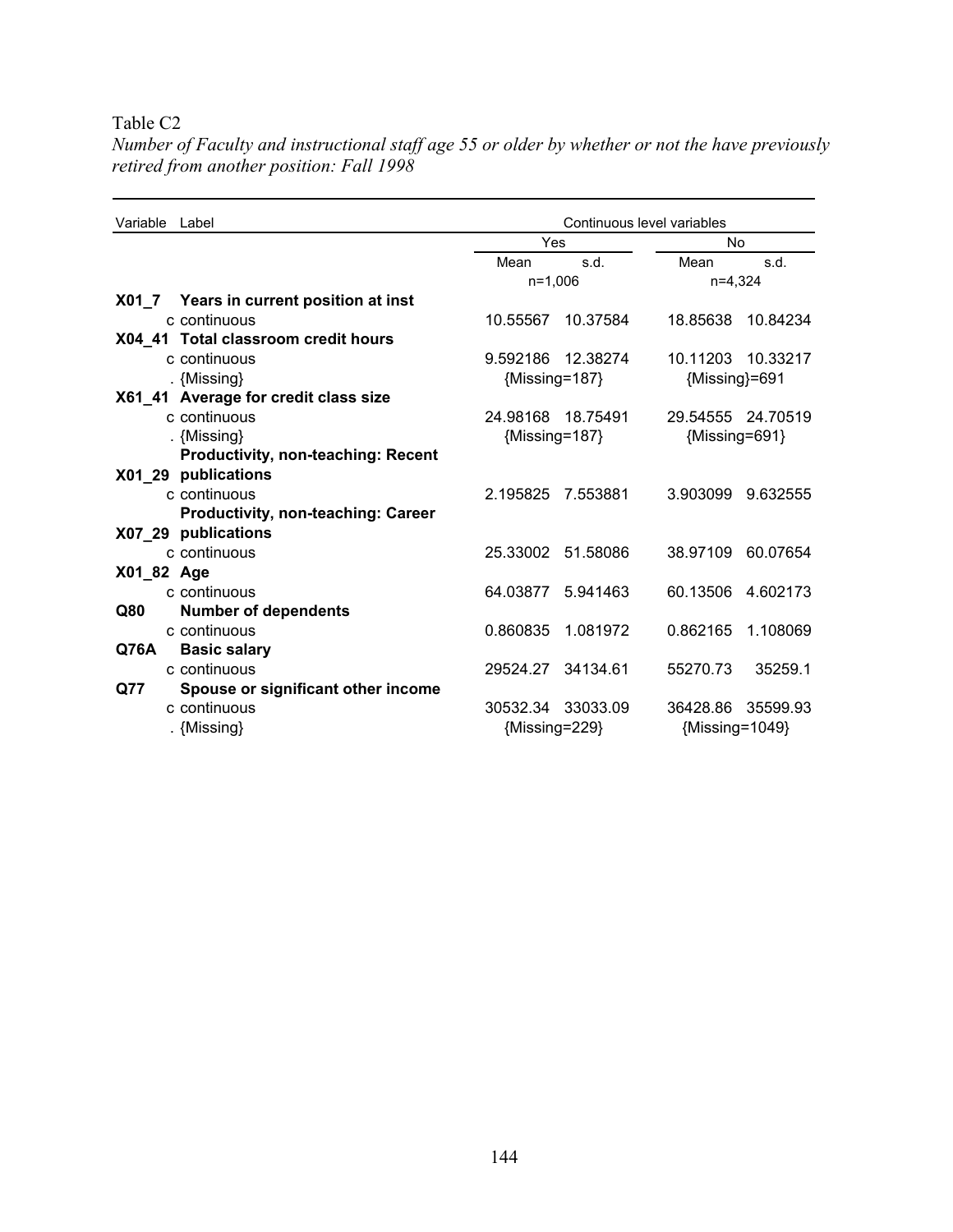| Variable<br>Label                     |           | Categorical level variables |           |      |  |
|---------------------------------------|-----------|-----------------------------|-----------|------|--|
|                                       | Yes       |                             | <b>No</b> |      |  |
|                                       | #         | $\frac{0}{0}$               | #         | $\%$ |  |
|                                       | $n=2,654$ |                             | $n=2,676$ |      |  |
| $X06_0$<br><b>Type of institution</b> |           |                             |           |      |  |
| 1 4-year                              | 2,017     | 76.0                        | 1,971     | 73.7 |  |
| $0$ 2-year                            | 637       | 24.0                        | 705       | 26.3 |  |
| <b>Institution control</b><br>$X07_0$ |           |                             |           |      |  |
| 1 Public                              | 1,855     | 69.9                        | 2,002     | 74.8 |  |
| 0 Private                             | 799       | 30.1                        | 674       | 25.2 |  |
| X03_14 Program area                   |           |                             |           |      |  |
| 1 Business, law, and communications   | 264       | 9.9                         | 266       | 9.9  |  |
| 2 Health sciences                     | 285       | 10.7                        | 321       | 12.0 |  |
| 3 Humanities                          | 485       | 18.3                        | 448       | 16.7 |  |
| 4 Natural sciences and engineering    | 590       | 22.2                        | 599       | 22.4 |  |
| 5 Social sciences and education       | 527       | 19.9                        | 510       | 19.1 |  |
| 6 Occupational specific programs      | 72        | 2.7                         | 70        | 2.6  |  |
| 7 Other                               | 368       | 13.9                        | 370       | 13.8 |  |
| . {Missing}                           | 63        | 2.4                         | 92        | 3.4  |  |
| <b>Region</b><br>X37 0                |           |                             |           |      |  |
| 1 Northeast                           | 1,122     | 42.3                        | 1,076     | 40.2 |  |
| 2 Southeast                           | 600       | 22.6                        | 592       | 22.1 |  |
| 3 Plains                              | 216       | 8.1                         | 231       | 8.6  |  |
| 4 West                                | 711       | 26.8                        | 769       | 28.7 |  |
| . {Missing}                           | 5         | 0.2                         | 8         | 0.3  |  |
| <b>Employment status</b><br>Q5        |           |                             |           |      |  |
| 1 Part-time                           | 695       | 26.2                        | 811       | 30.3 |  |
| 0 Full-time                           | 1,959     | 73.8                        | 1,865     | 69.7 |  |

*Number of Faculty and instructional staff age 55 or older by presence or absence of plans to retire in the next three years: Fall 1998*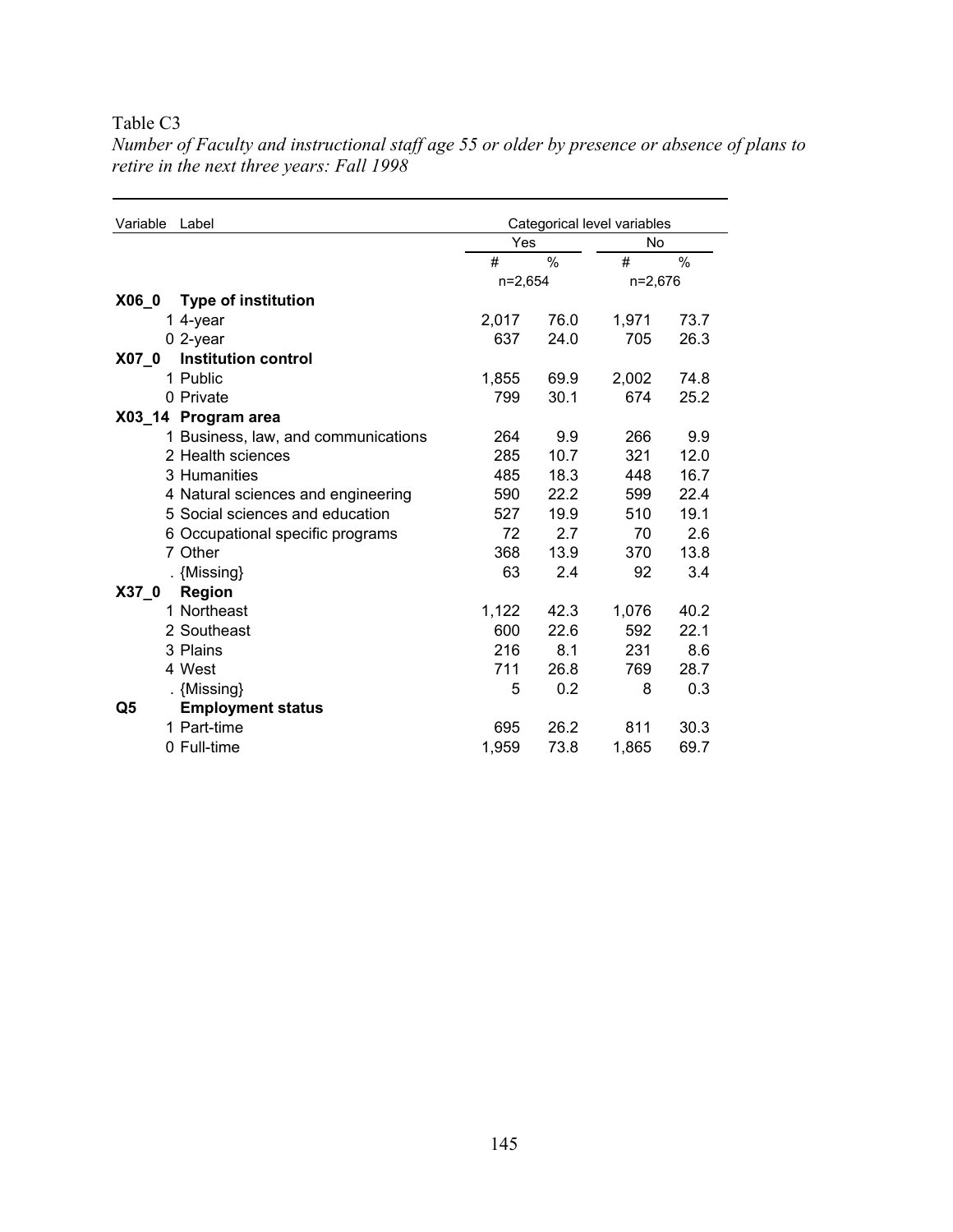### Table C3 (continued)

*Number of Faculty and instructional staff age 55 or older by presence or absence of plans to retire in the next three years: Fall 1998* 

| Variable | Label                                         | Categorical level variables |      |         |      |
|----------|-----------------------------------------------|-----------------------------|------|---------|------|
|          |                                               | Yes                         |      | No      |      |
|          |                                               | #                           | $\%$ | #       | %    |
|          |                                               | $n=2,654$                   |      | n=2,676 |      |
|          | X64_41 Taught classes for credit to ug        |                             |      |         |      |
|          | 1 No                                          | 347                         | 13.1 | 283     | 10.6 |
|          | 0 Yes                                         | 1,912                       | 72.0 | 1,910   | 71.4 |
|          | . {Missing}                                   | 395                         | 14.9 | 483     | 18.0 |
|          | X01_65 Job satisfaction: Instructional duties |                             |      |         |      |
|          | 1 Dissatisfied                                | 208                         | 7.8  | 230     | 8.6  |
|          | 0 Satisfied                                   | 2,408                       | 90.7 | 2,395   | 89.5 |
|          | . {Missing}                                   | 38                          | 1.4  | 51      | 1.9  |
|          | X01_66 Job satisfaction: Other aspects of job |                             |      |         |      |
|          | 1 Dissatisfied                                | 518                         | 19.5 | 428     | 16.0 |
|          | 0 Satisfied                                   | 2,136                       | 80.5 | 2,248   | 84.0 |
| Q66J     | Satisfaction with job overall                 |                             |      |         |      |
|          | 1 Dissatisfied                                | 335                         | 12.6 | 334     | 12.5 |
|          | 0 Satisfied                                   | 2,319                       | 87.4 | 2,342   | 87.5 |
| Q81      | Gender                                        |                             |      |         |      |
|          | 1 Male                                        | 1,759                       | 66.3 | 1,791   | 66.9 |
|          | 0 Female                                      | 895                         | 33.7 | 885     | 33.1 |
| Q87      | <b>Marital status</b>                         |                             |      |         |      |
|          | 1 Attached                                    | 2,026                       | 76.3 | 2,068   | 77.3 |
|          | 0 Unattached                                  | 628                         | 23.7 | 608     | 22.7 |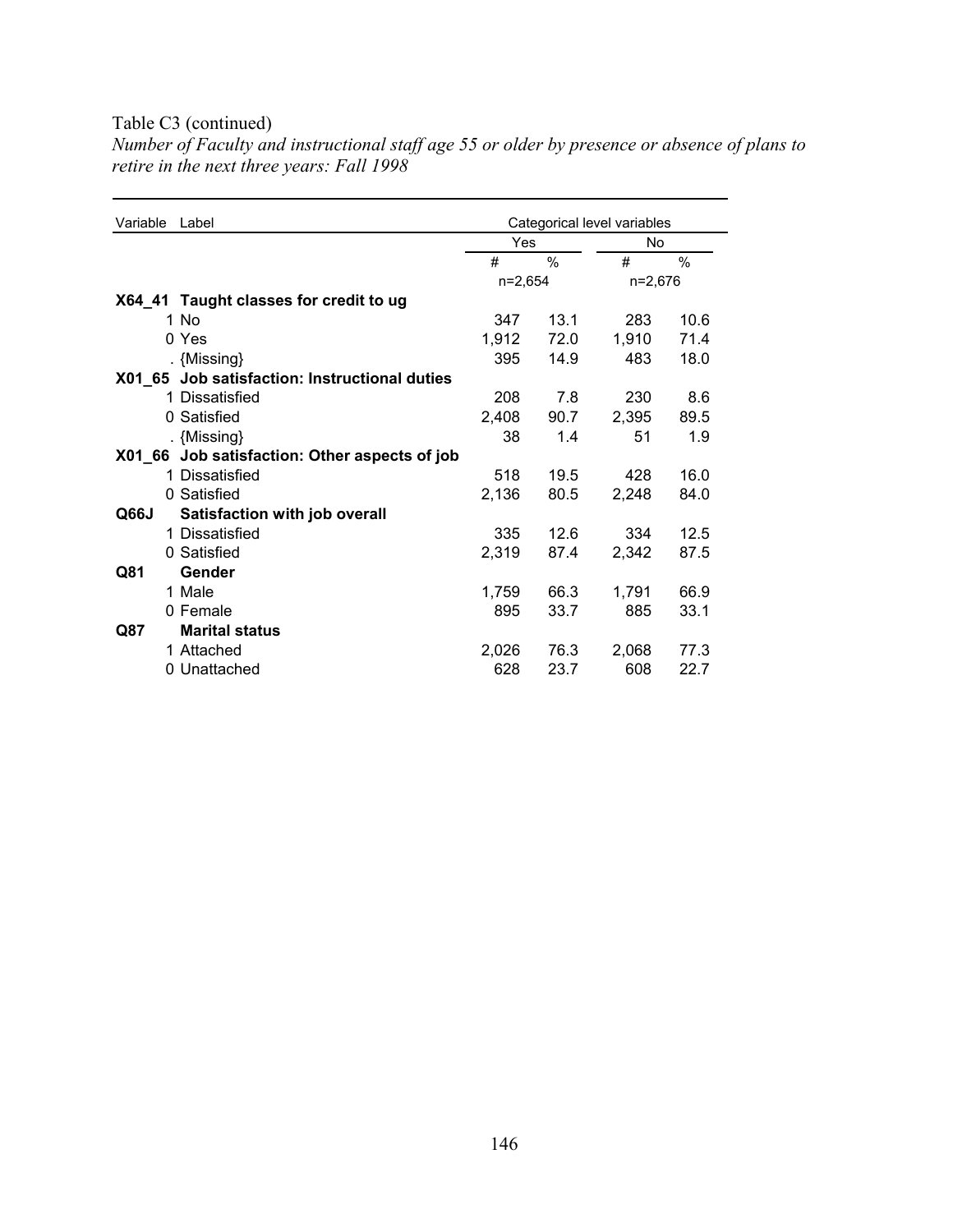| Variable Label                            | Continuous level variables |                   |                   |          |
|-------------------------------------------|----------------------------|-------------------|-------------------|----------|
|                                           | Yes                        |                   | No                |          |
|                                           | Mean                       | s.d.              | Mean              | s.d.     |
|                                           | $n=2,654$                  |                   | $n=2,676$         |          |
| X01_7 Years in current position at inst   |                            |                   |                   |          |
| c continuous                              | 15.63791                   | 10.59548          | 18.92788          | 11.60672 |
| X04_41 Total classroom credit hours       |                            |                   |                   |          |
| c continuous                              | 10.0031                    | 11.13666          | 10.0301           | 10.3163  |
| . {Missing}                               | {Missing=395}              |                   | {Missing=483}     |          |
| X61_41 Average for credit class size      |                            |                   |                   |          |
| c continuous                              |                            | 28.46304 22.92549 | 28.95622 24.64531 |          |
| . {Missing}                               | ${Missing=395}$            |                   | {Missing=483}     |          |
| <b>Productivity, non-teaching: Recent</b> |                            |                   |                   |          |
| X01_29 publications                       |                            |                   |                   |          |
| c continuous                              | 4.146194                   | 10.22007          | 3.020179          | 8.249495 |
| <b>Productivity, non-teaching: Career</b> |                            |                   |                   |          |
| X07 29 publications                       |                            |                   |                   |          |
| c continuous                              | 39.45441                   | 61.54576          | 33.3636           | 55.80207 |
| X01_82 Age                                |                            |                   |                   |          |
| c continuous                              |                            | 59.06594 4.313543 | 62.66293          | 5.219373 |
| <b>Number of dependents</b><br>Q80        |                            |                   |                   |          |
| c continuous                              | 0.995102                   | 1.200411          | 0.729821          | 0.979731 |
| Q76A<br><b>Basic salary</b>               |                            |                   |                   |          |
| c continuous                              | 51289.25                   | 37023.39          | 49540.5           | 35890.48 |
| Spouse or significant other income<br>Q77 |                            |                   |                   |          |
| c continuous                              |                            | 36848.92 36121.14 | 33797.1           | 34216.53 |
| . {Missing}                               | ${Missing=661}$            |                   | ${Missing=617}$   |          |

*Number of Faculty and instructional staff age 55 or older by presence or absence of plans to retire in the next three years: Fall 1998*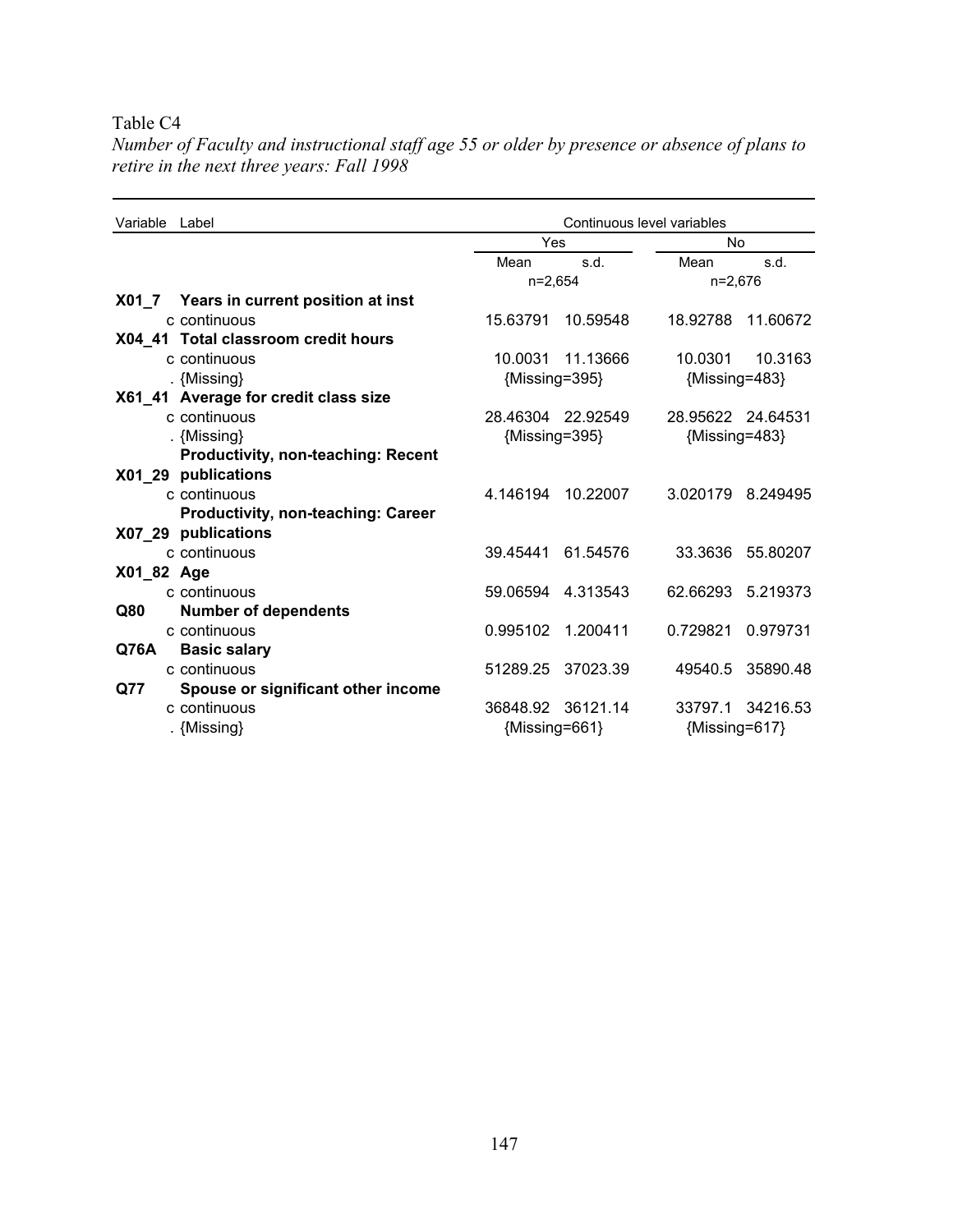# Appendix D

Coding Scheme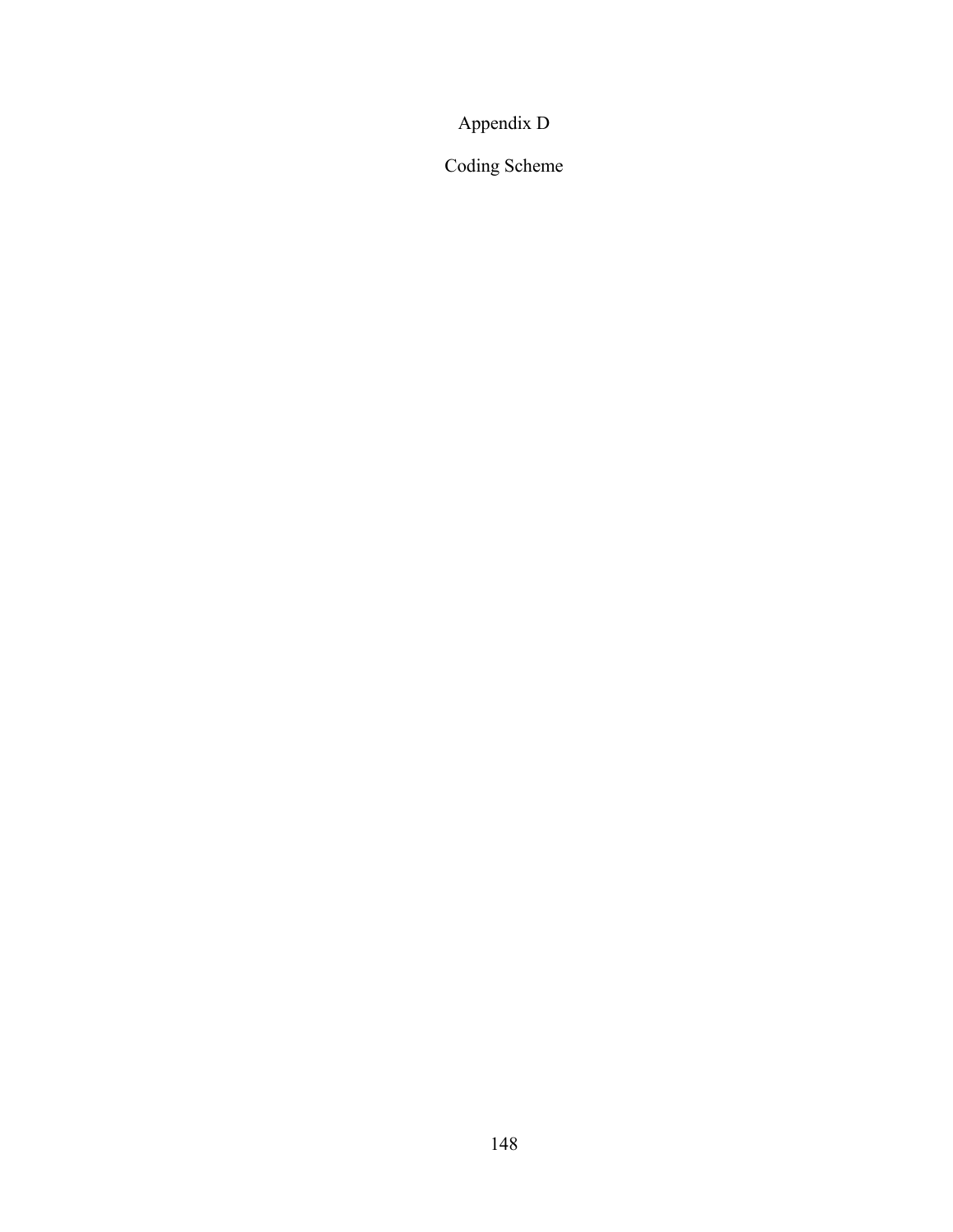Table D1

| Table DT                                                                                 |
|------------------------------------------------------------------------------------------|
| Coding scheme for categorical level variables included in the logistic regression model  |
| distinguishing faculty and instruction staff age 55 or older by whether or not they have |
| previously retired from another position: Fall 1998                                      |

| Variable                 | Label                                                     |           | <b>Previously Retired</b> |           |               |  |
|--------------------------|-----------------------------------------------------------|-----------|---------------------------|-----------|---------------|--|
|                          |                                                           | Yes       |                           | No        |               |  |
|                          |                                                           | #         | $\frac{0}{0}$             | #         | $\frac{0}{0}$ |  |
|                          |                                                           | $n=1,006$ |                           | $n=4,324$ |               |  |
| X06_0                    | <b>Type of institution</b>                                |           |                           |           |               |  |
|                          | 1 4-year                                                  | 662       | 65.8                      | 3,326     | 76.9          |  |
|                          | $0$ 2-year                                                | 344       | 34.2                      | 998       | 23.1          |  |
| $X07_0$                  | <b>Institution control</b>                                |           |                           |           |               |  |
|                          | 1 Public                                                  | 708       | 70.4                      | 3,149     | 72.8          |  |
|                          | 0 Private                                                 | 298       | 29.6                      | 1,175     | 27.2          |  |
|                          | <b>BUSINESS Business, law, and communications</b>         |           |                           |           |               |  |
|                          | 1 Yes                                                     | 118       | 11.7                      | 412       | 9.5           |  |
|                          | $0$ No                                                    | 888       | 88.3                      | 3,912     | 90.5          |  |
| <b>HEALTH</b>            | <b>Health sciences</b>                                    |           |                           |           |               |  |
|                          | 1 Yes                                                     | 108       | 10.7                      | 498       | 11.5          |  |
|                          | 0 No                                                      | 898       | 89.3                      | 3,826     | 88.5          |  |
|                          | <b>HUMANITI Humanities</b>                                |           |                           |           |               |  |
|                          | 1 Yes                                                     | 164       | 16.3                      | 769       | 17.8          |  |
|                          | 0 No                                                      | 842       | 83.7                      | 3,555     | 82.2          |  |
|                          | SOC ED Social sciences and education                      |           |                           |           |               |  |
|                          | 1 Yes                                                     | 222       | 22.1                      | 815       | 18.8          |  |
|                          | 0 No                                                      | 784       | 77.9                      | 3,509     | 81.2          |  |
|                          | VOC_ED Occupational specific programs                     |           |                           |           |               |  |
|                          | 1 Yes                                                     | 41        | 4.1                       | 101       | 2.3           |  |
|                          | 0 No                                                      | 965       | 95.9                      | 4,223     | 97.7          |  |
| <b>OTHER</b>             | <b>Other</b>                                              |           |                           |           |               |  |
|                          | 1 Yes                                                     | 110       | 10.9                      | 628       | 14.5          |  |
|                          | 0 No                                                      | 896       | 89.1                      | 3,696     | 85.5          |  |
|                          | <b>Omitted category: Natural sciences and engineering</b> |           |                           |           |               |  |
| <b>SOUTHEA Southeast</b> |                                                           |           |                           |           |               |  |
|                          | 1 Yes                                                     | 246       | 24.5                      | 946       | 21.9          |  |
|                          | 0 No                                                      | 760       | 75.5                      | 3,378     | 78.1          |  |
| <b>PLAINS</b>            | <b>Plains</b>                                             |           |                           |           |               |  |
|                          | 1 Yes                                                     | 75        | 7.5                       | 372       | 8.6           |  |
|                          | 0 No                                                      | 931       | 92.5                      | 3,952     | 91.4          |  |
| <b>WEST</b>              | Southwest, Rocky Mountain, Far West                       |           |                           |           |               |  |
|                          | 1 Yes                                                     | 318       | 31.6                      | 1162      | 26.9          |  |
|                          | 0 No                                                      | 688       | 68.4                      | 3,162     | 73.1          |  |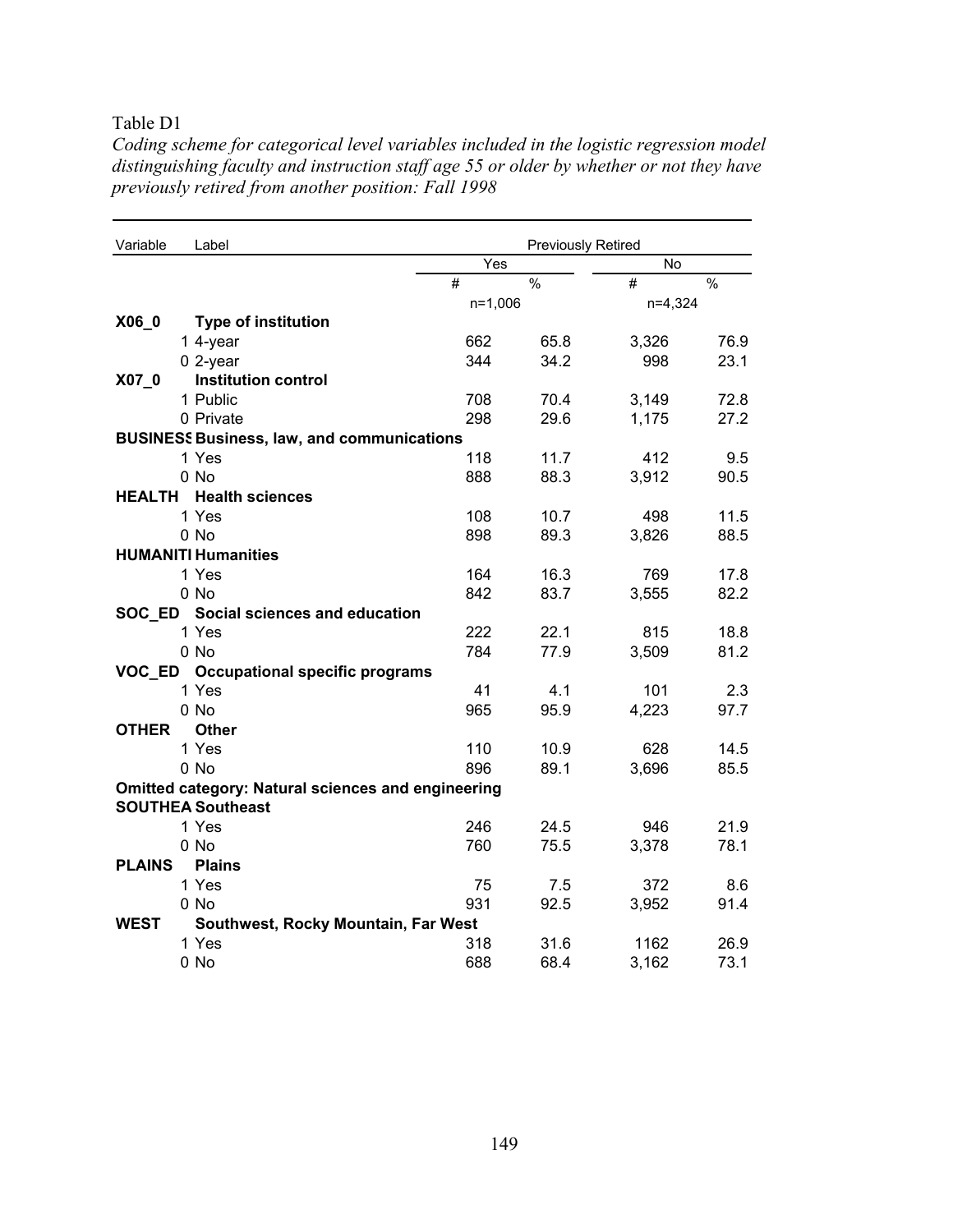#### Table D1 (continued)

| Variable | Label                                  | <b>Previously Retired</b> |               |           |      |
|----------|----------------------------------------|---------------------------|---------------|-----------|------|
|          |                                        |                           | Yes           | No        |      |
|          |                                        | #                         | $\frac{0}{0}$ | #         | $\%$ |
|          |                                        |                           | $n=1,006$     | $n=4.324$ |      |
|          | <b>Omitted category: Northeast</b>     |                           |               |           |      |
| Q5       | <b>Employment status</b>               |                           |               |           |      |
|          | 1 Part-time                            | 662                       | 65.8          | 844       | 19.5 |
|          | 0 Full-time                            | 344                       | 34.2          | 3,480     | 80.5 |
| X64_41   | Taught classes for credit to ug        |                           |               |           |      |
|          | 1 No                                   | 116                       | 11.5          | 514       | 11.9 |
|          | 0 Yes                                  | 703                       | 69.9          | 3,119     | 72.1 |
|          | . {Missing}                            | 187                       | 18.6          | 691       | 16.0 |
| X01_65   | Job satisfaction: Instructional duties |                           |               |           |      |
|          | 1 Dissatisfied                         | 82                        | 8.2           | 356       | 8.2  |
|          | 0 Satisfied                            | 908                       | 90.3          | 3,895     | 90.1 |
|          | . {Missing}                            | 16                        | 1.6           | 73        | 1.7  |
| X01_66   | Job satisfaction: Other aspects of job |                           |               |           |      |
|          | 1 Dissatisfied                         | 149                       | 14.8          | 797       | 18.4 |
|          | 0 Satisfied                            | 857                       | 85.2          | 3,527     | 81.6 |
| Q66J     | Satisfaction with job overall          |                           |               |           |      |
|          | 1 Dissatisfied                         | 91                        | 9.0           | 578       | 13.4 |
|          | 0 Satisfied                            | 915                       | 91.0          | 3.746     | 86.6 |
| Q81      | Gender                                 |                           |               |           |      |
|          | 1 Male                                 | 716                       | 71.2          | 2,834     | 65.5 |

*Coding scheme for categorical level variables included in the logistic regression model distinguishing faculty and instruction staff age 55 or older by whether or not they have previously retired from another position: Fall 1998*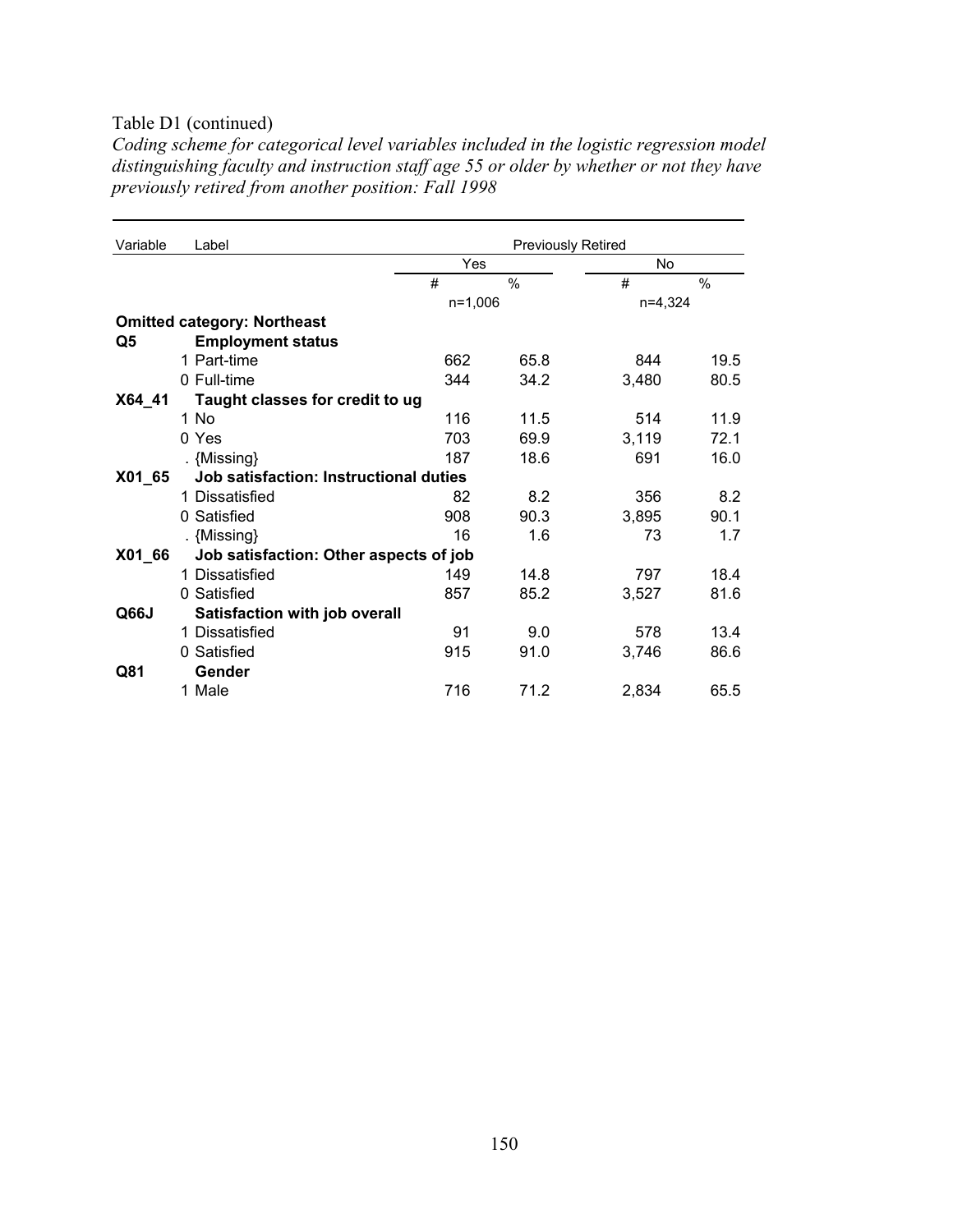Table D2

| Variable      | Label                                                     |           | No Plans to Retire |         |               |
|---------------|-----------------------------------------------------------|-----------|--------------------|---------|---------------|
|               |                                                           | Yes       |                    | No      |               |
|               |                                                           | #         | $\frac{0}{0}$      | #       | $\frac{0}{0}$ |
|               |                                                           | $n=2,654$ |                    | n=2,676 |               |
| X06_0         | Type of institution                                       |           |                    |         |               |
|               | 1 4-year                                                  | 2,017     | 76.0               | 1,971   | 73.7          |
|               | $0$ 2-year                                                | 637       | 24.0               | 705     | 26.3          |
| $X07_0$       | <b>Institution control</b>                                |           |                    |         |               |
|               | 1 Public                                                  | 1,855     | 69.9               | 2,002   | 74.8          |
|               | 0 Private                                                 | 799       | 30.1               | 674     | 25.2          |
|               | <b>BUSINESS Business, law, and communications</b>         |           |                    |         |               |
|               | 1 Yes                                                     | 264       | 9.9                | 266     | 9.9           |
|               | 0 No                                                      | 2,390     | 90.1               | 2,410   | 90.1          |
|               | <b>HEALTH</b> Health sciences                             |           |                    |         |               |
|               | 1 Yes                                                     | 285       | 10.7               | 321     | 12.0          |
|               | 0 No                                                      | 2,369     | 89.3               | 2,355   | 88.0          |
|               | <b>HUMANITI Humanities</b>                                |           |                    |         |               |
|               | 1 Yes                                                     | 485       | 18.3               | 448     | 16.7          |
|               | 0 No                                                      | 2,169     | 81.7               | 2,228   | 83.3          |
|               | SOC_ED Social sciences and education                      |           |                    |         |               |
|               | 1 Yes                                                     | 527       | 19.9               | 510     | 19.1          |
|               | 0 No                                                      | 2,127     | 80.1               | 2,166   | 80.9          |
|               | VOC_ED Occupational specific programs                     |           |                    |         |               |
|               | 1 Yes                                                     | 72        | 2.7                | 70      | 2.6           |
|               | 0 No                                                      | 2,582     | 97.3               | 2,606   | 97.4          |
| <b>OTHER</b>  | <b>Other</b>                                              |           |                    |         |               |
|               | 1 Yes                                                     | 368       | 13.9               | 370     | 13.8          |
|               | 0 No                                                      | 2,286     | 86.1               | 2,306   | 86.2          |
|               | <b>Omitted category: Natural sciences and engineering</b> |           |                    |         |               |
|               | <b>SOUTHEA Southeast</b>                                  |           |                    |         |               |
|               | 1 Yes                                                     | 600       | 22.6               | 592     | 22.1          |
|               | $0$ No                                                    | 2,054     | 77.4               | 2,084   | 77.9          |
| <b>PLAINS</b> | <b>Plains</b>                                             |           |                    |         |               |
|               | 1 Yes                                                     | 216       | 8.1                | 231     | 8.6           |
|               | 0 No                                                      | 2,438     | 91.9               | 2,445   | 91.4          |
| <b>WEST</b>   | Southwest, Rocky Mountain, Far West                       |           |                    |         |               |
|               | 1 Yes                                                     | 711       | 26.8               | 769     | 28.7          |

*Coding scheme for categorical level variables included in the logistic regression model distinguishing faculty and instructional staff age 55 or older by presence or absence of plans to retire in the next three years: Fall 1998*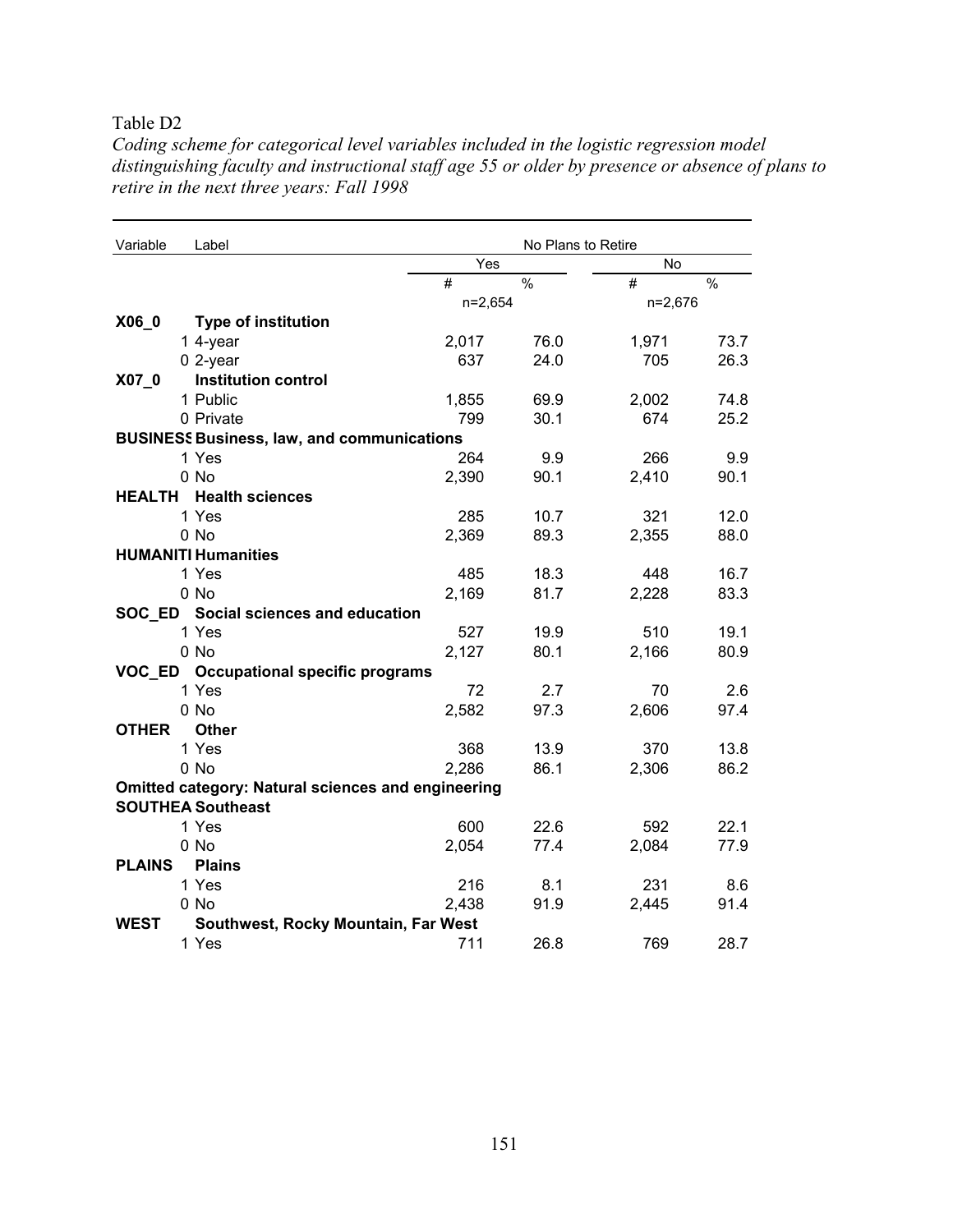#### Table D2 (continued)

*Coding scheme for categorical level variables included in the logistic regression model distinguishing faculty and instructional staff age 55 or older by presence or absence of plans to retire in the next three years: Fall 1998* 

| Variable | Label                                  | No Plans to Retire |               |           |               |
|----------|----------------------------------------|--------------------|---------------|-----------|---------------|
|          |                                        | Yes                |               | <b>No</b> |               |
|          |                                        | #                  | $\frac{0}{0}$ | #         | $\frac{0}{0}$ |
|          |                                        | $n=2,654$          |               | n=2,676   |               |
|          | <b>Omitted category: Northeast</b>     |                    |               |           |               |
| Q5       | <b>Employment status</b>               |                    |               |           |               |
|          | 1 Part-time                            | 695                | 26.2          | 811       | 30.3          |
|          | 0 Full-time                            | 1,959              | 73.8          | 1,865     | 69.7          |
| X64 41   | Taught classes for credit to ug        |                    |               |           |               |
|          | 1 No                                   | 347                | 13.1          | 283       | 10.6          |
|          | 0 Yes                                  | 1,912              | 72.0          | 1,910     | 71.4          |
|          | . {Missing}                            | 395                | 14.9          | 483       | 18.0          |
| X01_65   | Job satisfaction: Instructional duties |                    |               |           |               |
|          | 1 Dissatisfied                         | 208                | 7.8           | 230       | 8.6           |
|          | 0 Satisfied                            | 2,408              | 90.7          | 2,395     | 89.5          |
|          | . {Missing}                            | 38                 | 1.4           | 51        | 1.9           |
| X01_66   | Job satisfaction: Other aspects of job |                    |               |           |               |
|          | 1 Dissatisfied                         | 518                | 19.5          | 428       | 16.0          |
|          | 0 Satisfied                            | 2,136              | 80.5          | 2,248     | 84.0          |
| Q66J     | Satisfaction with job overall          |                    |               |           |               |
|          | 1 Dissatisfied                         | 335                | 12.6          | 334       | 12.5          |
|          | 0 Satisfied                            | 2,319              | 87.4          | 2,342     | 87.5          |
| Q81      | Gender                                 |                    |               |           |               |
|          | 1 Male                                 | 1,759              | 66.3          | 1,791     | 66.9          |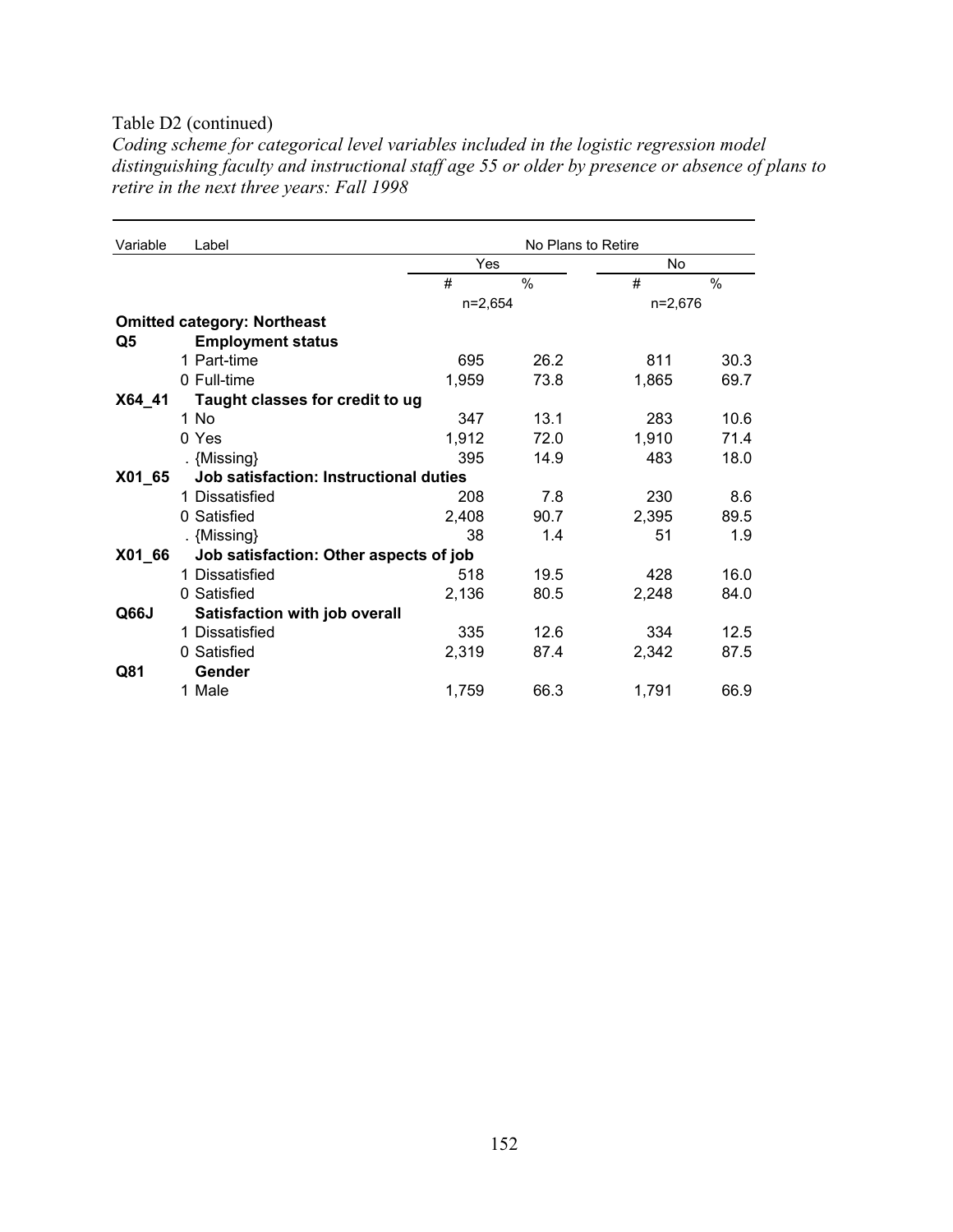Appendix E

T-Tests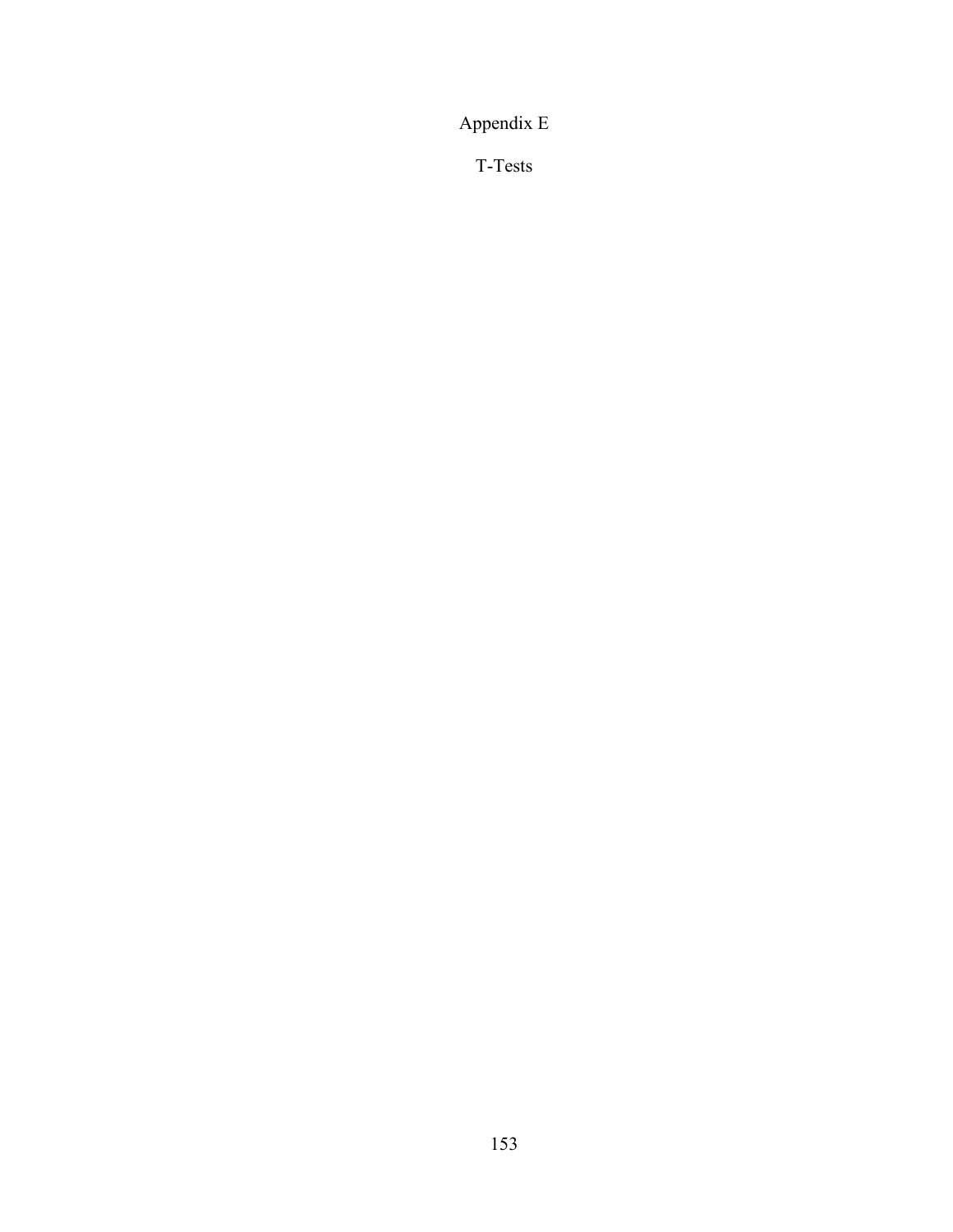| Table of<br>Comparison | Estimate1 | Estimate2 | Standard<br>Error 1 | Standard<br>Error 2 | Calcualted  | Number of<br>t value Comparisons | Bonferroni<br>z value | Statistical<br>Significance |
|------------------------|-----------|-----------|---------------------|---------------------|-------------|----------------------------------|-----------------------|-----------------------------|
|                        |           |           |                     |                     |             |                                  |                       |                             |
| table 2                | 73.8      | 75        | 1.84                | 0                   | 0.652173913 | 1                                | 1.96                  | <b>FALSE</b>                |
|                        | 65.5      | 34.5      | 2.03                | 2.03                | 10.79818237 | 1                                | 1.96                  | <b>TRUE</b>                 |
|                        | 33.25     | 9.82      | 2.04                | 1.36                | 9.556342351 | 8                                | 2.74                  | <b>TRUE</b>                 |
|                        | 33.25     | 5.51      | 2.04                | 1.94                | 9.853745502 | 8                                | 2.74                  | <b>TRUE</b>                 |
|                        | 33.25     | 7.41      | 2.04                | 1.15                | 11.03417396 | 8                                | 2.74                  | <b>TRUE</b>                 |
|                        | 33.25     | 3.42      | 2.04                | 0.77                | 13.680464   | 8                                | 2.74                  | <b>TRUE</b>                 |
|                        | 33.25     | 15.74     | 2.04                | 1.82                | 6.404859382 | 8                                | 2.74                  | <b>TRUE</b>                 |
|                        | 33.25     | 9.82      | 2.04                | 1.46                | 9.339777315 | 8                                | 2.74                  | <b>TRUE</b>                 |
|                        | 33.25     | 8.33      | 2.04                | 1.25                | 10.41584316 | 8                                | 2.74                  | <b>TRUE</b>                 |
|                        | 33.25     | 6.71      | 2.04                | 1.14                | 11.35682354 | 8                                | 2.74                  | <b>TRUE</b>                 |
|                        | 5.51      | 10        | 1.94                | 0                   | 2.31443299  | 1                                | 1.96                  | <b>TRUE</b>                 |
|                        | 7.41      | 10        | 1.15                | 0                   | 2.252173913 | 1                                | 1.96                  | <b>TRUE</b>                 |
|                        | 3.42      | 10        | 0.77                | 0                   | 8.545454545 | 1                                | 1.96                  | <b>TRUE</b>                 |
|                        | 8.33      | 10        | 1.25                | 0                   | 1.336       | 1                                | 1.96                  | <b>FALSE</b>                |
|                        | 6.71      | 10        | 1.14                | 0                   | 2.885964912 | 1                                | 1.96                  | <b>TRUE</b>                 |
| table 3                | 2.4       | 9.8       | 0.6                 | 0.98                | 6.439897602 | $\overline{\mathbf{c}}$          | 2.24                  | <b>TRUE</b>                 |
|                        | 2.4       | 9.3       | 0.6                 | 1.24                | 5.008950673 | $\overline{2}$                   | 2.24                  | <b>TRUE</b>                 |
|                        | 29.19     | 15.63     | 2.5                 | 2.79                | 3.619656896 | $\mathbf 1$                      | 1.96                  | <b>TRUE</b>                 |
|                        | 24.45     | 18.12     | 2.54                | 1.94                | 1.980524746 | 1                                | 1.96                  | <b>TRUE</b>                 |
| table 4                | 54.8      | 50        | 2.05                | 0                   | 2.341463415 | 1                                | 1.96                  | <b>TRUE</b>                 |
|                        | 24.6      | 25        | 1.64                | 0                   | 0.243902439 | 1                                | 1.96                  | <b>FALSE</b>                |
|                        | 20.6      | 20        | 1.75                | 0                   | 0.342857143 | 1                                | 1.96                  | <b>FALSE</b>                |
|                        | 71.3      | 28.7      | 1.86                | 1.86                | 16.19502628 | 1                                | 1.96                  | <b>TRUE</b>                 |
|                        | 78.8      | 50        | 1.5                 | $\mathbf 0$         | 19.2        | 1                                | 1.96                  | <b>TRUE</b>                 |
| table 6                | 66        | 50        | 2.21                | 0                   | 7.239819005 | 1                                | 1.96                  | <b>TRUE</b>                 |

Table E1 *T-Tests for Comparison in Publications Incorporating the Bonferroni Technique: Tables of Previously Retired Faculty.*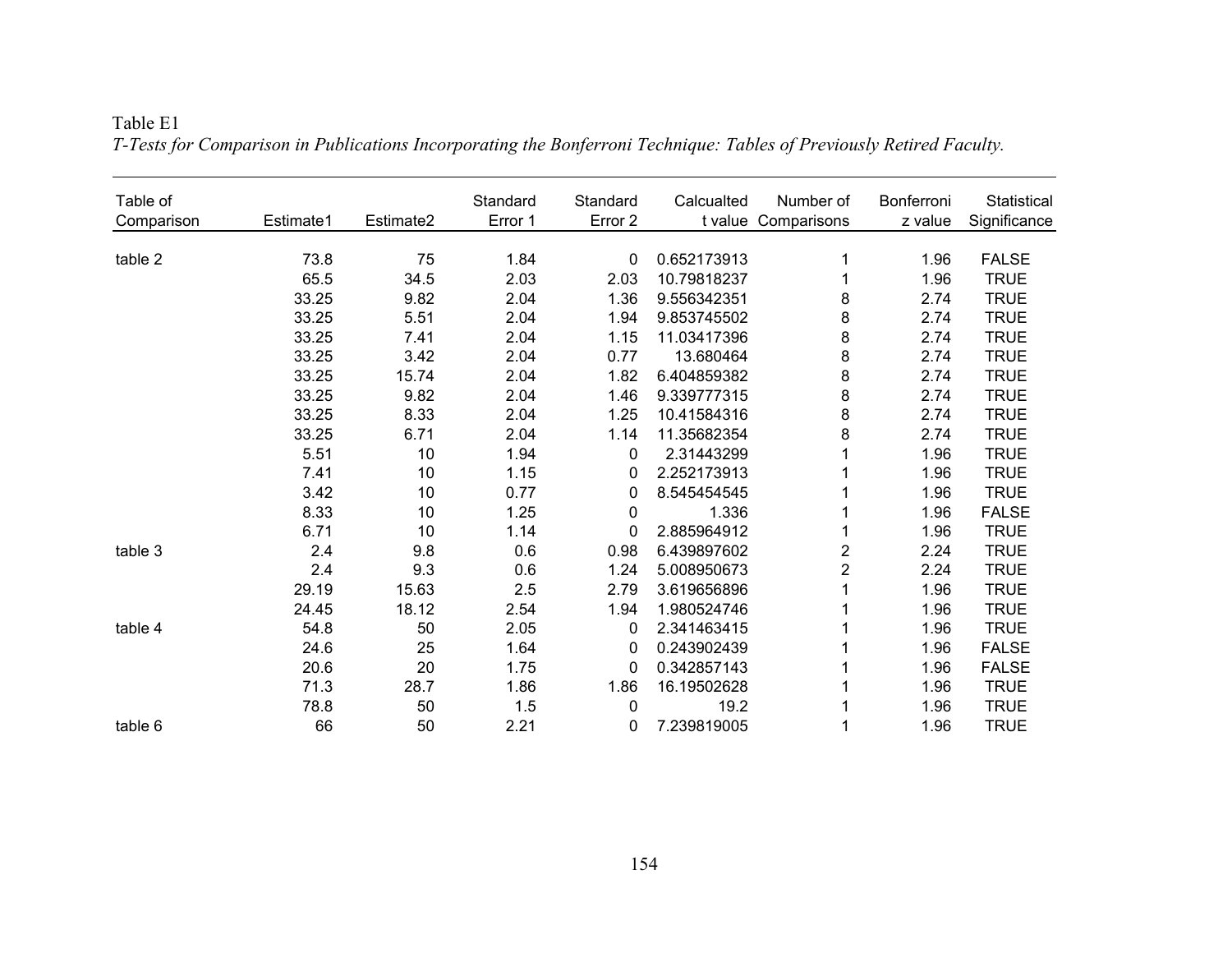#### Table E2

| Table of   |           |           | Standard | Standard | Calcualted  | Number of   | <b>Bonferroni</b> | Statistical  |
|------------|-----------|-----------|----------|----------|-------------|-------------|-------------------|--------------|
| Comparison | Estimate1 | Estimate2 | Error 1  | Error 2  | t value     | Comparisons | z value           | Significance |
| No Plans   |           |           |          |          |             |             |                   |              |
| table 1    | 49.4      | 50.6      |          | 1        | 0.848528137 |             | 1.96              | <b>FALSE</b> |
| table 8    | 61.6      | 50        | 1.58     | 0        | 7.341772152 |             | 1.96              | <b>TRUE</b>  |
|            | 74.1      | 75        | 1.41     | 0        | 0.638297872 |             | 1.96              | <b>FALSE</b> |
|            | 64.6      | 67.7      | 4.12     | 2.06     | 0.672991333 |             | 1.96              | <b>FALSE</b> |
|            | 8.5       | 10        | 1.95     | 0        | 0.769230769 |             | 1.96              | <b>FALSE</b> |
|            | 7.4       | 10        | 1.05     | 0        | 2.476190476 |             | 1.96              | <b>TRUE</b>  |
|            | 3.9       | 10        | 0.65     | 0        | 9.384615385 |             | 1.96              | <b>TRUE</b>  |
|            | 8.4       | 10        | 0.79     | 0        | 2.025316456 |             | 1.96              | <b>TRUE</b>  |
|            | 7.7       | 10        | 0.88     | 0        | 2.613636364 |             | 1.96              | <b>TRUE</b>  |
| table 9    | 25.9      | 18        | 2.73     | 1.21     | 2.645560563 |             | 1.96              | TRUE         |
|            | 21.4      | 14.1      | 1.32     | 1.69     | 3.404197628 |             | 1.96              | <b>TRUE</b>  |
| table 10   | 85.7      | 75        | 1.22     | 0        | 8.770491803 |             | 1.96              | <b>TRUE</b>  |
|            | 70.3      | 29.7      | 1.19     | 1.19     | 24.12481959 |             | 1.96              | TRUE         |
| table 12   | 70        | 50        | 1.52     | 0        | 13.15789474 |             | 1.96              | TRUE         |
| table 13   | 92.8      | 87.9      | 0.81     | 0.82     | 4.251236841 |             | 1.96              | <b>TRUE</b>  |
|            | 19.3      | 20        | 1.02     | 0        | 0.68627451  |             | 1.96              | <b>FALSE</b> |

*T-Tests for Comparison in Publications Incorporating the Bonferroni Technique: Tables of Faculty with No Plans to Retire.*